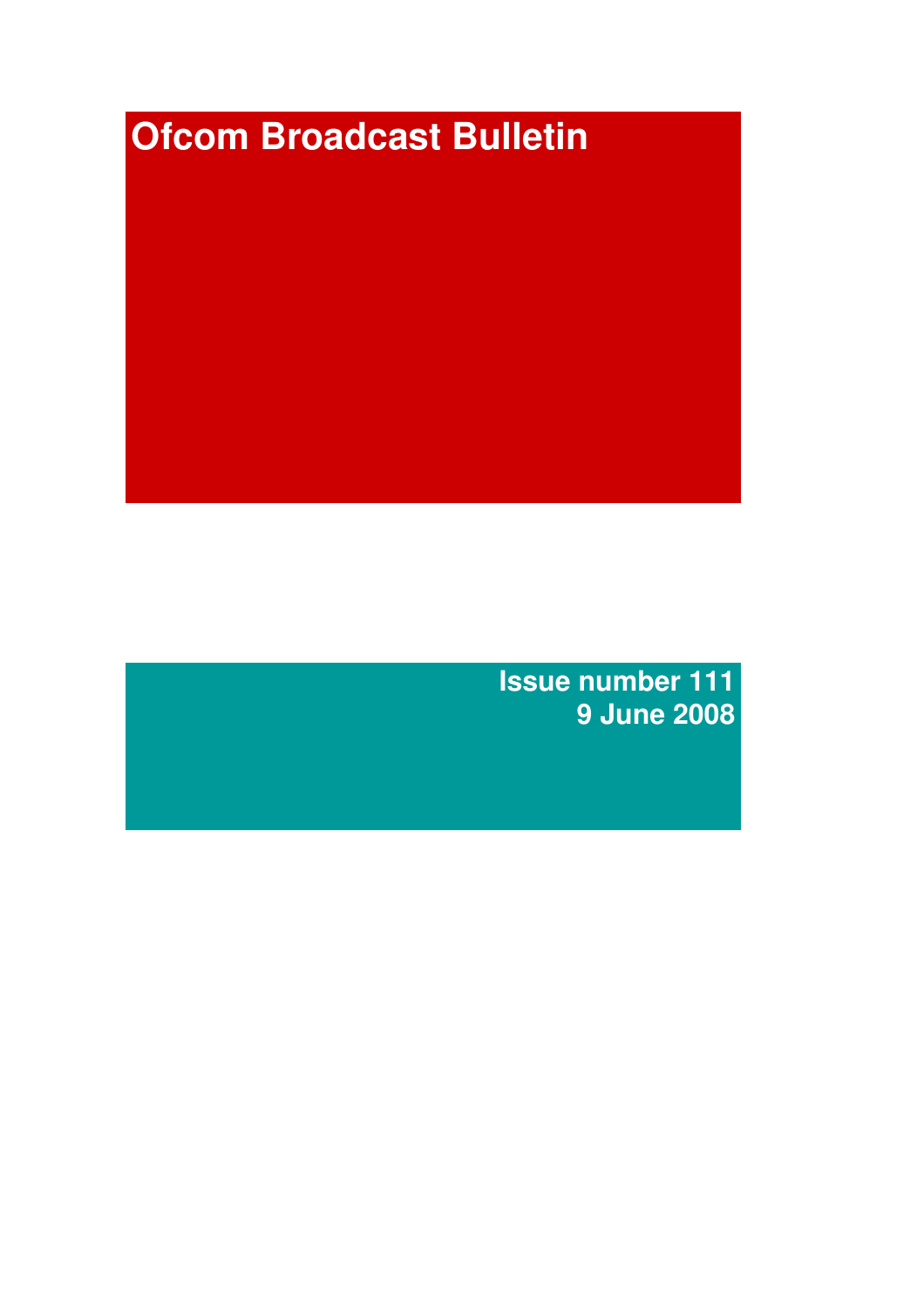# **Contents**

Introduction 4

# **Standards cases**

# Notice of Sanction

**MTV Networks Europe** 5 Ultimate 50 Videos (TMF), 24 June 2006 Trailer for Totally Jodie Marsh (TMF), 24 July 2007 Belge Chat (MTV France), 24 December 2006 Totally Boyband (MTV UK), 25 September 2006 and 23 October 2006 Never Before Scene (MTV UK), 14 September 2007 Mr Know-it-All (MTV Hits), 22 January 2007 Totally Scott-Lee (MTV Hits), 15 August 2007 In Breach **The Best of Orange Playlist – 2007 Best Guests** 6 *TMF, 30 December 2007, 19:30* **Ocean FM** 8 *Monday 14 January to Wednesday 16 January 2008 (inclusive)* **Trailer for I huvudet på Gynning** 12 *Kanal 5 (Sweden), 18 February 2008 at 19:15* Resolved **The Simpsons** 13 *Channel 4, 15 April 2008, 18:00* Not in Breach

**Dispatches: The Court of Ken** 14 *Channel 4, 22 January 2008, 20:00*

# **Fairness & Privacy cases**

# Upheld

| <b>Channel S Global Limited and Mr Mahee Ferdahus</b> |  |
|-------------------------------------------------------|--|
| News, Bangla Television, 24 May 2007                  |  |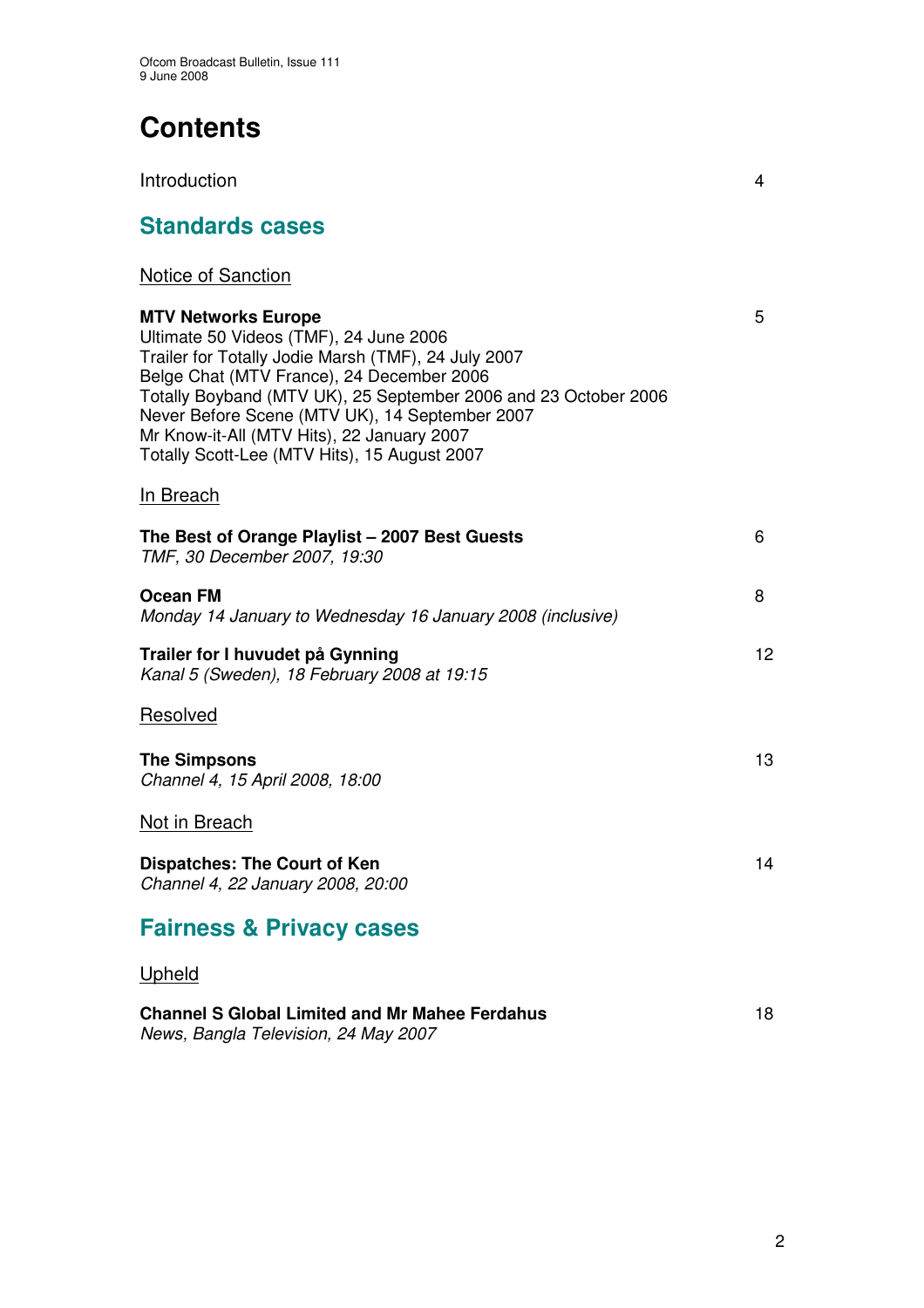# Upheld in part

| <b>Complaint by Mr Matthew Butler</b><br>Crisis at the Castle, BBC4, 27 June 2007                                                        | 21 |
|------------------------------------------------------------------------------------------------------------------------------------------|----|
| <b>Not Upheld</b>                                                                                                                        |    |
| <b>Complaint by Mr Anthony Bennett</b><br>The James Whale Show, TalkSPORT, 2 December 2007                                               | 28 |
| Complaint by Mr Meirion Bowen brought on his behalf by Mr Jan Frayne                                                                     | 35 |
| Newyddion, S4C, 9 July 2007<br>Cwyn gan Mr Meirion Bowen a gyflwynwyd ar ei ran gan Mr Jan Frayne<br>Newyddion, S4C, 9 Gorffennaf 2007   | 40 |
| <b>Complaint by Professor John Bridle</b><br>brought on his behalf by Fisher Scoggins LLP<br>You and Yours, BBC Radio 4, 18 October 2006 | 45 |
| <b>Complaint by Mr and Mrs R</b><br>Look North, BBC1, 30 August 2007 (13:25, 18:25 and 22:25)                                            | 64 |
| <b>Complaint by Ms Linda Ware</b><br>brought on her behalf by Mr Jan Frayne<br>Wales Today, BBC1 Wales, 9 July 2007                      | 71 |
| Other programmes not in breach/outside remit                                                                                             | 76 |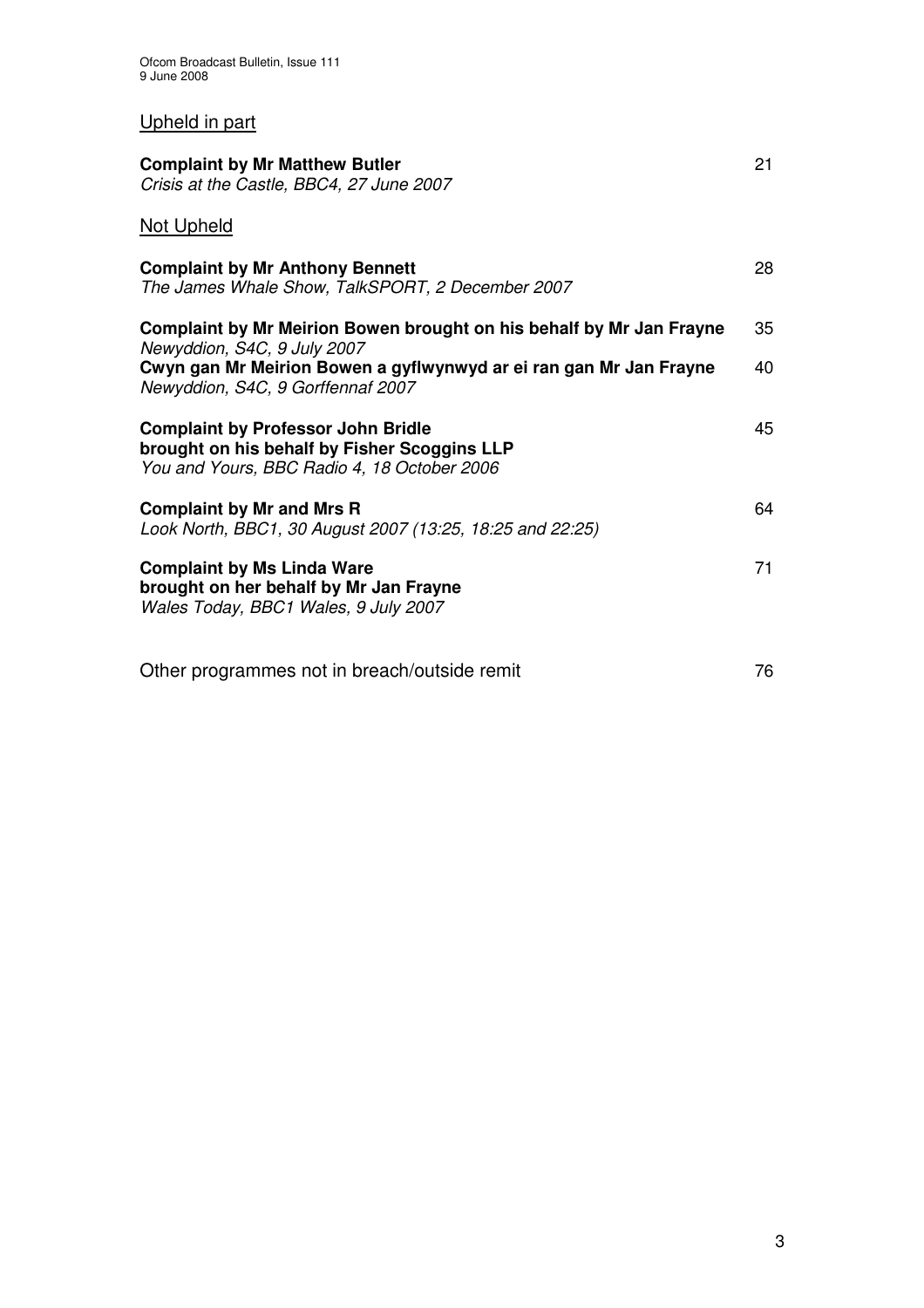# Introduction

Ofcom's Broadcasting Code ("the Code") took effect on 25 July 2005 (with the exception of Rule 10.17 which came into effect on 1 July 2005). This Code is used to assess the compliance of all programmes broadcast on or after 25 July 2005. The Broadcasting Code can be found at http://www.ofcom.org.uk/tv/ifi/codes/bcode/

The Rules on the Amount and Distribution of Advertising (RADA) apply to advertising issues within Ofcom's remit from 25 July 2005. The Rules can be found at http://www.ofcom.org.uk/tv/ifi/codes/advertising/#content

From time to time adjudications relating to advertising content may appear in the Bulletin in relation to areas of advertising regulation which remain with Ofcom (including the application of statutory sanctions by Ofcom).

It is Ofcom policy to state the full language used on air by broadcasters who are the subject of a complaint. Some of the language used in Ofcom Broadcast Bulletins may therefore cause offence.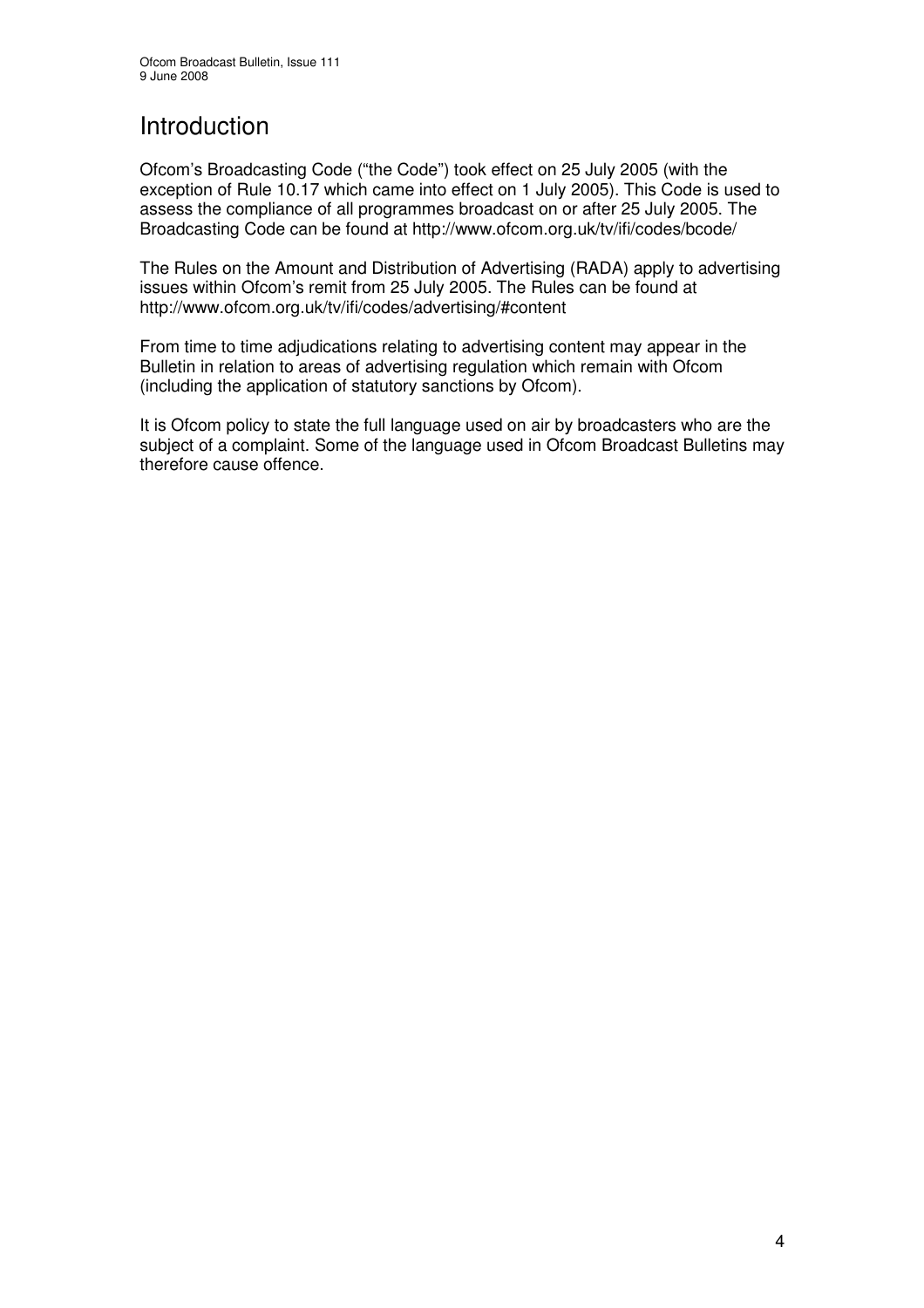# **Standards cases**

# **Notice of Sanction**

# **MTV Networks Europe**

**Ultimate 50 Videos (TMF), 24 June 2006 Trailer for Totally Jodie Marsh (TMF), 24 July 2007 Belge Chat (MTV France), 24 December 2006 Totally Boyband (MTV UK), 25 September 2006 and 23 October 2006 Never Before Scene (MTV UK), 14 September 2007 Mr Know-it-All (MTV Hits), 22 January 2007 Totally Scott-Lee (MTV Hits), 15 August 2007**

## **Introduction**

On 4 June 2008, Ofcom published its decision to impose a statutory sanction on MTV Networks Europe ("MTV Networks"), in respect of four channels owned and operated by MTV Networks, for seriously and repeatedly failing to ensure compliance with the Code. TMF, MTV France, MTV UK and MTV Hits are music video and general entertainment channels ("the Channels"). They were found in breach of the following Code Rules:

- 1.3 (appropriate scheduling to protect children) TMF, MTV UK and MTV Hits;
- 1.4 (broadcasters must observe the watershed) TMF and MTV UK;
- 1.14 (most offensive language not to be broadcast before the watershed) TMF, MTV UK and MTV Hits;
- 2.3 (material that may cause offence must be justified by context) MTV France, MTV UK and MTV Hits; and
- Condition 11 of the Licence (failure to supply recordings) MTV France.

Ofcom found the Channels were in breach of these rules due to the following conduct:

- the most offensive language and material was broadcast on TMF, MTV UK and MTV Hits (in some cases repeatedly) before the watershed and this material was not justified by the context of broadcasts that were likely to appeal to children;
- the likely audience would have expected to have been protected from the most offensive language and material in such programming; and
- in the case of MTV France, highly offensive text messages were broadcast in the early hours of the morning, which were not justified by the context, and the broadcaster failed to supply Ofcom on request with a copy of the programme complained about.

For the reasons set out in the adjudication, Ofcom imposed a financial penalty of **£255,000** on MTV Networks (payable to HM Paymaster General).

The full adjudication can be found at:

http://www.ofcom.org.uk/tv/obb/ocsc\_adjud/mtv.pdf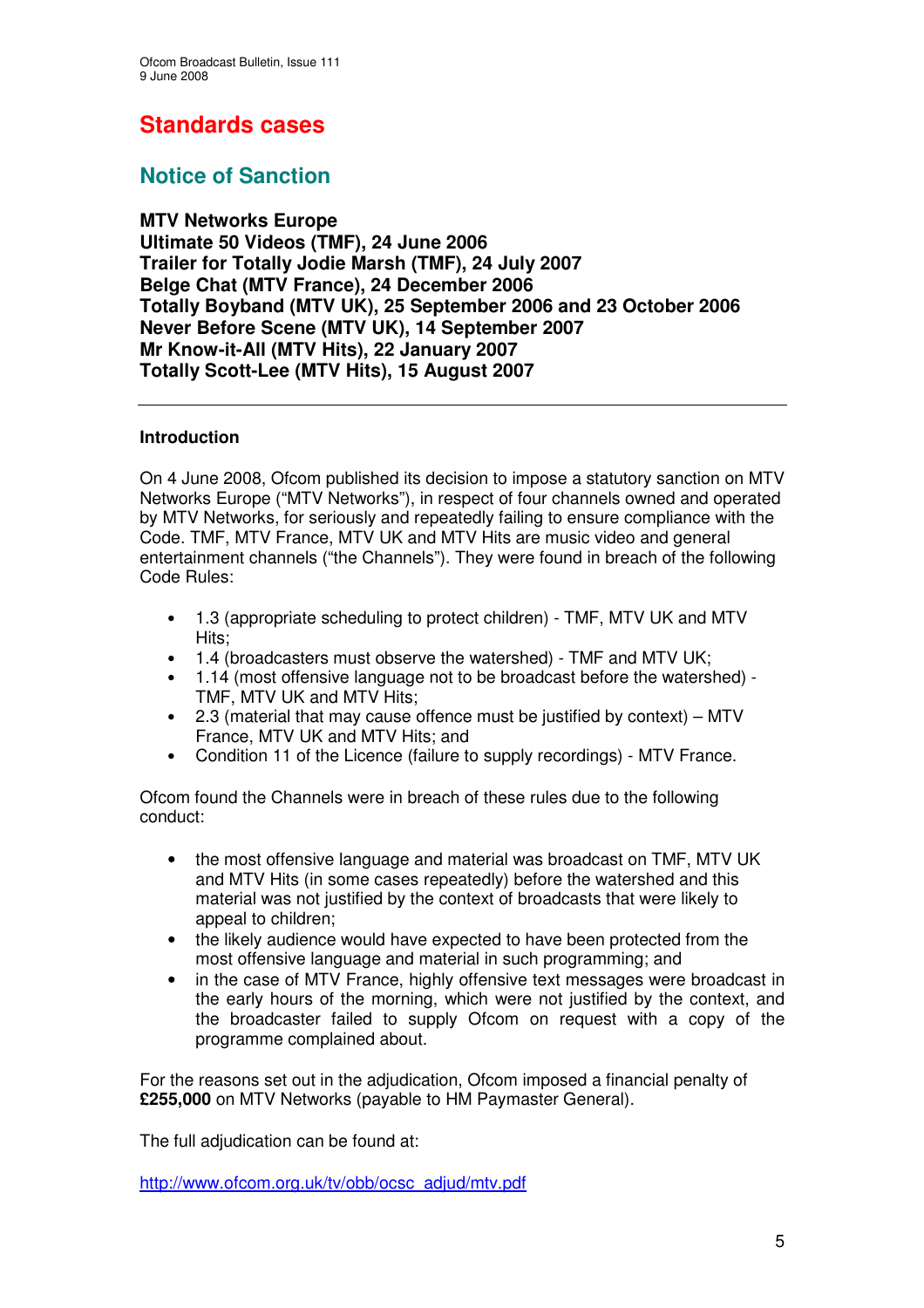# **In Breach**

# **The Best of Orange Playlist – 2007 Best Guests**

*TMF, 30 December 2007, 19:30*

## **Introduction**

This programme featured interviews with celebrities talking about their lives and experiences and was broadcast at 19:30 on TMF, part of MTV Networks International. Ofcom received a complaint regarding the general content of the programme, including strong language and sexual and drug references, which the complainant considered inappropriate for broadcast before the watershed.

We asked MTV Networks International (responsible for compliance at TMF) for comments under Section One of the Code: Protection of the under-eighteens. In particular, we referred TMF to: Rule 1.10 (the use of illegal drugs); Rule 1.16 (offensive language) and Rule 1.17 (portrayal of sexual behaviour).

## **Response**

MTV Networks replied that the programme was complied prior to transmission and it was decided that the strong language and drug references were to be removed so that the show would be appropriate for transmission after 19:00. The version that was broadcast was not however edited in line with the compliance advice and, in any event, the compliance advice was incomplete because it did not cover some of the more sexually explicit content. MTV Networks apologised and confirmed that the programme should not have aired at a time when children were likely to be watching because some of the content was not appropriate or editorially justified for the time of transmission. MTV Networks has now re-certified the programme so it is suitable for broadcast, but only after 21:00.

# **Decision**

This programme was broadcast at 19:30 on a channel readily available, and of particular appeal, to a young audience. Rule 1.10 stipulates that the use of illegal drugs and the abuse of drugs or alcohol must generally be avoided and in any case not be condoned, encouraged or glamorised in programmes broadcast before the watershed, unless there is editorial justification.

At the beginning of the programme, the presenter, Jayne Middlemiss, describes her celebrity interviewees in revered terms such as "the biggest names in showbiz", "Hollywood legends" and "rock royalty". There followed a montage of clips of celebrities talking about their use and enjoyment of illegal drugs. For example, an interview with the actor Danny Dyer included the following:

Middlemiss: *"Were you doing loads of drugs then?"* Dyer: *"Yes – even on the job we was taking Es, everyone skinning up and that, like it was great - such a rare, rare job".*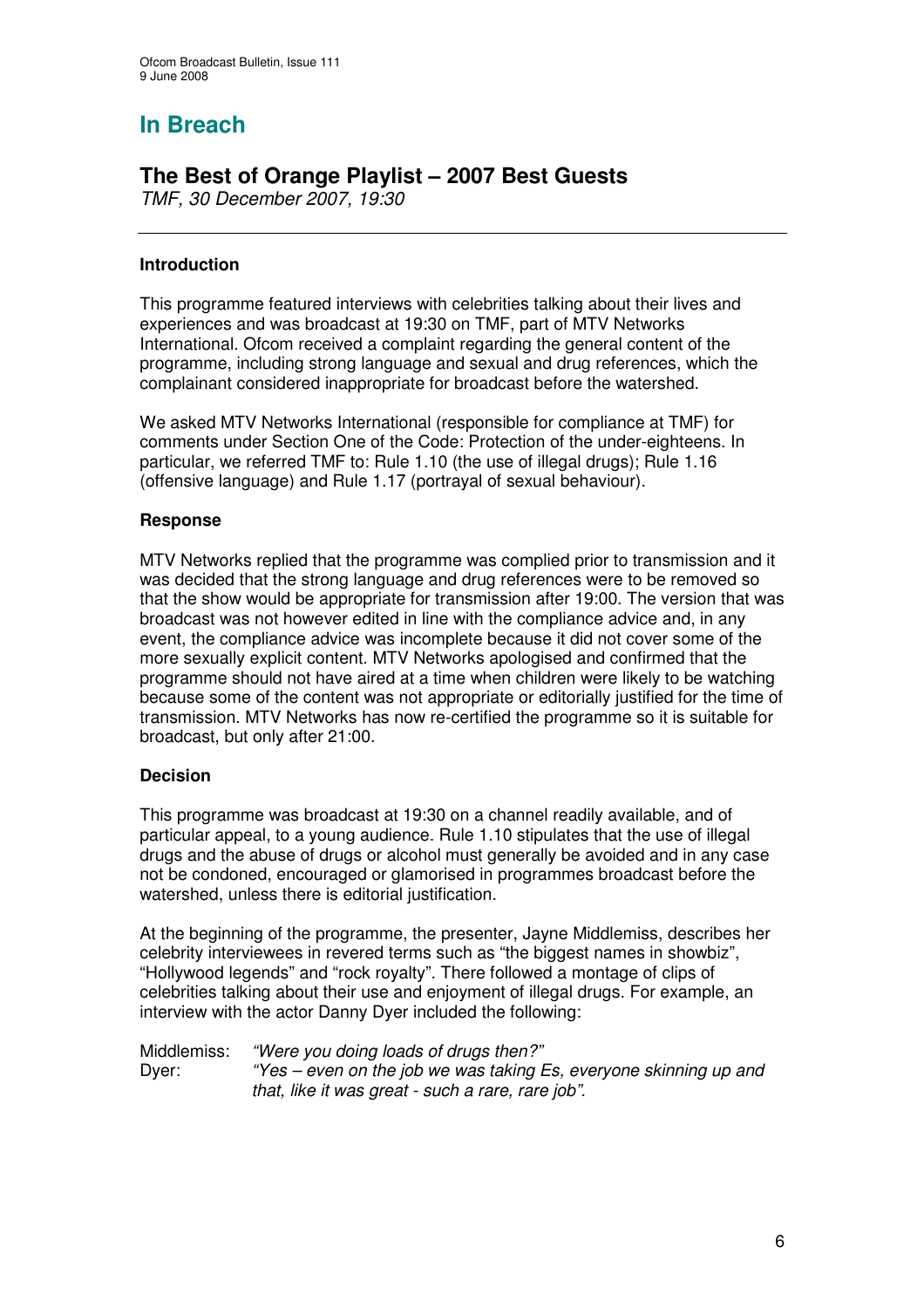In another interview, the music promoter David Gest states:

*"That era was so great because you could get high as a kite and you'd feel like you were utterly in outer space and I loved those days".*

In another clip, another interviewee states:

*"I loved getting stoned by myself and listening to my stereo. I remember I would just get really baked and open my window and sit on the windowsill…"*

Although at one point the presenter makes a brief reference to *"worrying tales of excess"*, the celebrities' comments endorsing drug use are not challenged, giving the impression that the use of such substances is unproblematic. Overall, Ofcom therefore considered that by presenting the celebrity interviewees as highly aspirational figures, talking in these terms, the programme appeared to condone (and in some cases glamorise) the use of illegal drugs in breach of Rule 1.10 of the Code.

Ofcom noted that the most offensive language ('fuck', 'fucking') was 'bleeped'. However, the programme included the frequent use of other offensive language such as 'dick', 'shit' and 'cock'. This was not justified by the context and transmitted in a programme at 19:30. Rule 1.16 states that the frequent use of offensive language must be avoided before the watershed. In Ofcom's view, despite the masking of the most offensive language, the use of other offensive language was so frequent as to be in breach of Rule 1.16 of the Code.

Rule 1.17 is intended to protect under eighteens from explicit representation of, or discussion about, sexual behaviour unless it is editorially justified. This programme contained several instances of graphic sexual discussion, for example David Gest asked if he could use the word 'cunnilingus' and then gave a description of how he had performed it. There was also a conversation about penis size and the age and way in which one interviewee started "wanking". Ofcom considers that this material was inappropriate for the time of broadcast when children were likely to be watching and that it was not justified editorially. Rule 1.17 of the Code has therefore also been breached.

## **Breach of Rules 1.10, 1.16 and 1.17**

**NOTE:** This breach finding was recorded by Ofcom on 4 March 2008. In reaching its decision to impose a statutory sanction on MTV Networks Europe, which is summarised above, the Content Sanctions Committee ("the Committee") took into account this finding. Publication of this finding was therefore postponed until after the MTV Networks Europe sanctions adjudication was made public on 4 June 2008. In that adjudication the Committee underlined that, should further breaches of the Code occur which warrant consideration of a sanction, the Committee will regard them with the utmost seriousness.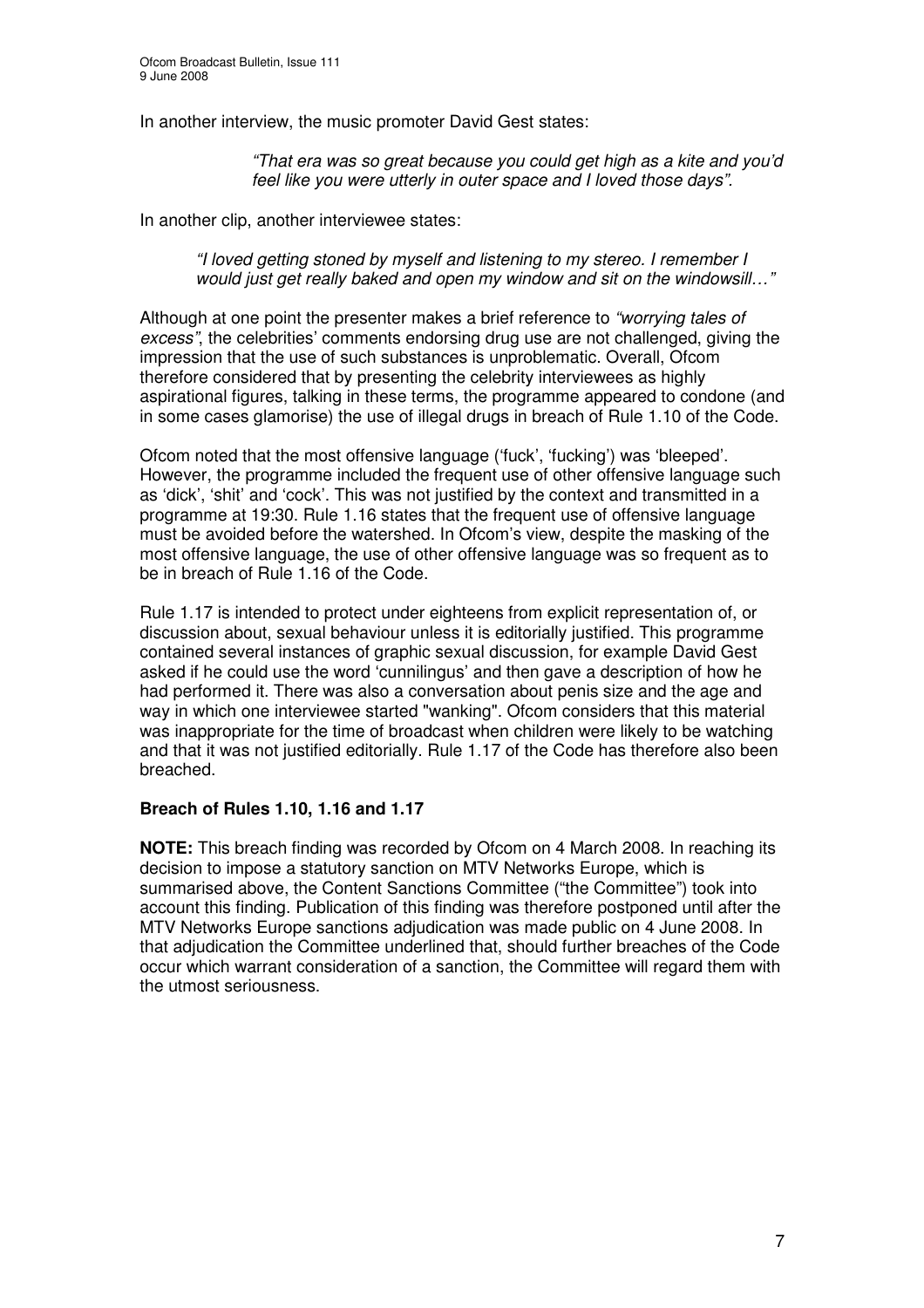# **Ocean FM**

*Monday 14 January to Wednesday 16 January 2008 (inclusive)*

# **Introduction**

Ofcom has a statutory duty to ensure *"a wide range of television and radio services which (taken as a whole) are both of high quality and calculated to appeal to a variety of tastes and interests".* In local commercial radio, we secure this by the use of Formats. Each station's Format includes a description of the output which each licensee is required to provide, based on the promises they made in their application to win the licence. Ofcom judges licence applications against four statutory criteria: the applicant's ability to maintain the service, the extent to which the proposals broaden choice, the extent to which they cater for a variety of tastes and interests and evidence of demand or support.

Formats may be varied over time only with the approval of Ofcom, which judges such requests against a set of statutory criteria.

Formats are often defined in terms of particular musical genres (such as Adult Contemporary) and/or demographic groups (such as 15-24 year olds). The aim is not for Ofcom to define the nation's musical tastes but to ensure that, in any particular market, the range of services available should cover different musical genres and different demographic groups, so catering for a variety of tastes and interests.

The level of detail in Formats has recently been reduced, following Ofcom's Future of Radio consultation, but in simplifying Formats the aim has been to retain diversity of output, without micro-managing output. Compliance with Formats is ensured by sample content checks and the maintenance of an online public file for each station.

In the South Hampshire area, six local commercial stations are available, each with a distinct Format. The new, simplified Formats are as follows:

## **OCEAN FM (South Hampshire) – owned by GCap Media**

A locally oriented, mainly current adult contemporary music and information station for 25–44 year-olds in the South Hampshire area.

## **POWER FM (South Hampshire) – owned by GCap Media**

A locally oriented young contemporary, chart music and information station primarily for 15-24 year-olds in the South Hampshire area.

## **GOLD (South Hampshire) – owned by GCap Media**

A classic pop hits station, with local information, targeted primarily at 35-54 year-olds in the South Hampshire area.

## **ORIGINAL 106 (Solent Region) – owned by CanWest**

Adult Alternative radio – a credible mix of adult-orientated music, with particular appeal for 40-59 year-olds, with 24 hour local news. *(Note: Original's Format includes further detail as the station is less than two years old and, in line with Ofcom policy, its Format has not yet been simplified)*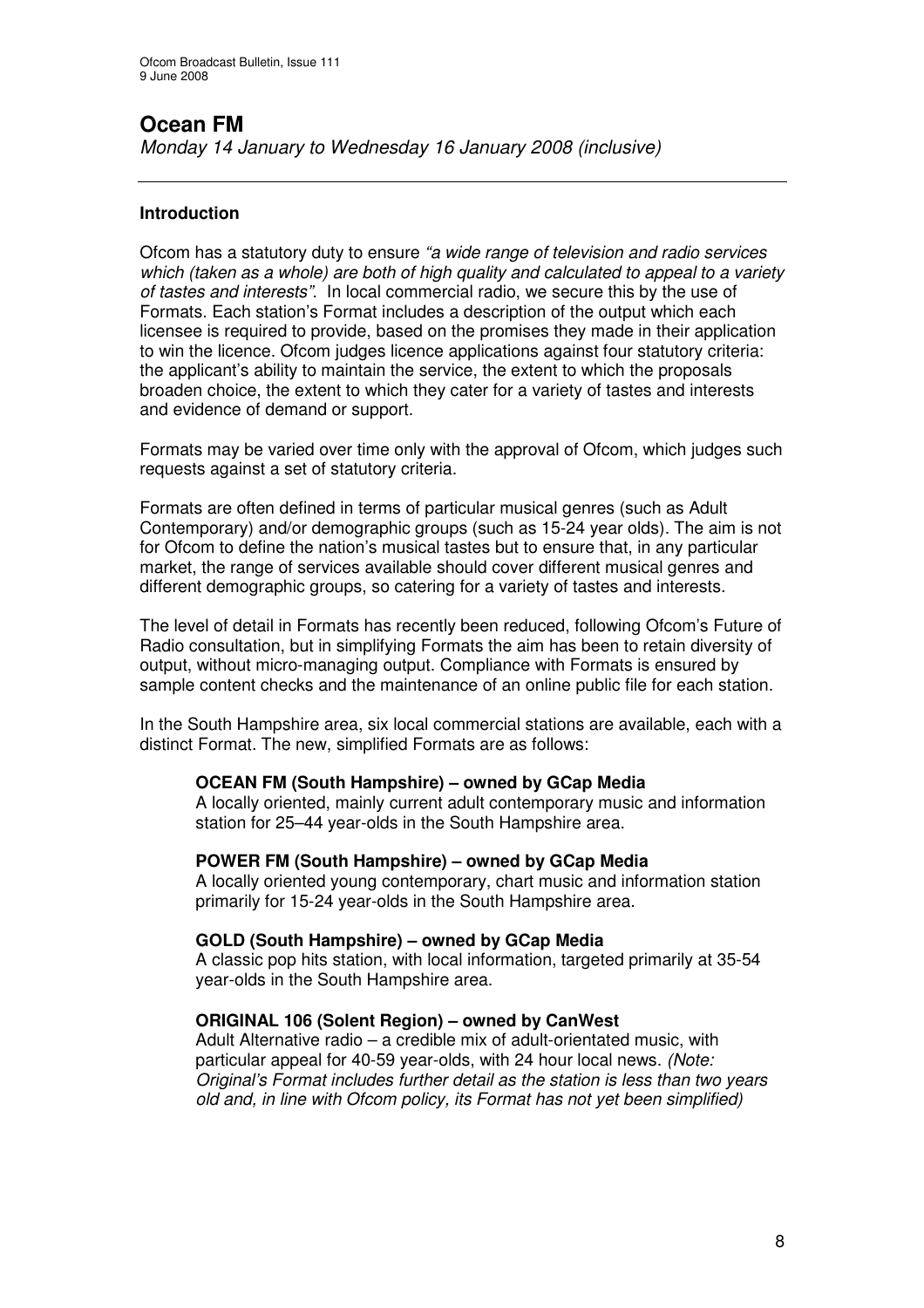## **WAVE 105 (Solent Region) – owned by Bauer Radio**

A locally oriented music and information station for over 30s in the Solent and adjacent area, playing a spread of adult contemporary and soft adult contemporary hits, and treating speech as an important ingredient.

#### **107.8 RADIO HAMPSHIRE (Southampton) – owned by Town & Country Broadcasting**

A Southampton centred service of local news, views, information and entertainment mixed with mainstream hits from the last 4 decades.

## **THE QUAY (Portsmouth) – owned by The Local Radio Company**

A full local service radio station for the greater Portsmouth area with a focus on listeners aged 25-54 with broad music and a strong commitment to local news.

The previous more detailed Format for Ocean FM stated that the station should play "predominantly (up to 70%) current Adult Contemporary tracks … from the previous twelve months".

During October 2007, Ofcom monitored and sampled three days output of Ocean FM's. Ofcom concluded that the station was not operating within the parameters of its agreed Format. In particular it was found that only 9.5% of the music was drawn from the past 12 months, and we also noted that there were a high number of classic and alternative/modern rock tracks being aired. Older music and rock music are already provided by other stations in the area and so Ocean's move away from its Format had the result of diminishing choice for listeners in the area.

Therefore, in November 2007, Ofcom issued Ocean FM a 'Yellow Card' as a formal warning and required it to broadcast material within its Format.

## Ofcom's Content Sampling Report

(http://www.ofcom.org.uk/radio/ifi/contentsampling/ocean.pdf) stated that we would monitor the station again, and that the Yellow Card would be lifted if we were subsequently satisfied that the issues identified in the Report had been addressed.

Between 14-16 January 2008, Ofcom carried out a second three-day monitoring of Ocean FM's output. Despite some significant changes made to the station's output to address the issues raised by the Content Sampling Report, Ofcom considered that Ocean FM was still operating outside of its Format; its music output was still too old in its choice of tracks, and too rock-oriented to fulfil the spirit of a station licensed as an Adult Contemporary service.

# **Response**

GCap said that the issuing of a Yellow card against Ocean FM in November 2007 had been regarded as a highly serious matter by the radio station, and that significant changes were made to Ocean FM's music scheduling policy as a result. It was therefore extremely disappointed that, despite the implementation of these changes, Ocean FM was (in Ofcom's view) still – in the January 2008 sampling period – operating outside the parameters required by the station's Format.

Reviewing the same 72 hours of output, that Ofcom had sampled, Ocean FM said that the failure to deliver a satisfactory proportion of songs from the past twelve months was the result of the station's automation system, and some presenters, dropping a number of songs which had been scheduled to play out. Ocean FM's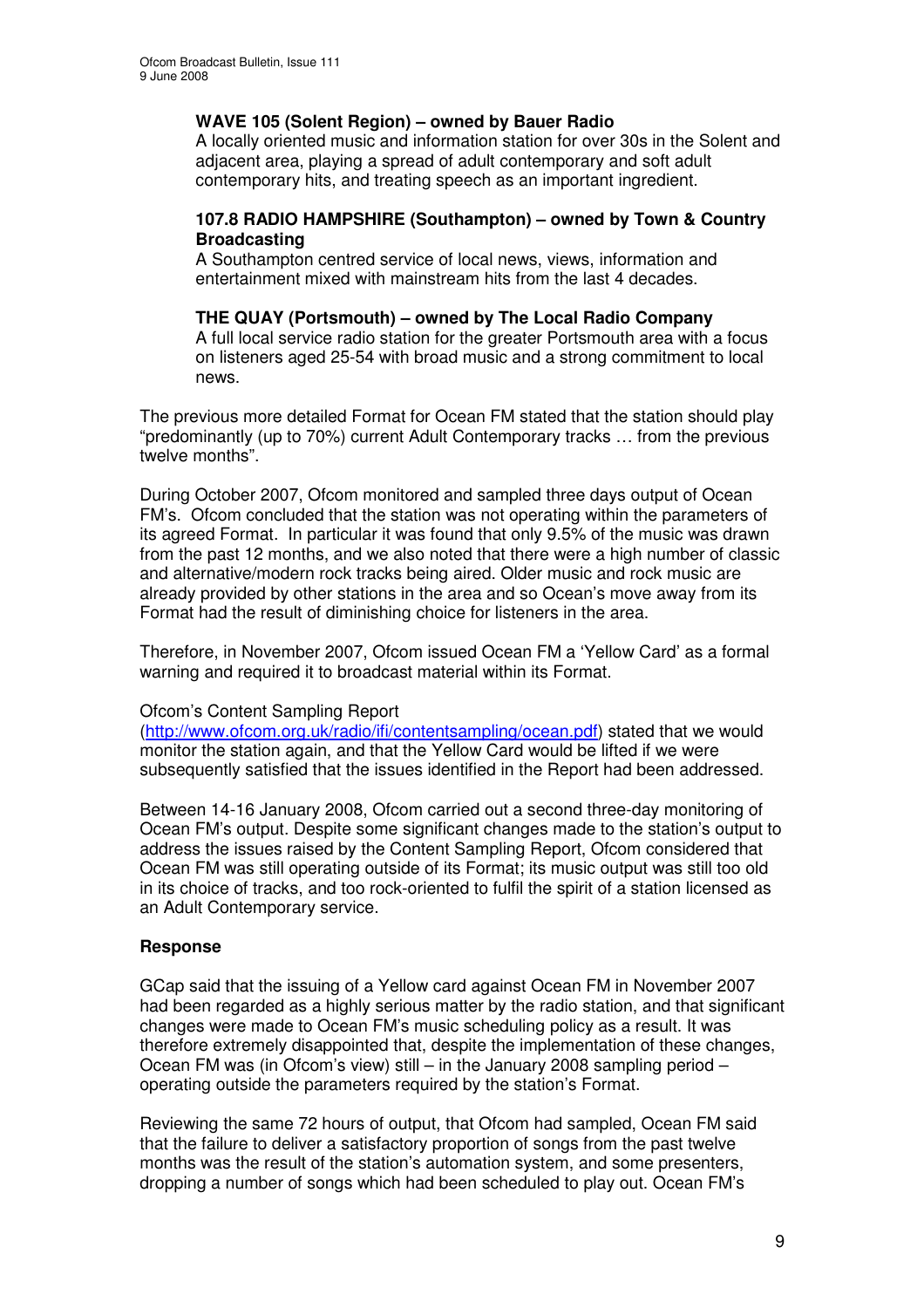management says it has now reconfigured the automation software so that the timing issues which were experienced previously should not happen again.

## **Decision**

In its January 2008 sampling, Ofcom noted that Ocean FM was now playing a considerably higher proportion of current tracks than during the previous sampling period in October 2007. However, while there had been an improvement in January 2008, the three days of monitored output revealed that tracks from the past twelve months still accounted for less than half of the station's music output. We could not, therefore, take the view that Ocean FM was providing the listener with "predominately" current tracks, as the Format required.

We also noted that Ocean FM was continuing to play a significant number of rock tracks that could not be considered Adult Contemporary*.* Such rock tracks included Muse/*Starlight*; Arctic Monkeys/*Fluorescent Adolescent*; Foo Fighters/*Long Road To Ruin*; Killers/*Read My Mind*; The Who/*Squeezebox*; The Jam/*That's Entertainment.* The overall effect was to continue to give the station an older-leaning, rock-oriented feel which we consider remained at odds with Ocean FM's core Format promise and so reduced the overall choice available to listeners in South Hampshire.

In this context, it is worth noting that on 7 February 2008 we wrote to all licensees regarding the simplification of their Formats. In that letter, we stated the following:

*While the new style Formats do not include quotas – for example requiring a given percentage of music from a certain era – we will apply a 'common sense' approach to enforcing them should there be any disputes. If, for instance, a station's Format requires it to be 'mainly classic pop', we would not accept that 51% classic pop and 49% heavy metal was a sensible interpretation of the Format's spirit.*

When interpreting "mainly" with regard to current tracks, Ofcom believes this demand indicates that a listener should hear a current track more often than not when they switch on general (i.e. non-specialist) programming. In this context we do not believe that a bare majority (say 51% current tracks) would be sufficient, and we would expect a significantly higher proportion than this for a station to be operating within the overall spirit of the Format. However, we do not believe it would be right to put figures on this, as every case will differ.

Similarly what constitutes "current" is also open to interpretation, but only in relation to the overall character of the particular service concerned. For example, Ofcom does not propose to say that, for every type of commercial radio station, current tracks must be less than a year old. But, equally, Ofcom would not expect the "current" component of a station's music policy to include a large proportion of tracks that were more than a year old.

In the case of Format definitions such as "Adult Contemporary", Ofcom will take a sensibly wide interpretation of the genre. For example, some artists have made tracks that could comfortably be classified as Adult Contemporary, even though the artist's overall catalogue of work may not necessarily fall easily into that category.

Similar principles apply to other Formats. Ofcom's expectation of a "contemporary and chart music" station is that the main diet is of modern music, reflecting the charts of today and recent months. Older, classic tracks would not be out of place, but only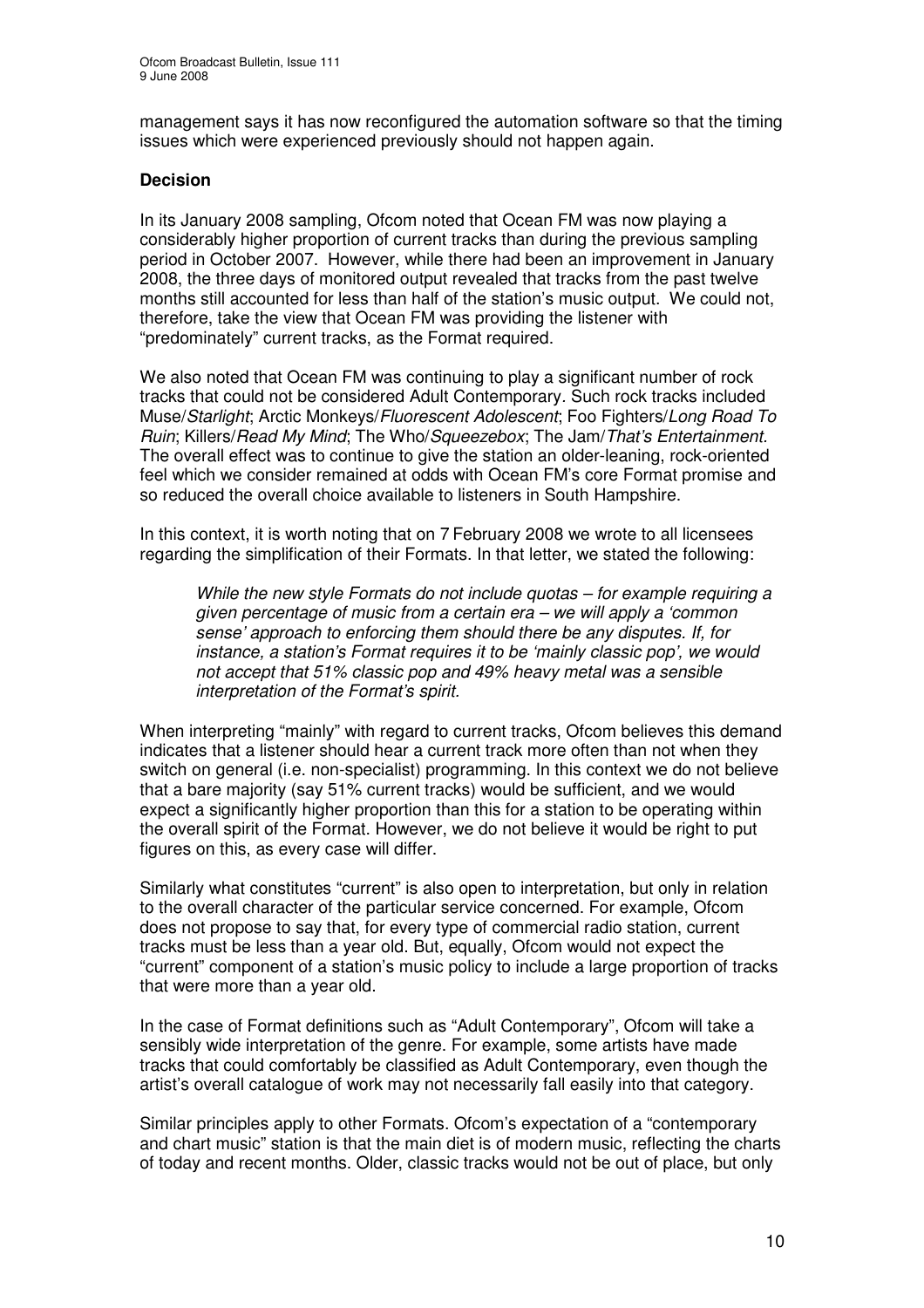as 'spice' to the main offering. If they become more dominant than that it is likely the station will be operating outside its Format.

For stations that have broad (i.e. non-specialist) music formats, listeners should expect to hear at any point a broad mix of genres, unless a specialist show is being broadcast. "Identifiable" specialist shows indicate programme-length sequences, and not a short music feature contained within a broader programme.

With regard to localness, the detail (such as specific requirements to carry whats-ons and the like) may have gone, but listener expectation means that much of that sort of material should still be carried if a station is to carry out its function of providing a local, or locally-oriented, station for a particular geographical area. As stated in the letter to stations which accompanied the new Format drafts, if a service is described as "locally focused" or "locally oriented", we would not expect hour after hour to pass by with no local content.

Following further discussions with Ofcom about the definition and scope of 'Adult Contemporary' music, GCap provided us with evidence that Ocean FM's music database has been restructured. All songs have been now been classified by genre to ensure the mix of genres is not weighted too heavily towards one particular genre, such as rock, that might compromise the overall Adult Contemporary flavour of the station.

Despite the Yellow Card warning that was issued in November 2007, it was clear from the monitoring carried out in January 2008 that Ocean FM was still not operating within the parameters of its published Format. A formal breach of Ocean FM's licence has therefore been recorded. We conclude that the Yellow Card issued in October 2007 should remain in place.

We will monitor Ocean FM's music output again within the next three months. If we find that the relevant issues identified in this report have been addressed, we will lift the Yellow Card. However, further failure to meet its Format will lead Ofcom to consider further regulatory action, including the imposition of a financial penalty against Ocean FM.

## **Breach of Part 1 of the Annex to Ocean FM's Licence**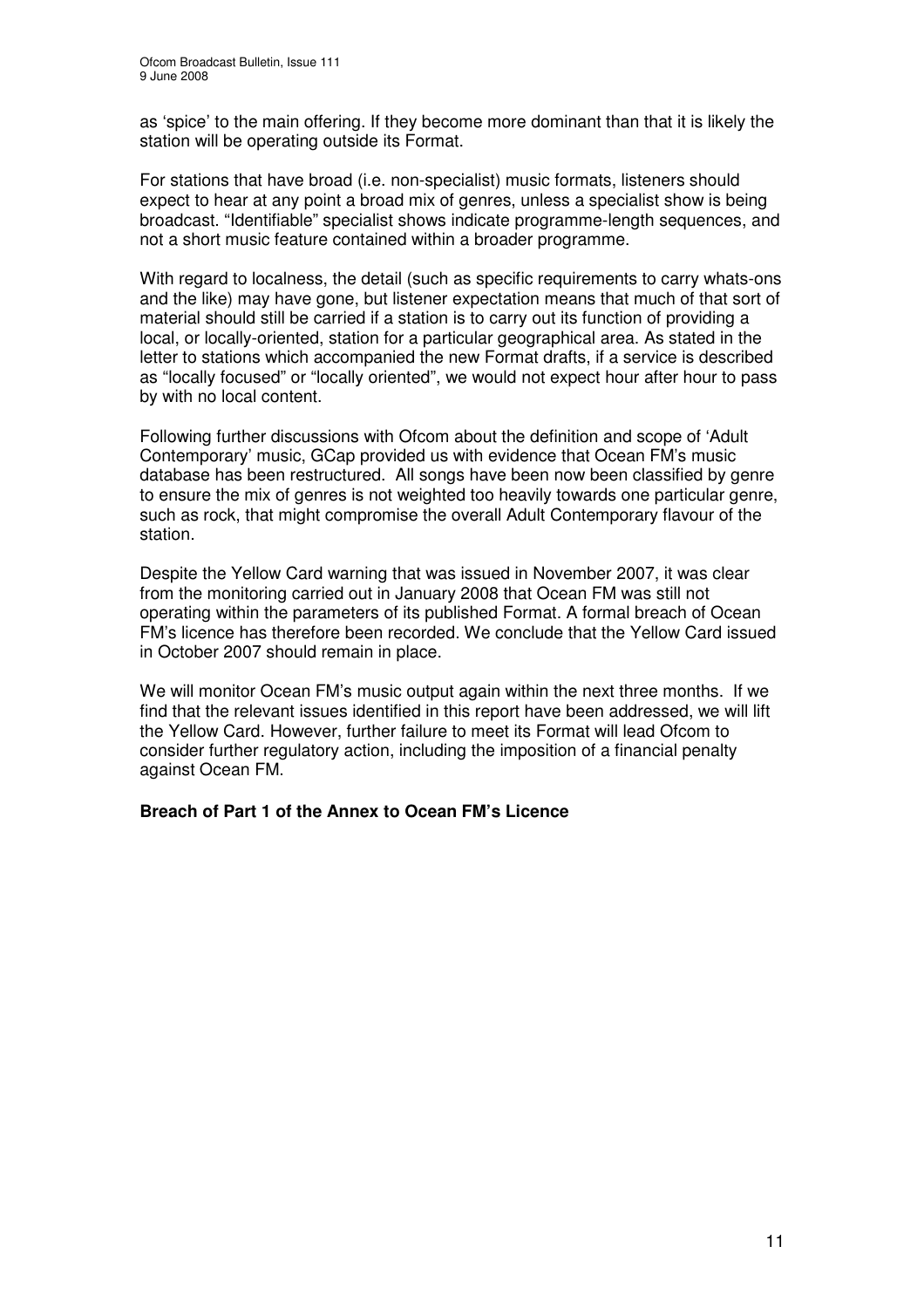# **Trailer for I huvudet på Gynning**

*Kanal 5 (Sweden), 18 February 2008 at 19:15*

# **Introduction**

This trailer was for a programme in which Carolina Gynning, a Swedish model and television presenter, went to Hollywood to meet "Hollywood groupies". During the trailer, Carolina Gynning was shown meeting a woman who - the trailer said - had slept with "*stars such as Mick Jagger*" and "*had made a career from making casts of celebrities' private parts*". The trailer then stated "*does she just like touching cocks?*" and showed a back view of a semi-naked man apparently having a cast made. It also showed a cast of an erect penis. A viewer complained to Ofcom that the trailer's inclusion of the image of the cast and "coarse sex words" was inappropriate for the time of broadcast.

Kanal 5 (Sweden) is a Swedish language channel licensed in the United Kingdom by Ofcom, and whose licence is held by SBS Broadcasting Networks Limited ("SBS Broadcasting"). SBS Broadcasting is responsible for compliance at Kanal 5. Ofcom therefore asked SBS Broadcasting for its comments in relation to the following Rules of the Code: Rules 1.3 (inappropriate scheduling), 1.16 (offensive language must not be broadcast before the watershed unless justified by the context), and 2.3 (generally accepted standards).

## **Response**

The broadcaster said that, although it believed it had adequate compliance procedures in place, on this occasion human error led to this trailer being inappropriately scheduled. SBS Broadcasting admitted there were breaches of Rules 1.3, 1.16 and 2.3 of the Code. Following this incident, SBS Broadcasting said that its legal department would provide further compulsory training to all relevant production, scheduling and content staff, and scheduling procedures had been tightened.

# **Decision**

This trailer contained language and images which were potentially offensive to viewers in general and children in particular, and which were inappropriately scheduled before the watershed and not justified by the context. Ofcom welcomes the broadcaster's recognition that this trailer breached the Code and the subsequent remedial measures it has taken to strengthen and improve compliance. All broadcasters are under a clear duty to ensure that robust procedures are in place, supported by a sufficient number of appropriately qualified and trained staff, to ensure full compliance with the Code.

# **Breach of Rules 1.3, 1.16 and 2.3 of the Code**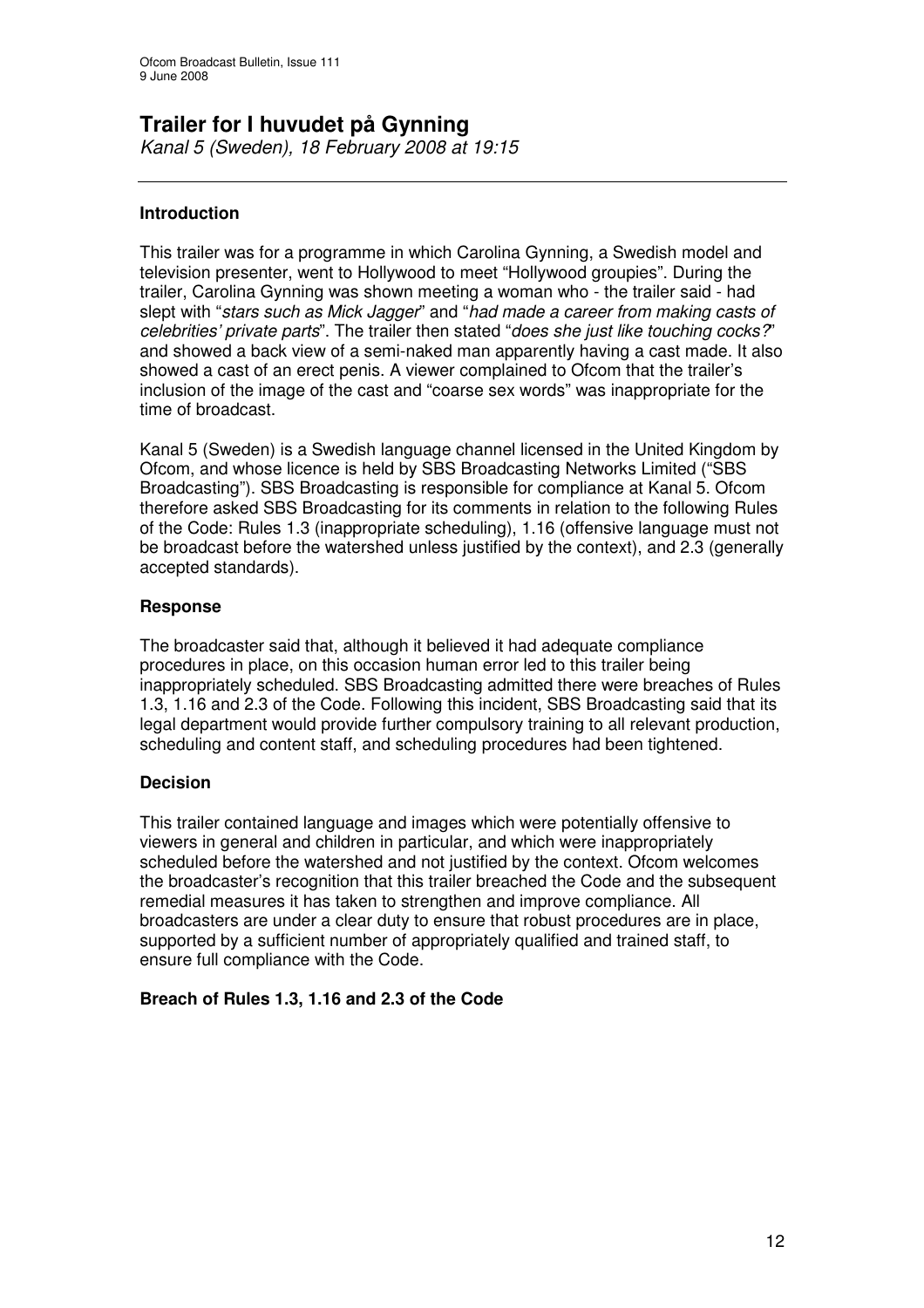# **Resolved**

# **The Simpsons**

*Channel 4, 15 April 2008, 18:00*

# **Introduction**

This episode featured a cameo appearance by the pop group U2 during which one of the band members called his colleagues *"wankers".* This incident was later mimicked by the character Mr Burns in the closing credits of the episode. 31 viewers complained that this language was unacceptable in a programme which appeals to children and was broadcast before the watershed.

Ofcom asked Channel 4 for its comments against Rules 1.16 (offensive language must not be broadcast before the watershed unless justified by the context) and 2.3 (generally accepted standards) of the Code.

# **Response**

Channel 4 apologised for this offensive language and acknowledged that it was unsuitable for broadcast at 18:00. The broadcaster explained that it has robust compliance procedures for *The Simpsons.* On this occasion, however, there was an error by one of its compliance staff, who incorrectly certified the programme as suitable to be shown from 18:00 and this mistake was not subsequently corrected by the Acquisitions Department. Channel 4 regretted these mistakes, and said it was the first time in over 10 years of its compliance system being in place that an incorrect certification by a viewer had resulted in a programme being transmitted in a wrong slot. They told Ofcom that, despite the unlikely repeat of this unusual set of circumstances, the Compliance and Acquisitions teams are reviewing their procedures to prevent any similar recurrence.

## **Decision**

Ofcom's research indicates that the word "wanker", although quite mild to many people, is clearly offensive language 1 . Its use at 18:00 in a programme like *The* Simpsons, with a clear appeal to children<sup>2</sup>, and broadcast on the main Channel 4 service, was not justified by the context and was not in line with audience expectations – as Channel 4 has acknowledged.

Ofcom is concerned about the compliance failure in this case. However Ofcom has taken into account that Channel 4's compliance procedures in relation to scheduling before the watershed appear relatively robust, that this failure seems an isolated incident, and that Channel 4 is reviewing its compliance procedures. It has therefore decided to treat the matter as resolved on this occasion.

## **Resolved**

<sup>&</sup>lt;sup>1</sup> http://www.ofcom.org.uk/research/radio/reports/bcr/language.pdf; page 84

 $2$  The programme has a child index of 146.5. Child index is the figure used to calculate the proportion of children in an audience against the general viewing population. A figure of 100 indicates that the child audience watching the programme exactly matches the general profile. A figure of e.g. a 120 would mean that children watching that programme are overrepresented by 20%.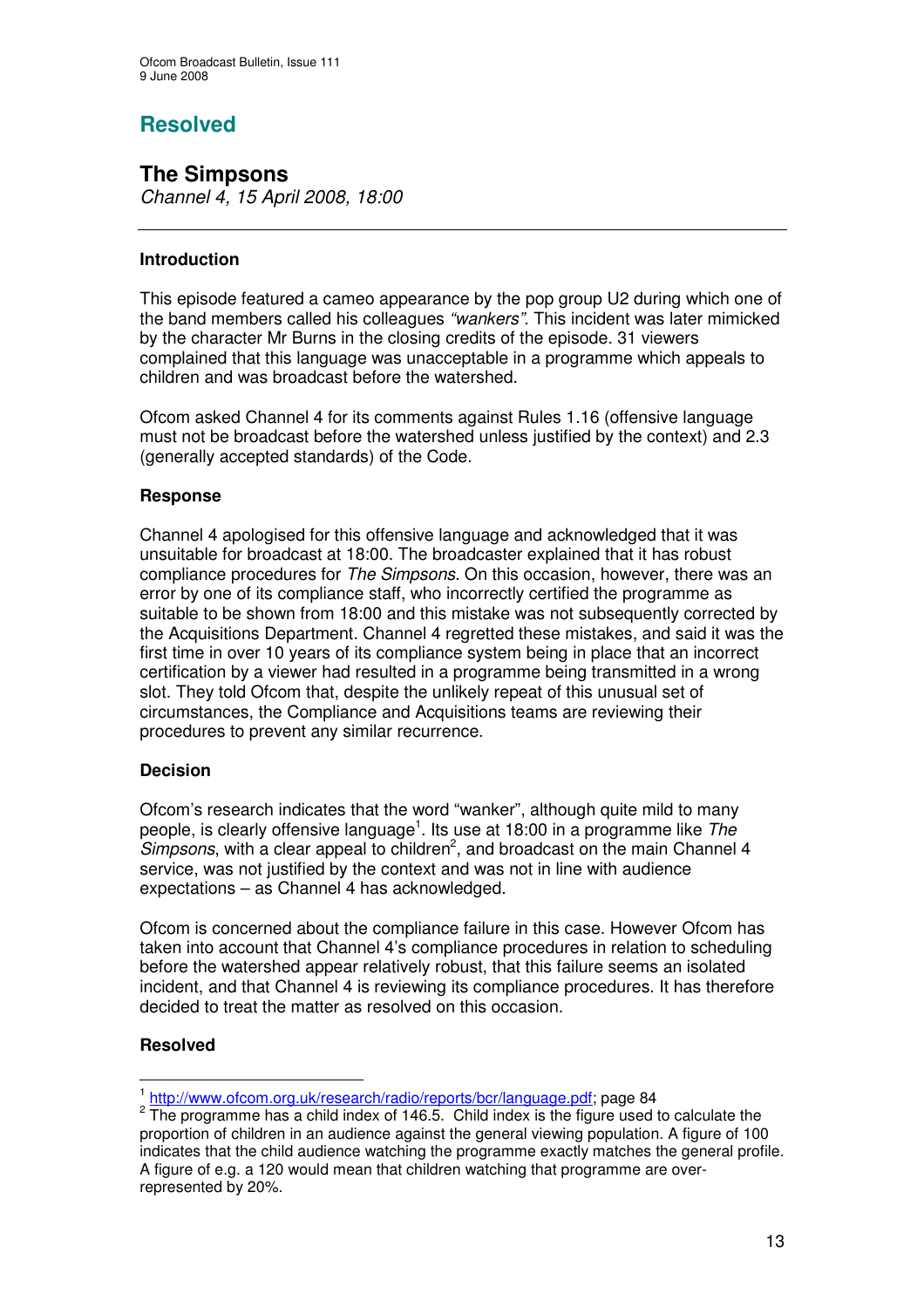# **Not In Breach**

# **Dispatches: The Court of Ken**

*Channel 4, 22 January 2008, 20:00*

# **Introduction**

This edition of the *Dispatches* investigative current affairs programme, presented by Martin Bright (Political Editor of *The New Statesman*) looked at Ken Livingstone's record as Mayor of London and questioned whether the Office of Mayor was best serving the needs of London. In particular, the programme looked into allegations of electoral malpractice by special advisors and unprofessional conduct by the then London Mayor, Ken Livingstone. The programme also examined issues surrounding the London Congestion Charge, and Ken Livingstone's so called "oil for transport" deal with the Venezuelan President Hugo Chavez, under which Venezuela was to exchange cheap oil for London providing advice on public services such as transport, tourism and housing. The views of a number of contributors were included in the programme. These included representatives of the main political parties, former advisors to the Mayor and the London Assembly and representatives of various nonpolitically aligned groups.

Ofcom received 12 complaints from viewers about this programme. These fell into two groups:

- i) that the programme made unsubstantiated allegations against Ken Livingstone, then Mayor of London and this was unfair; and
- ii) overall, the programme was not presented with due impartiality.

In relation to i), Ofcom can only consider whether the treatment of an individual or organisation is unfair, if it has received a complaint from the affected party or someone authorised to bring a complaint on their behalf. Ofcom has received no complaint from Ken Livingstone (or someone authorised by him). Ofcom therefore has not investigated these matters.

Broadcasters must ensure that due impartiality is preserved when dealing with matters of political or industrial controversy. In terms of *Dispatches: The Court of Ken* Ofcom considered that the issues of the Congestion Charge and the "oil for transport" deal were matters of political controversy and therefore Channel 4 was required to ensure that these matters were dealt with due impartiality in accordance with Section Five of the Code. In particular:

- **Rule 5.5** states that "[d]ue impartiality on matters of political or industrial controversy and matters relating to current public policy must be preserved"…; and
- **Rule 5.8** states that any "personal interest of a reporter or presenter, which would call into question the due impartiality of the programme, must be made clear to the audience…"

# **Response**

Channel 4 stated that viewers were made aware of Martin Bright's professional position at the start of the programme when he was captioned as the "*Political Editor,*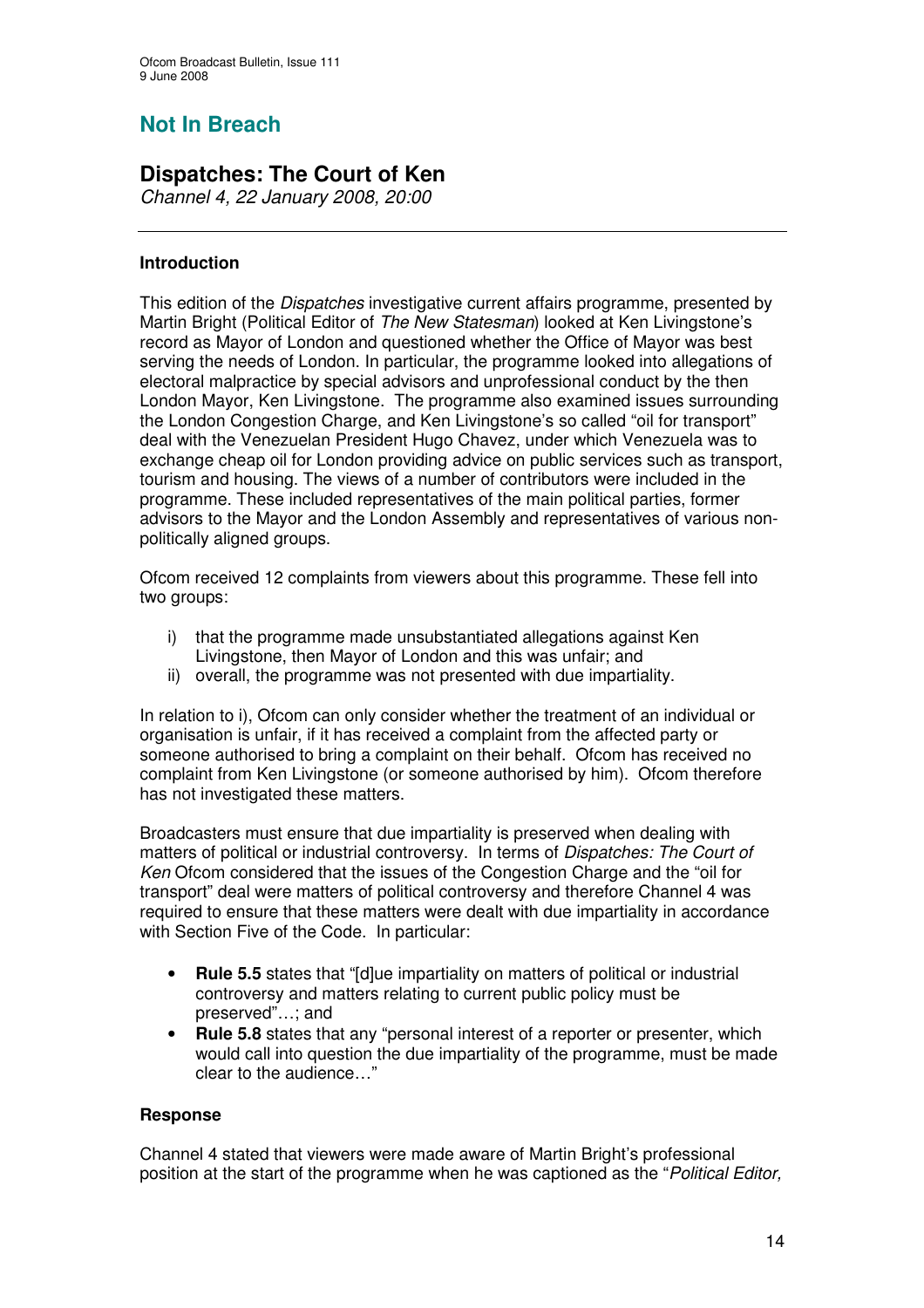*New Statesman"*, and it was also made clear that Martin Bright had once been a supporter of the former Mayor, but was now disappointed by his record. Channel 4 said that the programme did not offer Martin Bright's personal or authored view of Ken Livingstone's performance as Mayor but presented the findings of a six month investigation by the programme team. It was Martin Bright's role to report them. Channel 4 said that, as the programme was clearly promoted as a *Dispatches* investigation and not an authored or personal view programme, it was not necessary or appropriate to alert viewers otherwise from the outset.

## London Congestion Charge

Channel 4 said that the programme presented the introduction of the Congestion Charge in a positive light, saying that it was a genuinely bold measure, and included library footage of the former Mayor explaining its rationale. The programme also made clear that in 2003 the former Mayor had introduced the scheme with the stated intention that *"the only reason we are doing congestion charging is so that cars can speed up in London"* and it included quotes from contributors who acknowledged that the scheme had reduced congestion and had alleviated the amount of traffic in London. However, Channel 4 said that the programme's investigation found that since 2004 the way in which the scheme was promoted to the public had been subtly changed from "reduction of congestion" to "reduction of cars" coming into London. It also said that the scheme was promoted to the public as getting more people out of cars and onto buses. Channel 4 said that the programme acknowledged that more people were using buses since the introduction of the Congestion Charge, but that according to Transport for London's ("TFL") own figures in 2007, buses were travelling progressively slower every year.

Channel 4 said that the programme examined the issue of the Congestion Charge with due impartiality. The former Mayor's position was fairly reflected for example through the contribution of Professor Stephen Glaister (a board member of TFL, which is controlled and chaired by the Mayor and oversees the Congestion Charge scheme), and through the publicly available facts sourced from TFL's own reports which were fairly reflected in the programme.

## Venezuelan "oil for transport" deal

Channel 4 said the programme examined this issue with due impartiality. The programme fairly reflected the former Mayor's argument that fostering trade relations with foreign countries helped "drum up" business for London and raised London's international profile. It included Ken Livingstone's public statement as Mayor in which he maintained the deal was beneficial to both countries and his explanation of the financial benefits to Londoners, and an extract from his public announcement in which he stated "*a quarter of a million Londoners will now benefit by having a half price concession on the buses and trams".*

However, the programme also sought to question whether these trade relations were necessarily in the best interest of Londoners or indeed the people of Venezuela. The Conservative MP Alan Duncan questioned why one of the world's poorest countries was subsidising one of the richest, a view shared by critics of President Chavez. Concern was also echoed across party lines by the inclusion of comments by Labour MP Nick Raynsford, the former Minister for London and the minister responsible for setting up the Mayor's Office. He questioned why Mr Livingstone had felt inclined to venture into international politics in this way with President Chavez's regime*.* However, the former Mayor's stated reasons for the benefits of trade relations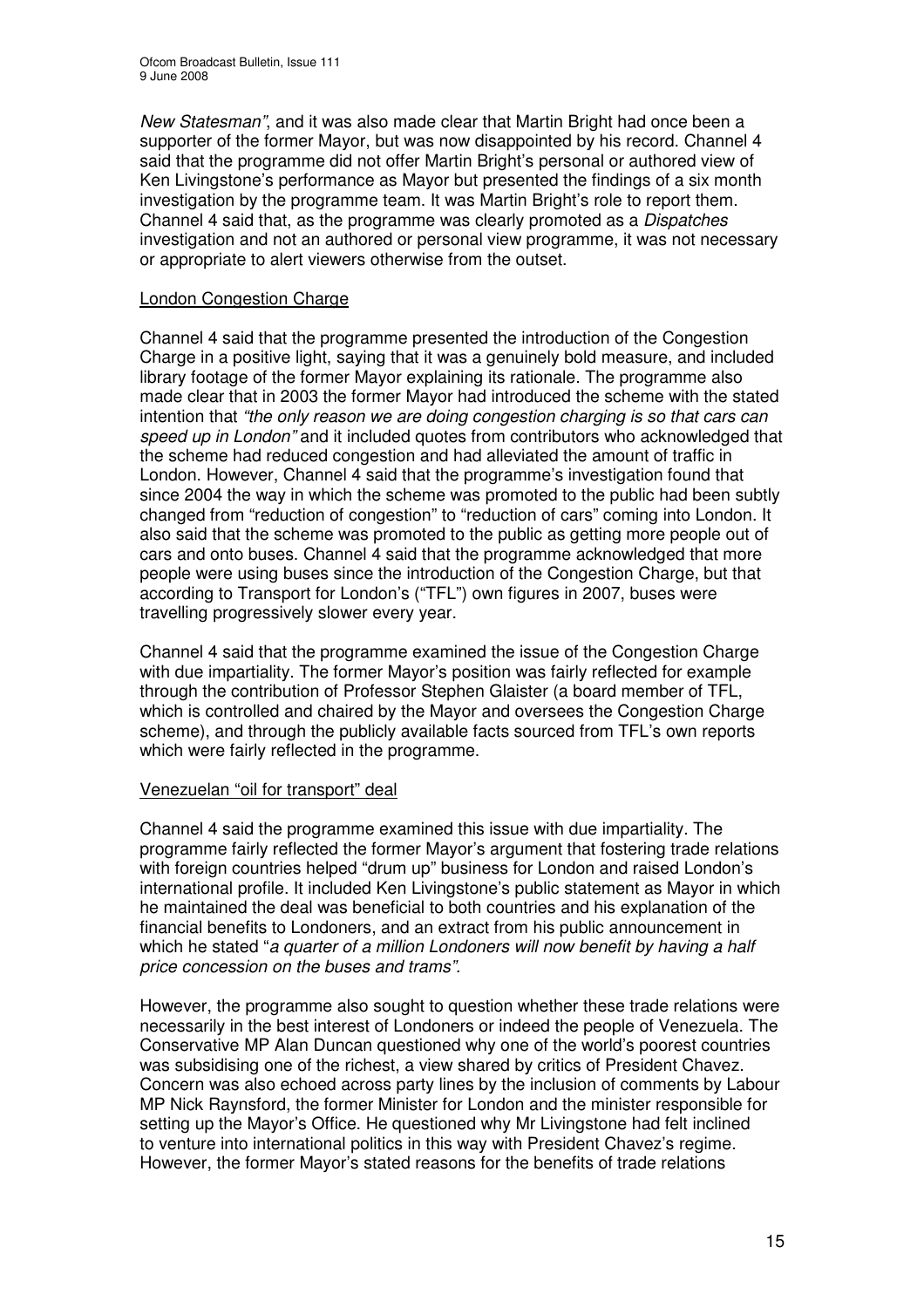generally and his public pronouncements as to the merits of the deal were fairly reflected in the programme.

## **Decision**

Investigative journalism plays an essential role in public service broadcasting and is clearly in the public interest. Ofcom considers it of paramount importance that broadcasters, such as Channel 4, continue to explore controversial subject matter. It is inevitable such programmes which tackle highly sensitive subjects will have a high profile. Such controversial programmes may inevitably lead on occasions to complaints.

In making investigative programmes, broadcasters must always take care to ensure that the material broadcast is in accordance with the Code. For instance, broadcasters must ensure that: matters of political or industrial controversy and matters relating to current public policy included are presented with due impartiality; the content does not materially mislead viewers; and, those featured in programmes are not treated unfairly.

Ofcom considered the complaints that programme was not presented with due impartiality with reference to Martin Bright's status as presenter and the two matters of political controversy which were raised in the programme. Ofcom did not consider whether Ken Livingstone was treated fairly in the programme.

## *Martin Bright*

Ofcom noted that Martin Bright was captioned at the beginning of the programme as "*Martin Bright, Political Editor, New Statesman*". We also consider that any personal interest of Martin Bright which would call into question the due impartiality of the programme was made clear to viewers through various comments made by Martin Bright about his personal views on Mr Livingstone at the beginning of the programme. In any event, Martin Bright's role was primarily to present the findings of the *Dispatches* production team's investigation and not his personal views about Ken Livingstone and the Office of Mayor. Rule 5.8 was therefore not breached.

## *London Congestion Charge*

As acknowledged by Channel 4, the rationale and effectiveness of the London Congestion Charge is a matter of political controversy or current public policy.

Ofcom noted that the programme included a number of viewpoints – both supportive and critical - about the Congestion Charge. It noted that this issue was introduced in the programme with library footage of the former Mayor setting out the reasons for imposing a charge on all traffic entering a designated area of the city. The programme also included quotes from Greater London Assembly press releases that promoted the Congestion Charge scheme and comments from contributors who acknowledged that the scheme had reduced congestion and had alleviated the amount of traffic in London. The programme also stated that the Congestion Charge scheme had also been promoted as a means of getting more people onto the bus network rather than using their cars. Ofcom noted that the inclusion of a quote from a statement by Mr Livingstone was an acknowledgement by the programme that more people were using the bus network since the introduction of the Congestion Charge.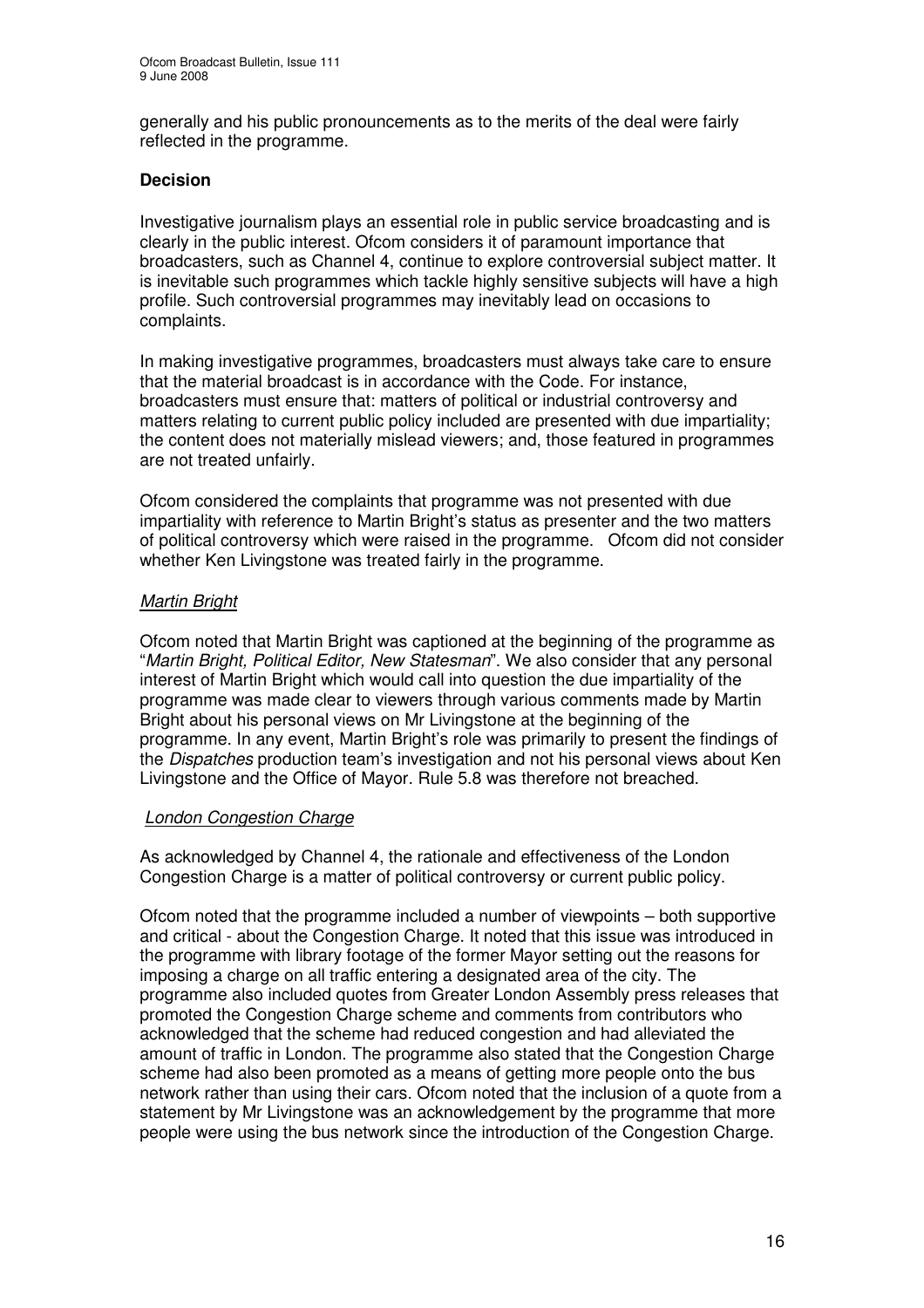The programme also included voices and analysis critical of the way the Congestion Charge policy has developed.

Taking the above factors into account, Ofcom considered that the issues related to congestion charging in London were presented with due impartiality and Rule 5.5 of the Code was therefore not breached.

#### *Venezuelan "oil for transport" deal*

The issue relating to the Venezuelan "oil for transport deal" is also a matter of political controversy and current public policy. Ofcom noted that in questioning whether the trade relations were necessarily in the best interest of Londoners and the people of the foreign countries involved, the programme introduced the issue by reflecting the then Mayor's views. It expressed Ken Livingstone's reasoning that fostering trade relations with foreign countries would be beneficial to London. The programme also included Mr Livingstone's public statement that explained why he was behind the deal with Venezuela (namely that oil was cheap to Venezuela and that London's expertise in transport was cheap to London) and it made clear his explanation of the financial benefits that the deal would provide to Londoners.

Ofcom also noted that the programme included comments from the Labour MP, Nick Raysford, who questioned whether it was appropriate for the Mayor of London to venture into international politics. The programme also included the view of Conservative MP, Alan Duncan, who questioned why one of the world's richest countries was being subsidised by one of the poorest - a view shared across all party lines.

Taking the above factors into account, Ofcom concluded that the programme examined this issue with due impartiality. The former Mayor's reasons for entering into the deal were fairly reflected in the programme together with the views of those opposed to it. Rule 5.5 of the Code was therefore not breached in relation to this issue.

#### **Not in breach**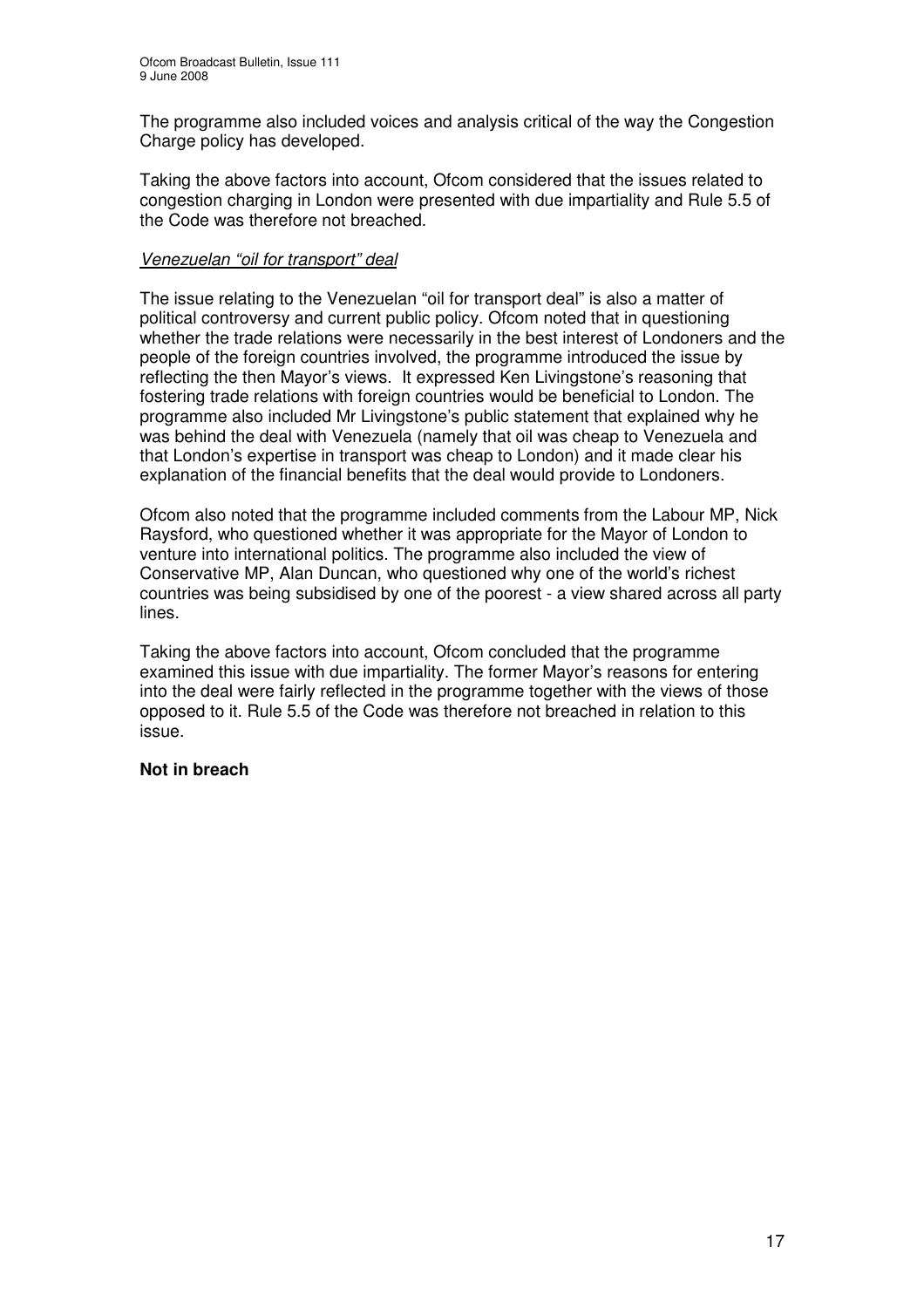# **Fairness and Privacy Cases**

# **Upheld**

# **Channel S Global Limited and Mr Mahee Ferdahus** *News, Bangla Television, 24 May 2007*

**Summary:** Ofcom has upheld this complaint of unfair treatment made by Channel S Global Limited and Mr Mahee Ferdahus.

Bangla TV, which broadcasts to the Bengali community, broadcast a news item about the Boishakhi Mela festival ("the Mela"), which took place in London in May 2007. The Mela, which celebrates the Bengali New Year, was organised by the Mela Trust and was supported by Channel S Global Limited ("Channel S"), which also broadcasts to the Bangladeshi community. The news item said that complaints had been made that the festival was used as a means of smuggling illegal immigrants into the UK. The report also said that allegations had been made that Channel S had applied for visas for performers who did not in fact participate in the Mela.

Ofcom found that the item made a serious allegation about Channel S and Mr Ferdahus. In relying on newspaper articles and taking no steps to verify the story, Bangla TV failed to take reasonable care to ensure that the material facts were presented in a way that was fair to Channel S and Mr Ferdahus. Having made this serious allegation, it was incumbent upon Bangla TV to provide Channel S and Mr Ferdahus with an appropriate and timely opportunity to respond. The failure to do so resulted in unfairness to Channel S and Mr Ferdahus.

## **Introduction**

On 24 May 2007 Bangla TV, which broadcasts to the Bengali community, broadcast a news item about an allegation concerning the Boishakhi Mela festival ("the Mela"), which took place in London in May 2007. The Mela, which celebrates the Bengali New Year, was organised by the Mela Trust and was supported by Channel S Global Limited ("Channel S"), which also broadcasts to the Bangladeshi community. The news item said that complaints had been made that the festival was used as a means of smuggling illegal immigrants into the UK. The report also said that allegations had been made that Channel S had applied for visas for performers who did not in fact participate in the Mela. The report said:

*"… [the] same allegations have been raised against Boishakhi Mela's Media partner Channel S. Tower Hamlets Council informed the Home Office that none of the names on the Channel S applications appeared on its list of designated performers. Boishakhi Mela Trust applied for 63 people and Channel S applied for 37 people, so total 100 people had applied for the visa. According to the Evening Standard's report, 15 applicants may be artists and 10 people, who came as the members of Drama (Jatra Dol) did not participate in the event"* 3 .

Channel S and Mr Mahee Ferdahus, the Chairman and principal shareholder of Channel S, complained to Ofcom that they were treated unfairly in the broadcast of the programme.

<sup>&</sup>lt;sup>3</sup> Translated from Bengali.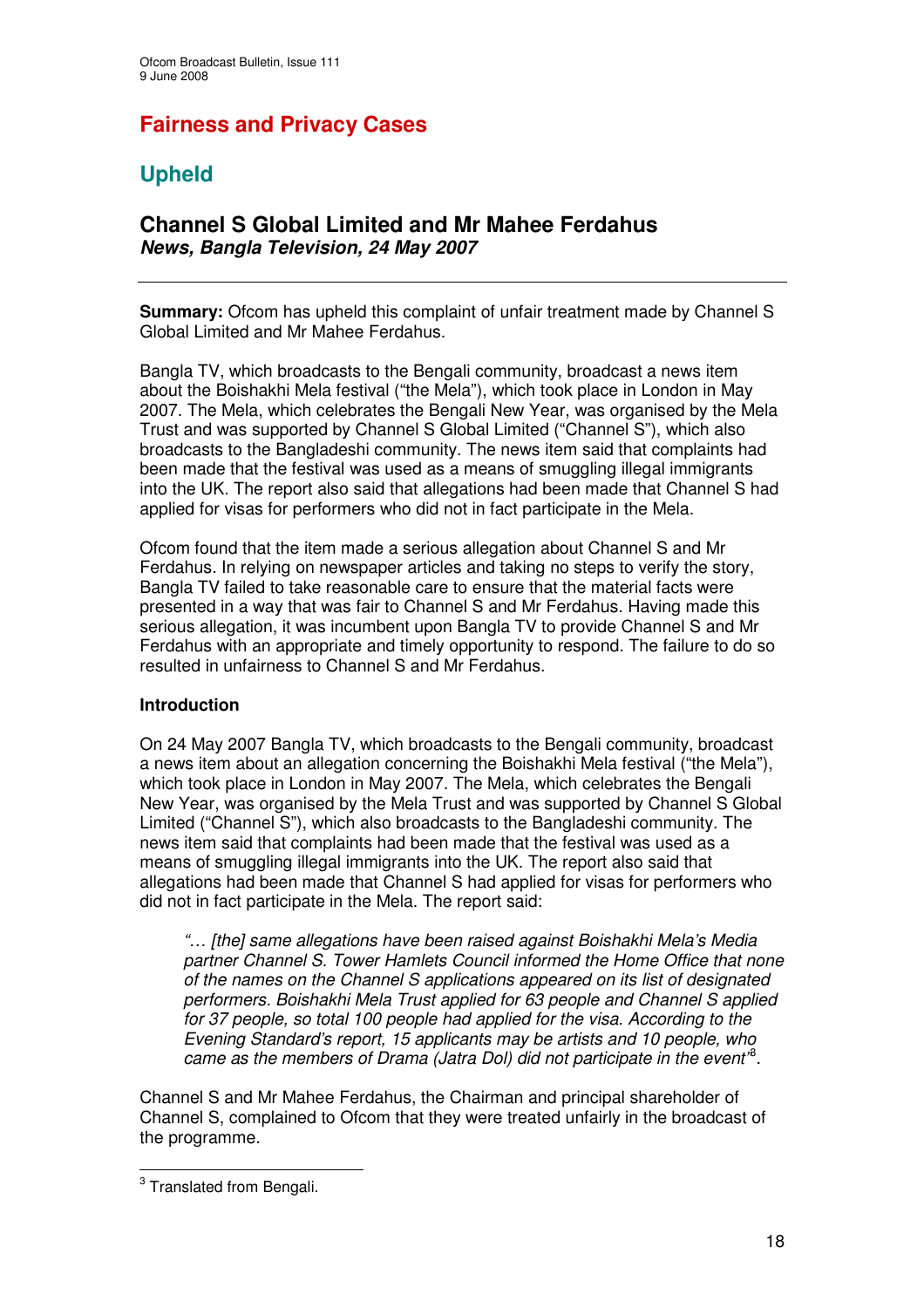# **The Complaint**

## **Channel S and Mr Ferdahus' case**

In summary, Channel S and Mr Ferdahus complained that they were treated unfairly in that the item said incorrectly that Channel S was involved in illegal human trafficking. Although Mr Ferdahus was not named in the report, given his position at Channel S and the fact that he is a well known figure in the Bangladeshi community, this criticism of Channel S would also have reflected negatively on him. Furthermore, Channel S and Mr Ferdahus were not contacted by Bangla TV for their views on the allegations made in the programme.

## **Bangla TV's case**

In summary Bangla TV responded to the complaint by saying that the news item concerned an allegation that was already in the public domain. The allegation had already been published in the *East London Advertiser* and London *Evening Standard* on 24 May 2007. Bangla TV had simply shown viewers scanned copies of the relevant pages as evidence and reported the contents of the articles without offering any interpretations or views. Bangla TV said that, since the programme did not offer any opinions on the contents of the articles referred to, it was not incumbent on the broadcaster to solicit the complainants' views on the item or to concern itself as to whether the item had an adverse effect on their reputations. Bangla TV said that the *East London Advertiser* had attempted to obtain a comment from Channel S but that its representatives could not be contacted for comment.

## **Decision**

Ofcom's statutory duties include the application, in the case of all television and radio services, of standards which provide adequate protection to members of the public and all other persons from unfair treatment in programmes included in such services.

In carrying out its duties, Ofcom has regard to the need to secure that the application of these standards is in the manner that best guarantees an appropriate level of freedom of expression. Ofcom is also obliged to have regard, in all cases, to the principles under which regulatory activities should be transparent, accountable, proportionate and consistent and targeted only at cases in which action is needed.

This complaint was considered by Ofcom's Executive Fairness Group. In reaching a decision it considered a recording and transcript of the item. It also considered the submissions from both parties.

Ofcom found as follows:

Ofcom considered the complaint that an unfair and untrue allegation was made about Channel S and Mr Ferdahus and that Bangla TV did not contact them for their comments.

Ofcom considered whether the broadcaster's actions were consistent with its obligation to avoid unjust or unfair treatment of individuals in programmes as set out in Rule 7.1 of the Ofcom Broadcasting Code ("the Code"). In particular Ofcom considered Practice 7.9, which states that broadcasters should take reasonable care to satisfy themselves that material facts have not been presented, disregarded or omitted in a way that is unfair to an individual or organisation and Practice 7.11,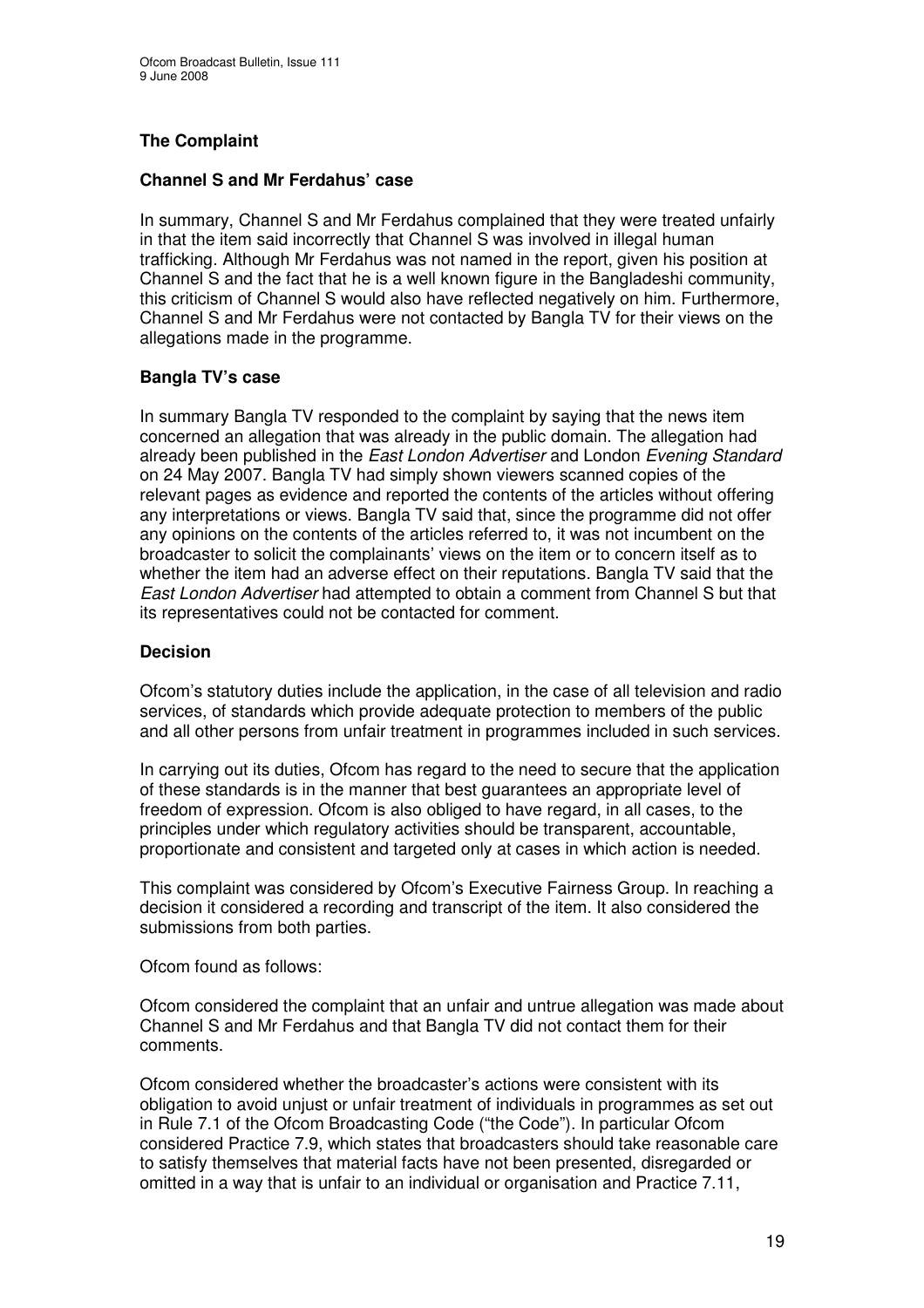which states that if a programme alleges wrongdoing or incompetence or makes other significant allegations, those concerned should normally be given an appropriate and timely opportunity to respond.

Ofcom noted that the item complained of was based on articles published in the *London Evening Standard* and the *East London Advertiser*. It did not appear from the information provided to Ofcom by Bangla TV that the broadcaster took any steps to verify the story and instead it simply relied on what appeared in the two newspapers. In Ofcom's view this did not constitute taking reasonable care to satisfy itself that material facts were nor presented, disregarded or omitted in a way that was unfair to either Channel S or Mr Ferdahus.

In Ofcom's view, the item included a serious allegation about Channel S and Mr Ferdahus, since they were accused of being involved in irregularities in applications for visas for participants in the Boishakhi Mela. This allegation was made specifically in relation to Channel S and by implication in relation to Mr Ferdahus, given his role as Chairman and principal shareholder at Channel S.

Ofcom noted that Bangla TV argued that there was no need to contact Channel S and Mr Ferdahus prior to the broadcast. However, in Ofcom's view, as set out above, a serious allegation was made about Channel S and Mr Ferdahus, in relation to alleged irregularities in applications for visas for participants in the Boishakhi Mela. In these circumstances, it was incumbent upon Bangla TV to provide Channel S and Mr Ferdahus with an appropriate and timely opportunity to respond. As stated by Bangla TV, no such opportunity was offered.

The inclusion in the programme of an item that made a serious allegation about Channel S and Mr Ferdahus, without offering them an appropriate and timely opportunity to respond, was unfair to them.

**Accordingly, the complaint of unfair treatment by Channel S and Mr Ferdahus was upheld and the broadcaster found to be in breach of Rule 7.1.**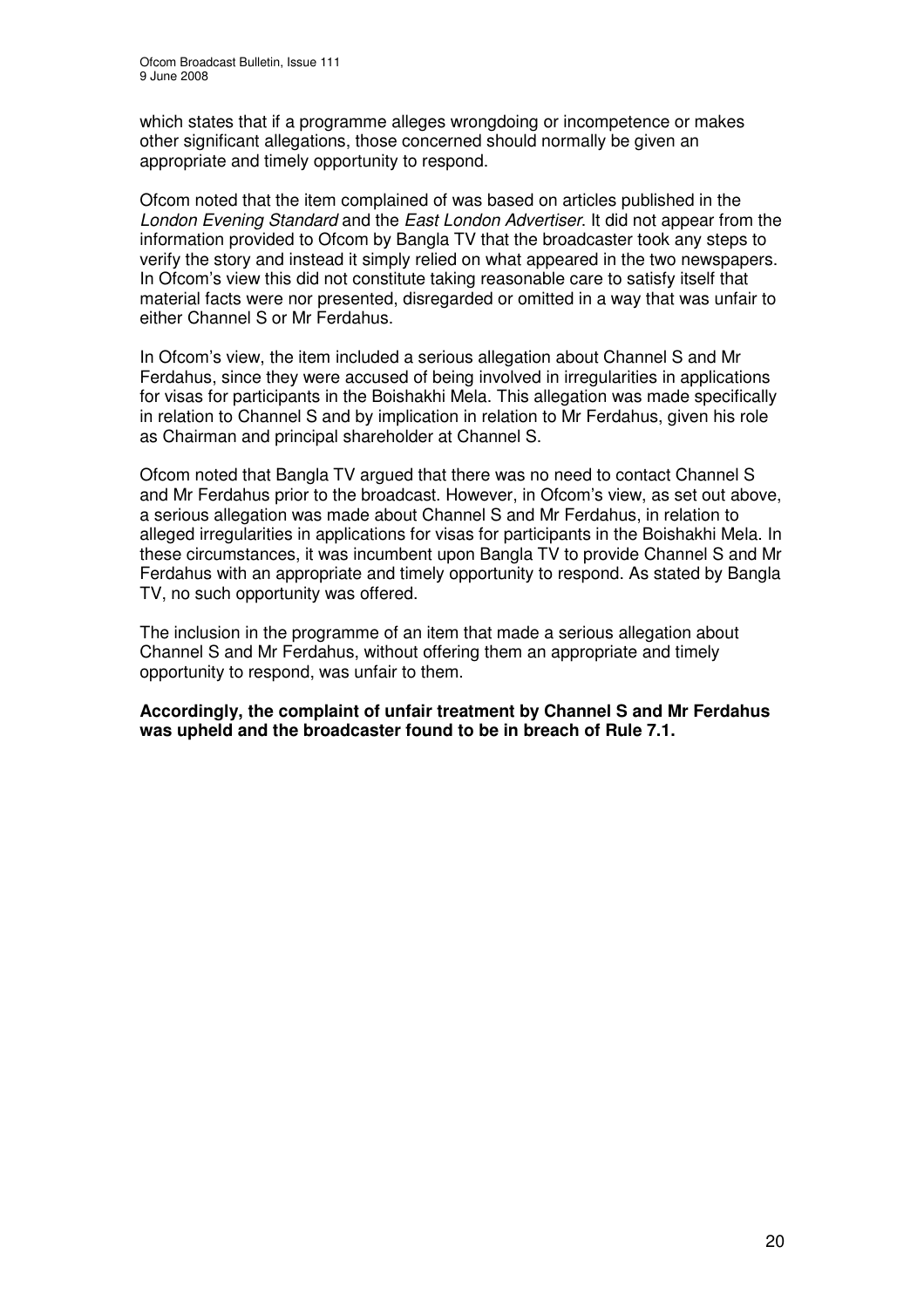# **Upheld in Part**

# **Complaint by Mr Matthew Butler**

*Crisis at the Castle, BBC4, 27 June 2007*

**Summary:** Ofcom has upheld this complaint of unfair treatment by Mr Matthew Butler. It has not upheld the complaint of unwarranted infringement of privacy in the making and broadcast of the programme.

This edition of an observational documentary series, following aristocratic families who were struggling to hold onto their homes, featured the Dent-Brocklehurst family. The programme described how, in order to pay for its upkeep, parts of the family estate Sudeley Castle ("Sudeley") were hired out for social events such as weddings and concerts. One particular sequence showed how family members, and the head of the family Lady Ashcombe in particular, were affected by these events.

The programme included footage of the wedding reception of Mr Matthew Butler which was being held at Sudeley. In addition to footage of the wedding photos being taken and the speeches being given, the piece showed how one guest had to be removed from Sudeley because of his drunken behaviour. This part of the programme was intercut with footage of a private drinks party, hosted by Lady Ashcombe on a different day from Mr Butler's wedding. Also intercut with this section of the programme were audio extracts of an interview with Lady Ashcombe During this interview, Lady Ashcombe voiced her misgivings of events like weddings being held at Sudeley.

Mr Butler complained that he was unfairly treated in the programme and that his privacy was unwarrantably infringed in the making and broadcast of the programme.

Ofcom found as follows:

- Ofcom noted that footage of Mr Butler's wedding, including the unruly guest's behaviour, was intercut with Lady Ashcombe's criticisms of public events being held at Sudeley. In addition the audio track from the wedding footage was played over footage of Lady Ashcombe's private party and audio of a separate interview during which these criticisms were voiced. In Ofcom's view this created the unfair impression that Lady Ashcombe's criticisms were directed at Mr Butler's wedding in particular when they were not. The manner in which the wedding was portrayed resulted in unfairness to Mr Butler. Mr Butler's complaint of unfair treatment therefore was upheld.
- Mr Butler was aware that filming would take place at his wedding and had been informed of this before the wedding day. Ofcom noted that on the day of the wedding the programme's producer stated that he confirmed with Mr Butler that he was aware of the purpose of the filming. Ofcom also noted from the untransmitted footage that Mr Butler made no objection to the open and extensive filming of his wedding. Ofcom found that in these circumstances Mr Butler had consented to the filming. He did therefore not have a legitimate expectation of privacy in relation to the filming and broadcast of footage of his wedding. His complaint of unwarranted infringement of privacy was not therefore upheld.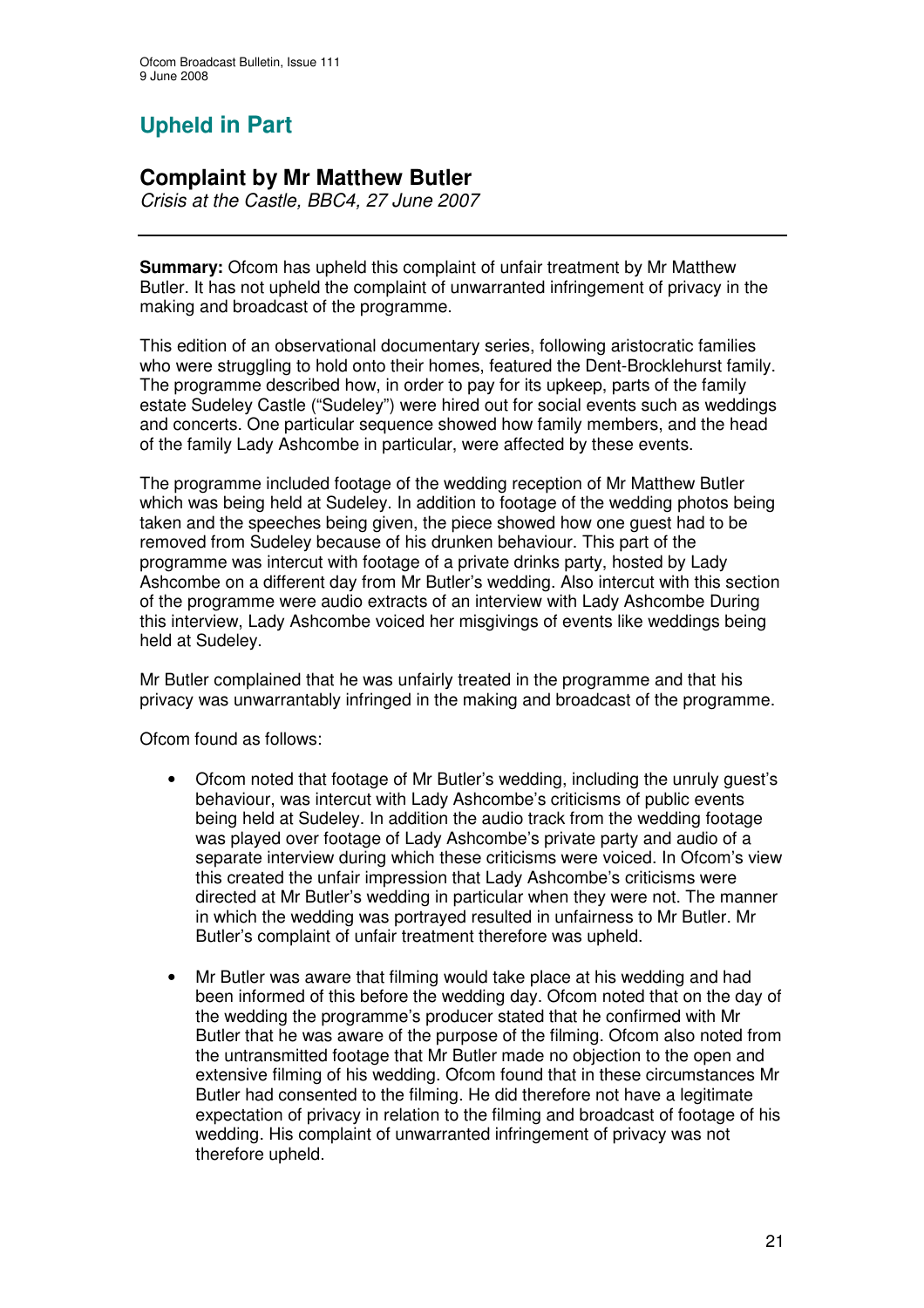## **Introduction**

On 27 June 2007, BBC4 broadcast an episode of *Crisis at the Castle*, a three part observational documentary that followed three aristocratic families struggling to keep their historic homes. This particular episode featured the Dent-Brocklehurst family and their home Sudeley Castle ("Sudeley") which the family had turned into a tourist attraction. Visitor numbers had dwindled over the years and one of the business schemes the family employed was hiring the castle and its grounds out for events such as weddings, concerts and corporate events.

During the programme, footage of Mr Matthew Butler's wedding was shown being held in a marquee on the castle's North lawn. Lady Ashcombe (who co-owns the castle) was shown in her private apartments entertaining a group of friends intercut with footage of the wedding to suggest it was going on outside. The programme said that such events were the "bane" of Lady Ashcombe's life at the castle due to the noise and the disruption they caused to the family. Night-time footage of the wedding was also shown in which the Events Manager and a member of her staff were filmed dealing with a drunken wedding guest.

Mr Matthew Butler, who was not named, was shown in the programme along with his wife and other wedding guests.

Mr Butler complained to Ofcom that he was unfairly treated and his privacy was unwarrantably infringed in the making and broadcast of the programme.

#### **The Complaint**

#### **Mr Butler's case**

In summary, Mr Butler complained that he was treated unfairly in the programme in that:

a) his wedding was unfairly portrayed as a rowdy inconvenience. In particular Mr Butler complained that the programme showed footage from his wedding and focused on a single incident of one wedding guest causing trouble and also showed members of staff at the castle "moaning" about the event.

In summary, Mr Butler complained that his privacy was unwarrantably infringed in both the making and broadcast of the programme in that:

b) he did not give his permission for the wedding to be filmed and broadcast. Mr Butler stated no explanation was given to him for the cameraman's presence at the wedding.

By way of background, Mr Butler stated that the programme caused him great upset.

## **The BBC's case**

In summary and in response to Mr Butler's complaint that he had been unfairly treated the BBC arqued as follows:

a) The BBC said that the programme makers' contract with Sudeley allowed filming in the house and grounds and with the family and staff and a number of different events, some of which involved filming people other than the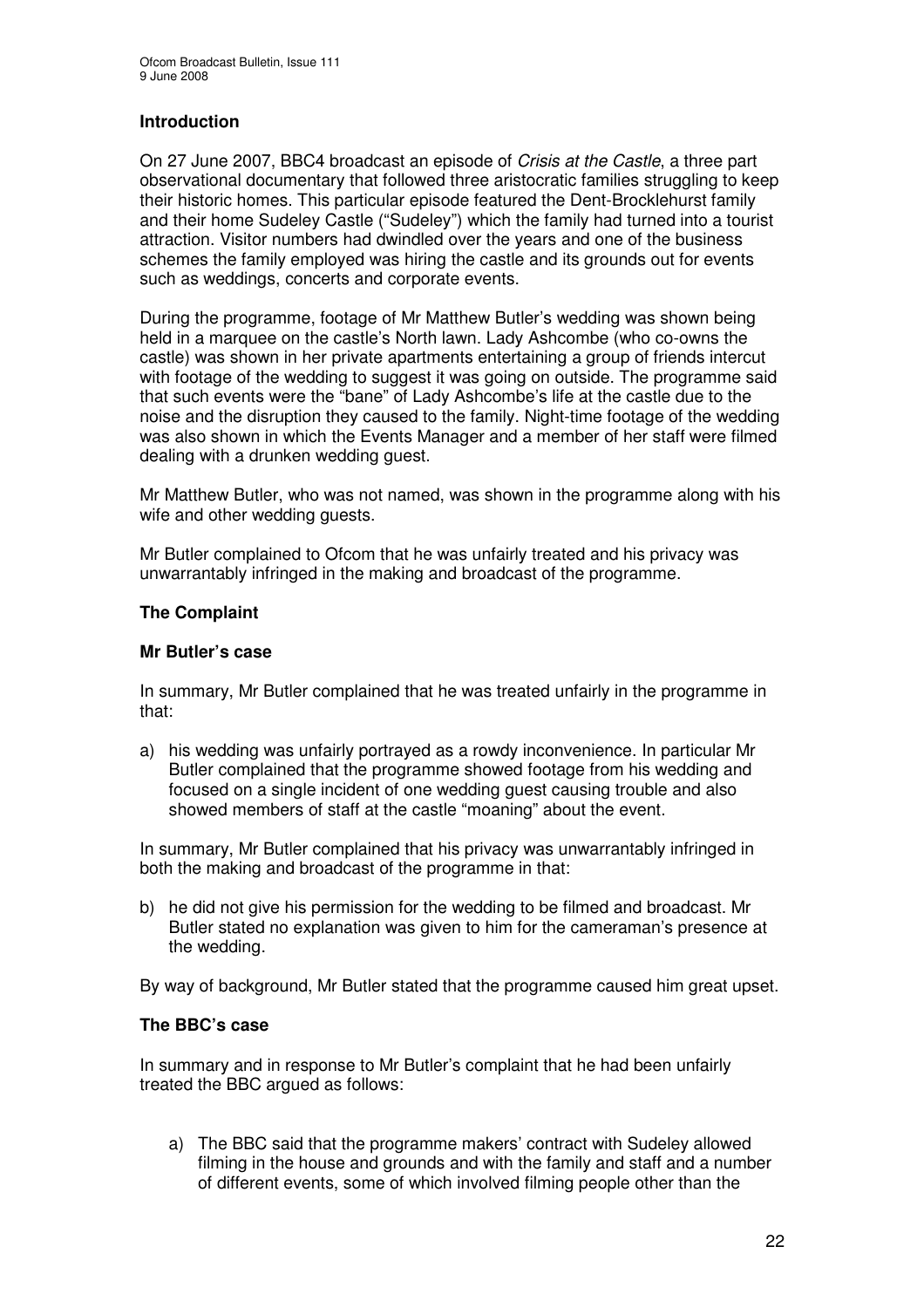family and staff. In such circumstances, the programme makers abided by Sudeley's request to contact the member of staff dealing with the event, who in turn contacted the people involved to seek their agreement to film it. The BBC said that it was made clear to the parties involved that if they needed more information about the series they could speak to the programme makers, but Sudeley were very clear that the initial contact must come from their own staff, on the basis that they wanted to guard against anyone being pressured into being filmed and ensure that nothing detrimental to Sudeley's image was included. The BBC said that the procedure worked well and in seven months of filming the production team encountered no-one who said they were unaware of or unhappy about being filmed.

The BBC said that the programme makers discussed their interest in filming a wedding at the castle with Sudeley's Events Manager, Ms Sara Jane Thompson. Ms Thompson contacted the complainant and subsequently confirmed the couple's agreement and the arrangements were confirmed a few days before the wedding.

The programme's producer travelled to Sudeley on the day of the wedding, and began filming as photographs were being taken of the wedding party. The bride and groom and their respective parents expressed no surprise about the filming which, as the unedited footage indicates, was carried out openly and with the full knowledge of those concerned. The programme producer's conversation with them indicated that they had a very clear idea of the purpose of the filming and they were friendly, the bride's father at one point offering the producer a drink. Ms Thompson was also present at the time and would not have allowed filming to continue had Mr Butler and his party not known about or been happy with it. The BBC said that there was ample opportunity for them to raise any concerns with Ms Thompson and stop the filming if they had wished to, but this did not happen at any time when the programme's producer was there.

The BBC said that as the programme's producer was preparing to leave, conversations between Ms Thompson and security staff indicated that one of the guests was "a little bit the worse for wear". The programme's producer followed her as she went to deal with the situation and filmed her exchanges with the guest over the next hour as he progressed from being merry and jovial to rather aggressive. The BBC said that when events took a more aggressive turn the programme's producer stopped filming and went home.

The BBC said that the programme makers were not contacted directly or indirectly by anyone from the wedding party until after transmission of the programme. The BBC said that the edited sequence shown in the programme fairly and accurately reflected what happened at the wedding. The wedding party was not named, nor was it implied that the main party was involved in any way in the later incident. The BBC said that the sequence made it clear that this involved one young man who had drunk too much and was perhaps experiencing difficulties in his relationship. For the most part, the BBC said that the event manager's tone was light hearted and uncritical and she did not imply that the situation was particularly unusual (other than one comment very specifically directed at the individual concerned) or that the wedding as a whole had been rowdy or drunken.

The BBC said that it had already been made clear in earlier footage in the programme that Lady Ashcombe found weddings and other events intrusive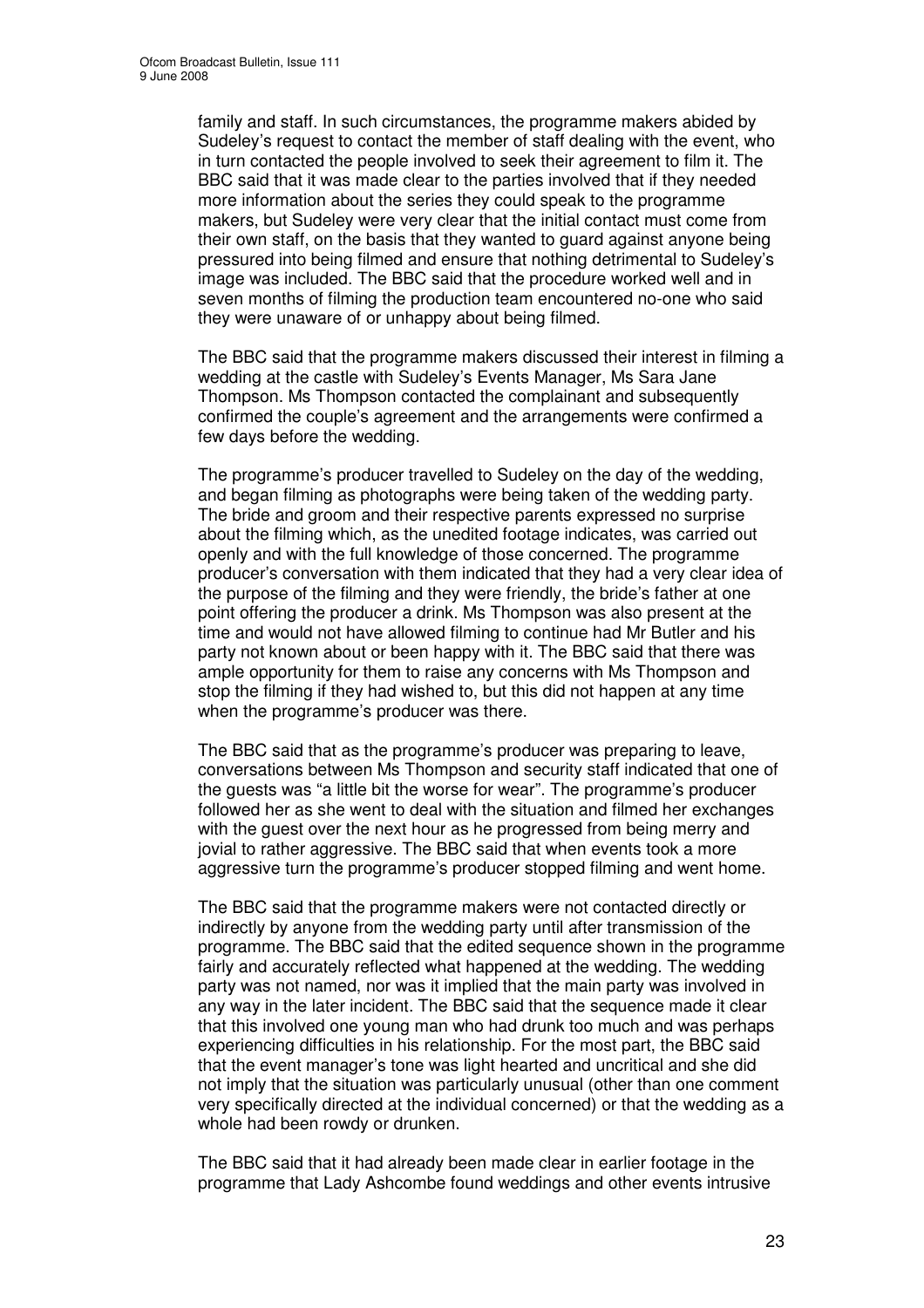and, while this particular sequence included an expression of opinion by Lady Ashcombe on the issue, her comments amounted to general criticism and there was no implication that Mr Butler's wedding had caused her more inconvenience or annoyance than any other. The BBC said that the sequence illustrated the broader issue of the conflict between choosing to live in a house like Sudeley and having to find ways to finance the considerable cost of its upkeep. It was true that the behaviour of one guest in particular added impact to the sequence, but that sequence would have been used in the same way regardless of these events to illustrate the conflict between the financial advantages of capitalising on Sudeley's appeal and Lady Ashcombe's aversion to them.

However, the BBC said that it acknowledged that there was a degree of unfairness to Mr Butler, his family and guests arising from the fact that the wedding did not take place on the same date as the social event hosted by Lady Ashcombe with which it was intercut. The BBC emphasised that the programme makers intended no unfairness, because they believed, in good faith, that the Butler's wedding was entirely typical of the kind of event which Lady Ashcombe had repeatedly made clear that she regarded as intrusive. However, though this may indeed be true, the BBC said that it had no knowledge that the Butlers' wedding actually impinged upon Lady Ashcombe as the programme suggested it did.

In summary and in response to Mr Butler's complaint that his privacy was unwarrantably infringed in the making and broadcast of the programme, the BBC said that:

b) Mr Butler was fully aware of the circumstances surrounding the filming of his wedding and gave his consent for it to be filmed and broadcast (see head a) above). The programme makers have confirmed with Ms Thompson that when she spoke to Mr Butler prior to the wedding, she was clear about the purpose of the filming and, on that basis, he was happy for it to take place.

It said that it understood that, in the light of events at the wedding, Mr Butler may have been embarrassed by elements of the film. Had he contacted Sudeley, the programme makers or the BBC to express concern at any time between the filming in September 2006 and the broadcast of the programme in June 2007, his concerns would have been given sympathetic consideration. The BBC said that it and the programme makers genuinely regretted that the programme caused upset Mr Butler and his family. However, the BBC said that while it recognised the impact the broadcast may have had on the family's memory of a very special day for them, it was justified to reflect the events that took place. The BBC said that it did not feel that it was justified to imply that the events caused inconvenience to Lady Ashcombe and her guests during the social occasion shown in the relevant part of the programme.

## **Decision**

Ofcom's statutory duties include the application, in the case of all television and radio services, of standards which provide adequate protection to members of the public and all other persons from unfair treatment in programmes included in such services.

In carrying out its duties, Ofcom has regard to the need to secure that the application of these standards is in the manner that best guarantees an appropriate level of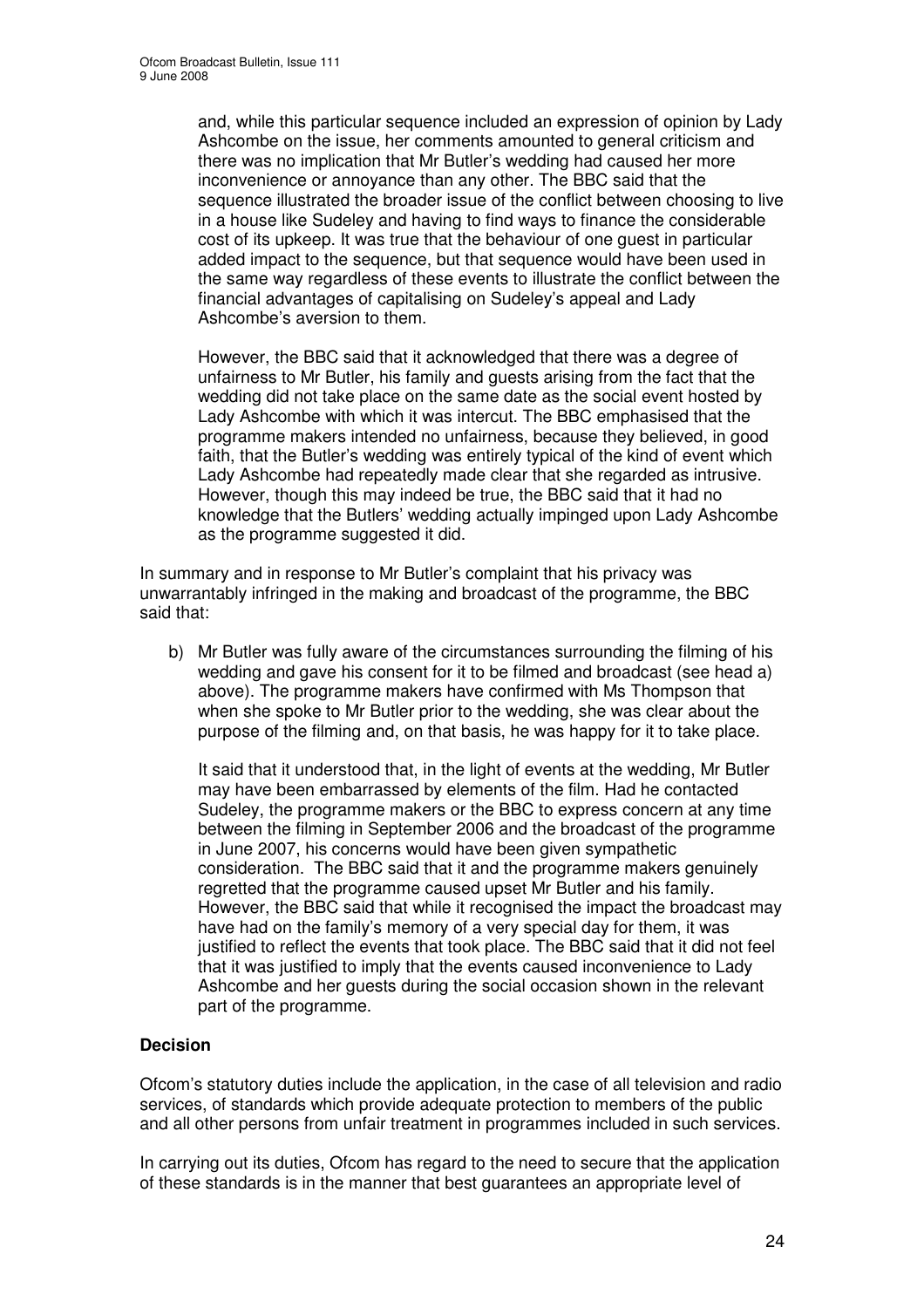freedom of expression. Ofcom is also obliged to have regard, in all cases, to the principles under which regulatory activities should be transparent, accountable, proportionate and consistent and targeted only at cases in which action is needed.

This complaint was considered by Ofcom's Executive Fairness Group. In reaching a decision it considered a recording of the programme, untransmitted footage, a transcript of the programme and the submissions from both parties.

a) Ofcom considered Mr Butler's complaint that he was treated unfairly in the programme as broadcast in that his wedding was portrayed as a rowdy inconvenience. In particular Mr Butler complained that the programme showed footage from his wedding and focused on a single incident of one wedding guest causing trouble and also showed members of staff at the castle moaning about the event.

In considering whether the portrayal of his wedding in the programme had caused unfairness to Mr Butler, Ofcom took account of Rule 7.1 of the Code which states that broadcasters must avoid uniust or unfair treatment to individuals and organisations in programmes. Ofcom also took account of Practice 7.6 of the Code which states that contributions to a programme must be edited fairly and of Practice 7.9 of the Code which states that before broadcasting a factual programme, broadcasters should take reasonable care to satisfy themselves that material facts have not been presented, disregarded or omitted in a way that is unfair to an individual or organisation.

The section of the programme which dealt with Mr Butler's wedding contained footage of guests at a drinks reception on the lawns of Sudeley. It documented the wedding day, following guests as they listened to speeches and later at an evening reception. It ended with footage of one of the guests being removed from the Sudeley grounds because of drunken behaviour. Ofcom noted that the programme contained commentary such as "*for Events Manager Sarah Jane, weddings can also be a bit of a nightmare"* and "(*weddings) are the bane of Lady Ashcombe's life".* In relation to the incident of the drunken wedding guest the cameraman was heard asking the Events Manager "*do you usually clean up vomit on a Saturday night?".* The Events Manager was also seen remonstrating with the drunken wedding guest saying *"I am now going to ask my security men to remove you from the premises. I have had enough of you…I have never had behaviour like this at Sudeley. I am disgusted."*

Ofcom recognised that it was acceptable for the programme makers to include footage filmed of the wedding day (the issue of consent for the filming and broadcast of this footage is dealt with at head b) below. It was also entirely acceptable for the programme to include footage of Lady Ashcombe's private cocktail party and comments made by Lady Ashcome in a separate interview which reflected her concerns about Sudeley's commercial activity, such as *"If you look at our function sheet they're all the time now, if it's not a wedding it's a small concert or it's a play in the garden…when it's someone else's wedding that's going on outside your window 'til all hours it starts to grate a bit..".*

However, Ofcom noted that Mr Butler's wedding did not take place on the same day as Lady Ashcombe's cocktail party. In spite of this however the impression was created, through the editing of the material, that both events had occurred at the same time. This was done by the intercutting of pictures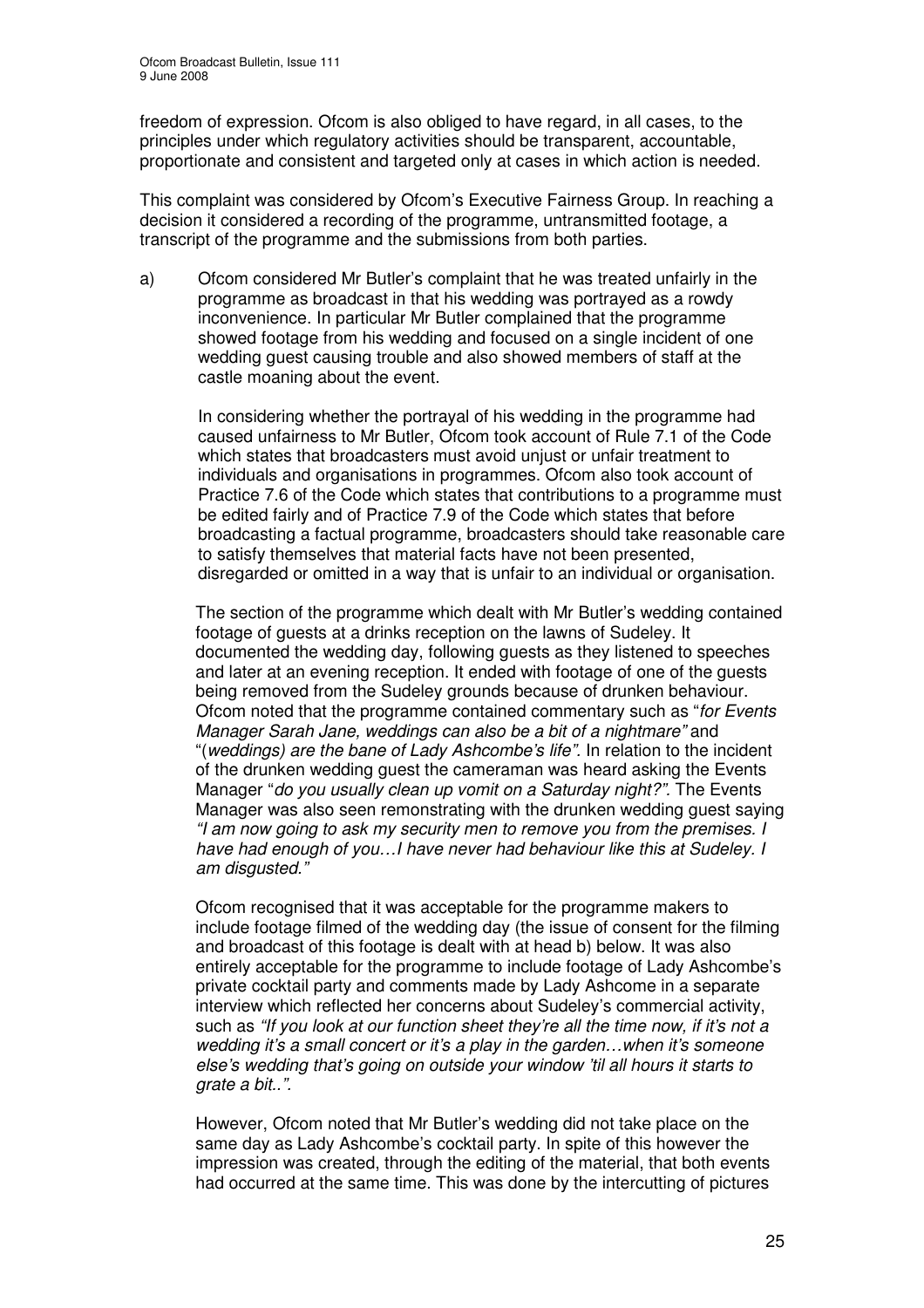of the wedding – in particular footage of the altercation between the Event Manager and the drunken wedding guest – together with footage from Lady Ashcombe's private gathering and audio from a separate interview in which she criticised weddings. In addition Ofcom also noted that the programme makers had broadcast audio (noise and music) from the wedding footage over footage of Lady Ashcombe's cocktail party. This reinforced the impression that both events were taking place at the same time. In Ofcom's view this unfairly placed particular emphasis on Mr Butler's wedding and created the unfair impression that it had caused Lady Ashcombe and her guests disturbance when there was no material to suggest that this was actually the case.

Accordingly, Ofcom has upheld Mr Butler's complaint of unfair treatment in the programme as broadcast.

b) Ofcom then considered Mr Butler's complaint that his privacy was unwarrantably infringed in both the making and broadcast of the programme in that he did not give his permission for the wedding to be filmed and broadcast.

Ofcom's recognises that the line to be drawn between the public's right to information and the citizen's right to privacy can sometimes be a fine one. In considering complaints about the unwarranted infringement of privacy, Ofcom will therefore, where necessary, address itself to two distinct questions: First, has there been an infringement of privacy? Second, if so, was it warranted? (Rule 8.1 of the Code).

Ofcom first considered whether or not Mr Butler had a legitimate expectation of privacy in relation to the footage of his wedding being recorded. The Code states that "legitimate expectations of privacy will vary according to the place and nature of the information, activity or condition in question, the extent to which it is in the public domain (if at all) and whether the individual concerned is already in the public eye."

Ofcom noted that the parties disputed whether Mr Butler's consent was sought and obtained for the filming and broadcast of footage of his wedding. Mr Butler complained that he was given no explanation for the cameraman's presence and did not give his permission for the filming to take place. The BBC stated that the programme makers had first of all relied on Sudeley's Events Manager to describe the nature and purpose of the programme to Mr Butler, and stated that the producer had spoken to Mr Butler on the day of the wedding and he appeared to have a very clear idea of the purpose of the filming.

In view of these conflicting accounts, the panel considered the manner of filming that had taken place at Sudeley on the day of Mr Butler's wedding. It viewed both the transmitted and untransmitted footage. It was apparent to Ofcom that access to the wedding by the camera crew had been entirely open and uninterrupted (extensive footage was taken throughout the day for example of the inside of the marquee where speeches took place) and no one in the wedding party had seemingly objected to the presence of the camera crew.

In Ofcom's view Mr Butler's expectation of privacy was heightened by the fact that the footage filmed was of his wedding reception which is a particularly sensitive occasion and included the recording of private scenes including speeches and the later behaviour of his guests. It was also heightened by the fact that although Mr Butler was not named he and his wife were recognisable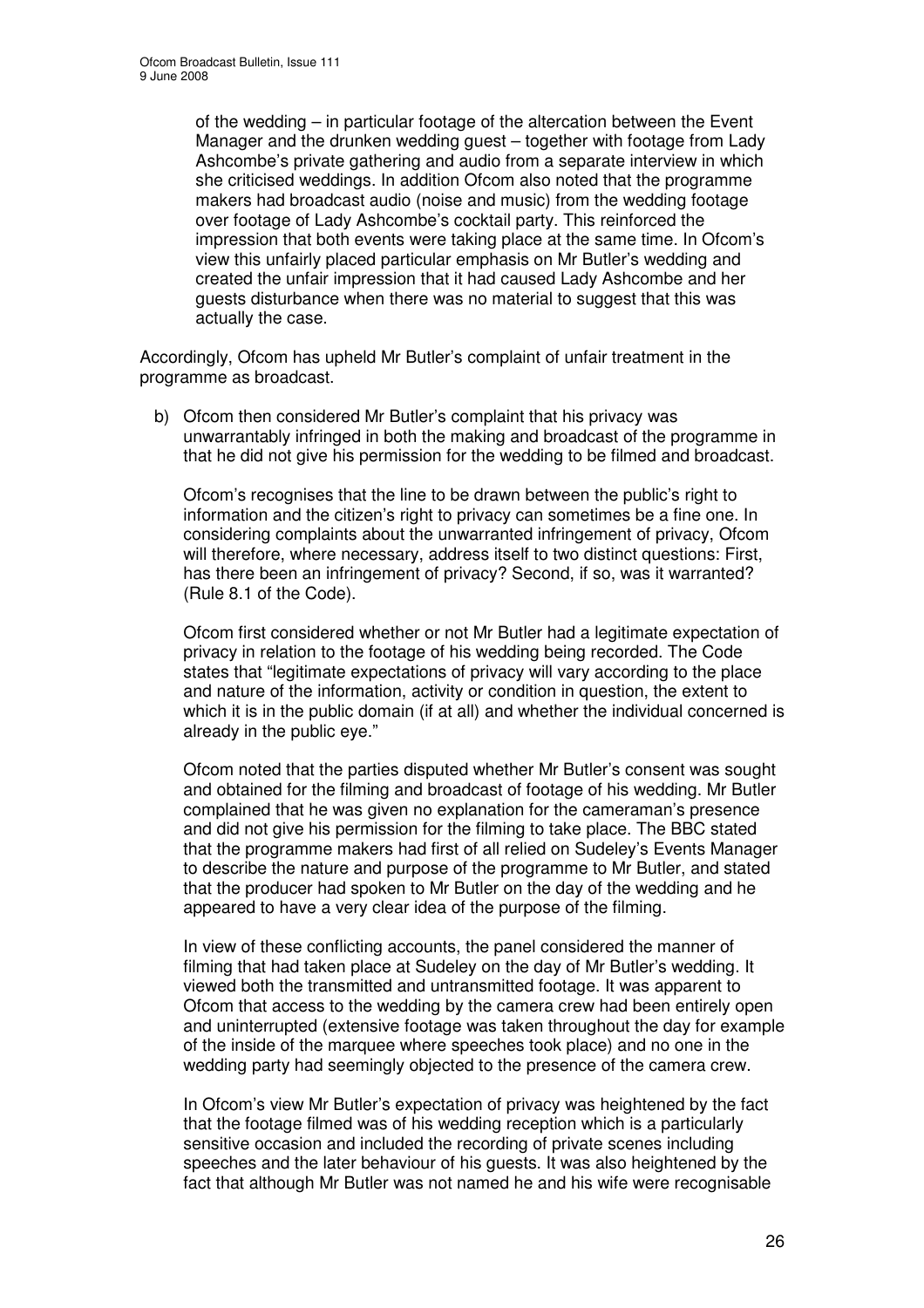from the footage included. However Ofcom considered that any expectation of privacy was diminished by the absence of any objection or challenge by Mr Butler to the cameraman's presence. Ofcom also noted the broadcaster's statement that the producer had confirmed the purpose of filming with Mr Butler on the day of filming. In these circumstances it was, in Ofcom's view, reasonable for the broadcaster to consider that he had consented to the filming. Having balanced these factors, the panel therefore concluded that Mr Butler had no legitimate expectation of privacy in the making of the programme.

As to whether Mr Butler's privacy was infringed by the broadcast, Ofcom again considered whether there was a legitimate expectation of privacy.

Ofcom noted that the broadcast footage included the behaviour of a drunken wedding guest within the context of wider shots of Mr Butler's wedding reception which Ofcom recognised to be of a highly personal and sensitive nature. However as discussed above, the open and unchallenged nature of the filming was in Ofcom's view indicative of Mr Butler's consent to both the recording and broadcast of the material. Ofcom considered that this, combined with the BBC's account of the producer having checked that Mr Butler understood the purpose of filming on the day, diminished Mr Butler's expectation of privacy. On balance Ofcom found that Mr Butler did not have a legitimate expectation of privacy in relation to the broadcast of the footage.

Given that Mr Butler did not have a legitimate expectation of privacy in the circumstances of this complaint, Ofcom found that there was no infringement of his privacy in either the making or broadcast of the programme. Therefore Ofcom did not go on to consider the issue of whether any infringement was warranted.

In conclusion, the complaint of unfair treatment was upheld and the broadcaster found in breach of Rule 7.1 of the Code. The complaint of unwarranted infringement of privacy in the making and broadcast of the programme was not upheld.

**Ofcom decided it was appropriate for a summary of the finding of unfair treatment to be broadcast on this occasion.**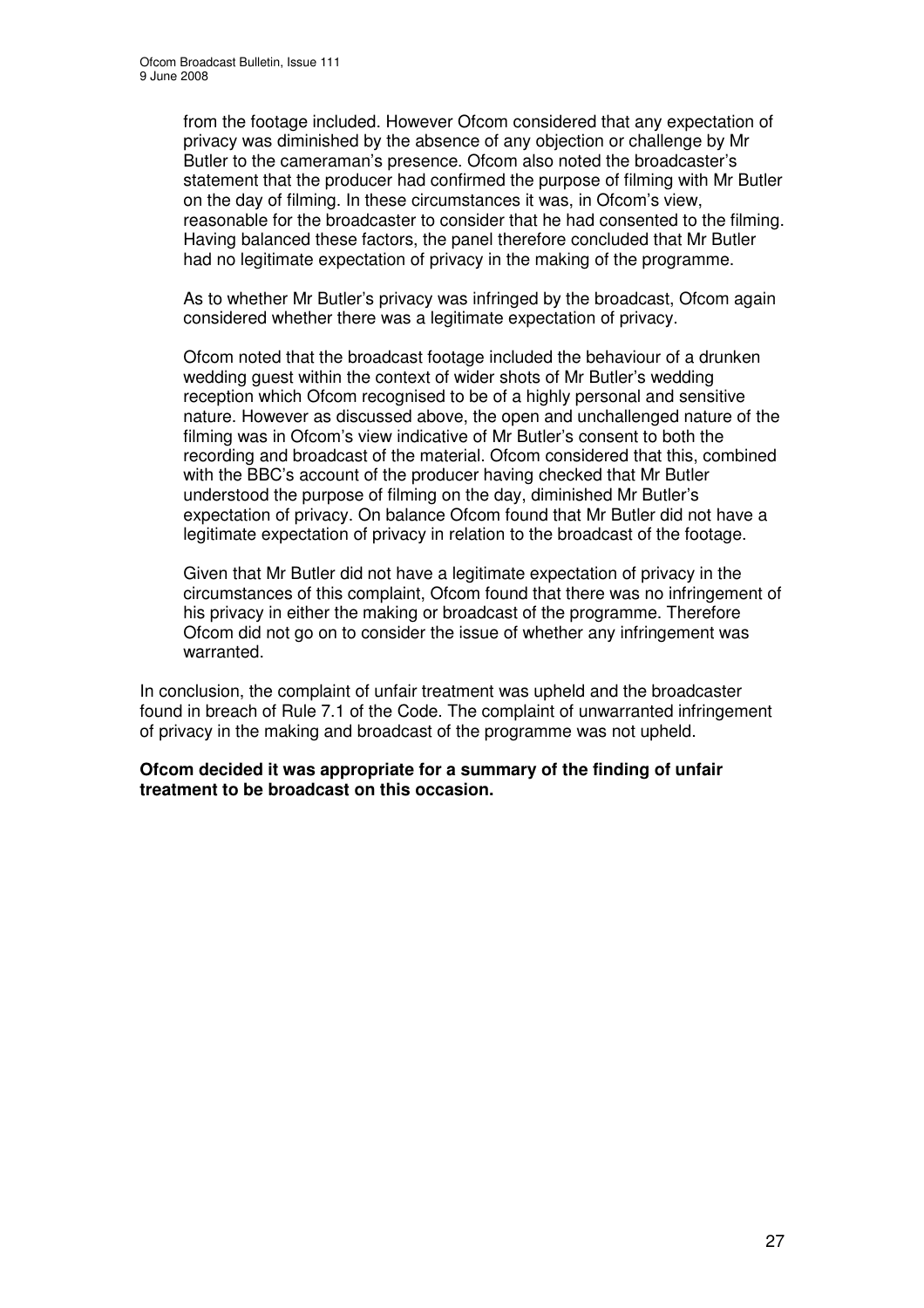# **Not Upheld**

# **Complaint by Mr Anthony Bennett**

*The James Whale Show, TalkSPORT, 2 December 2007*

**Summary:** Ofcom has not upheld this complaint by Mr Anthony Bennett of unfair treatment in the programme as broadcast.

On 2 December 2007, TalkSPORT broadcast an edition of The James Whale Show, a radio programme presented by James Whale. This programme contained a contribution by Mr Anthony Bennett about his attempt to launch a private prosecution for child neglect against the parents of Madeleine McCann.

Mr Bennett complained that he had been treated unfairly in the programme in that the programme makers had failed to honour assurances given to him about the content of the programme; and, Mr Whale's conduct of the interview had been unfair.

In summary Ofcom found the following:

- Ofcom found no evidence that the complainant secured an assurance constituting a clear and agreed guarantee in relation to the content of the programme. As such, Ofcom did not go on to consider whether the programme as broadcast had failed to honour a guarantee to Mr Bennett. Ofcom found no unfairness in this respect.
- Ofcom found that Mr Bennett had volunteered to take part in a programme (whose nature and format is well established) when information indicating the presenter's style and standpoint on an issue of some controversy, were known to him.

Given this, and in light of Ofcom, finding that no clear and agreed guarantee had been secured in relation to the content of the programme, it considered that the treatment received by Mr Bennett had not been unfair as it had been in keeping with the established nature of The James Whale Show and one which Mr Bennett had volunteered to take part in. Ofcom found no unfairness to Mr Bennett in this respect.

Accordingly Ofcom has not upheld Mr Bennett's complaint of unfair treatment.

## **Introduction**

On 2 December 2007, TalkSPORT broadcast an edition of *The James Whale Show*, a radio programme presented by James Whale that is broadcast each weeknight, Monday to Thursday.

This edition featured a short, live telephone interview with the complainant, Mr Bennett, in relation to his attempt to launch a private prosecution for child neglect against the parents of Madeleine McCann, Gerry and Kate McCann.

The phone call from Mr Bennett was introduced by the presenter as follows: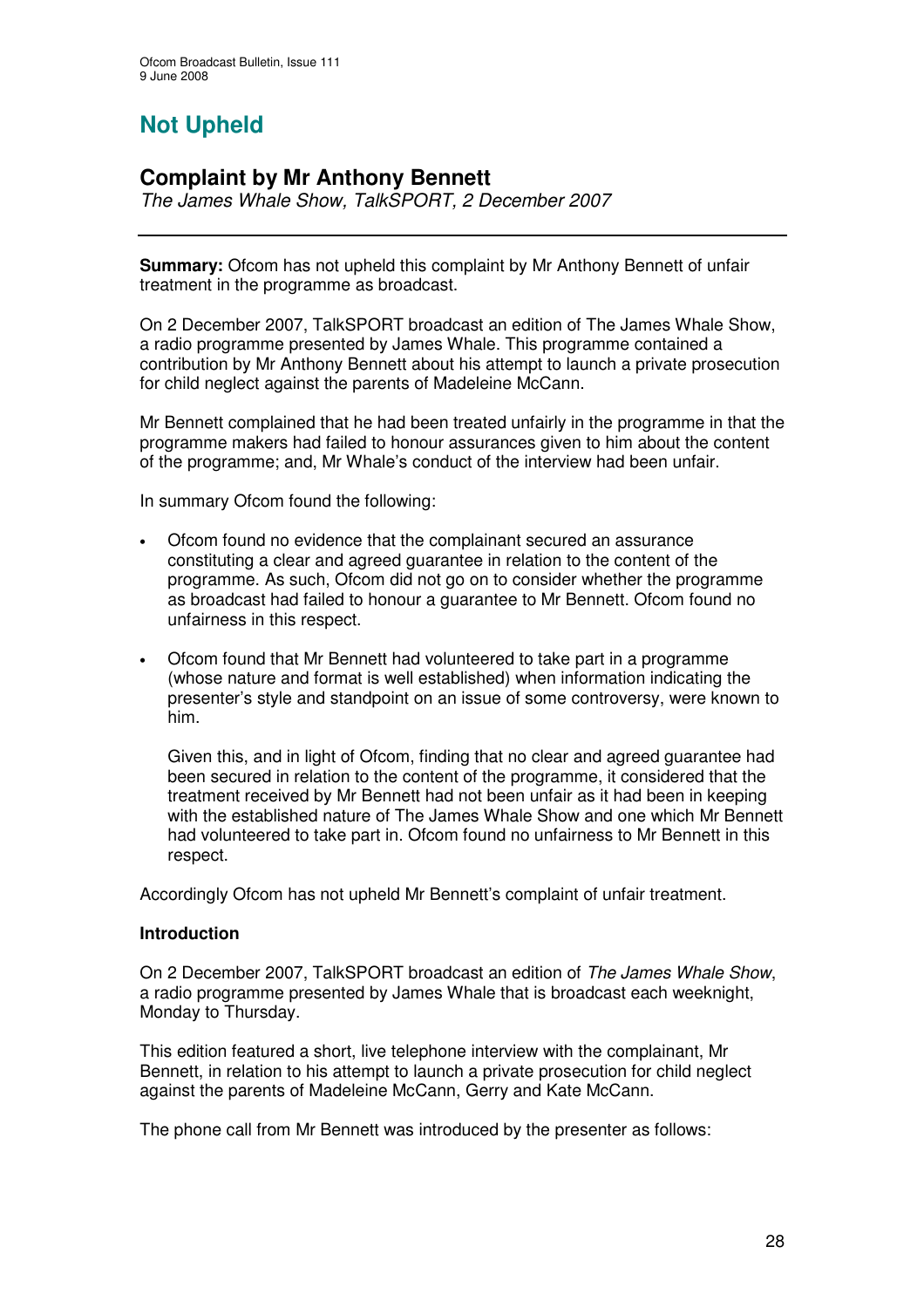*"I noticed that the McCanns aren't as prominently in the papers today as they have been …One of the people who I think has got a lot to answer for is a man called Tony Bennett. He's a retired solicitor and he got a bit of a slap in the face again I'm quite glad to see because he was trying to bring a private summons for child neglect against the McCanns and he joins me now. Mr Bennett, good evening to you."*

Mr Bennett and the presenter spoke for approximately three and a half minutes before the presenter ended the phone call.

Mr Bennett complained to Ofcom that he was treated unfairly in the programme as broadcast.

## **The Complaint**

## **Mr Bennett's case**

In summary Mr Bennett complained that he was treated unfairly in the programme as broadcast in that:

- a) The following assurances had been given to him by the programme makers in advance of his live interview but they were not honoured:
	- (i) The programme makers had agreed in writing that "there would be a fair introduction which would summarise changing opinion towards the McCanns in the Madeleine McCann case"; and
	- (ii) The programme makers had also agreed that a "fair balance of calls" would be taken during the programme from "pro-McCann" listeners and "McCannsceptics", like Mr Bennett.
- b) The presenter, James Whale, "adopted a bullying tone" throughout the interview, cut Mr Bennett off while he was speaking and falsely accused Mr Bennett of being *"rude"*. There was no debate or discussion during Mr Bennett's interview. Despite Mr Bennett having prepared carefully for his interview, James Whale was "so intimidating and unpleasant" during the interview that Mr Bennett was given no chance to explain the "McCann-sceptic" point of view and was "barely allowed an opportunity to make any of the points" that he had set out in his preparatory notes.

## **TalkSPORT's statement in response to the complaint**

TalkSPORT provided a statement in response to the complaint and a transcript of the relevant parts of the programme. In summary, TalkSPORT responded to the complaint as follows:

a) In response to the complaint that the programme makers had not honoured assurances given to Mr Bennett before the live interview, it said that the programme makers had not given the assurances referred to by the complainant.

TalkSPORT said that Mr Bennett had emailed the station to take up a "challenge" to come onto the programme which he said the presenter, James Whale, had issued to him the night before (on-air). TalkSPORT said that during the email correspondence that followed, between Mr Bennett and the programme maker, Mr Bennett laid down a number of conditions. TalkSPORT said that the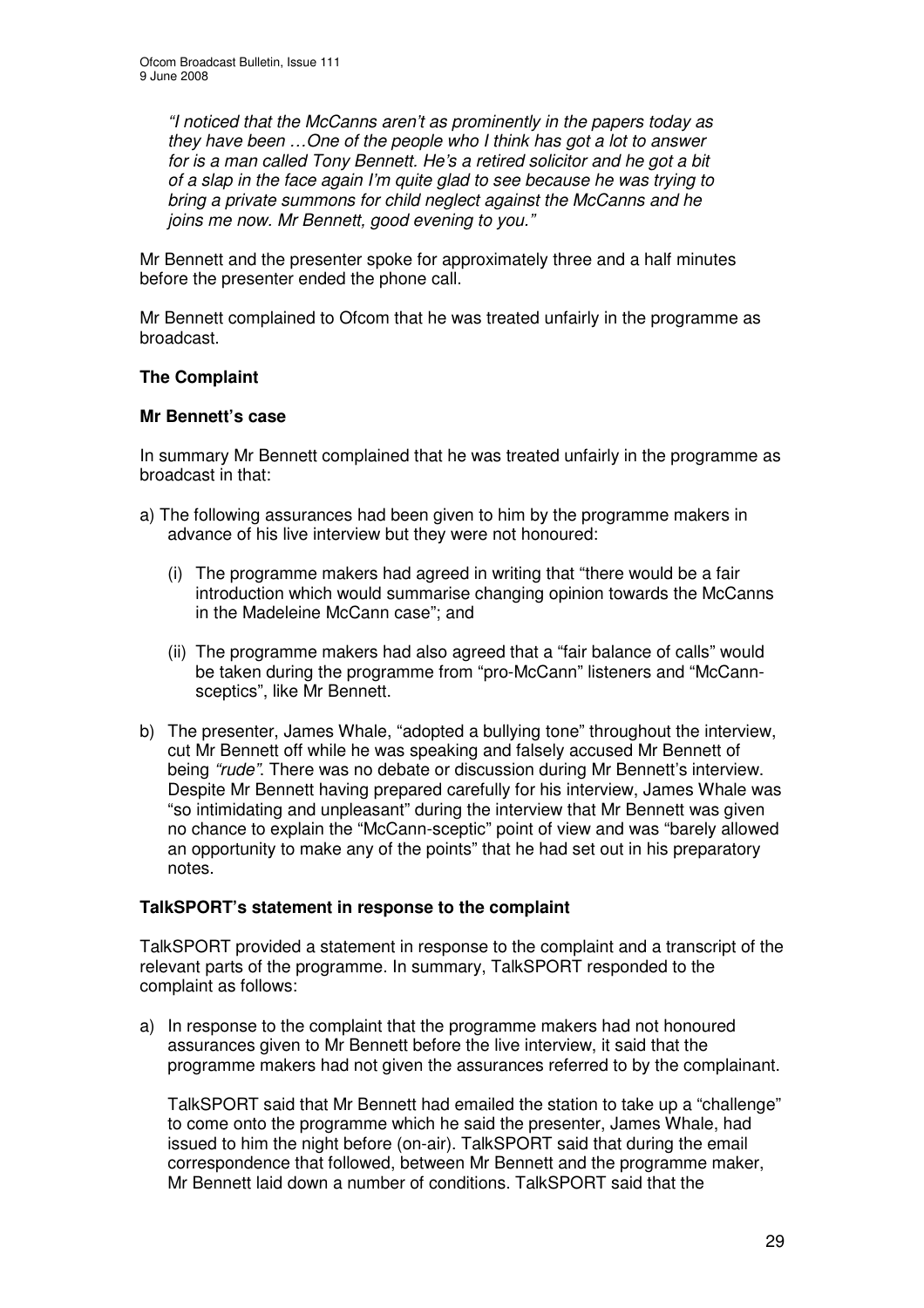programme maker did not agree to any of these by email. Rather the programme maker had spoken to Mr Bennett over the phone and agreed to the following two conditions:

- That Mr Bennett would be introduced as the retired solicitor who had tried to prosecute the McCanns for child neglect; and
- That if calls were to come into the show on the subject, there would be a fair representation of opinions expressed, so long as those opinions were compliant with regulatory and legal guidelines.

TalkSPORT said the programme transcript showed that the first condition had been adhered to. While the second, did not apply because in the event of the encounter ending as it did, no calls were put to air on the subject. However, TalkSPORT said it noted that the presenter had read out a selection of pro and anti Bennett emails and texts on the subject, which had been sent into the station after the live interview.

b) In response to the complaint about the conduct of the presenter during the interview, TalkSPORT said that the interview between Mr Bennett and Mr Whale was never going to be a genteel encounter. However, it maintained that the treatment of Mr Bennett was not unfair.

As noted above, TalkSPORT said that Mr Bennett came onto the programme because he had asked to. TalkSPORT said this was so Mr Bennett could win publicity for his campaign against the McCanns. It said that Mr Bennett had been a guest on the James Whale show before, and was well aware of the tone and nature of the programme. TalkSPORT said this previous encounter had been referred to by Mr Bennett in his email correspondence, as was, his knowledge that Mr Whale was a sympathiser of the McCanns and highly critical of Mr Bennett's attempts to prosecute them. Given Mr Bennett's wide experience of dealing with the media, TalkSPORT said the complainant knew what to expect and was well aware of the fact that the interview would be combative and hostile.

TalkSPORT said it did not accept Mr Bennett's complaint that he had been given no chance to explain the "McCann-sceptic" point of view. TalkSPORT said that although the interview had been brief, Mr Bennett had been able to explain why his attempt to prosecute the McCanns had failed; why he had attempted the prosecution in the first place; and, referred to the support he claimed to have received as a result of his failed attempt to prosecute.

## **Mr Bennett's comments in response to TalkSPORT's statement**

Mr Bennett provided comments in response to TalkSPORT's first statement. In summary the complainant responded as follows:

- a) In relation to Mr Bennett's complaint that the programme makers had not honoured assurances given to him, Mr Bennett confirmed that the pre-conditions referred to in his complaint had been agreed verbally, during a phone call, and not by email as originally complained. Mr Bennett maintained that during this phone call, the programme maker had assured him that "the two essential preconditions that I had laid down would be met".
- b) With regard to his complaint about Mr Whale's conduct of the interview, Mr Bennett challenged TalkSPORT's contention that he had been familiar with the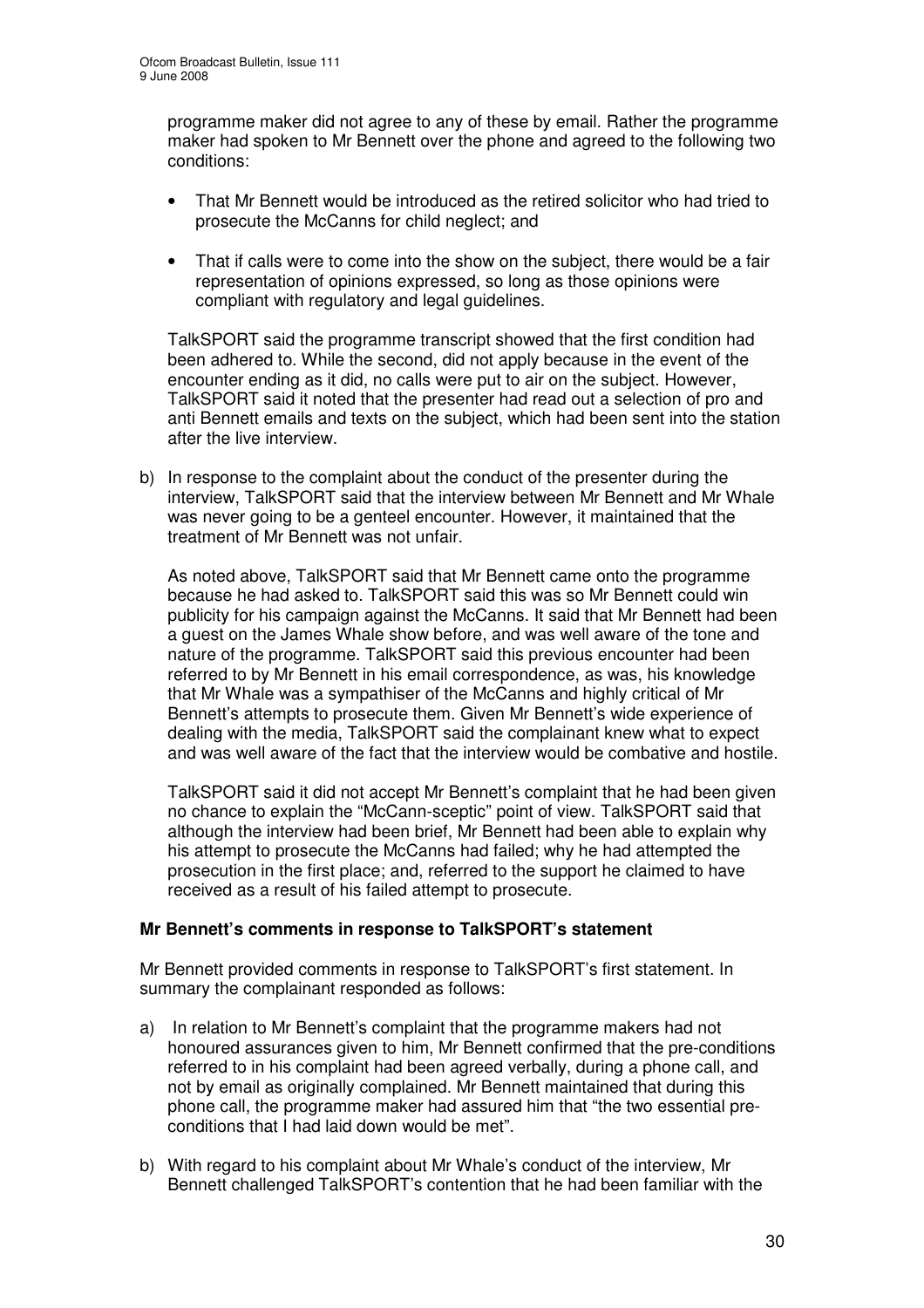tone and nature of the show, and that he had been expecting a hostile line of questioning:

- Mr Bennett said he had only listened to the *The James Whale Show* on one previous occasion, many years ago, when his friend had been interviewed by Mr Whale. Mr Bennett explained that on this occasion the nature of the show had been "friendly". Mr Bennett also confirmed that he had been interviewed by TalkSPORT in the past, but did not believe the interviewer had been James Whale. On this occasion, Mr Bennett said that the interview was "certainly not remotely bullying or abusive as Mr Whale was". Mr Bennett said that since his most recent interview on *The James Whale Show*, he had learnt that the presenter had a bit of a reputation as a "Shock Jock".
- Mr Bennett stated that he did not expect the interview to be hostile except for a "clue" that had been reported to him, via the internet, that James Whale had described his as "sad, lonely and with no friends''.

## **TalkSPORT's second statement in response to the complaint**

TalkSPORT provided a second statement in response to the complaint. In summary the broadcaster responded as follows:

- a) In response to the complaint that the broadcaster had not honoured assurances given to Mr Bennett, TalkSPORT reiterated its previous statement (above).
- b) In relation to Mr Bennett's complaint about the conduct of the interview, TalkSPORT maintained that Mr Bennett was aware of the tone and nature of the programme; that James Whale was sympathetic towards the McCanns; and, that the interview would be combative and hostile. TalkSPORT said its view was supported by Mr Bennett's own email to the programme maker, sent prior to the live interview.

## **Decision**

Ofcom's statutory duties include the application, in the case of all television and radio services, of standards which provide adequate protection to members of the public and all other persons from unfair treatment and unwarranted infringement of privacy in, or in the making of, programmes included in such services.

In carrying out its duties, Ofcom has regard to the need to secure that the application of these standards is in the manner that best guarantees an appropriate level of freedom of expression. Ofcom is also obliged to have regard, in all cases, to the principles under which regulatory activities should be transparent, accountable, proportionate and consistent and targeted only at cases in which action is needed.

Where there appears to have been unfairness in the making of the programme, this will only result in a finding of unfairness, if Ofcom finds that it has resulted in unfairness to the complainant in the programme as broadcast.

Mr Bennett's complaint was considered by Ofcom's Executive Fairness Group. In reaching its decision, Ofcom carefully considered all the relevant material provided by both parties, including a recording of the programme as broadcast, relevant programme transcript, copies of the pre-broadcast correspondence and both parties' written submissions.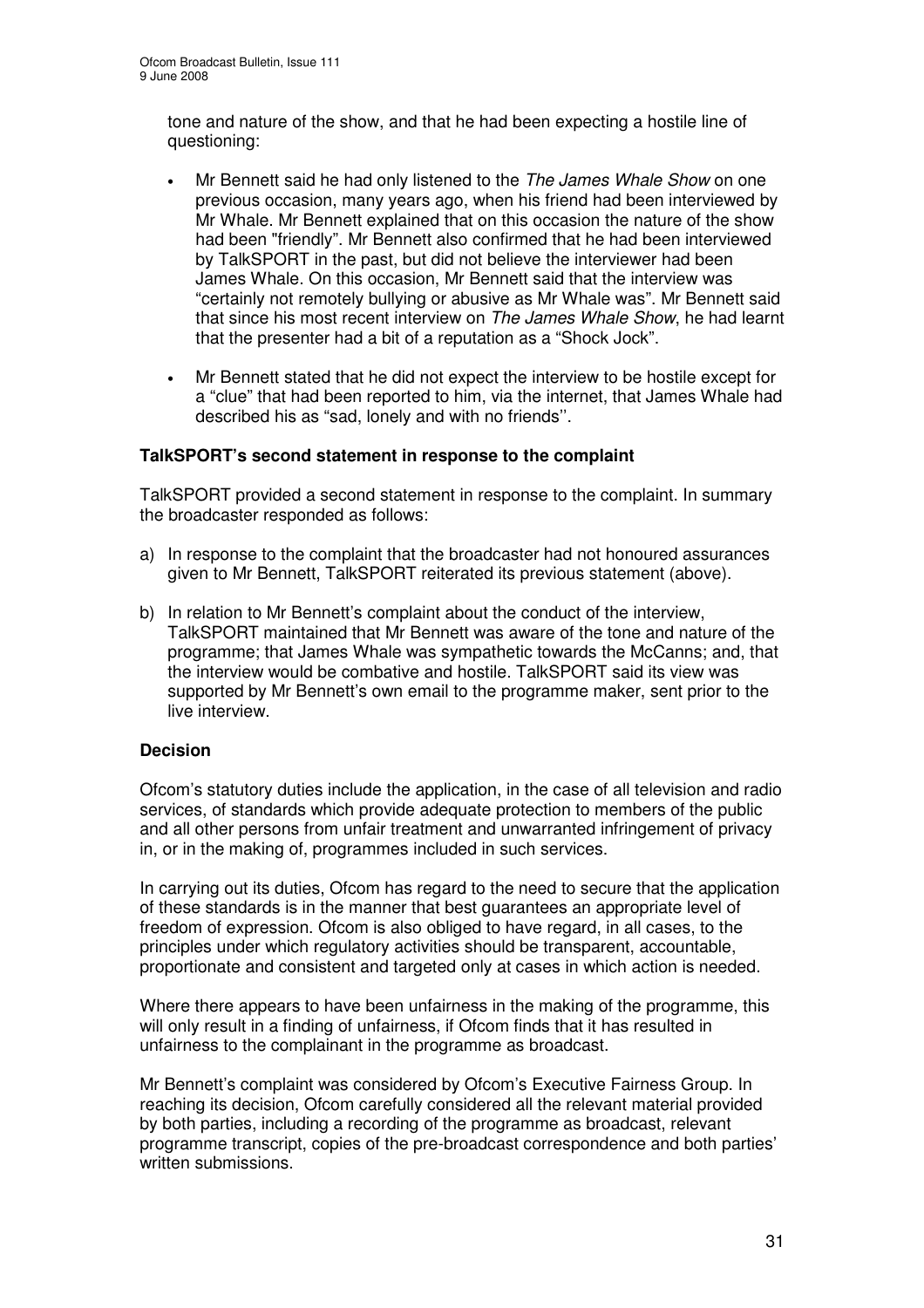Ofcom found as follows:

a) Ofcom first considered Mr Bennett's complaint that the programme makers had failed to honour assurances given to him. Mr Bennett said he had been given assurances about the content of the programme's introduction and that the programme makers would take a "fair balance of calls" during the programme from both "pro-McCann" listeners and "McCann-sceptics".

In considering this part of Mr Bennett's complaint Ofcom took account of Practice 7.7 which states that:

"Guarantees given to contributors, for example relating to the content of a programme, confidentiality or anonymity, should normally be honoured."

Ofcom noted that Mr Bennett said that the assurance had been given to him by the programme maker during a phone conversation. Ofcom also noted that the parties' account of this phone conversation differed in the following way:

According to the complainant:

"Having considered again the email run of correspondence prior to the programme it is clear now that it was [the programme maker]'s verbal agreement that the conditions set out in my original emails would be met, rather than any written agreement – on which I relied. I thought I should make that clear for the record. During the last conversation I had with [the programme maker], prior to the broadcast, I asked her to confirm that the two essential preconditions that I had laid down would be met. She answered, in terms: 'Yes, we agree to the conditions in your letter'. Otherwise I would definitely not have taken part in the programme."

According to the broadcaster:

"[The programme maker] did speak to Mr Bennett over the phone and agreed to two conditions…:

- 1. That he would be introduced as the retired solicitor who had tried to prosecute the McCanns for child neglect.
- 2. That if calls were to come in to the show on the subject, there would be a fair representation of opinions expressed, so long as those opinions were compliant with regulatory and legal requirements."

Ofcom was not provided with any recording or transcript of the telephone call in question, and was not able to determine its contents.

Ofcom also had regard to the pre-broadcast and post-broadcast correspondence between Mr Bennett and the programme makers. Ofcom noted this correspondence confirmed that the complainant had set out his wish to receive an assurance from the programme makers about the content of the introduction and the balance of calls placed to air by "pro-McCann" listeners and "McCannsceptics". However, no where in the email correspondence were there indications that Mr Bennett's requests had been agreed to by the programme makers.

From both parties' submissions, it was clear to Ofcom that Mr Bennett believed he had secured an assurance from the programme makers about the content of the introduction and the balance of calls, and equally the programme maker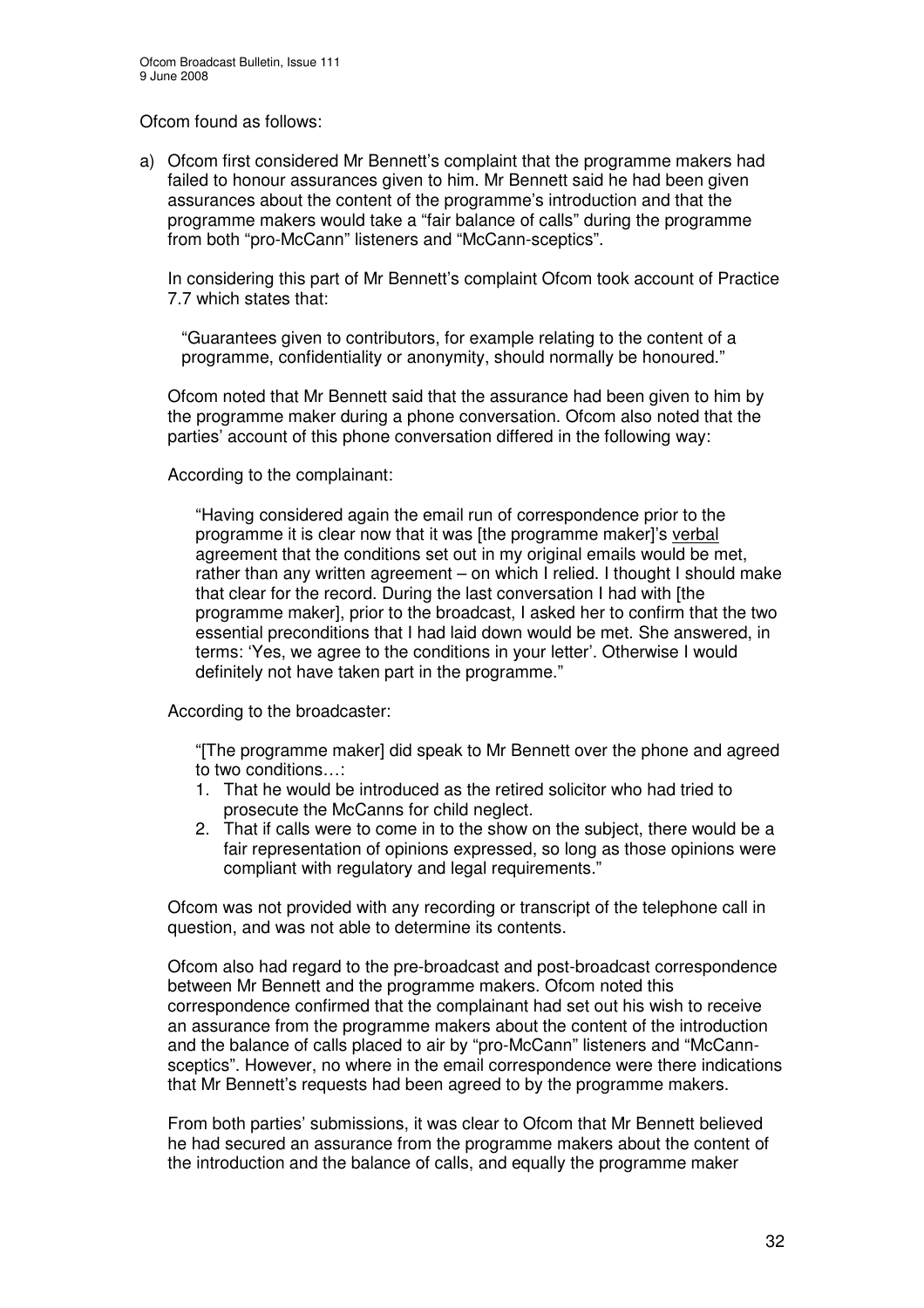understood that any assurance given was not of the kind referred to by Mr Bennett.

On the information before it, and in the absence of any record indicating that Mr Bennett's requests had been agreed to, it is Ofcom's view that the complainant had not secured an assurance constituting of a guarantee, that "there would be a fair introduction which would summarise changing opinion towards the McCanns in the Madeleine McCann case"; or, that a "fair balance of calls" would be taken during the programme from "pro-McCann" listeners and "McCann-sceptics". As such, Ofcom did not go on to consider whether the programme as broadcast had failed to honour a guarantee of this nature to Mr Bennett.

In relation to the programme itself, and the conditions which the broadcaster said it had given to Mr Bennett, it is Ofcom's view that the introduction provided by the presenter had not been unfair to Mr Bennett and viewers would have understood that it had been flavoured by the presenter's well known views in relation to the disappearance of Madeleine McCann. Ofcom also noted that the programme had contained the views of a number of listeners who were sympathetic with Mr Bennett. In Ofcom's opinion, the tone of the introduction, the presenter's remarks in relation to the views of "pro-McCann" listeners' and the discussion overall were in keeping with the established nature of *The James Whale Show* (also see Head (b)).

In relation to this head of complaint, Ofcom found no evidence that Mr Bennett had secured a clear and agreed guarantee in relation to the content of the programme and the programme as broadcast did not result in unfairness. Accordingly, Ofcom has not upheld this part of Mr Bennett's complaint.

b) Ofcom next considered Mr Bennett's complaint about the conduct of the interview. Mr Bennett complained that the presenter had "adopted a bullying tone", cut him off while speaking and falsely accused him of being rude. Mr Bennett said that there had been no debate or discussion during the interview. The complainant said that he had been given no chance to explain the "McCannsceptic" point of view and was "barely allowed an opportunity to make any of the points" that he had set out in his preparatory notes.

Ofcom listened to a recording of the programme. It considered that the presenter's tone had been confrontational and noted that Mr Whale had interrupted Mr Bennett's comments on a number of occasions. Ofcom also noted that Mr Whale had said that Mr Bennett was being rude; however, given that it had been a live unedited interview, Ofcom considered that listeners would have been capable of forming their own opinions about this comment.

Ofcom considered whether the presenter's treatment of Mr Bennett (as described above) resulted in unfairness.

In Ofcom's view, the manner in which Mr Whale treated Mr Bennett during the programme was not unusual to *The James Whale Show*. Mr Whale has a well established reputation as a confrontational, controversial presenter who is not afraid to criticise those whose views do not accord with his own. During discussions with people of opposing view, he is at times belligerent. Further, in Ofcom's view, it is established that phone-in talkback programmes will contain the views and opinions of the presenters. In the case of the more extreme examples of this genre, the style and views of the presenters are often controversial and confrontational. In relation to this programme, Ofcom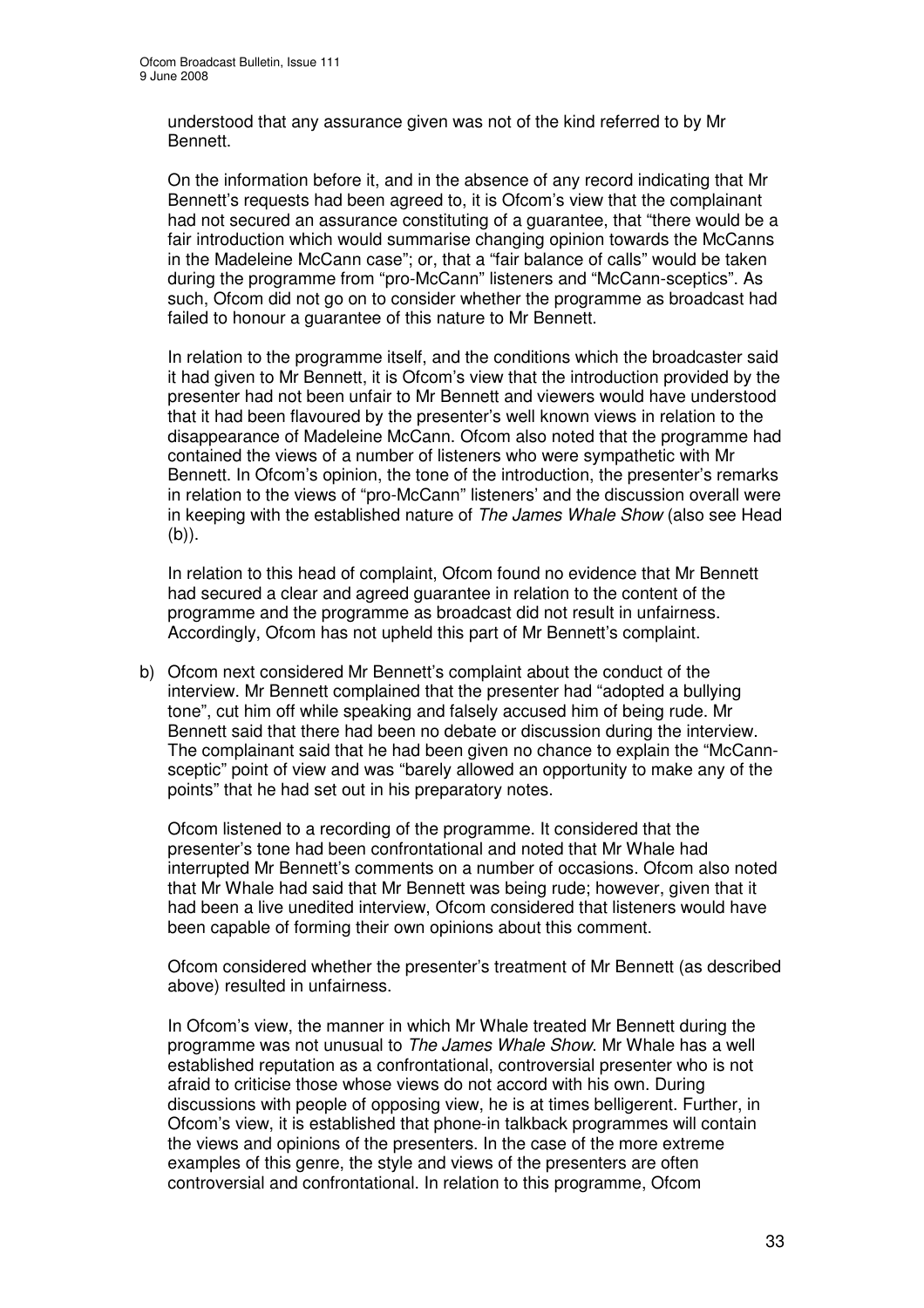considered that regular listeners would have expected the programme's discussion to be dominated by Mr Whale's own views, after who the programme is named.

Ofcom took account of Mr Bennett's submission that he had not been aware of Mr Whale's reputation as a "Shock Jock".

Ofcom noted that Mr Bennett had emailed TalkSPORT to provide himself for an interview with James Whale. In his initial email to the programme makers Mr Bennett said that he was doing so in order to respond to "a challenge for me to come on to the programme". While Mr Bennett did explain the catalyst for approaching TalkSPORT was Mr Whale's comment about him in an earlier show, it was clear to Ofcom that Mr Bennett had made a conscious effort to go onto *The James Whale Show*. In Ofcom's view, the email correspondence indicated that Mr Bennett's took repeated, active steps to become a participant on the programme:

Mr Bennett's email of 23 November 2007:

"This follows my phone call to Nick this morning and my voicemail message left about 10am this morning…I hear that James Whale of TalkSPORT would like to interview me again. I was told by a supporter this morning that last night you described me as 'sad, lonely, and with no friends' and issued a challenged for me to come on the programme…"

Mr Bennett's email of 27 November 2007:

"…I have not yet had a response from you…I confirm that I would be very happy to be guest on your shown again but there must be a fair introduction about he Madeleine McCann case to any interview…"

Ofcom also noted from the initial contact with TalkSPORT, that Mr Bennett had been aware that the presenter was the kind that would refer to him as being "sad, lonely and with no friends" on-air, and whose views were in opposition to his own as a "McCann-sceptic".

Taking all of these factors into account, it is Ofcom's view that Mr Bennett had volunteered to take part in a programme (whose nature and format is well established) when information indicating the presenter's style and standpoint, on an issue of some controversy, were known to him.

Given this, and in light of Ofcom's finding at Head (a), Ofcom considered that the treatment received by Mr Bennett had not been unfair as it had been in keeping with the well established nature of *The James Whale Show* and one which he had volunteered to take part in. Ofcom found no unfairness to Mr Bennett in this respect.

**Accordingly, Ofcom has not upheld Mr Bennett's complaint of unfair treatment in the programme as broadcast.**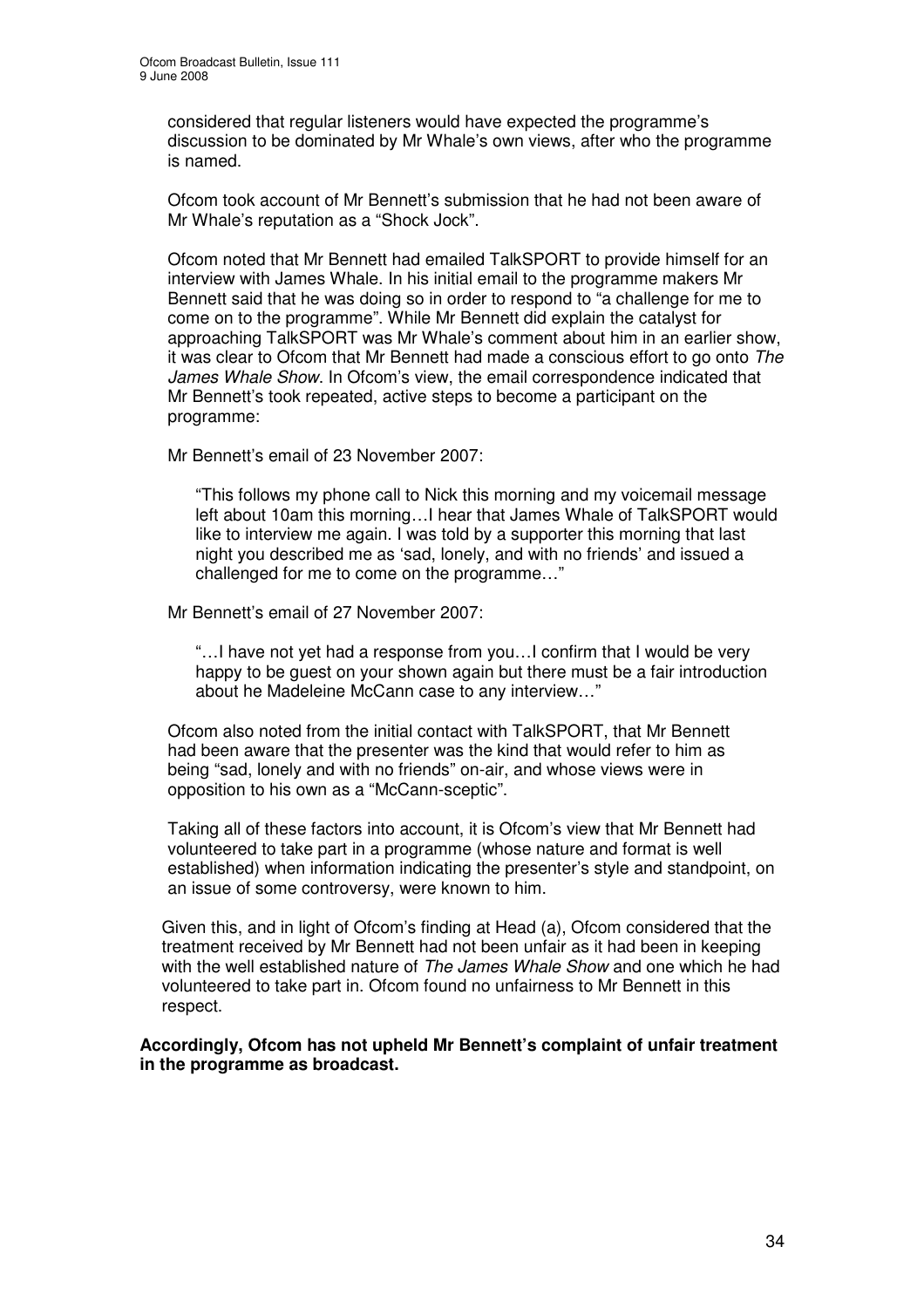# **Complaint by Mr Meirion Bowen brought on his behalf by Mr Jan Frayne**

*Newyddion, S4C, 9 July 2007*

**Summary:** Ofcom has not upheld this complaint of unfair treatment in the broadcast of the programme by Mr Bowen.

Mr Bowen was interviewed by BBC Wales (the programme maker) for a report broadcast on S4C on 9 July 2007 in its nightly news programme *Newyddion*. The report concerned the progress of the construction of a liquid natural gas ("LNG") pipeline and some of the protests surrounding it.

Ofcom found that the programme did not result in unfairness to Mr Bowen because the report fairly represented Mr Bowen's concerns over safety.

Ofcom also found that the omission of material supplied by Mr Bowen, regarding the devastation caused by the construction of the LNG pipeline, did not result in unfairness to him.

## **Introduction**

On 9 July 2007, S4C included a news report concerning the progress of the construction of a liquid natural gas ("LNG") pipeline between Milford Haven and Gloucestershire and some of the protests surrounding it in *Newyddion*, its nightly news programme.

A recorded interview with Mr Bowen was included in the report. Mr Bowen was a member of a pressure group called the Safe Haven Network ("the Network"). The Network was set up to highlight concerns about dangers involved in the project to lay a high pressure LNG pipeline across Wales.

The report also included an interview with Ms Laura Griffen, a representative of National Grid ("NG") the company for which the pipeline is being constructed.

Mr Bowen complained to Ofcom that he was unfairly treated in the programme as broadcast.

## **The Complaint**

#### **Mr Bowen's case**

In summary, Mr Bowen complained that he was treated unfairly in the programme as broadcast in that:

- a) The interview with Mr Bowen which formed part of the report on the LNG pipeline was unfairly edited. Mr Bowen complained that it omitted several pertinent comments he made during the interview. This unfairly suggested that Mr Bowen was a 'nimby' (i.e. holding 'not in my back yard' views) without broadcasting the explanation, which he had given in the interview, that he believed that there was no evidence to prove that NG's pipeline was safe.
- b) The report unfairly omitted evidence about the devastation caused by the construction of the pipeline which had been supplied by Mr Bowen.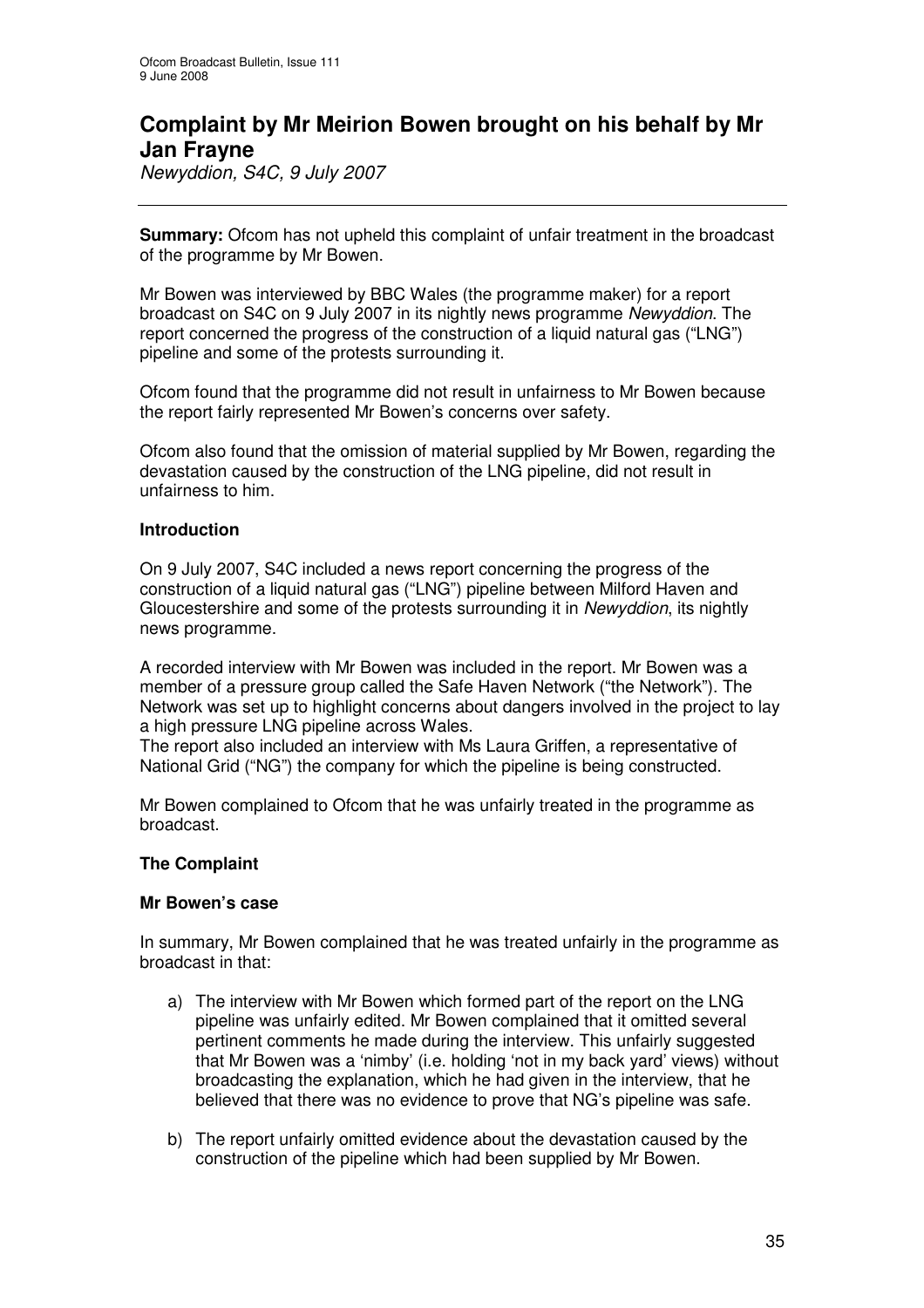## **S4C's case**

In summary S4C responded to the complaint as follows:

a) S4C did not consider that the interview with Mr Bowen was unfairly edited and made him look as if he was a 'nimby'.

It said that Mr Bowen had agreed to take part in an interview with Mr Aled Scourfield (the BBC Wales reporter) on the basis that he could represent those residents of Llandybie who harboured significant concerns about the pipeline's safety. The broadcaster also said that Mr Scourfield explained to Mr Bowen that only an extract of the interview summarising his concerns would be included in a brief news report. S4C argued that the introduction to the news report drew attention to the campaigners' concerns:

*"Ond ar waetha'r ffaith bod y gwaith ar fin dod i ben mae yna ofid am y peryglon o hyd"*

(in English)

*"But despite the fact that the work is coming to an end concern remains about the dangers"*;

as did the following commentary:

*"yn ol protestwyr does na ddim pris ariannol ar ddiogelwch pobl"*

(in English)

*"according to protestors there is no price on people's safety"*.

The broadcaster added that the section of Mr Bowen's interview included in the report graphically illustrated his concerns over the pipeline's safety and that in it Mr Bowen noted two possible types of accident. S4C said that *Newyddion* does not ordinarily retain untransmitted material for interviews of this type, and that therefore the untransmitted material in connection with Mr Bowen's interview had not been retained. However, it also said that Mr Scourfield was certain that the section included in the report was a fair representation of Mr Bowen's views.

S4C argued that there were no grounds to claim that the report gave the unfair impression that Mr Bowen was a 'nimby'. It said that viewers were left in no doubt that Mr Bowen believed that the LNG pipeline was dangerous and that his motivation for protesting was safety not 'nimbyism'. It added that in its view the section of his interview which was broadcast fairly reflected Mr Bowen's opinion that NG's claims that the pipeline was safe were unfounded.

b) S4C stated that Mr Scourfield was clear that Mr Bowen did not produce any specific evidence about the damage caused by the construction of the pipeline (and it noted that Mr Bowen had made no reference to such material in his email complaint dated 30 October 2007). However, the broadcaster said that the report had reflected a range of concerns about the pipeline and had included references to the *"enormous trench"* and the *"practice of using explosives"* which it argued were indicative of the damage caused by the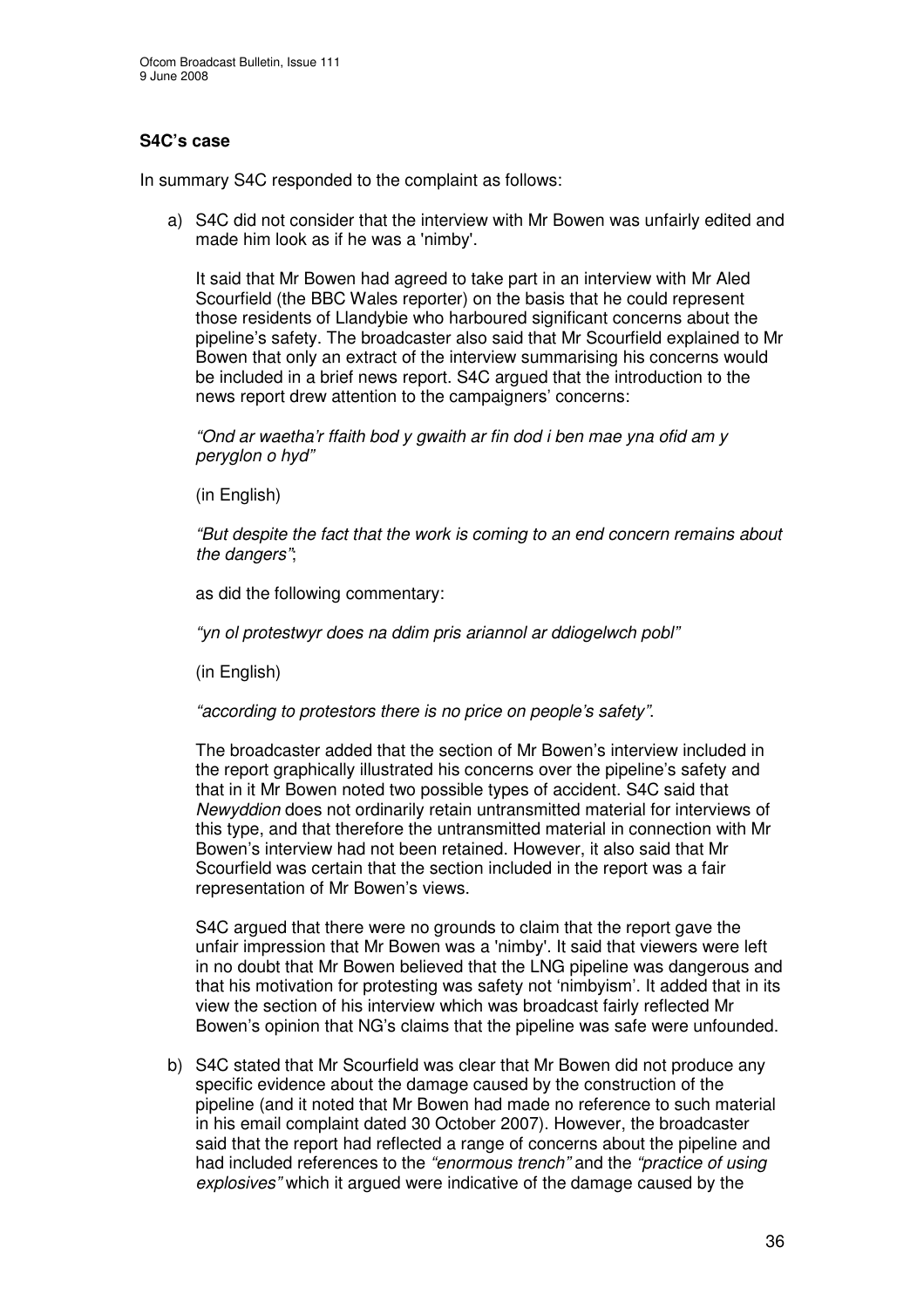construction of the pipeline. S4C also argued that there was no unfairness to Mr Bowen in excluding material reflecting a general concern about the pipeline which was shared by many protestors.

### **Decision**

Ofcom's statutory duties include the application, in the case of all television and radio services, of standards which provide adequate protection to members of the public and all other persons from unfair treatment in programmes included in such services.

In carrying out its duties, Ofcom has regard to the need to secure that the application of these standards is in the manner that best guarantees an appropriate level of freedom of expression. Ofcom is also obliged to have regard, in all cases, to the principles under which regulatory activities should be transparent, accountable, proportionate and consistent and targeted only at cases in which action is needed.

The complaint was considered by Ofcom's Executive Fairness Group. In reaching its decision, Ofcom considered the complaint and the broadcaster's response, together with recordings and transcripts of the programme as broadcast. It should be noted that the full untransmitted footage of the interview with Mr Bowen was not available because S4C did not retain the footage which was recorded with the use of a handheld digital camera.

Ofcom found as follows:

a) Ofcom first considered Mr Bowen's complaint that his interview, which formed part of the report on the LNG pipeline, was unfairly edited in that it omitted several pertinent comments he made during the interview and unfairly suggested that he was a 'nimby'. In considering this head of complaint, Ofcom took into account Practice 7.6 of the Code, which states that "when a programme is edited, contributions should be represented fairly".

Ofcom also took into account Practice 7.9 of the Code, which states that "before broadcasting a factual programme, including programmes examining past events, broadcasters should take reasonable care to satisfy themselves that material facts have not been presented, disregarded or omitted in a way that is unfair to an individual or organisation".

Programme makers can legitimately select, omit or edit interviews provided for inclusion in a programme as long as it does not result in unfairness to those people or organisations directly affected by the programme. This is an editorial decision for programme makers to take. Therefore, Ofcom was not concerned with the length of contributions made and subsequently included in the programme. Rather Ofcom sought to determine whether the programme maker's actions were consistent with its obligations to avoid unfair treatment.

Ofcom noted that the untransmitted footage of the interview with Mr Bowen was not available because S4C did not retain the footage which was recorded with the use of a handheld digital camera. Both parties appeared to agree that only part of Mr Bowen's interview was included in the broadcast.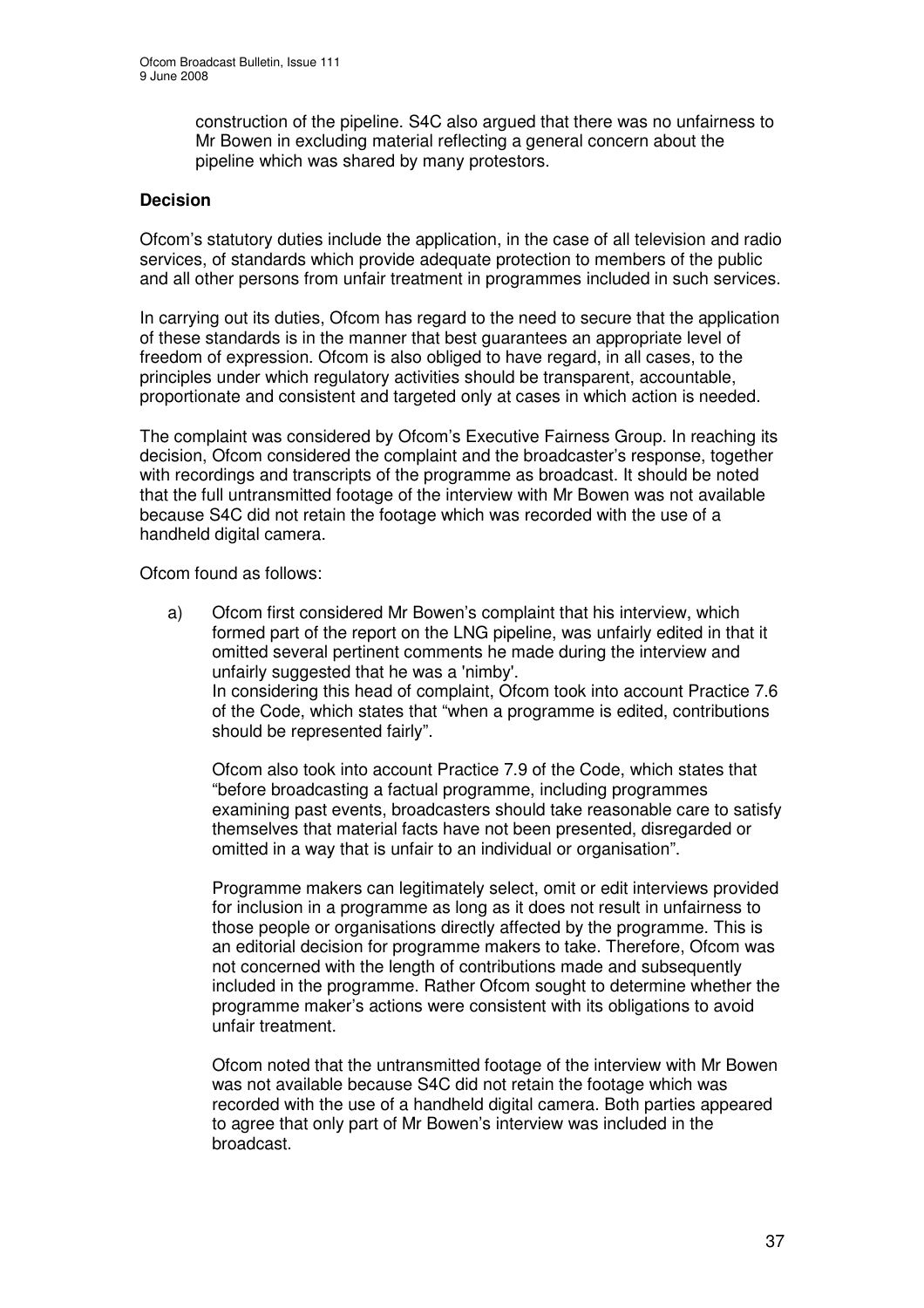In the absence of untransmitted footage, Ofcom noted that Mr Bowen complained that the programme omitted his point that there was no evidence to prove that NG's pipeline was safe. In Ofcom's view, this point was clearly and fairly reflected in his broadcast contribution (which is set out below) therefore Ofcom concluded that Mr Bowen was treated fairly in this respect.

*"You are going to live with a bomb on your doorstep and if there's a fault and if this gas leaks and reacts with water then who knows, maybe someone lights a cigarette down in Ammanford or down in the village of Ammanford then bang and everything will have gone".*

Ofcom also noted the context of the report including its introductory remarks and concluded that these addressed Mr Bowen's and the other campaigners' concerns over safety. These were:

*"But despite the fact that the work is coming to an end, concern remains about the dangers […] according to protestors there is no price on people's safety"*

Ofcom further noted that prior to the interview, Mr Scourfield stated that he had told Mr Bowen that only an excerpt of the interview summarising his concerns would be broadcast within the report and that Mr Bowen was happy to proceed on this basis.

In Ofcom's view, the report gave a fair representation of Mr Bowen's concerns in that it made clear his view that the construction of the pipeline raised serious questions over its safety. In Ofcom's opinion, as the focus and content of the interview was absolutely centred on safety and in particular the potential dangers associated with the LNG pipeline, viewers could be left in no doubt that Mr Bowen's motivation was safety and not 'nimbyism'. Mr Bowen's interview gave a fair representation of his concerns over safety and consequently, Mr Bowen was portrayed as a reasonable individual whose concerns were well-founded and did not suggest or imply 'nimbyism'.

In consideration of the above points, Ofcom found that the programme makers' editing of Mr Bowen's contribution did not result in unfairness.

b) Secondly, Ofcom considered Mr Bowen's complaint that the report unfairly omitted evidence about the devastation caused by the construction of the pipeline which had been supplied by Mr Bowen.

In considering this head of complaint, Ofcom took into account Practice 7.6 along with Practice 7.9 as set out above.

Ofcom considered whether the programme had omitted material produced by Mr Bowen which resulted in unfairness to him. In this respect, Ofcom observed that the editing of a programme is an editorial matter. However, broadcasters must ensure that the programme as broadcast does not result in unfairness to an individual or organisation.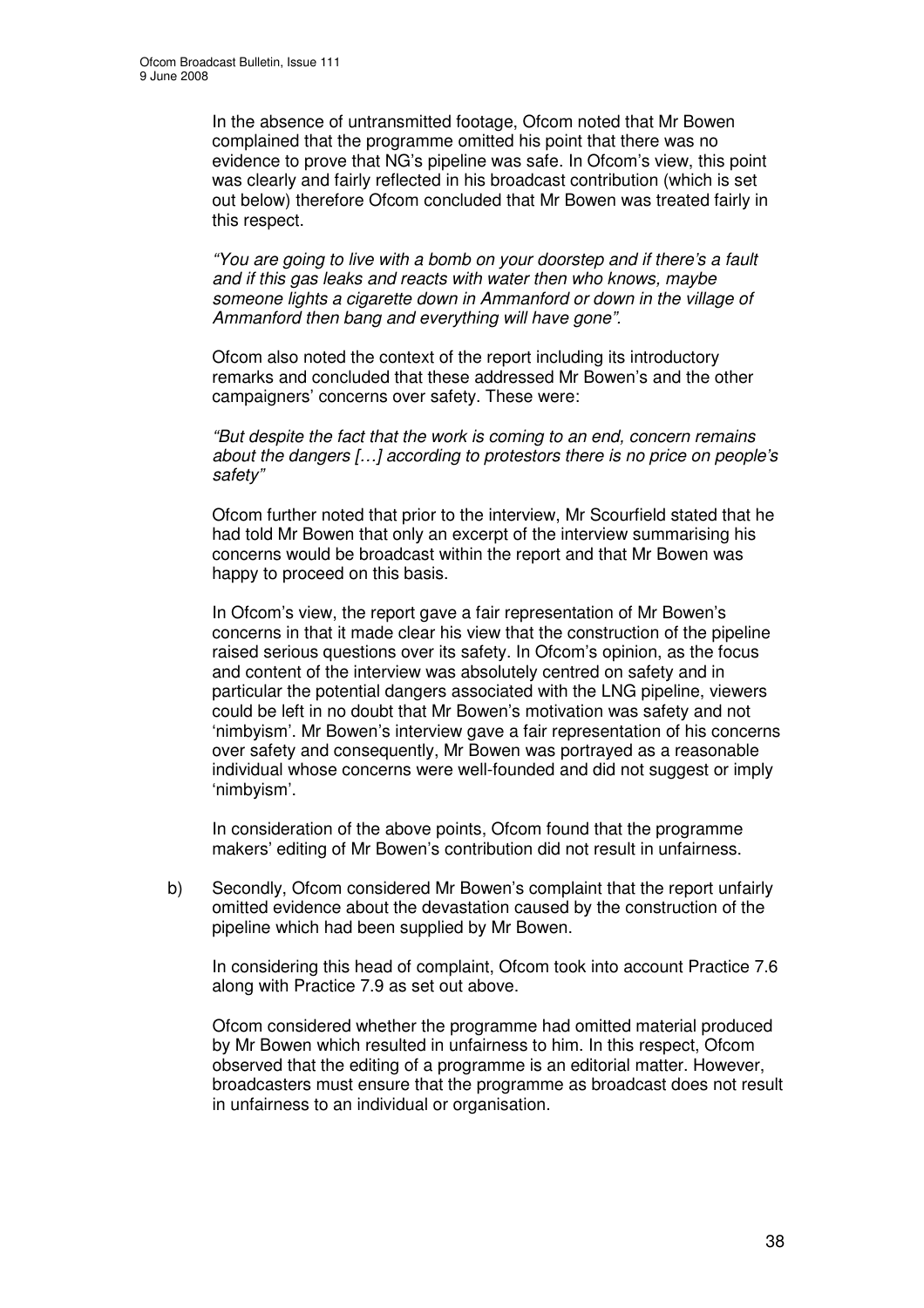Ofcom noted that it appeared that the issue of the damage caused by the construction of the pipeline was dealt with elsewhere in the report with the following references:

*"This enormous trench gives you an idea of the project's size".*

and

*"In places like Trebanos and Pontsenni people have shown their opposition and fears regarding the practice of using explosives to dig and install the pipe".*

Ofcom also considered that there was no evidence suggesting that Mr Bowen produced any specific material regarding the damage caused by the construction of the pipeline and in any event there was no obligation on the broadcaster to include comments or material from Mr Bowen on this issue.

**Taking these factors into account, Ofcom considered that the omission of Mr Bowen's input in this area did not result in unfairness to him.**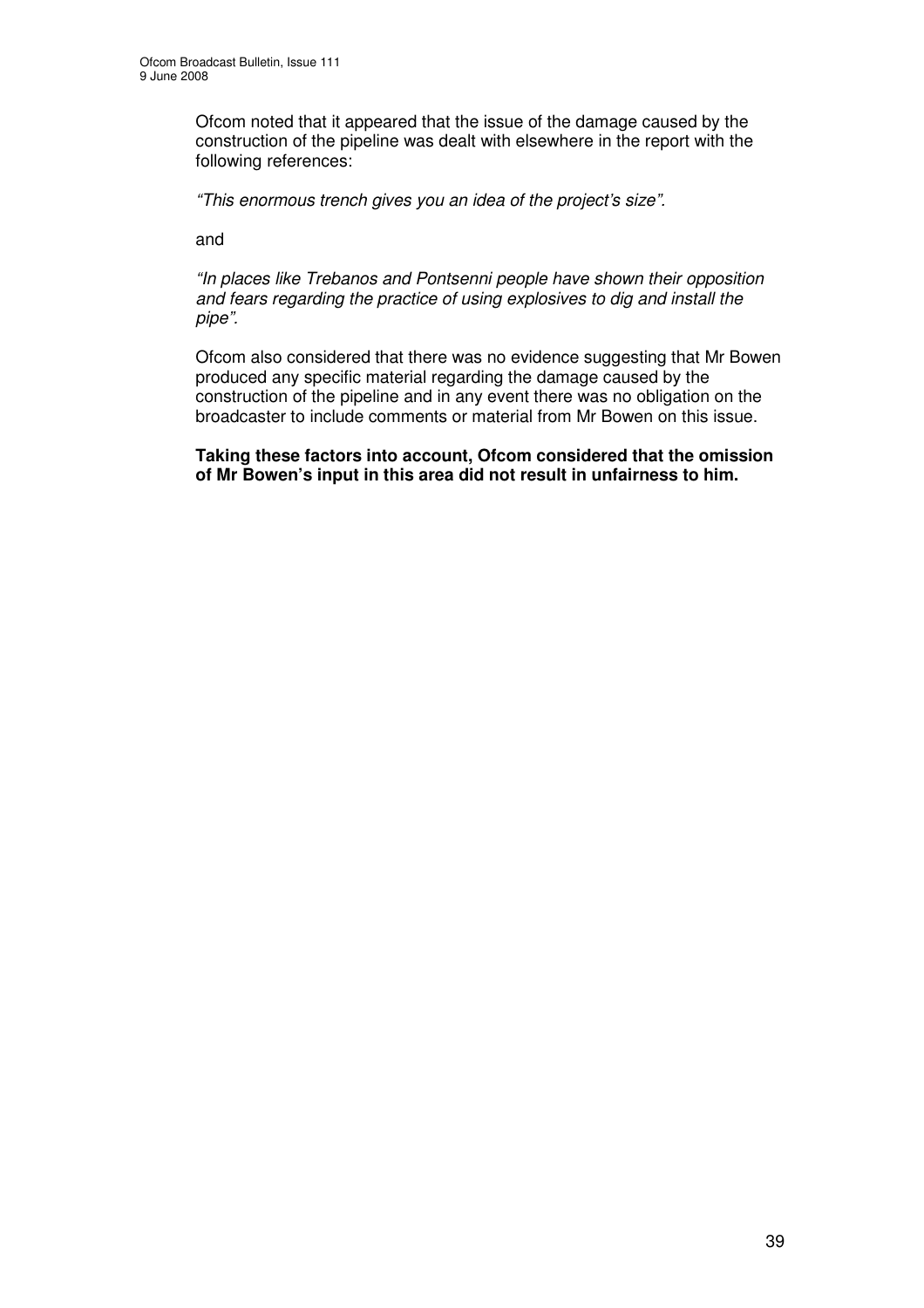# **Cwyn gan Mr Meirion Bowen a gyflwynwyd ar ei ran gan Mr Jan Frayne**

*Newyddion, S4C, 9 Gorffennaf 2007*

**Crynodeb:** Nid yw Ofcom wedi cynnal y gwyn hon o driniaeth annheg yn narllediad y rhaglen gan Mr Bowen.

Holwyd Mr Bowen gan BBC Cymru (gwneuthurwr y rhaglen) ar gyfer adroddiad a ddarlledwyd ar S4C ar 9 Gorffennaf 2007 yn ei raglen newyddion nosweithiol *Newyddion*. Roedd yr adroddiad yn delio â datblygiad adeiladu'r bibell nwy naturiol hylifol ('LNG') a rhai o'r protestiadau ynglŷn â hynny.

Daeth Ofcom i'r casgliad nad oedd y rhaglen wedi esgor ar annhegwch i Mr Bowen oherwydd bod yr adroddiad yn cynrychioli'n deg pryderon Mr Bowen ynglŷn â diogelwch

Daeth Ofcom i'r casgliad hefyd nad oedd gadael deunydd a gyflenwyd gan Mr Bowen ynglŷn â'r difrod a achoswyd oherwydd adeiladu'r bibell LNG allan wedi esgor ar annhegwch iddo.

## **Cyflwyniad**

Ar 9 Gorffennaf 2007 roedd adroddiad newyddion ar S4C yn delio ag adeiladu pibell nwy naturiol hylifol ('LNG') rhwng Aberdaugleddau a Swydd Gaerloyw a rhai o'r protestiadau ynglŷn â hyn ar Newyddion, ei raglen newyddion nosweithiol.

Cafwyd cyfweliad wedi'i recordio gyda Mr Bowen yn yr adroddiad. Roedd Mr Bowen yn aelod o grŵp pwyso o'r enw Safe Haven Network (Rhwydwaith). Sefydlwyd y Rhwydwaith i amlygu pryderon ynglŷn â pheryglon y prosiect i osod pibell LNG Pwysedd uchel ar draws Cymru.

Roedd yr adroddiad hefyd yn cynnwys cyfweliad gyda Ms Laura Griffen, cynrychiolydd y Grid Cenedlaethol (GC) y cwmni y mae'r bibell yn cael ei hadeiladu ar eu cyfer.

Cwynodd Mr Bowen i Ofcom ei fod wedi cael ei drin yn annheg yn y rhaglen fel y'i darlledwyd.

## **Y Gwyn**

#### **Achos Mr Bowen**

Yn gryno, cwynodd Mr Bowen ei fod wedi cael ei drin yn annheg yn y rhaglen fel y'i darlledwyd, sef:

c) Cafodd y cyfweliad gyda Mr Bowen oedd yn rhan o'r adroddiad ar y bibell LNG ei olygu'n annheg. Cwynodd Mr Bowen ei fod wedi gadael sawl sylw perthnasol a wnaeth yn ystod y cyfweliad allan. Roedd hyn yn awgrymu'n annheg bod Mr Bowen yn 'nimby' (h.y. barn 'nid yn fy ngardd gefn i') heb ddarlledu'r esboniad, yr oedd wedi ei roi yn y cyfweliad, ei fod yn credu nad oedd unrhyw dystiolaeth i brofi bod pibell GC yn ddiogel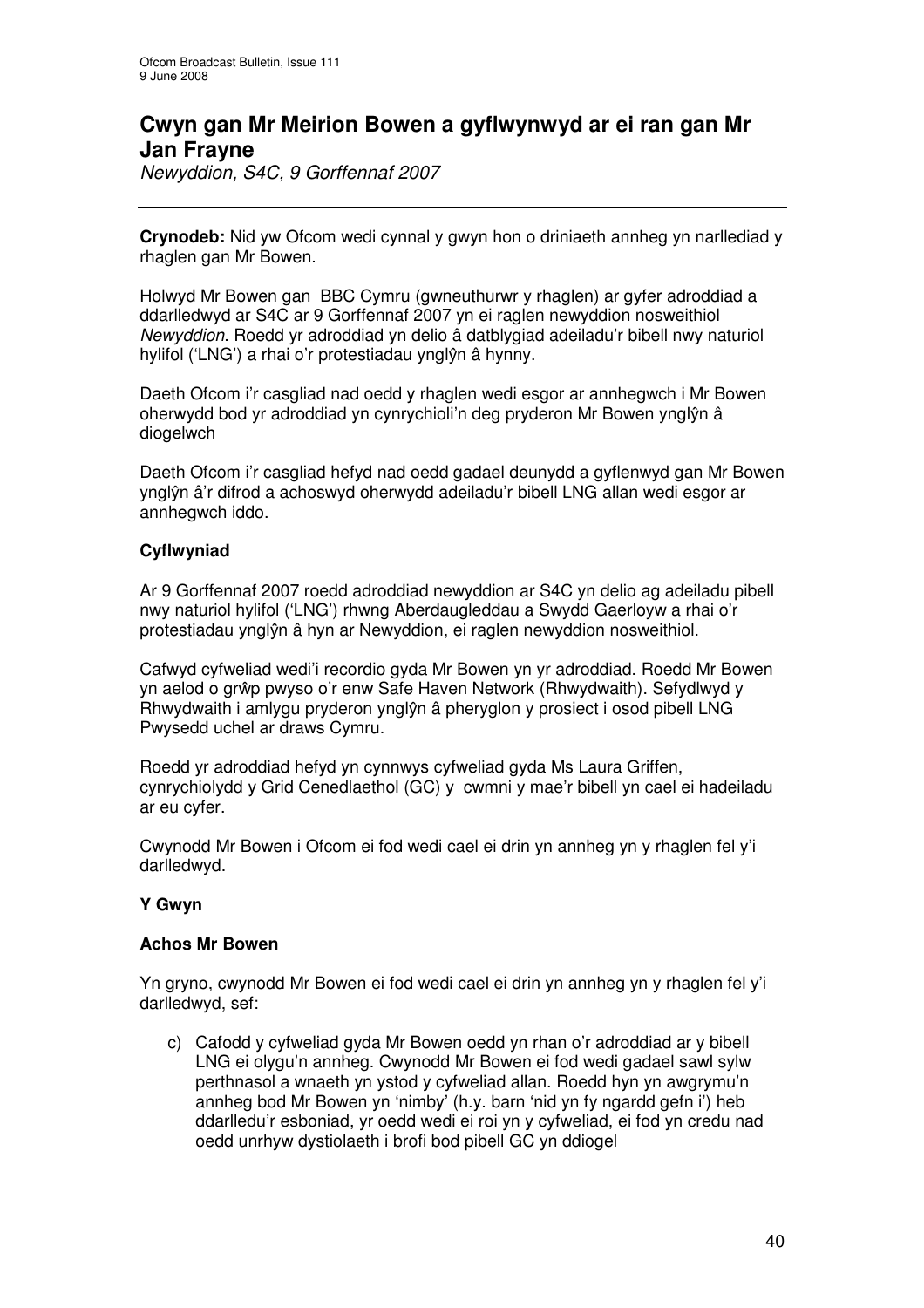#### **Roedd yr adroddiad yn annheg wedi gadael allan dystiolaeth am y difrod oedd wedi'i greu trwy adeiladu'r bibell oedd wedi'i roi gan Mr Bowen**

## **Achos S4C**

Yn gryno ymatebodd S4C i'r gwyn fel â ganlyn:

c) Nid oedd S4C yn ystyried bod y cyfweliad gyda Mr Bowen wedi'i golygu'n annheg ac yn gwneud iddo ymddangos yn nimby.

Dywedodd bod Mr Bowen wedi cytuno i gymryd rhan mewn cyfweliad gyda Mr Aled Scourfield (gohebydd BBC Cymru) ar y sail y gallai gynrychioli'r preswylwyr hynny yn Llandybie oedd â phryderon sylweddol am ddiogelwch y bibell. Dywedodd y darlledwr hefyd bod Mr Scourfield wedi esbonio i Mr Bowen mai dim ond darn o'r cyfweliad yn mynegi ei bryderon fyddai'n cael ei gynnwys mewn adroddiad newyddion cryno. Roedd S4C yn dadlau bod y cyflwyniad yn yr adroddiad newyddion wedi tynnu sylw at bryderon yr ymgyrchwyr:

*"Ond ar waetha'r ffaith bod y gwaith ar fin dod i ben mae yna ofid am y peryglon o hyd"*

(in English)

*"But despite the fact that the work is coming to an end concern remains about the dangers"*;

fel; y gwnaeth y sylwebaeth ganlynol:

*"yn ôl protestwyr does 'na ddim pris ariannol ar ddiogelwch pobl"*

(in English)

*"according to protestors there is no price on people's safety"*.

Ychwanegodd y darlledwr bod darn o gyfweliad Mr Bowen a gafodd ei gynnwys yn yr adroddiad yn dangos yn glir ei bryderon dros ddiogelwch y bibell ac yn y cyfweliad nododd Mr Bowen ddau fath posibl o ddamweiniau. Dywedodd S4C nad yw Newyddion fel rheol yn cadw deunydd heb ei ddarlledu ar gyfer cyfweliadau o'r math hwn ac felly nid oedd y deunydd nas darlledwyd mewn cysylltiad â chyfweliad Mr Bowen wedi'i gadw. Ond dywedodd hefyd bod Mr Scourfield yn sicr bod y darn oedd yn yr adroddiad yn gynrychiolaeth deg o farn Mr Bowen..

Roedd S4C yn dadlau nad oedd sail i hawlio bod yr adroddiad yn rhoi'r argraff annheg bod Mr Bowen yn nimby. Dywedodd bod gwylwyr wedi cael yr argraff bendant bod Mr Bowen yn credu bod pibell LNG yn beryglus ac mai ei gymhelliant dros brotestio oedd diogelwch ac nid 'nimbiaeth'. Ychwanegodd, yn ei farn ef bod y darn o'r cyfweliad a ddarlledwyd yn adlewyrchiad teg o farn Mr Bowen nad oedd sail i hawliadau'r GC bod y bibell yn ddiogel.

d) Dywedodd S4C bod Mr Scourfield yn bendant na wnaeth Mr Bowen gynhyrchu unrhyw dystiolaeth benodol ynglŷn â'r difrod a achoswyd trwy adeiladu'r bibell (a nododd nad oedd Mr Bowen wedi gwneud unrhyw gyfeiriad at ddeunydd o'r fath yn ei gwyn ar e-bost dyddiedig 30 Hydref 2007).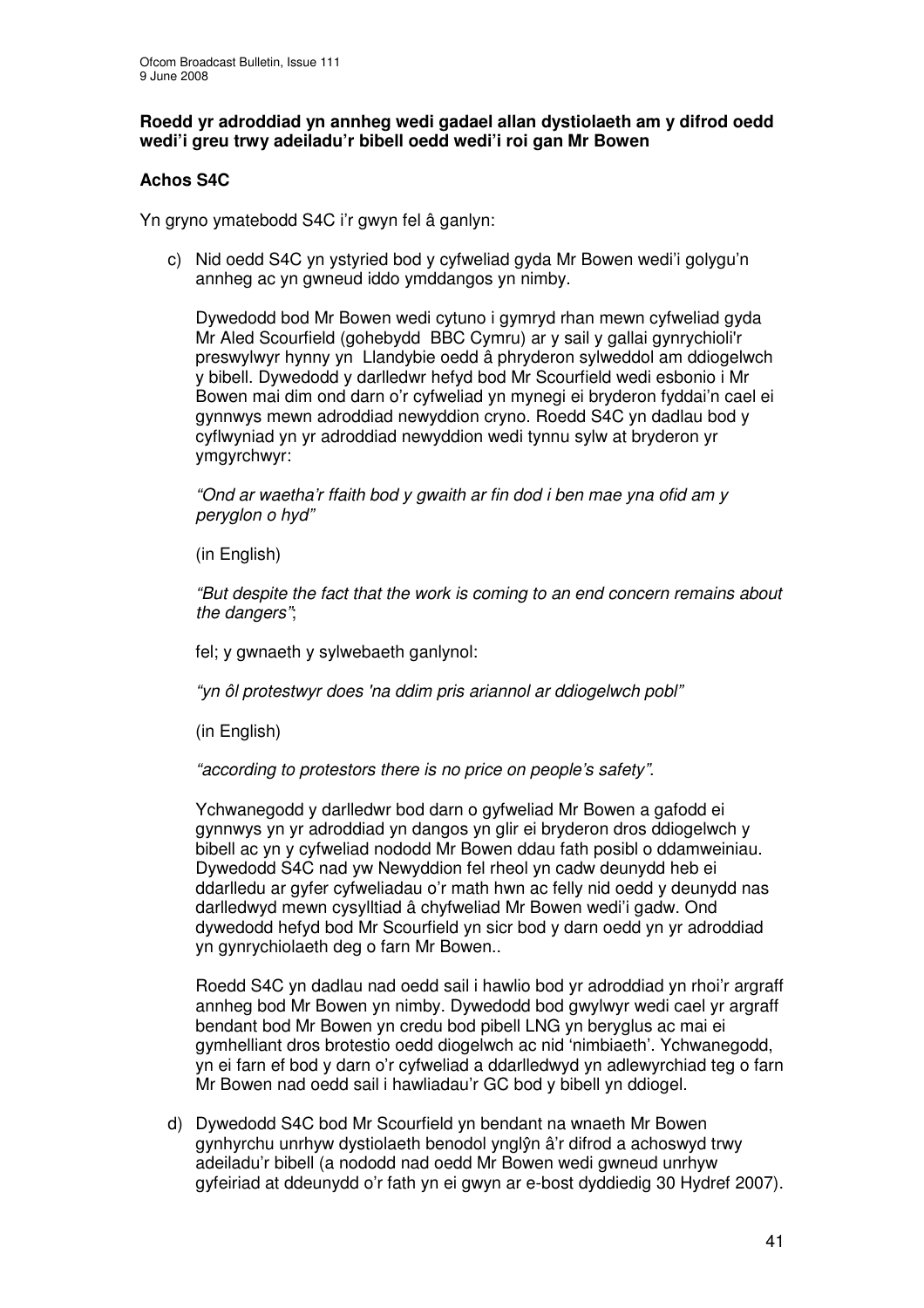Ond, dywedodd y darlledwr bod yr adroddiad wedi adlewyrchu amrediad o bryderon am y bibell ac wedi cynnwys cyfeiriadau at y 'ffos enfawr' a'r 'ymarfer o ddefnyddio ffrwydron', oedd yn arwydd o'r difrod achoswyd trwy adeiladu'r bibell. Roedd S4C yn dadlau hefyd nad oedd unrhyw annhegwch i Mr Bowen trwy adael deunydd allan oedd yn adlewyrchu pryderon cyffredinol am y bibell oedd yn cael eu rhannu gan nifer o brotestwyr.

## **Penderfyniad**

Mae dyletswyddau statudol Ofcom yn cynnwys cymhwyso, yn achos gwasanaethau teledu a radio, safonau fydd yn darparu amddiffyniad digonol i aelodau'r cyhoedd a phob person arall rhag triniaeth annheg mewn rhaglenni sydd yn gynwysedig mewn gwasanaethau o'r fath.

Wrth gyflawni ei ddyletswyddau rhaid i Ofcom dalu sylw i'r angen i sicrhau cymhwysiad y safonau hyn mewn modd sydd yn gwarantu orau lefel priodol o ryddid mynegiant. Mae Ofcom yn rhwymedig hefyd i dalu sylw, ym mhob achos, i'r egwyddorion y dylai gweithgareddau rheoleiddiol fod yn dryloyw, yn atebol, yn gymesur ac yn gyson ac wedi'u targedu'n unig at achosion lle mae angen gweithredu.

Ystyriwyd y gwyn gan Grŵp Tegwch Gweithredol Ofcom. Wrth ddod i benderfyniad ystyriodd Ofcom y gwyn ac ymateb y darlledwr, ynghyd â recordiadau a thrawsysgrifau o'r rhaglen fel y'i darlledwyd. Dylid nodi nad oedd y ffilm lawn nas darlledwyd o'r cyfweliad gyda Mr Bowen ar gael oherwydd na wnaeth S4C gadw'r ffilm a recordiwyd gyda chamera digidol llaw.

Darganfu Ofcom fel â ganlyn:

c) I ddechrau ystyriodd Ofcom gwyn Mr Bowen bod ei gyfweliad, oedd yn ffurfio rhan o'r adroddiad ar bibell LNG, wedi'i olygu'n annheg gan ei fod wedi gadael sawl sylw perthnasol a wnaeth yn ystod y cyfweliad allan ac awgrymu yn annheg ei fod yn nimby. Wrth ystyried y rhan hwn o'r gwyn, cymrodd Ofcom i ystyriaeth Ymarfer 7.6 o Gôd Darlledu Ofcom (y Côd) sydd yn datgan 'pan gaiff rhaglen ei golygu, dylai cyfraniadau gael eu cynrychioli'n deg'.

Hefyd cymrodd Ofcom i ystyriaeth Ymarfer 7.9 o'r Côd sydd yn datgan ' cyn darlledu rhaglen ffeithiol. Yn cynnwys rhaglenni sydd yn edrych ar ddigwyddiadau yn y gorffennol. Dylai darlledwyr gymryd gofal rhesymol i fodloni eu hunain nad yw ffeithiau perthnasol wedi cael eu cyflwyno, eu hanwybyddu neu eu gadael allan mewn dull sydd yn annheg i unigolyn neu gorff".

Gall gwneuthurwyr rhaglenni ddethol, gadael allan neu olygu cyfweliadau a ddarparwyd ar gyfer eu cynnwys mewn rhaglen cyn belled nad yw yn esgor ar annhegwch i'r bobl neu'r cyrff hynny sy'n cael eu heffeithio yn uniongyrchol gan y rhaglen. Penderfyniad golygyddol i wneuthurwyr y rhaglen i'w wneud yw hyn. Felly nid oedd Ofcom yn poeni am hyd y cyfraniadau a wnaethpwyd ac a gafodd eu cynnwys wedyn yn y rhaglen. Yn hytrach roedd Ofcom yn ceisio penderfynu a oedd gweithrediadau gwneuthurwr y rhaglen yn gyson â'i rwymedigaethau i osgoi triniaeth annheg.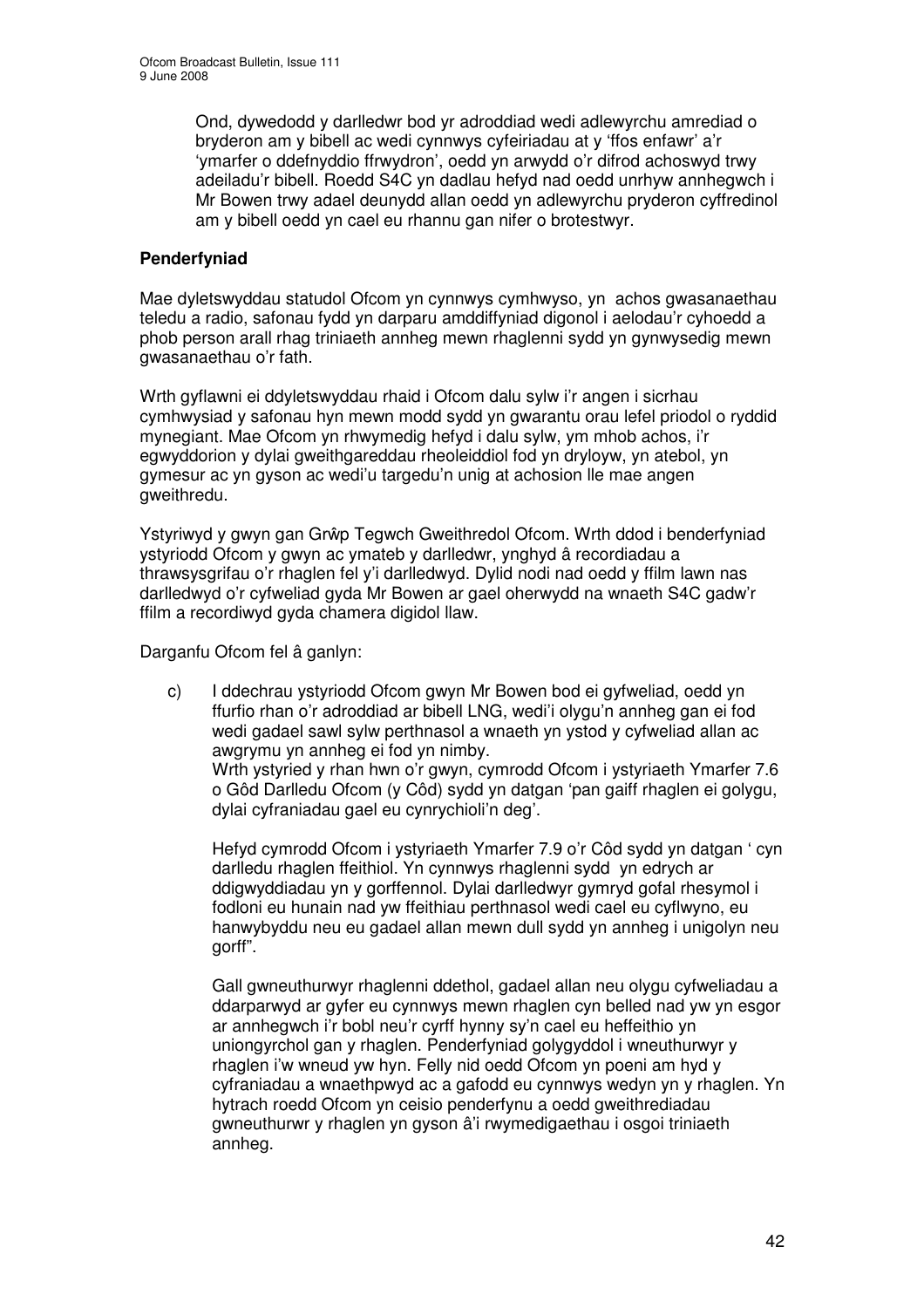Nododd Ofcom nad oedd y ffilm nas darlledwyd o'r cyfweliad gyda Mr Bowen ar gael oherwydd nad oedd S4C yn cadw ffilm a recordiwyd trwy ddefnyddio camera digidol llaw. Roedd y ddau barti yn ymddangos fel pe baent yn cytuno mai dim ond darn o gyfweliad Mr Bowen oedd wedi'i gynnwys yn y darllediad.

Yn absenoldeb ffilm heb ei ddarlledu, nododd Ofcom bod Mr Bowen wedi cwyno bod y rhaglen wedi gadael allan ei bwynt nad oedd tystiolaeth i brofi bod pibell GC yn ddiogel. Ym marn Ofcom cafodd y pwynt hwn ei adlewyrchu yn glir ac yn deg yn ei gyfraniad a ddarlledwyd (a nodir isod) ac felly daeth Ofcom i'r casgliad bod Mr Bowen wedi'i drin yn deg yn hyn o beth.

*"Rydych chi'n mynd i fyw gyda bom ar stepen eich drws ac os oes nam ac os yw nwy yn gollwng ac yn adweithio gyda dr, pwy a yr, efallai y bydd rhywun yn tanio sigarét yn Rhydaman neu ym mhentref Rhydaman ac yna bang a byth popeth wedi diflannu".*

Nododd Ofcom hefyd gyd-destun yr adroddiad yn cynnwys y sylwadau rhagarweiniol a daeth i'r casgliad bod y rhain yn delio â phryderon Mr Bawen ac ymgyrchwyr eraill am ddiogelwch, sef

*"Ond er gwaethaf y ffaith bod y gwaith yn dirwyn i ben, mae pryder yn parhau am y peryglon […] yn ôl y protestwyr does dim pris ar ddiogelwch pobl,"*

Nododd Ofcom ymhellach bod Mr Scourfield, cyn y cyfweliad, wedi datgan ei fod wedi dweud wrth Mr Bowen mai dim ond darn o'r cyfweliad yn crynhoi ei bryderon fyddai'n cael ei ddarlledu o fewn yr adroddiad a bod Mr Bowen yn hapus i gario mlaen ar y sail hon.

Ym marn Ofcom rhoddodd yr adroddiad gynrychiolaeth deg o bryderon Mr Bowen o ran esbonio'i farn yn glir bod adeiladu'r bibell yn codi cwestiynau difrifol am ei diogelwch. Ym marn Ofcom, gan fod ffocws a chynnwys y cyfweliad yn hollol ganolog ar ddiogelwch ac yn enwedig y peryglon potensial yn gysylltiedig â phibell LNG nid oedd y gwylwyr wedi'u gadael mewn unrhyw amheuaeth mai cymhelliant Mr Bowen oedd ddiogelwch ac nid 'nimbiaeth'. Rhoddodd cyfweliad Mr Bowen gynrychiolaeth deg o'i bryderon dros ddiogelwch ac o ganlyniad, cafodd Mr Bowen ei bortreadu fel unigolyn rhesymol oedd â sail dda i'w bryderon ac nid oedd yn awgrymu na chyfleu 'nimbiaeth'.

Wrth ystyried y pwyntiau uchod darganfu Ofcom nad oedd golygu gwneuthurwyr y rhaglen o gyfraniad Mr Bowen wedi esgor ar annhegwch

d) Yn ail, ystyriodd Ofcom gwyn Mr Bowen bod y rhaglen yn annheg wedi gadael allan dystiolaeth a gyflenwyd gan Mr Bowen am y difrod a achoswyd trwy adeiladu'r bibell, .

Wrth ystyried y gwyn hon, cymrodd Ofcom i ystyriaeth Ymarfer 7.6 ynghyd ag Ymarfer 7.9 fel y nodwyd uchod.

Ystyriodd Ofcom a oedd y rhaglen wedi gadael deunydd a gynhyrchwyd gan Mr Bowen allan a esgorodd ar annhegwch iddo. Yn hyn o beth, sylwodd Ofcom mai mater golygyddol yw golygu rhaglen. Ond rhaid i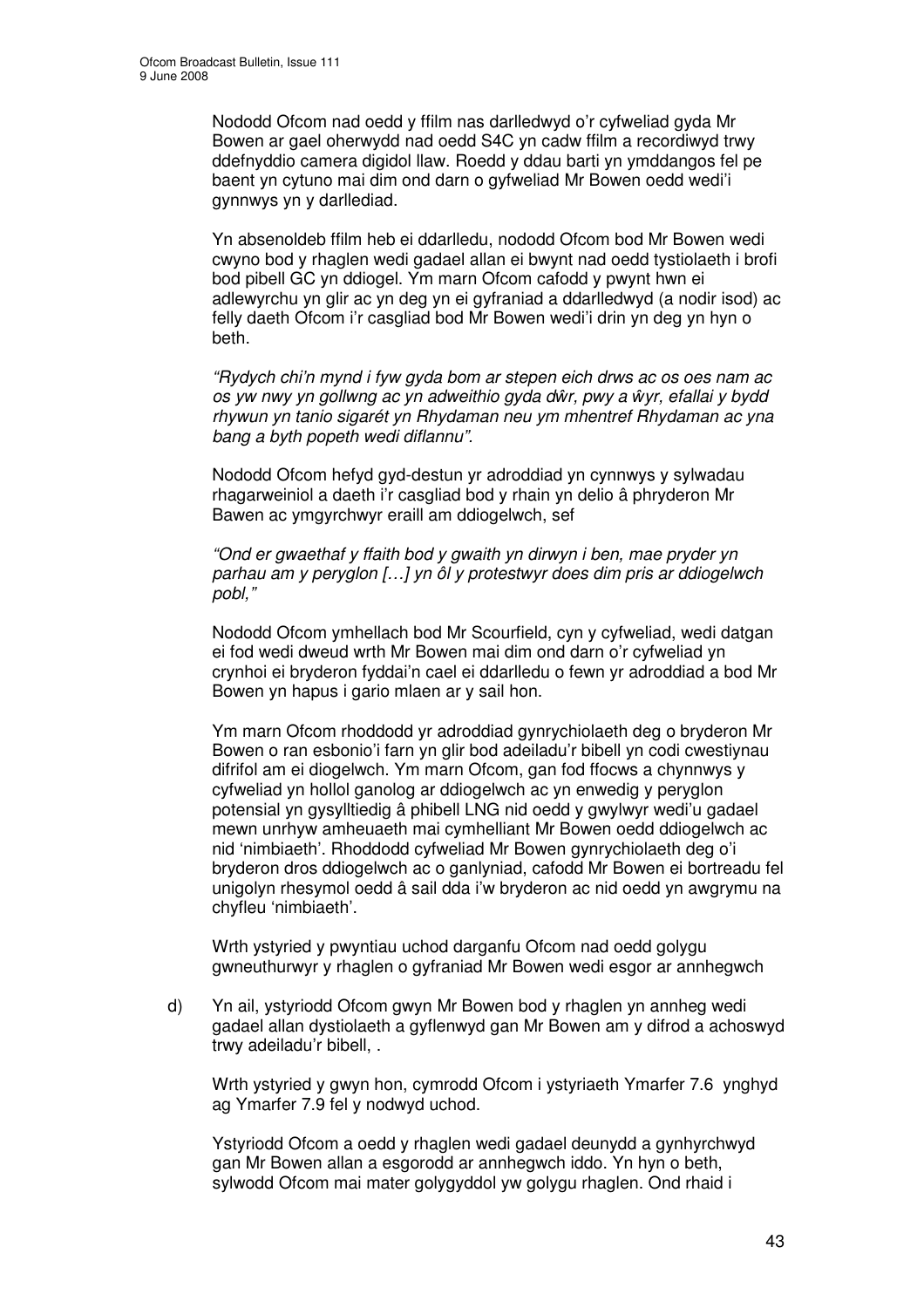ddarlledwyr sicrhau nad yw'r rhaglen fel y'i darlledir yn esgor ar annhegwch i unigolyn neu gorff.

Nododd Ofcom ei bod yn ymddangos bod y mater o ddifrod a achoswyd trwy adeiladu'r bibell wedi cael ei drin yn rhywle arall yn yr adroddiad gyda'r cyfeiriadau canlynol:

*"Mae'r ffos enfawr hon yn rhoi syniad i chi o faint y prosiect".*

ac

*"Mewn lleoedd fel Trebanos a Pontsenni mae pobl wedi dangos eu gwrthwynebiad a'u hofnau yngl*-*n â'r ymarfer o ddefnyddio ffrwydron i gloddio a gosod y bibell".*

Ystyriodd Ofcom hefyd nad oedd unrhyw dystiolaeth i awgrymu bod Mr Bowen wedi cynhyrchu unrhyw ddeunydd penodol ynglŷn â'r difrod a achoswyd trwy adeiladu'r bibell a beth bynnag nid oedd unrhyw rwymedigaeth ar y darlledwr i gynnwys sylwadau na deunydd gan Mr Bowen ar y pwnc hwn.

**Gan gymryd y ffactorau hyn i ystyriaeth, roedd Ofcom yn ystyried nad oedd gadael cyfraniad Mr Bowen yn y maes hwn allan wedi esgor ar annhegwch iddo.**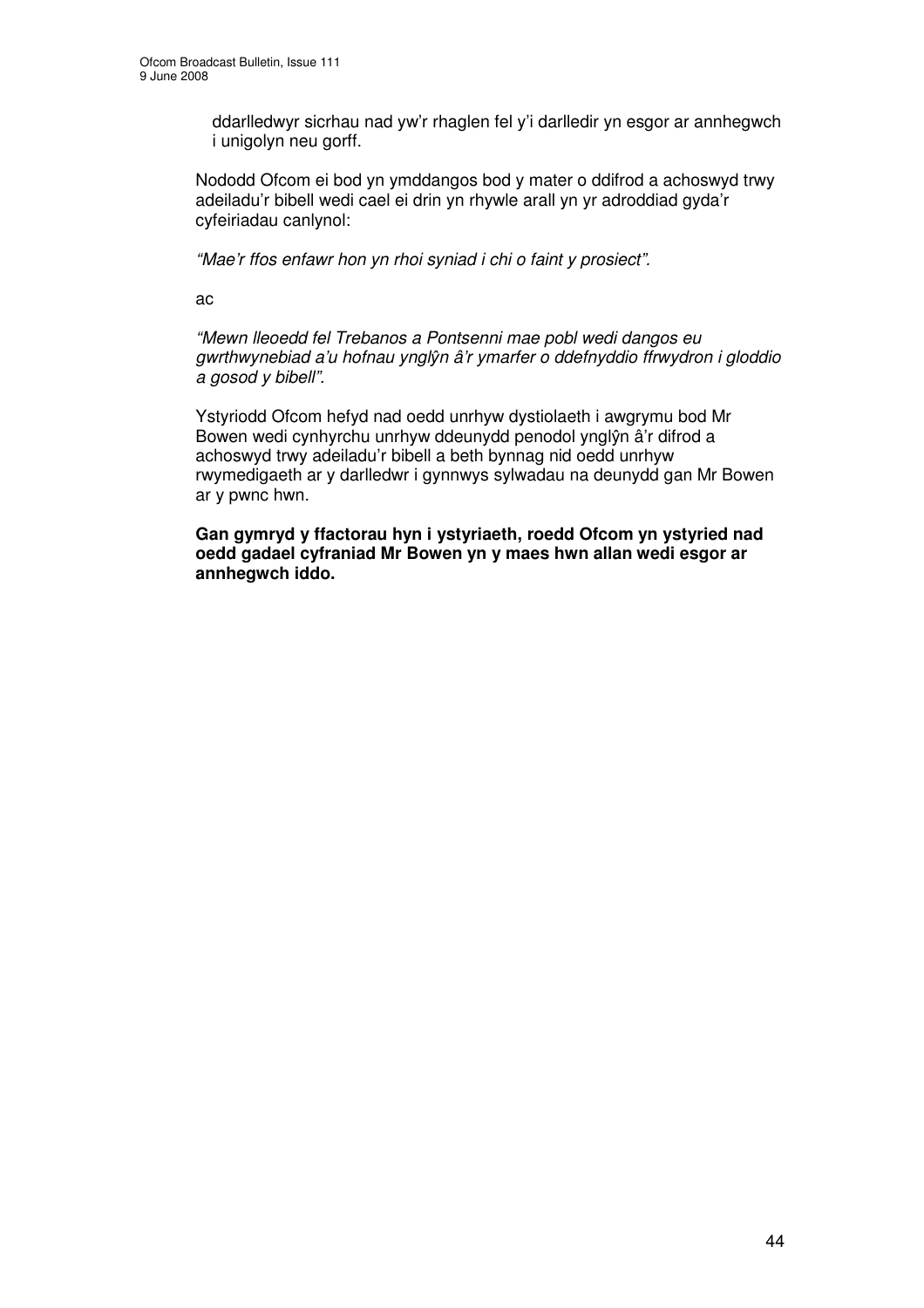# **Complaint by Professor John Bridle brought on his behalf by Fisher Scoggins LLP**

*You and Yours, BBC Radio 4, 18 October 2006*

**Summary:** Ofcom has not upheld this complaint of unfair treatment made by Professor John Bridle.

This edition of "*You and Yours*" included a report on Professor John Bridle, who it introduced with the words: "the man behind Asbestos Watchdog who claims to have saved people millions of pounds, but the claims about himself are littered with lies". The programme stated that Professor Bridle, an asbestos surveyor, portrayed himself as "the world's foremost authority on asbestos science". The programme claimed that Professor Bridle's views on the safety of one type of asbestos were contrary to those held by the British Government, the Health and Safety Executive and the World Health Organisation, among others. The programme also questioned Professor Bridle's credentials and expertise in testing for the presence of asbestos.

Professor Bridle complained to Ofcom that he was treated unfairly in the programme as broadcast in that he was unfairly portrayed as a liar and charlatan; his expertise and qualifications were questioned along with his business credentials; it alleged, wrongly, that he carried out unauthorised white asbestos "testing" and that he had claimed that asbestos posed no measurable risk to health; and, it failed to include "evidence" provided by him that offset the criticisms made in the programme.

Ofcom found as follows:

Ofcom considered that the programme makers took reasonable care to satisfy themselves that the information presented in the programme relating to Professor Bridle's expertise, qualifications, business practices and his claims about testing asbestos had not been presented in a way that was unfair to Professor Bridle. Nor had relevant information been omitted or ignored. Professor Bridle had been offered an opportunity to contribute. Ofcom therefore found no unfairness to Professor Bridle in the programme as broadcast.

Accordingly Ofcom has not upheld Professor Bridle's complaint of unfair treatment.

#### **Introduction**

On 18 October 2006, BBC Radio 4 broadcast an edition of the programme *You and Yours* which focused on an asbestos surveyor, Professor John Bridle. The programme was introduced as a piece looking at "*the man behind Asbestos Watchdog who claims to have saved people millions of pounds, but the claims about himself are littered with lies*". According to the programme, Professor Bridle portrayed himself as being "*the world's foremost authority on asbestos science*". The programme claimed that Professor Bridle's views on the safety of one type of asbestos were contrary to those held by the British Government, the Health and Safety Executive ("the HSE") and the World Health Organisation, among others.

Professor Bridle did not appear in the programme but was named, and excerpts from his contribution to a previously broadcast television programme were included.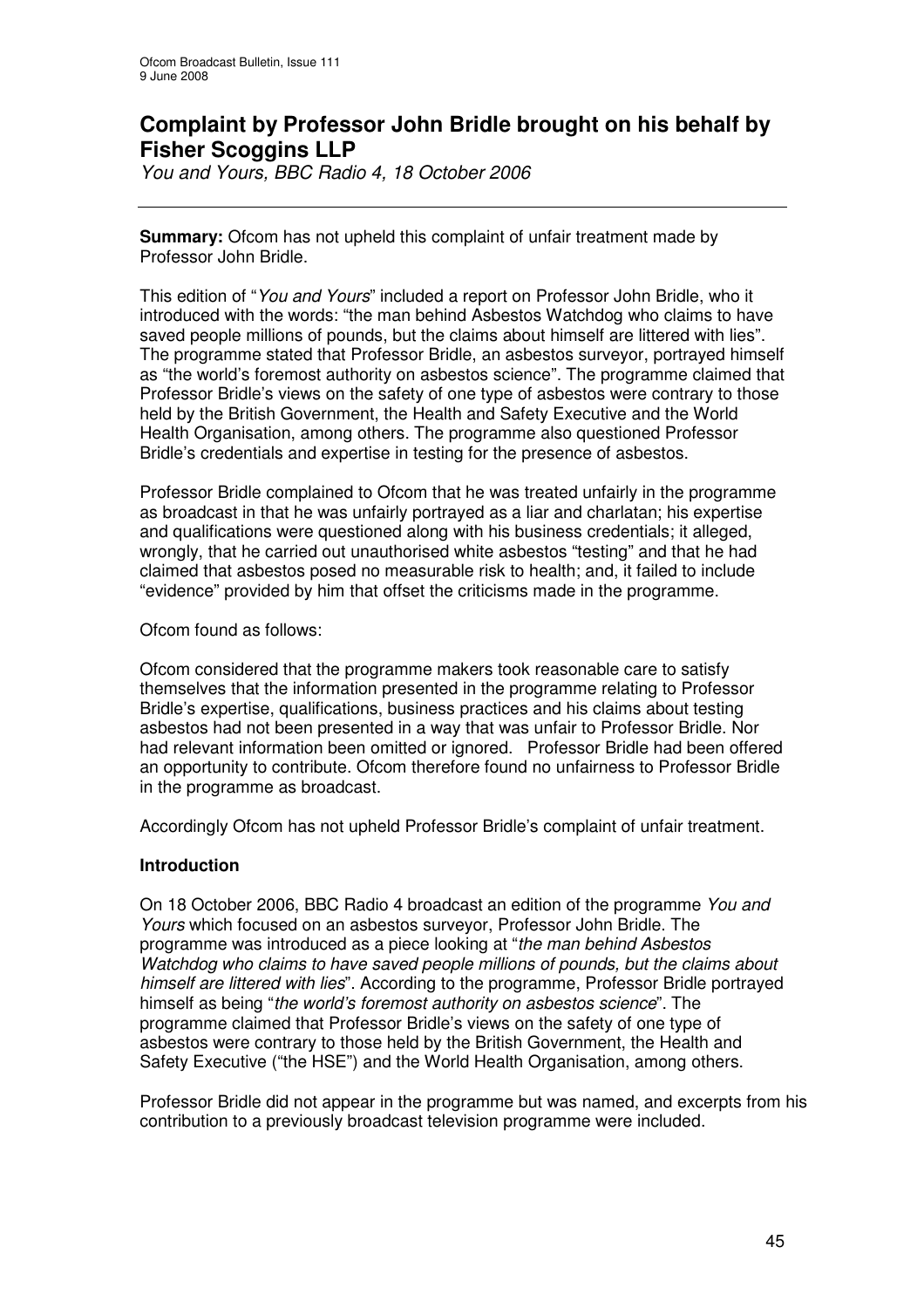Ofcom received a complaint by Professor Bridle, brought on his behalf by Fisher Scoggins LLP ("Fisher Scoggins"). Professor Bridle complained to Ofcom that he had been treated unfairly in the programme as broadcast.

## **The Complaint**

#### **Professor Bridle's case**

In summary, Professor Bridle complained he was treated unfairly in the programme as broadcast in that:

- a) The programme claimed that Professor Bridle portrays himself as "the foremost world authority on asbestos science", which was untrue. The inclusion of the claim gave the impression that he had lied about, and inflated for personal gain, the level of his expertise.
- b) The programme alleged that he personally carried out "testing" of materials suspected to contain asbestos fibres and did so in an unauthorised, unlawful and dangerous manner, which was untrue. Professor Bridle said his explanation had been given to the programme makers before broadcast but was "suppressed and ignored".
- c) The programme alleged that he claimed untruthfully to hold an honorary professorship awarded by the Russian Academy of Sciences ("the RAS"). In fact, he stated that he had been awarded an honorary professorship by the Institute of Occupational Health of the Russian Academy of Medical Sciences ("the RAMS"). These are two distinct institutions and although the former institution had appeared in error on his CV, he had explained the error to the programme makers before the broadcast of the programme. However, that explanation was not given in the programme, therefore creating the impression that he had lied about the relevant award.
- d) The programme gave the impression that his award was a "worthless sham, awarded by a bogus, disreputable or partial institution and by cronies of the complainant". This gave the further impression that he was a charlatan and a liar.
- e) The programme alleged that he claimed on his CV to be a consultant to the European Asbestos Accreditation Centre ("the EAAC") in Lisbon which was untrue. This gave the impression that he had lied, and inflated for personal gain, his connections, experience and status.
- f) The programme failed to mention his connection with the Sociedade de Informacao do Amianto Lda ("the SIA") of Lisbon and the favourable reports from it concerning him. The programme makers chose, "without good reason, to overlook, ignore and fail to broadcast information and evidence" that offset criticism of him, giving further support to the general theme that he had lied about his standing, experience and connections.
- g) The programme alleged that he claimed that asbestos posed no measurable risk to health and supported "writing which advocates that white asbestos is harmless". This was untrue. It was complained that the programme failed to make clear that Professor Bridle's view on the measurability of health risks related only to white asbestos bonded to manufactured products. This was unfair because it portrayed Professor Bridle as someone who, in the face of "established science", believed that asbestos in all its forms posed no risk to health.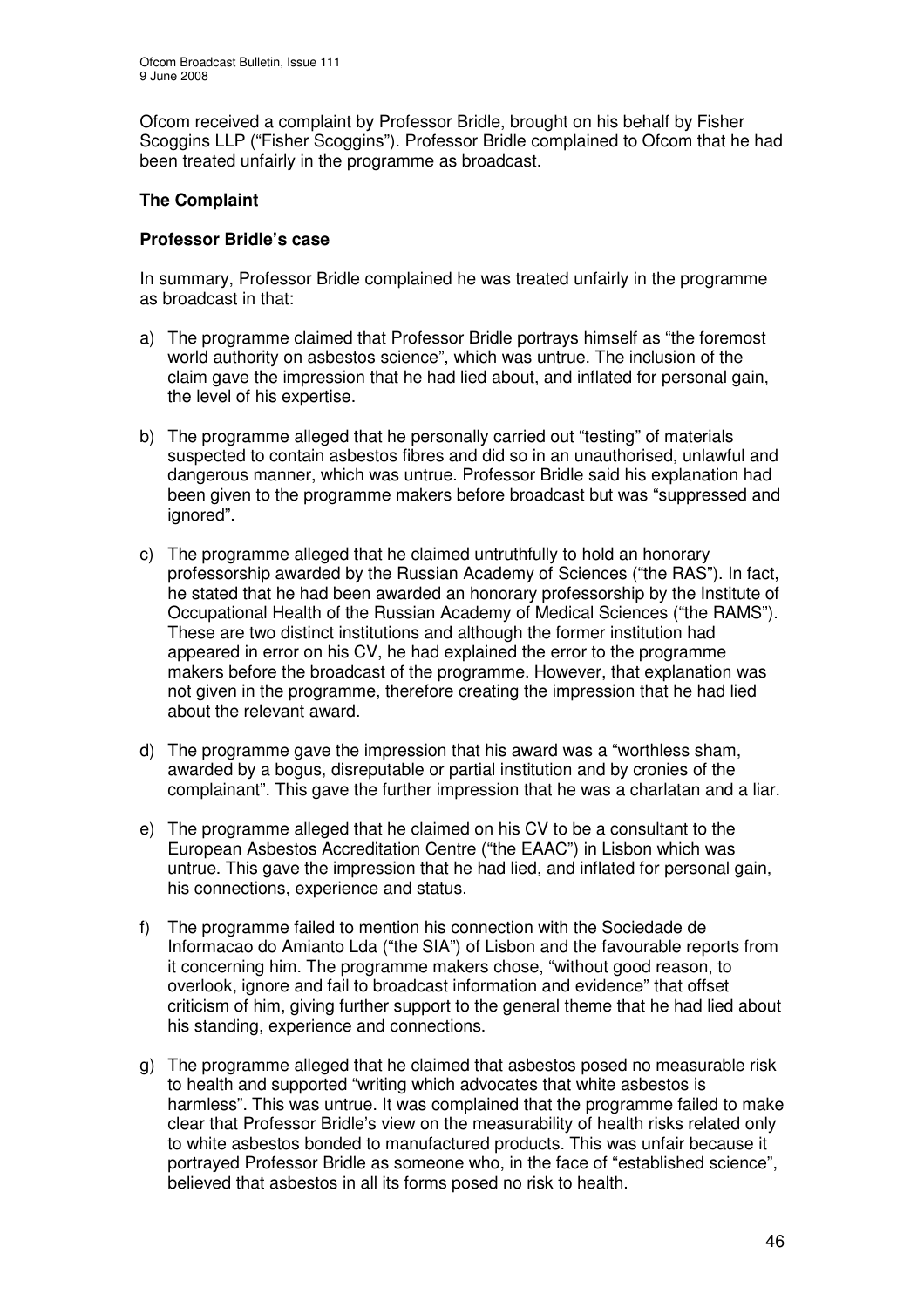h) The programme challenged his claim that he acted as a consultant to the Vale of Glamorgan Trading Standards Department. Professor Bridle said had acted for the department in the past and that for the programme to state that he had never carried out any work for them gave the unfair impression that he was a liar.

## **The BBC's case**

In summary, the BBC responded to the complaint as follows:

a) In relation to the first complaint the BBC said the programme had actually stated that Professor Bridle portrayed himself as "*the foremost authority on asbestos science in the world*". The BBC stated that this was based on verbatim claims made in copies of Professor Bridle's personal CV and in profiles of him found on the Asbestos Watchdog (Professor Bridle's company) website throughout 2006. The BBC's statement also went on to say that the Asbestos Watchdog website on numerous occasions continued to refer to Professor Bridle as "the foremost authority on asbestos science in the world". The BBC said that on the day prior to the broadcast of the programme, the wording remained on the website with a slight amendment to "the foremost authority on asbestos matters in the world", changing the word "science" to "matters". The BBC provided screen grabs of the website taken from December 2005 to October 2006 to support its submission The BBC said that given the website had clearly been updated regularly it was not possible to argue that the site had been left dormant or had been inadvertently left to get out of date.

The BBC said that the reporter also spoke to Professor Bridle about this claim on the Asbestos Watchdog website, prior to broadcast of the programme. The BBC provided transcribed extracts of this conversation, of 7 September 2006. According to the transcript, when the programme maker queried with Professor Bridle, what was on the website, he responded:

"I wasn't aware of that. That's very interesting. I'll have to correct that. That's certainly not anything I've put out".

As referred to above, the BBC stated that Professor Bridle did not correct the claim, and it was still on the Asbestos Watchdog website up to the day the programme was broadcast. The BBC said Professor Bridle was the sole Director of Asbestos Watchdog at the time.

b) In relation to the complaint concerning Professor Bridle personally carrying out "testing" of materials suspected to contain asbestos fibres in an unauthorised, unlawful and dangerous manner, the BBC stated that Section 21 of the Control of Asbestos at Work Regulations 2002 (CAW) (which was in force at the time that the programme was made) states that it is a mandatory requirement that anyone using a laboratory to analyse material that was suspected to contain asbestos had to be accredited to ISO 17025 (that is, an International Organisation of Standardisation accreditation). The BBC stated that if a sole trader or surveyor did not posses ISO 17025 then he or she had to send the samples to a laboratory that had ISO 17025 accreditation. The BBC stated that Professor Bridle claimed in his asbestos surveys that he used:

"a combination of MDHS100 (Method of Determining Hazardous Substances) methodology and our own in-house adaption…In addition we carry out our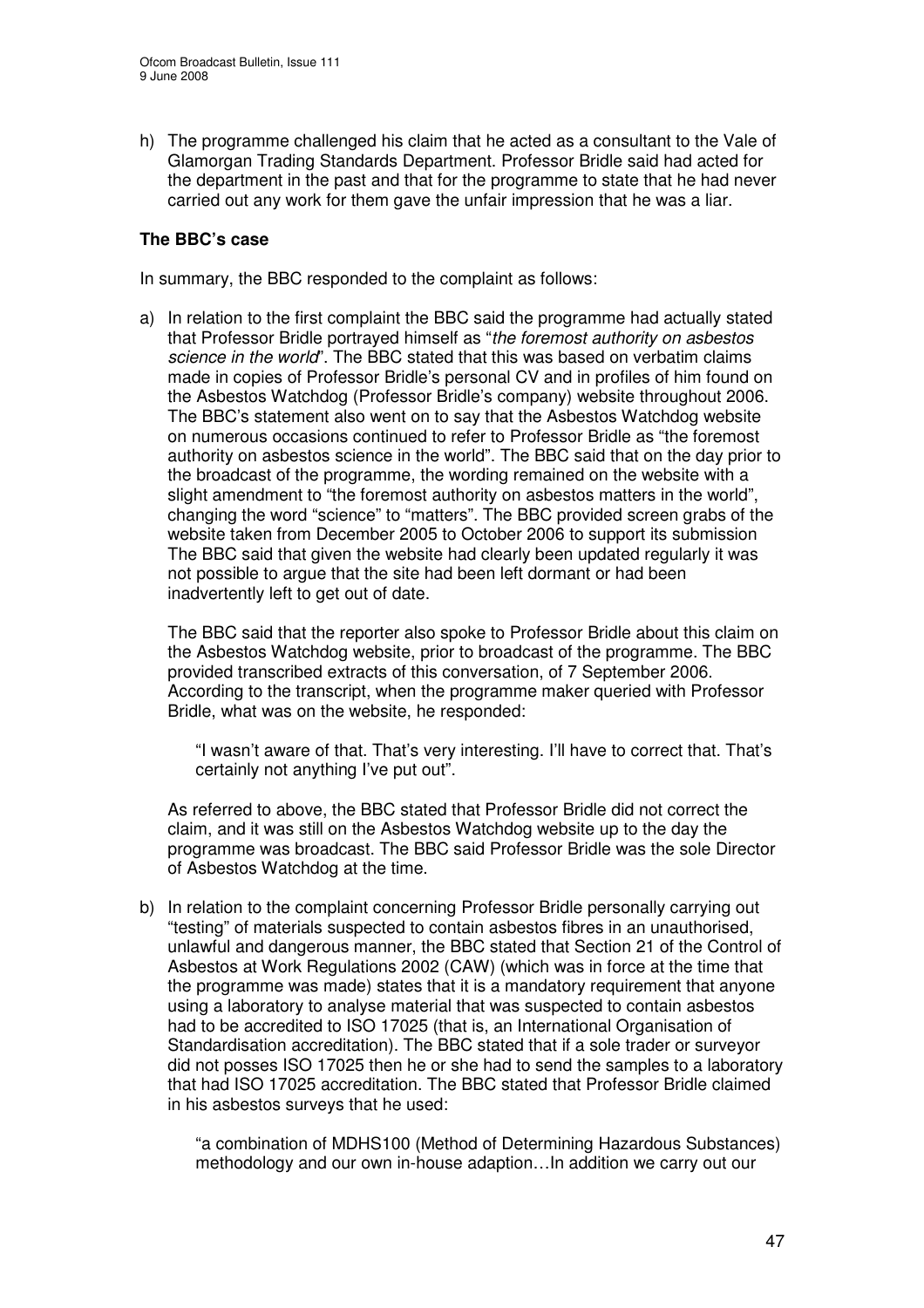own ACPPA (Asbestos Cement Product Producers Association) on site testing methods for the presence of asbestos".

The BBC said that this statement confirmed that Professor Bridle's tests were not to the required standard of ISO 17025. The BBC also stated that Professor Bridle regularly told his customers that "a sample was taken and tested". The BBC referred directly in their statement to a specific report Professor Bridle wrote for Bellway Homes in September 2004. The BBC said that in the report Professor Bridle made it clear that his sample taking and testing process were entirely separate, despite the fact that Professor Bridle was not qualified to test to ISO 17025 standard. The BBC concluded by saying that Professor Bridle, during his discussions with the reporter, made clear the circumstances in which he decided to send samples for laboratory analysis, and that was in the case of dust samples, which were sent to Cardiff Mineralogical Air Pollution Laboratory. The BBC noted that on another occasion Professor Bridle stated in correspondence with the reporter that he sent his dust samples to the University of Cardiff. Finally, the BBC stated that at no time did the programme accuse Professor Bridle of acting in a dangerous way as claimed by his solicitor.

c) In relation to the complaint regarding the BBC alleging that Professor Bridle claimed untruthfully to hold an honorary professorship awarded by the Russian Academy of Sciences ("the RAS"), the BBC stated that Professor Bridle's claim that he was awarded this professorship from the RAS appeared consistently on his CV on the Asbestos Watchdog website between April 2006 and October 2006. The BBC said that this information was repeated in his biographical details on another section of the website. The BBC said the claim was also included in a career resume submitted by Professor Bridle in 2006 to Pontypridd County Court where he was an expert witness in a civil case, and repeated again in May 2006 in biographical details supplied to a television programme in which Professor Bridle appeared. The BBC said that during this programme Professor Bridle had stated that "I have an honorary professorship from the Russian Academy of Science". The BBC provided Ofcom with an unedited copy of the programme recording, which was entitled *"Gloves Off"*.

The BBC said that the programme maker had raised the professorship with Professor Bridle by phone prior to broadcast. It said that despite being given frequent opportunity to correct the error, Professor Bridle repeatedly insisted that his award was from the RAS. The BBC provided a transcribed extract of the phone conversation between Professor Bridle and the programme maker of 7 September 2006 in support of its submission.

The BBC said that two days prior to the broadcast of the programme Professor Bridle admitted that his honorary professorship came from the Russian Academy of Medical Sciences ("RAMS") but insisted that the organisation was "affiliated to the Russian Academy of Sciences". The BBC said its staff in Moscow contacted the RAS to find out if this was true and the RAS confirmed that it has no links with the RAMS.

d) In relation to Professor Bridle's complaint that the programme gave the impression that his honorary professorship was a "worthless sham", the BBC stated that it gave a straightforward explanation of the professorship awarded to Professor Bridle by the RAMS, and that it made no value judgement about the reputation of the RAMS. The BBC said the programme had stated: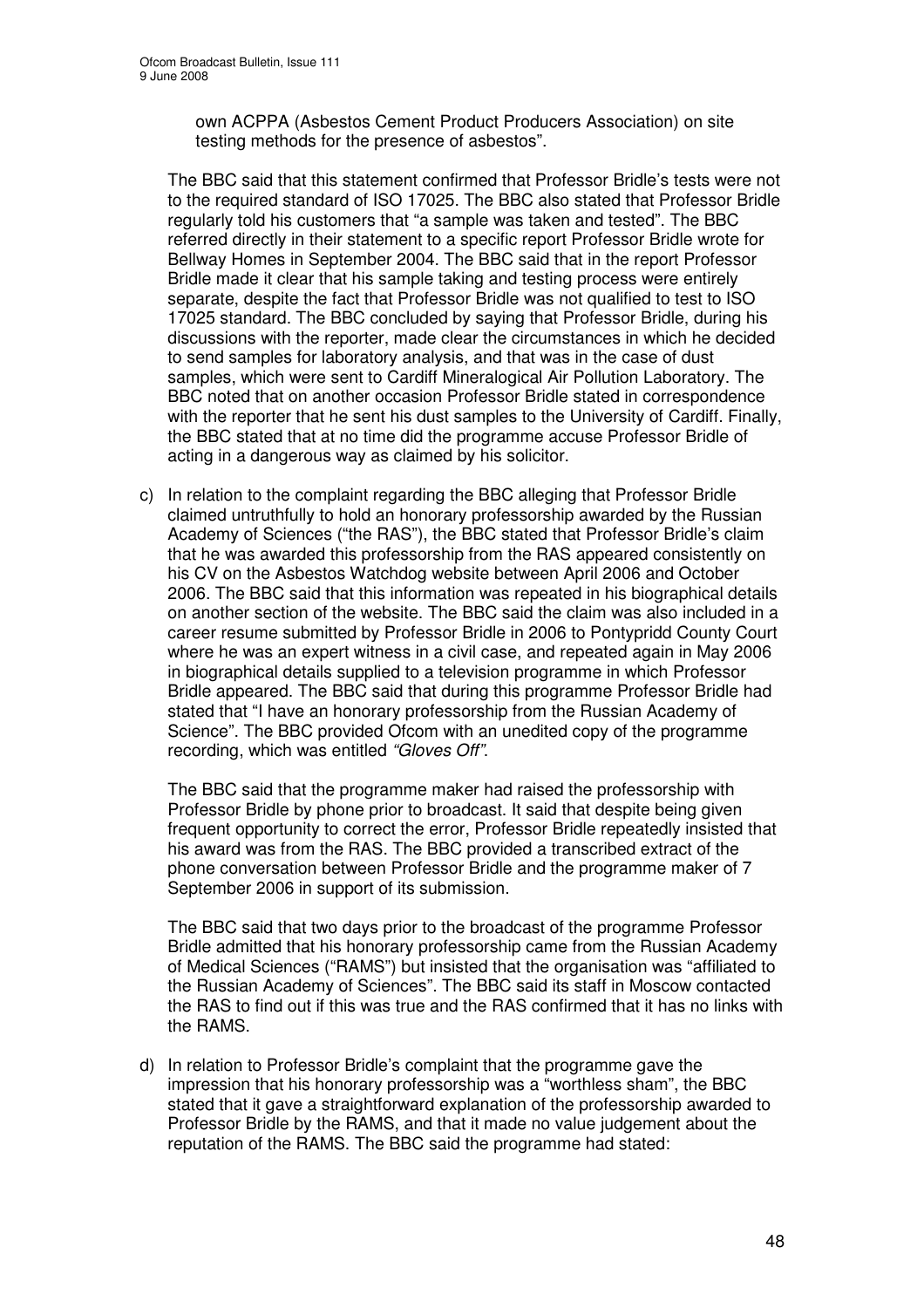"*Professor Bridle does have a certificate for an honorary professorship, signed and given to him by Nikolai Izmerov, the Director of the Institute of Occupational Health at the Russian Academy of Medical Sciences which Professor Bridle claims is affiliated with the prestigious Russian Academy of Sciences (RAS), a claim the RAS denies*"

The BBC stated that the only judgement of RAMS made as part of the programme was in connection to its relationship - or lack of it - with the RAS, and that it had made clear that the RAS denied all professional connections with RAMS. The BBC concluded that the programme did not state that Professor Bridle's award from RAMS was any less valid despite the RAS's denial of any links with the RAMS.

- e) In relation to Professor Bridle's complaint that the programme alleged he had claimed on his CV to be a consultant to the EAAC in Lisbon which was untrue, the BBC stated that Professor Bridle's CV included a section with the heading "consultancy details". This recorded Professor Bridle as *"*Chief scientific asbestos consultant for the European Asbestos Accreditation Centre in Lisbon Portugal (EAAC)*".* The BBC went on to say that an asbestos survey carried out by Professor Bridle for Bellway Homes (which was signed by Professor Bridle and dated September 2004) listed Professor Bridle, saying: *"*John Bridle, the senior surveyor, is Chief scientific asbestos consultant for: The European Asbestos Accreditation Centre in Lisbon Portugal (EAAC)*".* The BBC said that after numerous searches on the internet it could find no trace of the EAAC, which raised questions about its authenticity.
- f) In relation to Professor Bridle's complaint that the programme failed to mention his positive attachment to/work for the SIA, despite Professor Bridle having fully briefed the reporter on this point, the BBC responded by saying that this allegation was untrue. The BBC stated that the programme made lengthy and specific reference to the SIA and Professor Bridle's links to the organisation. The BBC gave numerous examples of quotes included in the programme as broadcast which referred to Professor Bridle's connection with the SIA and made it clear that the SIA authorised and approved his work. The BBC added that although Professor Bridle believes the programme makers' decision not to interview a representative from the SIA was unfair to him, they were satisfied that the programme maker displayed sound editorial judgement in choosing to interview representatives of the Shadow Cabinet and the Health and Safety Executive, rather than the SIA, an organisation which was unknown to the accreditation authorities.
- g) In relation to Professor Bridle's complaint that the programme failed to make clear that his view on the measurability of health risks related only to white asbestos bonded to manufactured products, the BBC stated that the programme made it *"abundantly clear"* that the whole programme was about white asbestos. The BBC said that in the reporter's second sentence in the programme she referred to *"His [Professor Bridle's] opinion on* **one** *type of asbestos is contrary to the Government, the European Union, the World Health Organisation and the World Trade Organisation".* The BBC also quoted from a clip of an interview with Professor Bridle from *Gloves Off,* a television programme broadcast on Channel M (a Manchester based satellite/cable service) on 5 May 2006 (a copy of the unedited footage of the programme was provided to Ofcom) that came less than a minute into the item during which he referred twice to white asbestos, making it clear that he thought white asbestos posed no measurable risk to health, without qualifying the form in which white asbestos appeared.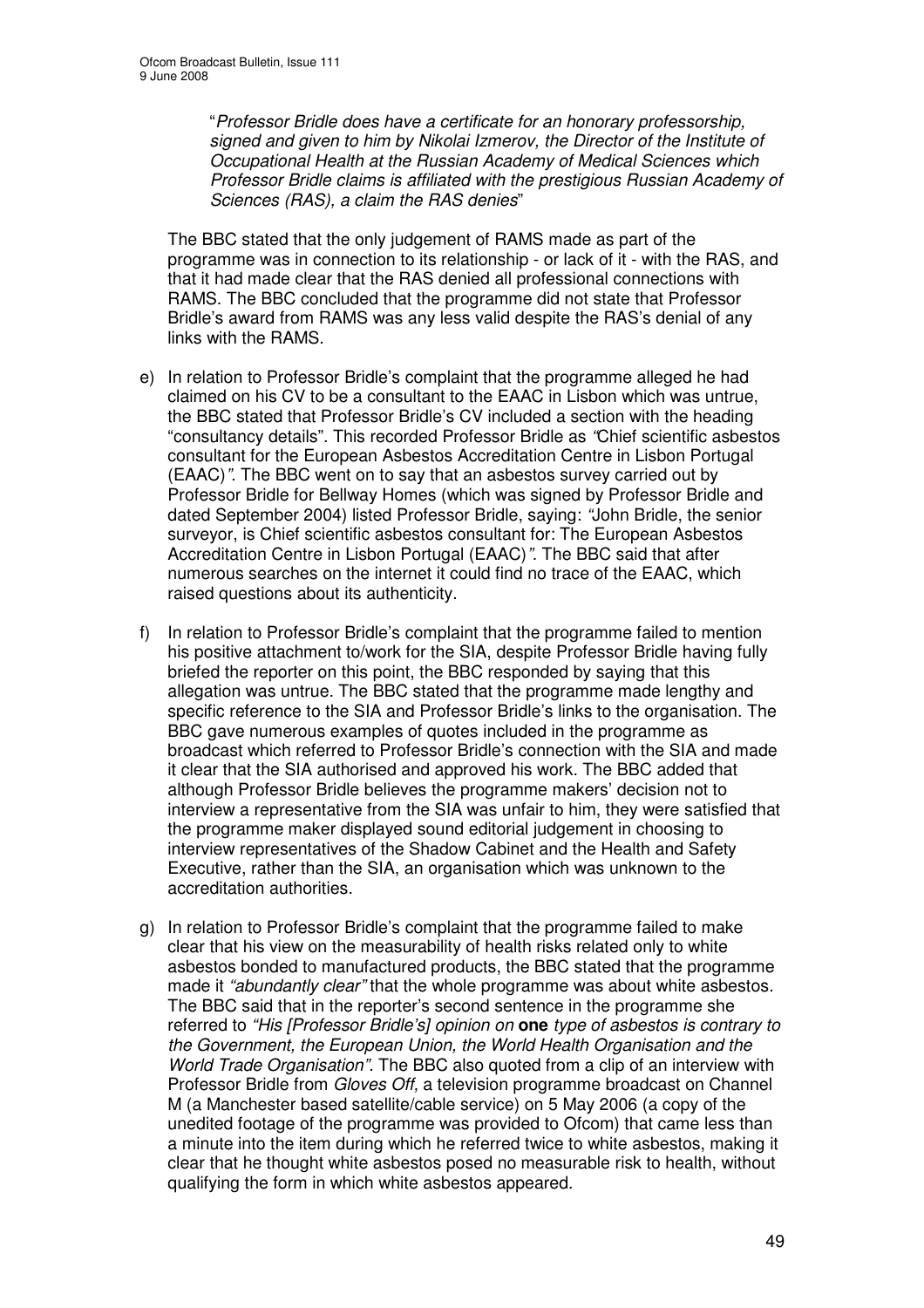The BBC also added that the *You and Yours* programme made it very clear that there was a huge difference between white asbestos and the more harmful blue and brown versions, and that at no time did the programme state that Professor Bridle has ever said that white asbestos was "harmless", but merely repeated his view that it "poses no measurable risk to health"*.* Finally, the BBC went on to reiterate that although Professor Bridle has alleged that the programme failed to qualify that his views on measurability of health risks related only to white asbestos bonded to manufactured products, Professor Bridle consistently appeared to fail to make this distinction himself when discussing white asbestos. The BBC gave details of numerous quotes from Professor Bridle (about white asbestos) complete with dates to support this statement, one of which (dated January 2002) stated that white asbestos was "a product that poses no risk to human health and is chemically identical to talcum powder".

h) In relation to Professor Bridle's complaint that the programme questioned whether he had acted as a consultant to the Vale of Glamorgan Trading Standards Department, the BBC cited that the Vale of Glamorgan County Council's Building Control Department asked Professor Bridle to inspect a property in November 2000, regarding a possible grant for removal of any asbestos present. The BBC said that at that time the Trading Standards Department shared an office with the Building Control Department at Vale of Glamorgan, but stated that the Trading Standards team insisted that at no time did it have any dealings with Professor Bridle. The BBC added that in the programme the principle officer at Vale of Glamorgan Trading Standards, Mr Simon Wilkinson, confirmed that *"Vale of Glamorgan Trading Standards has no professional relationship with Professor Bridle in any capacity and certainly not as an asbestos consultant".*

#### **Professor Bridle's response to the BBC's first statement**

In summary, Professor Bridle's solicitors responded as follows:

a) In relation to the complaint that the programme falsely stated that Professor Bridle portrayed himself as ""*the foremost authority on asbestos science in the world*", the complainant stated that at no time did Professor Bridle claim to have held any relevant degree in science or to be a formally qualified scientist, chemist or surveyor. It stated however, that Professor Bridle was a regular presenter, by invitation, of papers on asbestos at conferences around the world.

The complainant said that the BBC's statement relied in large part on the contents of the Asbestos Watchdog website, from time to time and on amendments made (or not made) to it. It said that the BBC's response hinged on a single assumption that because Professor Bridle was the sole registered statutory Director of Asbestos Watchdog (which the complainant admitted) it was within his power to dictate the content of the Asbestos Watchdog website and to insist on timely amendments to that website once inaccuracies in it came to his notice. The complainant said that at no time was this assumption put to the complainant prior to broadcast. It said that if it had been, Professor Bridle would have explained that he does not edit the website, or have any direct hand in its content or amendments. Such actions are in the hands of others who are not within his direction or control.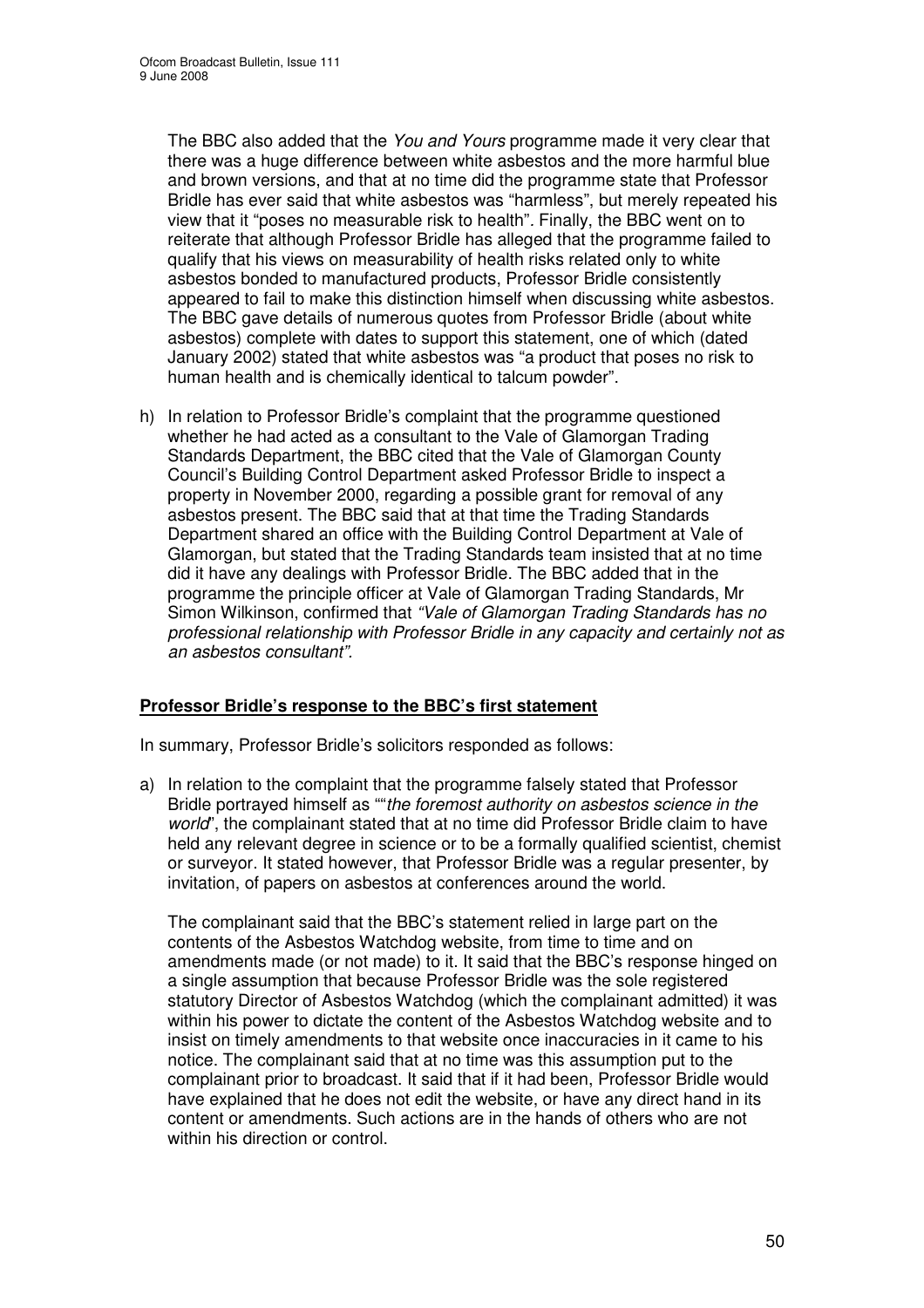The complainant said that the untested assumption made by the BBC was illustrated by the several instances of the programme maker visiting the website after pointing out to Professor Bridle that inaccuracies appeared on it about him and hearing his surprise and concern that they were there: only to find that no correction had been made.

The complainant said that Professor Bridle had raised promptly with those in control of the website, the inaccuracies which had been highlighted to him by the programme maker. However, he was in no position to ensure that the relevant material was removed or amended within any particular timeframe.

- b) The complainant stated that the BBC "made much" of the word "test" when referring to the fact that Professor Bridle was not qualified under Regulation 21 of the CAW to test asbestos substances under ISO 17025. The complainant stated that Regulation 20 of the CAW did not use the word "test" (which Professor Bridle used in his reports) but referred to "analysis" of material, which they said Professor Bridle had never claimed to have undertaken. The complainant also added that Professor Bridle was clear that he identified asbestos by means of visual testing, and not by "analysing" samples of any given substance. They went on to say that the programme "ridiculed" Professor Bridle's method of identifying asbestos and labelled his methods as "dangerous", which was unsupported and unfair.
- c) & d)

The complainant said that the treatment of RAMS in the programme by the programme's presenter, and her comparison between RAMS and RAS was blatantly intended to paint RAMS as an inferior organisation to the "prestigious" RAS. The complainant rejected the BBC's assertion that the programme merely compared the respective prestige of the two institutions. The complainant maintained that the programme deliberately painted the RAMS as an "institution without integrity", which awarded Professor Bridle's honorary professorship because he opposed the "anti-asbestos lobby".

- e) The complainant stated that the EAAC was the name that Professor Bridle was advised would be given to what is now the SIA, and that if the reporter had contacted the SIA about this matter they would have been in a position to explain this to her. The complainant stated that the reporter's failure to investigate this matter thoroughly resulted in an unfair representation of Professor Bridle in the programme.
- f) The complainant said that although it accepted that the SIA was mentioned as part of the programme, it maintained that the organisation had been portrayed in a negative light, and was unfairly represented as an organisation of dubious standing. The complainant added that the reporter had made contact with the SIA's Director who had provided her with complimentary information about Professor Bridle and his work, yet the reporter chose not to include any of this in the programme or allow the Director to talk directly as part of the programme, as this information did not suit the negative light in which the reporter had chosen to show Professor Bridle. Finally, the complainant referred specifically to the programme's use of a "certificate" identifying the asbestos fibres which Professor Bridle had completed, and which had been authorised by the SIA. It said the programme had suggested that this certificate was deliberately made to look like a formal laboratory report, thus emphasising the programme's portrayal of Professor Bridle as a fraud.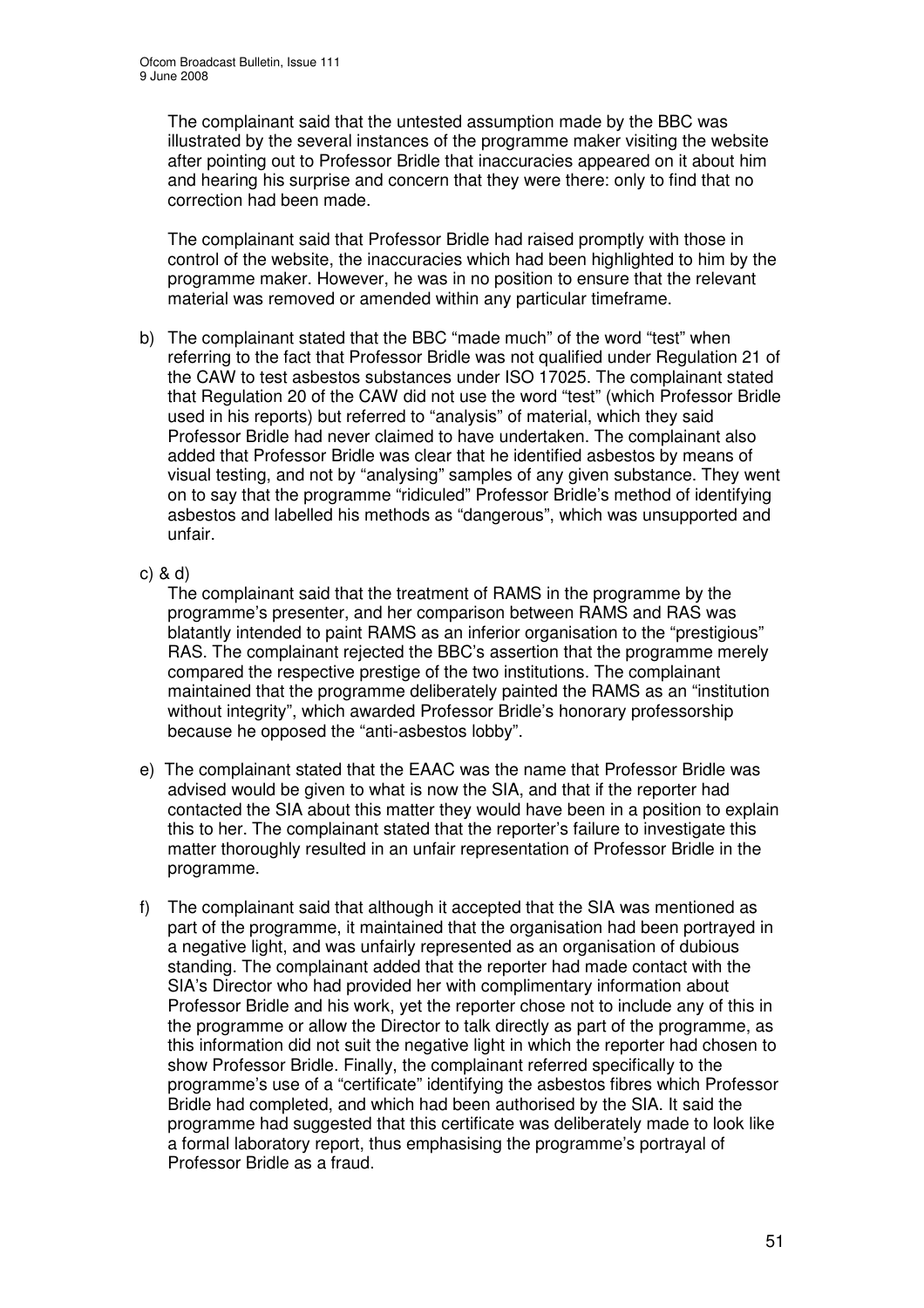g) The complainant stated that in its view the BBC blatantly failed to mention Professor Bridle's views on white asbestos in context, i.e. that his view of white asbestos being harmless related only to white asbestos bonded to manufactured products. The complainant said that Professor Bridle had made it clear in an email of 16 October 2006, to the reporter, that his views on white asbestos being harmless related solely to bonded manufactured products. It referred to Professor Bridle stating in the email that: "You attribute to me the view that white asbestos (chrysotile) is harmless. What I have said, in simple terms for you to understand, is that hard encapsulated white asbestos products pose 'no measurable risk to health'"*.* The complainant said that this was not included in the programme as broadcast, which completely misrepresented Professor Bridle's view on the dangers of white asbestos and portrayed him as being at odds with the *"*asserted body of scientific opinion", which was unfair to Professor Bridle.

The complainant also cited that the programme makers included a short extract of a television interview with Professor Bridle which included him making numerous points about white asbestos without qualifying that his views only related to asbestos in bonded manufactured products, and that this video had been edited at some length specifically to remove Professor Bridle's comments which qualified his views on white asbestos and its potential risks. The complainant claimed that not only was this unfair to Professor Bridle but it was a blatant attempt by the broadcaster to discredit him and portray him as at odds with the majority of scientific opinion on this point.

h) The complainant stated that they were pleased to note that the BBC now acknowledged that Professor Bridle had undertaken consultancy work for Vale of Glamorgan, but said that it had been for its Building Control Department rather than its Trading Standards Department. The complainant said the programme as broadcast gave the impression that Professor Bridle had never undertaken work for Vale of Glamorgan although this was blatantly untrue, and that Professor Bridle's invoice for the work he undertook was indeed sent to Vale of Glamorgan's Trading Standards Department, and that invoice was subsequently paid. The complainant said the claims made in the programme that Professor Bridle had never worked for Vale of Glamorgan at all, were not just misleading but were factually incorrect and led the viewer to believe that Professor Bridle was a liar when this was not the case. The complainant claimed that if the *Yours and Yours* reporter had taken the time to meet Professor Bridle and review his evidence on this point it would have enabled the programme to represent fairly the facts of the case.

## **The BBC's second statement**

In summary, the BBC responded as follows:

a) In response to Fisher Scoggin's statement that the programme maker had proceeded on the basis of an untested assumption, the BBC said it was certainly the programme maker's initial assumption – as it would be anyone's – that Asbestos Watchdog had some control over its own website. The BBC said that this assumption had been fortified by the programme maker's conversations with Professor Bridle. The BBC said that the programme maker had pointed out the errors on the website to Professor Bridle and he had responded that he would correct them. It said that if Professor Bridle had no means of ensuring that errors on the website were corrected, then that is what he should have told the programme maker. The BBC said that if it was the case the complainant's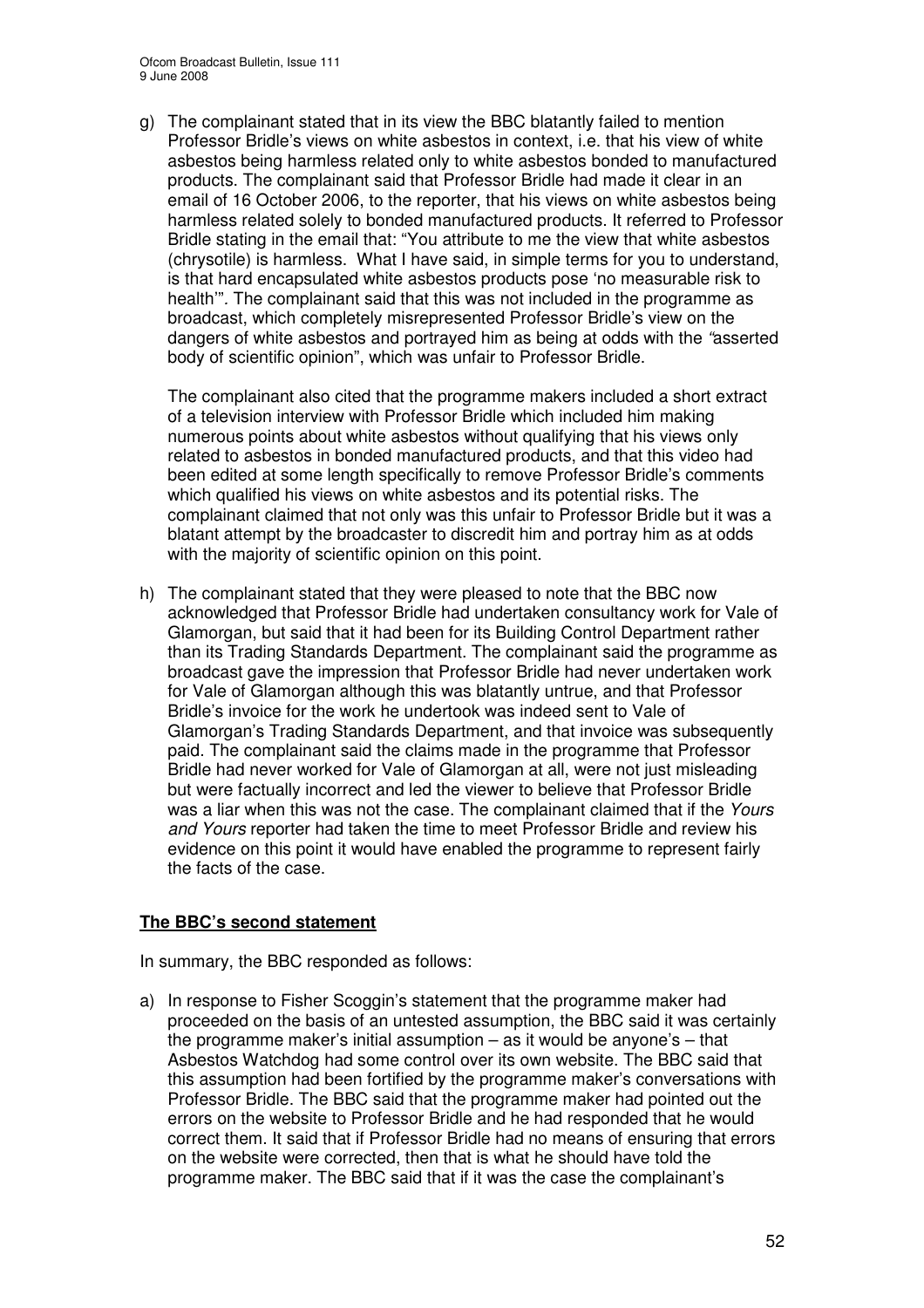statements about the set up of Asbestos Watchdog were true, the programme maker could hardly have been blamed for proceeding on an understanding which Professor Bridle could have corrected on a number of occasions, but instead seemed to confirm.

- b) The BBC maintained that Professor Bridle's signed asbestos surveys (copies of which Professor Bridle himself presented to the BBC) clearly suggested that he was "carrying out more than simple visual inspection of material suspected of containing asbestos...his signed asbestos surveys, which were given to clients, clearly state that samples were "taken and tested"". The BBC reiterated their comments made in their earlier submission that Professor Bridle wanted to give the impression that his samples were sent away for scientific testing in order to further endorse his professional image. Finally, the BBC stated that the use of the word "test" or "analysis" in the CAW regulations was irrelevant, in that the HSE confirmed that a "test" and an "analysis" are regarded as one and the same thing.
- c) & d)

The BBC had nothing further to add to its earlier submission on these points except to say that the programme did not portray the RAMS as an "institution without integrity" (as suggested by the complainant).

- e) The BBC stated that the complainant had provided no evidence to support his claim that the title "EAAC" was the name initially considered by the organisation that was later established as the SIA. The BBC went on to say that even if this were true "it remains the case that the documents he provided to clients include the claim that he was chief expert consultant to an organisation which has never existed under that name", which in the BBC's view did not demonstrate scruple in the way Professor Bridle represented his credentials.
- f) The BBC said that the programme had established that the SIA was not recognised by any asbestos industry accrediting body, and that Professor Bridle had not provided any evidence to show that the SIA has any standing within the industry other than as the programme stated it "*has authorised and approved J&S Bridle Associates to identify ACM's* (Asbestos Containing Material)". The BBC stated that in their view Professor Bridle included the SIA form in his signed asbestos surveys "to give the impression that his [Professor Bridle's] work had been independently verified".
- g) The BBC maintained that Professor Bridle had not qualified his view regarding the "measurability of risk" for white asbestos as being from bonded asbestos products only. The BBC reiterated that in *Gloves Off*, a programme broadcast in May 2006, Professor Bridle made a number of categorical statements about white asbestos without once referring to bonded asbestos products. Finally, the BBC refuted Professor Bridle's claim that the programme *Gloves Off* had been unfairly edited stating that it had not been edited at all and had fairly represented Professor Bridle's views on white asbestos.
- h) In response to the complainant's claim that the BBC only obtained evidence of the work Professor Bridle carried out for Vale of Glamorgan County Council once he had complained about the programme, the BBC stated that the reporter had researched this point in some detail prior to the programme being broadcast and that she was well aware of the invoice Professor Bridle had submitted and subsequently received payment for. The BBC reiterated that the programme did not say that Professor Bridle had never carried out work for Vale of Glamorgan County Council, but merely pointed out that he had was not a "consultant" for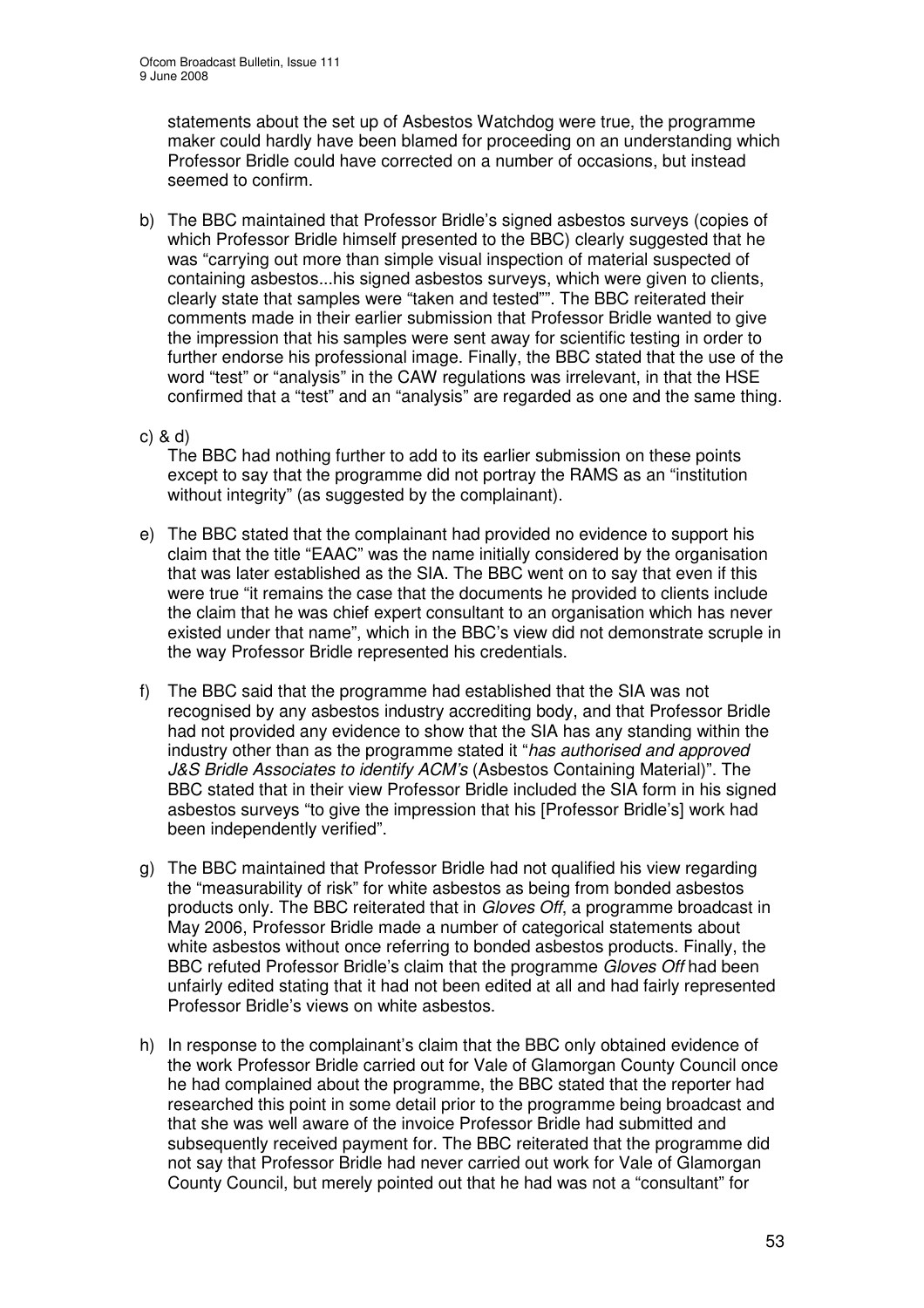Vale of Glamorgan Trading Standards Department and had never undertaken any work for that Department. Finally, the BBC said that Professor Bridle claimed the reporter failed to view his evidence on this point as she cancelled a meeting with him, when in fact their records show that Professor Bridle agreed in a telephone conversation dated 12 October 2006 to send all of his evidence to her (the reporter) by post, but it was never received.

### **Professor Bridle's response to the BBC's second statement**

a) The complainant submitted a signed witness statement from the office manager of Asbestos Watchdog, dated 15 May 2007, in response to the claim that the company was run by Professor Bridle. The statement confirmed that Professor Bridle was the sole Director of the company at the time the programme was broadcast. It stated that he had no control over the content of the company's website which included his CV and listed his qualifications. It included the following:

"Specifically in regard to the company's website, I confirm that the content of this, its design, and any changes to it, were at the time of broadcast of [the programme] within the control of and owned by the main benefactor. It was not within my power or that of Professor Bridle to authorise changes to the site, and all I could do was to give feedback on content and suggest changes. As and when Professor Bridle wanted any change made to it, I had to contact the benefactor, explain what was suggested to be altered and why, and ask him to arrange an amendment. This was by no means a quick process, and changes habitually took some weeks to appear. Neither I nor Professor Bridle could do anything to speed up that process."

The statement also cited that the company had never been run from Professor Bridle's home address, although this address did appear on Companies House records as being his residence, nor had the website been managed from that address.

## **The BBC's third statement**

- a) The BBC responded to the unsolicited material submitted by the complainant in relation to the Asbestos Watchdog's argument that the company was not run by Professor Bridle. In summary the BBC said that:
	- Professor Bridle was the sole Director of Asbestos Watchdog between December 2004 and November 2006, and Professor Bridle only resigned as Director on 16 November 2006, after the programme was broadcast. The BBC said that documents from the period 2004 and 2006 showed that the contact details for Asbestos Watchdog were the same as Professor Bridle's home address and phone number.
	- Asbestos Watchdog is listed in a number of online marketing and trade directories where Professor Bridle's home address and phone number are given as the only contact details for the company. The BBC specifically referred to a trade directory called Contract Shop, which was run and funded by the Welsh Assembly, and allowed Welsh business services only (trading in Wales) to appear in their listings. The BBC said that if the statement submitted by the complainant was to be believed, Asbestos Watchdog had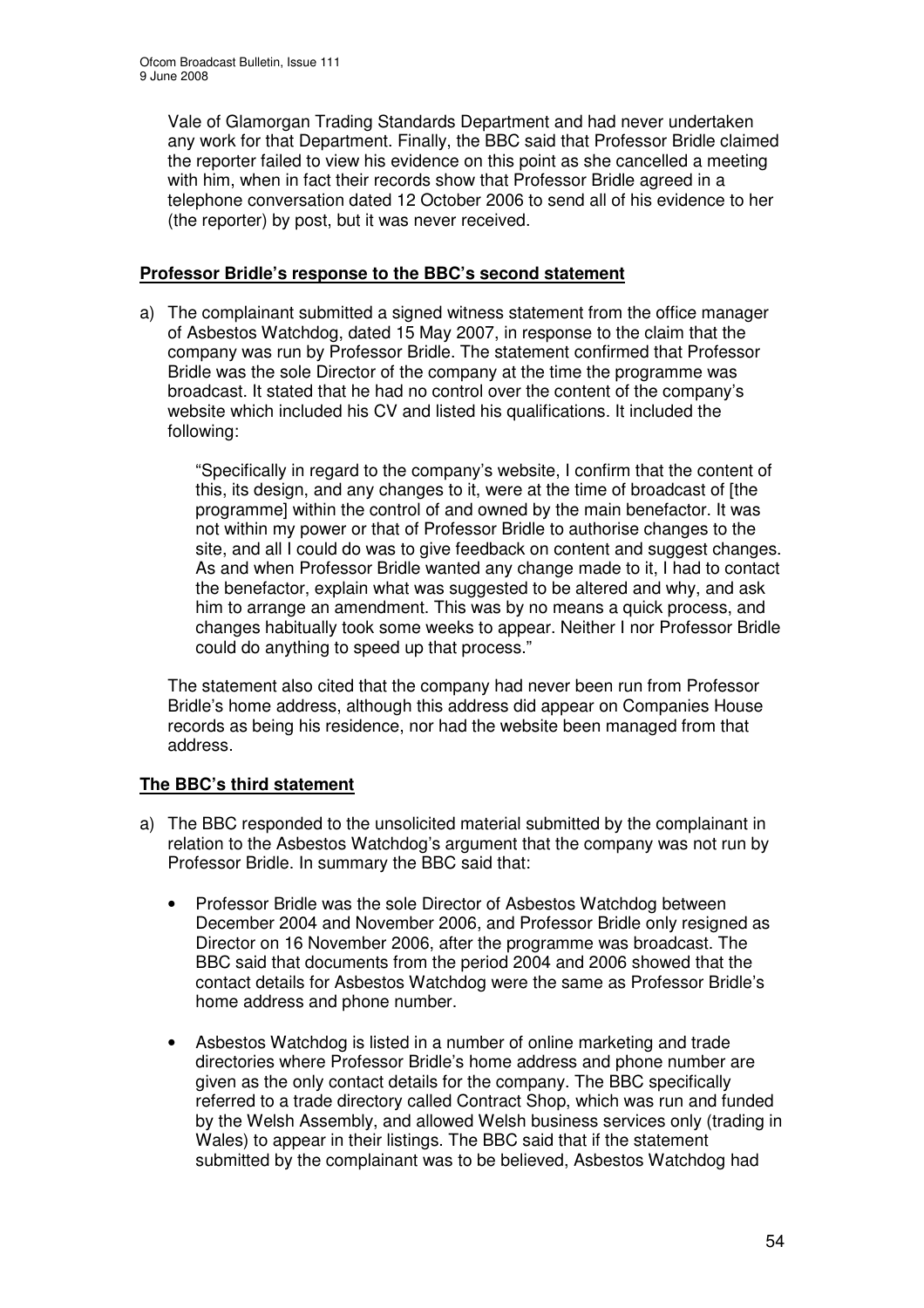misled Contract Shop, as the company was run in London as opposed to Wales.

- In 2006, Asbestos Watchdog offered a "sampling service" for people who thought they may have asbestos in their homes. The BBC said that the company's website invited people to *"*print out the Sample Form [from the website] and send it, with your sample and donation of £20, to the address below*"*, the address being Professor Bridle's home address.
- Professor Bridle's other company, J&S Bridle Associates, was run from his home and there was never any previous indication that Asbestos Watchdog was any different.
- The BBC noted that the office manager's statement said that Asbestos Watchdog's business address was in London, and that this office is *"the company's only office".* However, the BBC said that despite this apparent claim that the business had never traded from any other address, Asbestos Watchdog only moved to this address in 2007, and that on 31 January 2007 a member of the *You and Yours* team visited that office and was told that Asbestos Watchdog had only just moved in. On this basis, the BBC cast doubt on the claim that the business was never run from Professor Bridle's home address, and continued to support their inference in the programme as broadcast that Asbestos Watchdog was run from Professor Bridle's home address for some time.

## **Decision**

Ofcom's statutory duties include the application, in the case of all television and radio services, of standards which provide adequate protection to members of the public and all other persons from unfair treatment in programmes included in such services.

In carrying out its duties, Ofcom has regard to the need to secure that the application of these standards is in the manner that best guarantees an appropriate level of freedom of expression. Ofcom is also obliged to have regard, in all cases, to the principles under which regulatory activities should be transparent, accountable, proportionate and consistent and targeted only at cases in which action is needed.

Ofcom's Executive Fairness Group considered Professor Bridle's original complaint and found that the complaint should not be upheld. The complainant requested a review of their Provisional Decision. The Fairness Committee, Ofcom's most senior decision making body, reviewed part of the complaint described at Heads (a) and (c) below.

In reaching a decision Ofcom considered a recording and transcript of the programme, a recording of the programme *"Gloves Off" 4* and the submissions of both parties, including supporting material.

Ofcom considered the individual complaints made by Professor Bridle (Heads (a) to (h) above) in light of Rule 7.1 of the Code which states:

<sup>4</sup> *"Gloves Off"* is broadcast by local Manchester Service Channel M. The relevant programme was broadcast in May 2006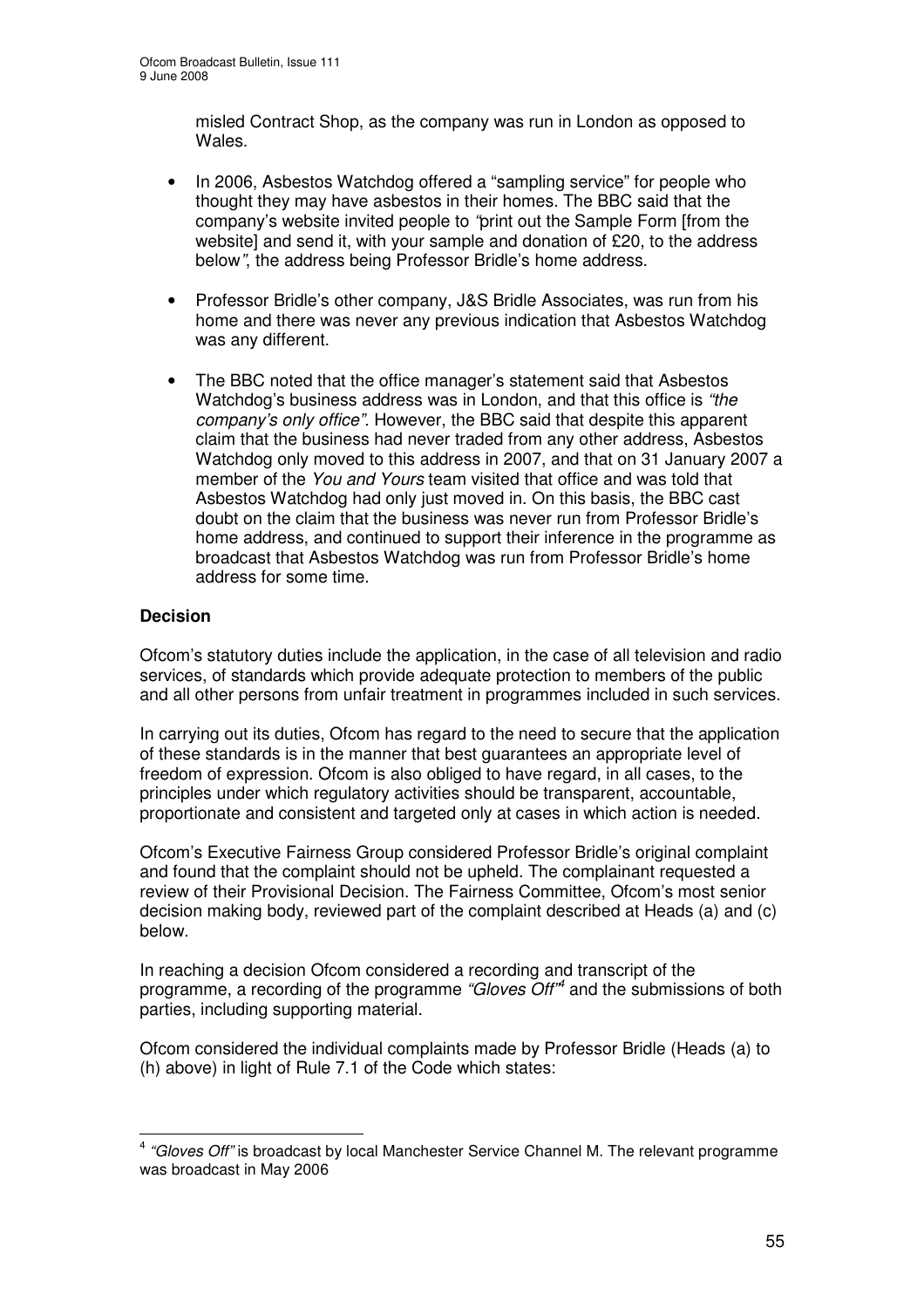"Broadcasters must avoid unjust or unfair treatment of individuals or organisations in programmes."

Ofcom also took account of Practice 7.9 of the Code which states that:

"Before broadcasting a factual programme, including programmes examining past events, broadcasters should have taken reasonable care to satisfy themselves that: material facts have not been presented, disregarded or omitted in a way that is unfair to an individual or organisation; and, anyone whose omission could be unfair to an individual or organisation has been offered an opportunity to contribute."

Ofcom found as follows:

a) Ofcom first considered Professor Bridle's complaint that it was unfair of the programme to state that he portrays himself as "*the foremost authority on asbestos science in the world",* as he made no claim to such a title and it led listeners to believe that he was a liar and that he "inflated for personal gain his level of expertise".

In considering this complaint Ofcom considered whether the BBC took reasonable care before broadcasting the statement about Professor Bridle, to satisfy itself that material facts relating to it had not been presented, disregarded or omitted in a way that was unfair to the complainant, and whether Professor Bridle had been offered an opportunity to contribute (as set out in Practice 7.9 above).

Ofcom noted that the programme as broadcast had stated:

*"John Bridle has made himself an influential voice on the subject of asbestos safety. He's affected the decisions of major builders and the discussions of parliament; he portrays himself as the foremost authority on asbestos science in the world; and is a man who can save the nation millions of pounds."*

Ofcom noted that the BBC said the statement made in the programme had been based on information found on the Asbestos Watchdog website. Screen grabs of the website, from various dates, showed that the website had claimed of Professor Bridle:

"His new professorship makes him the foremost authority on asbestos science in the world"

And

"His new professorship makes him the foremost authority of asbestos matters in the world".

In its view, the information on the website was the official way in which Asbestos Watchdog actively promoted Professor Bridle to the public.

Ofcom noted that prior to broadcast the programme maker had spoken to Professor Bridle about the claims found on the Asbestos Watchdog website, and one conversation, on 7 September 2006, had included the following exchange: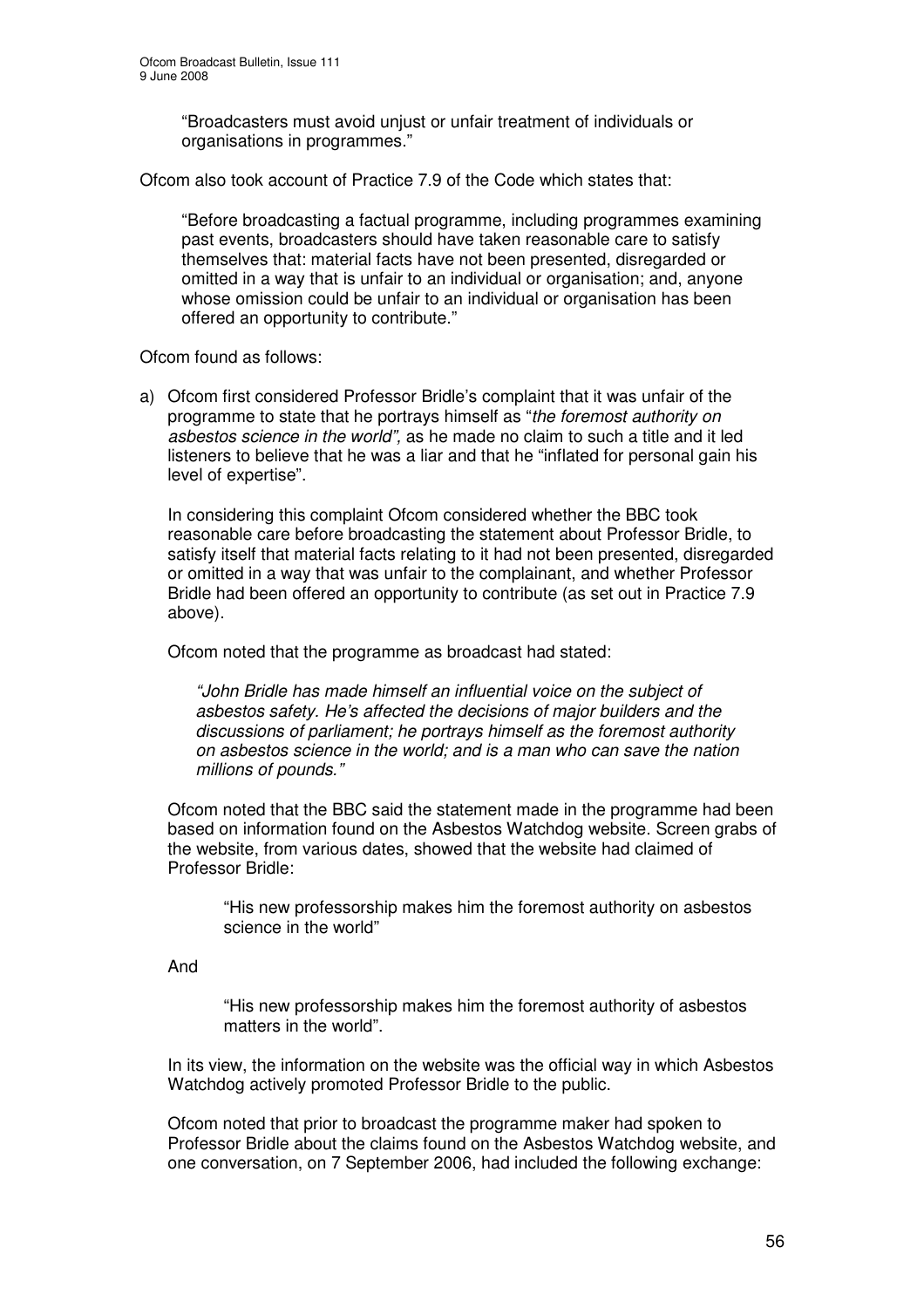| Programme maker:  | " Well your current website says precisely that."<br>[i.e. that Professor Bridle was the world's leading<br>authority on asbestos] |
|-------------------|------------------------------------------------------------------------------------------------------------------------------------|
| Professor Bridle: | "My what?"                                                                                                                         |
| Programme maker:  | "Your CV."                                                                                                                         |
| Professor Bridle: | "Says I'm the world leading authority?"                                                                                            |
| Programme maker:  | "Hang on, hang on, let me get to it. Er, yes, it says<br>precisely that."                                                          |
| Professor Bridle: | "What does it say?"                                                                                                                |
| Programme maker:  | "The foremost authority on asbestos science in<br>the world."                                                                      |
| Professor Bridle: | "I wasn't aware of that. That's very interesting. I'll<br>have to correct that. That's certainly not anything<br>l've put out."    |

Ofcom noted from the above, that prior to broadcast Professor Bridle had expressed to the programme maker that he had no knowledge of the claim on the website and that he would "have to correct it". Ofcom noted that after this conversation the website claim remained on the site until the day before broadcast of the programme (save for the replacement of the word "science" to "matters", which in Ofcom's view was not significant).

In Ofcom's opinion, the programme maker and the BBC took reasonable care, by relying on a credible source of information (the official website of Asbestos Watchdog, a company of which Professor Bridle was the sole Director) and also seeking Professor Bridle's response to this website's claim, to satisfy themselves that material facts relating to the claim that Professor Bridle portrays himself as *"the foremost authority of Asbestos Science in the world "*, had not been presented, disregarded or omitted unfairly in a way that was unfair to Professor Bridle. In Ofcom's view, it was not incumbent on the programme makers, having already approached Professor Bridle about the claim, to approach him again in relation to why the website continued to promote him in this way after he had been made aware of it by the programme maker and when Professor Bridle had informed the programme maker that he would correct the website.

Ofcom had regard to the statements provided on behalf of Professor Bridle, and by the Asbestos Watchdog's office manager, that Professor Bridle had no control of the Asbestos Watchdog's website; could not authorise changes to it; and could do nothing to speed up the process involved in requesting changes to the website. It also noted that according to the complainant's submission, Professor Bridle had attempted to have the errors corrected on the website (though in this respect Ofcom was not provided with evidence of any such attempts).

In Ofcom's view, even if it were the case that Professor Bridle had no authority to affect the content of the website or the speed with which his requested changes were made (which Ofcom considered to be highly unlikely given Professor Bridle's position within the company), it remained the case that he decided to be associated with Asbestos Watchdog on terms that would allow his credentials to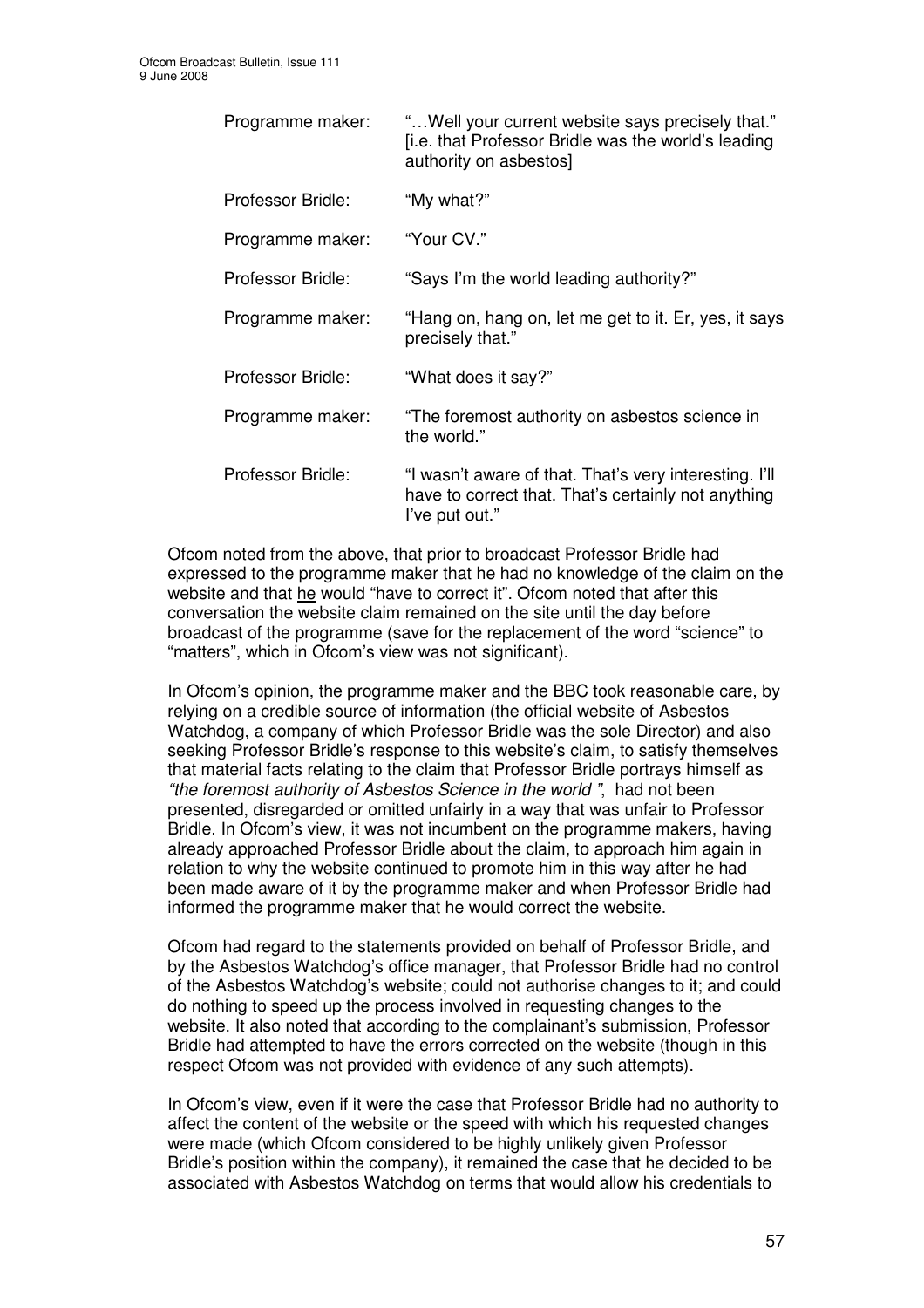be used, apparently without his control, for its promotional purposes. Moreover, he had continued to play a significant role in the company after he was made aware of the claims on the Asbestos Watchdog website and up until the time of broadcast.

In the circumstances, Ofcom found that in broadcasting the statement that Professor Bridle *"portrays himself as the foremost authority on asbestos science in the world"*, the programme maker and the BBC took reasonable steps to ensure that material facts were not presented in an unfair way. They had sought the contribution of Professor Bridle. Ofcom found that the statement did not result in unfairness to Professor Bridle as it was how he had been promoted on the Asbestos Watchdog's official website (put out by a company that Professor Bridle had accepted a significant role within) prior to broadcast, despite Professor Bridle being made aware of the claim.

Accordingly, Ofcom found no unfairness to Professor Bridle in this respect.

b) Ofcom considered the complaint that the programme alleged that Professor Bridle carried out testing of materials suspected to contain asbestos fibres and did so in an unauthorised, unlawful and dangerous manner. Professor Bridle added that the explanations he had given to the broadcaster on this point were *"*suppressed and ignored*"*.

Ofcom took account of Practice 7.9 of the Code (as set out above).

Ofcom noted that the programme in particular stated:

*"Professor Bridle and J&S Bridle Associates are not accredited by UKAS (the United Kingdom Accreditation Service) to be either asbestos surveyors, or asbestos analysts"*

Ofcom noted from the evidence made available to it that it was a mandatory requirement that anyone using a laboratory to analyse material that was suspected to contain asbestos had to have been accredited or that they had to send their samples to a laboratory that had the required ISO 17025 accreditation.

Ofcom noted a paragraph contained in a "briefing" prepared by J&S Bridle Associates Limited for Persimmon Homes and submitted in the evidence, which stated that Professor Bridle and a Mr Christopher Bridle had carried out the asbestos survey using "a combination of MDHS100 (Method of Testing Hazardous Substances) methodology and our own in house adaptations" which were primarily the "photographic identification of products and on-site testing to confirm the product type". Ofcom also noted that a Certificate of Identification for Bellway Homes signed by Professor Bridle was included in the material made available to Ofcom. The certificate appeared to refer to samples being taken and tested and to a conclusion reached on whether asbestos fibres were present or not.

Ofcom also noted from the complainant's submissions that Professor Bridle had: "never himself carried out scientific or chemical analysis on samples of material suspected to contain asbestos" and that "his method is to use visual inspection involving no destruction or disturbance of fibres: a point he made clear to the BBC in advance of broadcast of the programme and in writing".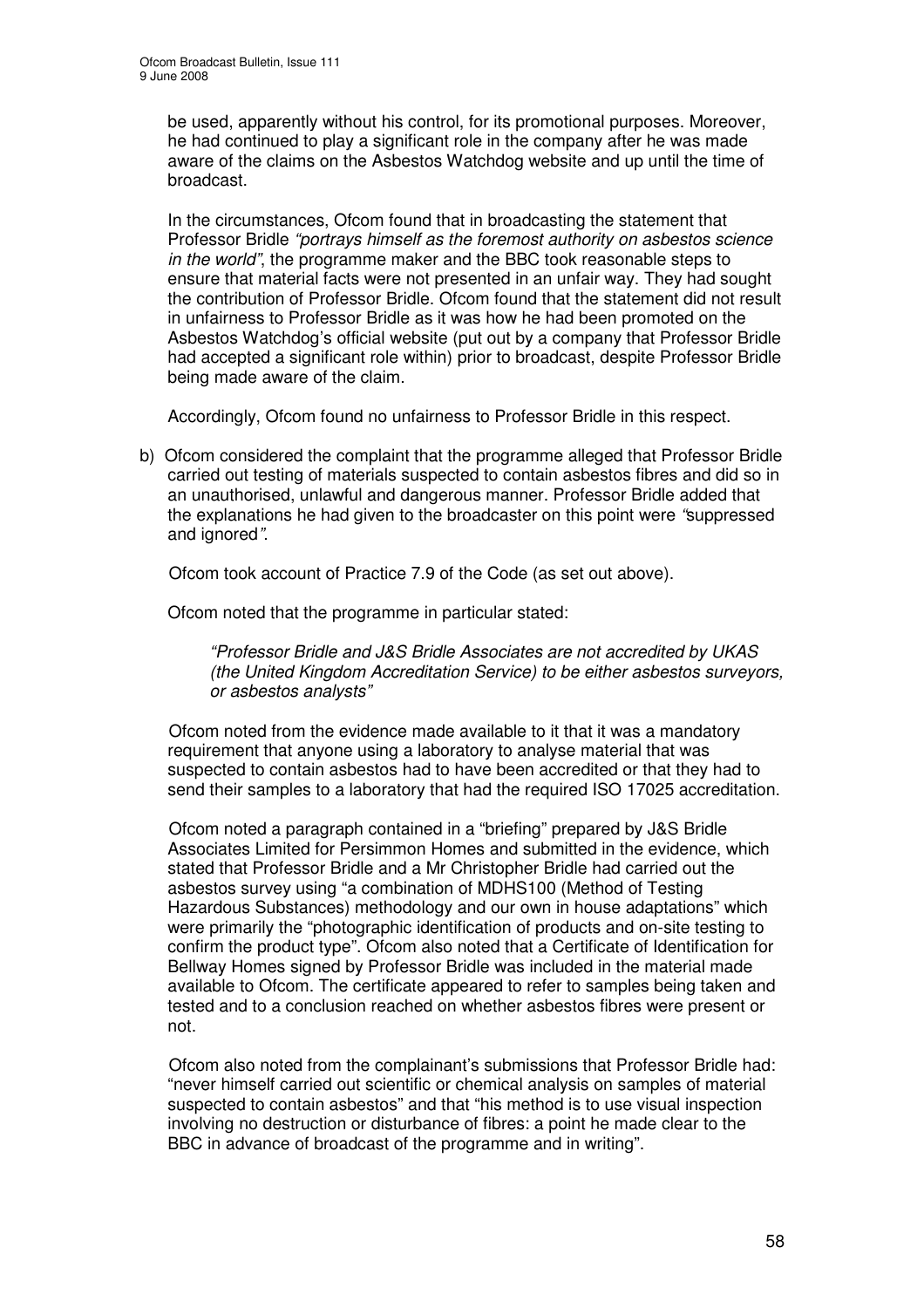Ofcom noted that the complainant had maintained that the BBC lifted the word "test" from Professor Bridle's reports and raised it to the status of "analysis", which in his view was unfair as the listener was not informed that the law requires accreditation only for "analysis".

In Ofcom's view, the programme makers were entitled to rely on information taken from Professor Bridle's own documents regarding his testing methods. Ofcom accepted that Professor Bridle's documents did not make clear whether he sent samples to an accredited laboratory or conducted the testing which required ISO17025 accreditation himself. However Ofcom was satisfied from the material submitted to it that Professor Bridle's references to "testing methods" could reasonably be taken to refer to an analysis of samples rather than to a visual inspection. It therefore appeared to Ofcom, on the basis of this information, that it was reasonable for the programme to allege that he undertook "testing" without the necessary accreditation.

Ofcom considered that the programme makers took reasonable steps to ensure that the factual information and the evidence it had gathered had not been presented unfairly in the programme as broadcast. Ofcom therefore found no unfairness to Professor Bridle in this respect.

c) Ofcom next considered the complaint that the programme had claimed that Professor Bridle had lied about holding an honorary professorship from the RAS (the Russian Academy of Sciences) rather than the RAMS (the Russian Academy of Medical Sciences).

Ofcom took account of Practice 7.9 of the Code (as set out above).

In relation to this complaint, Ofcom noted that the programme as broadcast had included the following:

| Commentary:    | "the achievements illustrated on Mr Bridle's CV have<br>blossomed. He claims he has been granted a<br>substantial honour from a very august organisation."                                                                                                                                   |
|----------------|----------------------------------------------------------------------------------------------------------------------------------------------------------------------------------------------------------------------------------------------------------------------------------------------|
| Actor's voice: | "John has recently been awarded a prestigious<br>honorary degree in Asbestos Sciences from the<br>Russian Academy of Sciences, the world's leading<br>authority on asbestos related disease. His new<br>professorship makes him the foremost authority on<br>asbestos science in the world". |

Ofcom noted that Professor Bridle had himself made the following claim about receiving an honorary professorship, during the recording of the programme *"Gloves Off"*. During this programme he had claimed:

John Bridle: "I've been awarded an honorary professorship by the Russian Academy of Science".

Ofcom also noted from the information provided, that Professor Bridle's CV which was available on the Asbestos Watchdog website claimed that he had been awarded an honorary professorship from the RAS. The statement read out by the actor in the programme as broadcast was a verbatim extract taken from the website CV on 30 August 2006.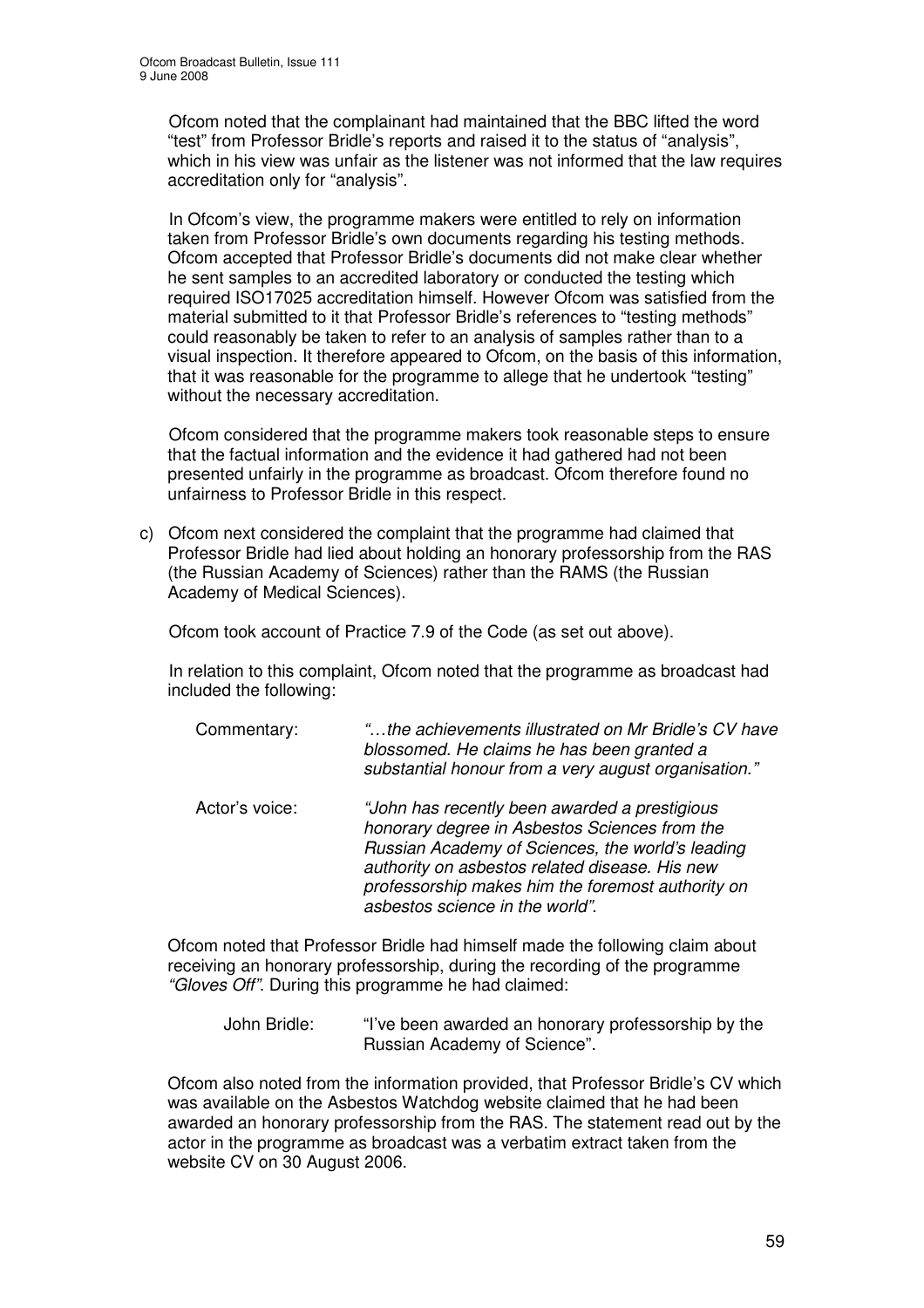Ofcom noted that the programme maker had raised the topic of the honorary professorship from the RAS with Professor Bridle prior to broadcast of the programme. During a phone conversation on 7 September 2006, the following exchange took place:

|                         | Programme maker: "And you are absolutely sure to the best of your<br>knowledge that the Russian Academy of Sciences had<br>given you a degree and a professorship?" |
|-------------------------|---------------------------------------------------------------------------------------------------------------------------------------------------------------------|
| Professor Bridle:       | "I have, I have an honorary degree. Yes, I have"                                                                                                                    |
|                         | Programme maker: "An honorary degree, yeah?"                                                                                                                        |
| Professor Bridle:       | "An honourable degree is actually what is written and<br>it's a beautiful certificate. It's in English and in Russian."                                             |
|                         | Programme maker: "In the Russian Academy of Sciences."                                                                                                              |
| <b>Professor Bridle</b> | "A Russian Academy of Sciences in Moscow. I've been<br>there several times."                                                                                        |

Ofcom noted that Professor Bridle had referred to **"A** Russian Academy of Sciences", [Ofcom emphasis] but it also noted that he did not clarify that it had been the Russian Academy of Medical Sciences that had given him the award and not the RAS. Professor Bridle later wrote in an email to the programme maker on 16 October 2006, that:

"None of your claims is more surprising than the allegation that I do not have an Honorary Professorship from the Russian Academy of Medical Sciences, affiliated to the Russian Academy of Sciences…"

Ofcom noted that while Professor Bridle, in this email, had identified that it was the RAMS who had given him the honorary professorship, he maintained that this organisation was affiliated with the RAS. Ofcom noted that the BBC had said that its correspondents in Moscow had contacted the RAS. The RAS had confirmed that it had no affiliation with the RAMS.

Lastly, Ofcom noted that after the programme maker's phone conversation and email from Professor Bridle (above), the Asbestos Watchdog website continued to claim that Professor Bridle had received a honorary degree from the RAS, on 17 October 2006 (the day before broadcast of the programme).

Taking into account all of the information above, and Professor Bridle's own claims to have received an honorary award from the RAS or an organisation affiliated with the RAS, Ofcom took the view that the programme was entitled to reflect the public claims by the complainant that he had been given an honorary professorship by the RAS, and his later statement to the programme maker that the RAMS (who had awarded him the honorary professorship) was affiliated with the RAS.

In the circumstances, Ofcom found no unfairness to Professor Bridle in this respect.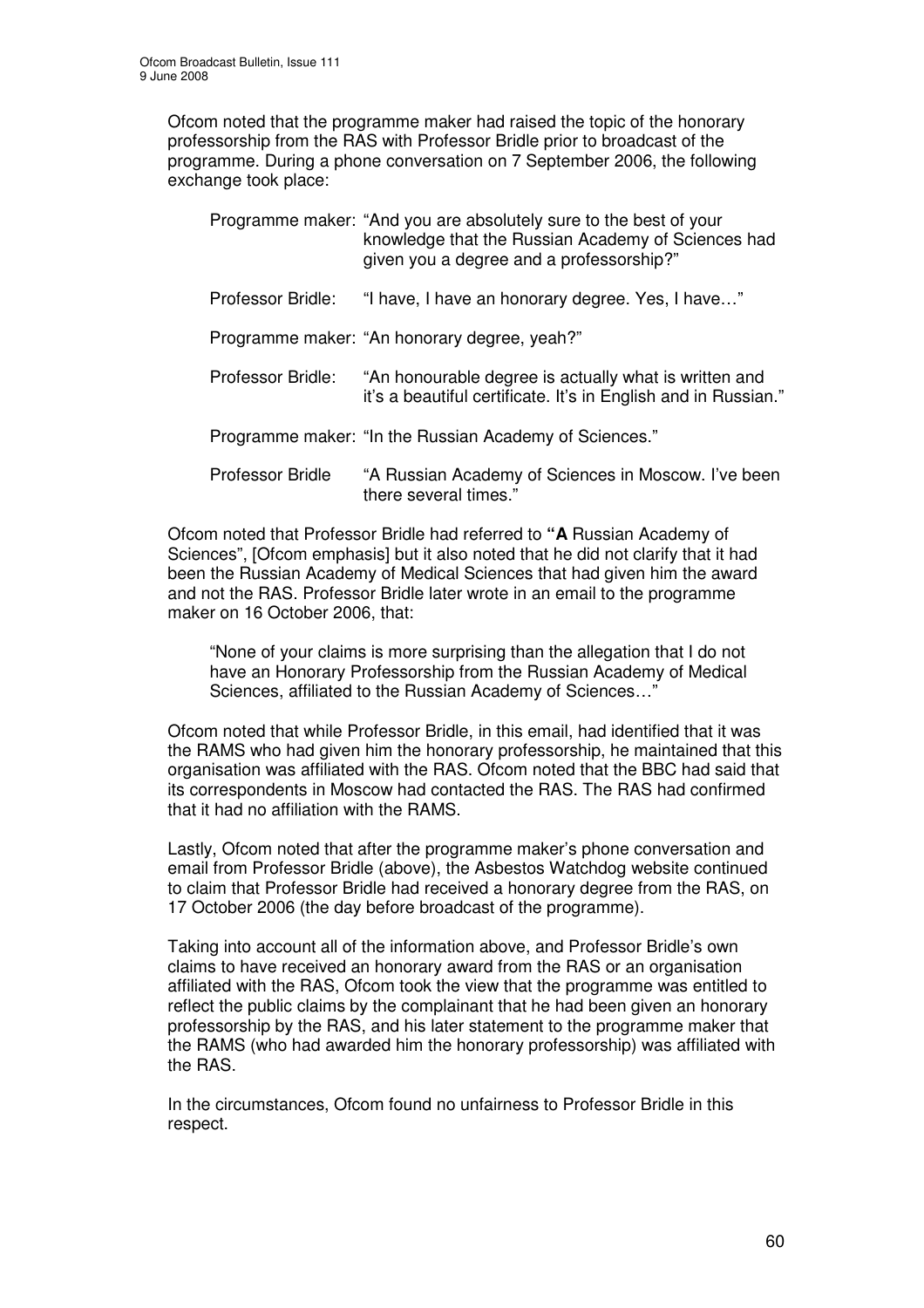d) Ofcom considered the complaint that the programme as broadcast portrayed Professor Bridle's honorary professorship from the RAMS as a "worthless sham" and that this was unfair to him.

Ofcom took account of Practice 7.9 of the Code (as set out above).

Ofcom noted the full commentary from the programme:

*"Professor Bridle does have a certificate for an honorary professorship, signed and given to him by Nikolai Izmerov, the Director of the Institute of Occupational Health at the Russian Academy of Medical Sciences"*

Having listened to the full programme, Ofcom was satisfied that it gave a straightforward explanation of Professor Bridle's award stating that it was not awarded by the RAS but by the RAMS. This was not disputed by Professor Bridle.

In Ofcom's view, the programme did not portray the RAMS in a negative light, it merely clarified the nature of both organisations and from which organisation Professor Bridle had received his award*.* Therefore, in Ofcom's view, the programme makers did not misrepresent or omit any facts that would have resulted in unfairness to Professor Bridle.

On this basis, Ofcom took the view that the programme maker was entitled to reflect these facts in the programme as broadcast and that Professor Bridle's honorary professorship was not portrayed as a "worthless sham". Ofcom concluded that the programme's commentary did not result in unfairness to Professor Bridle.

e) Ofcom considered the complaint that the programme had alleged that Professor Bridle's CV stated he was a consultant to the EAAC which was untrue, and that this had given the impression that he had lied, which resulted in unfairness to him.

Ofcom took account of Practice 7.9 of the Code (as set out above).

Ofcom noted that Professor Bridle's CV (which was available on the Asbestos Watchdog website from August 2006) stated that he was the *"Chief scientific asbestos consultant for the European Asbestos Accreditation Centre in Lisbon, Portugal (EAAC)".* Also, Ofcom noted from part of the asbestos survey carried out by Professor Bridle for Bellway Homes in 2004, that Professor Bridle had stated that he was *"*Chief scientific asbestos consultant for: The European Asbestos Accreditation Centre in Lisbon, Portugal (EAAC)".

On this basis, Ofcom took the view that the programme makers had taken reasonable steps to ensure that the above description in relation to Professor Bridle's connection with the EAAC was not presented unfairly in the programme as broadcast; indeed, it had come from Professor Bridle's own CV and survey documentation. Ofcom therefore found no unfairness to Professor Bridle in this respect.

f) Ofcom considered the complaint that the programme failed to mention Professor Bridle's "positive" connection with the Sociedade de Informacao do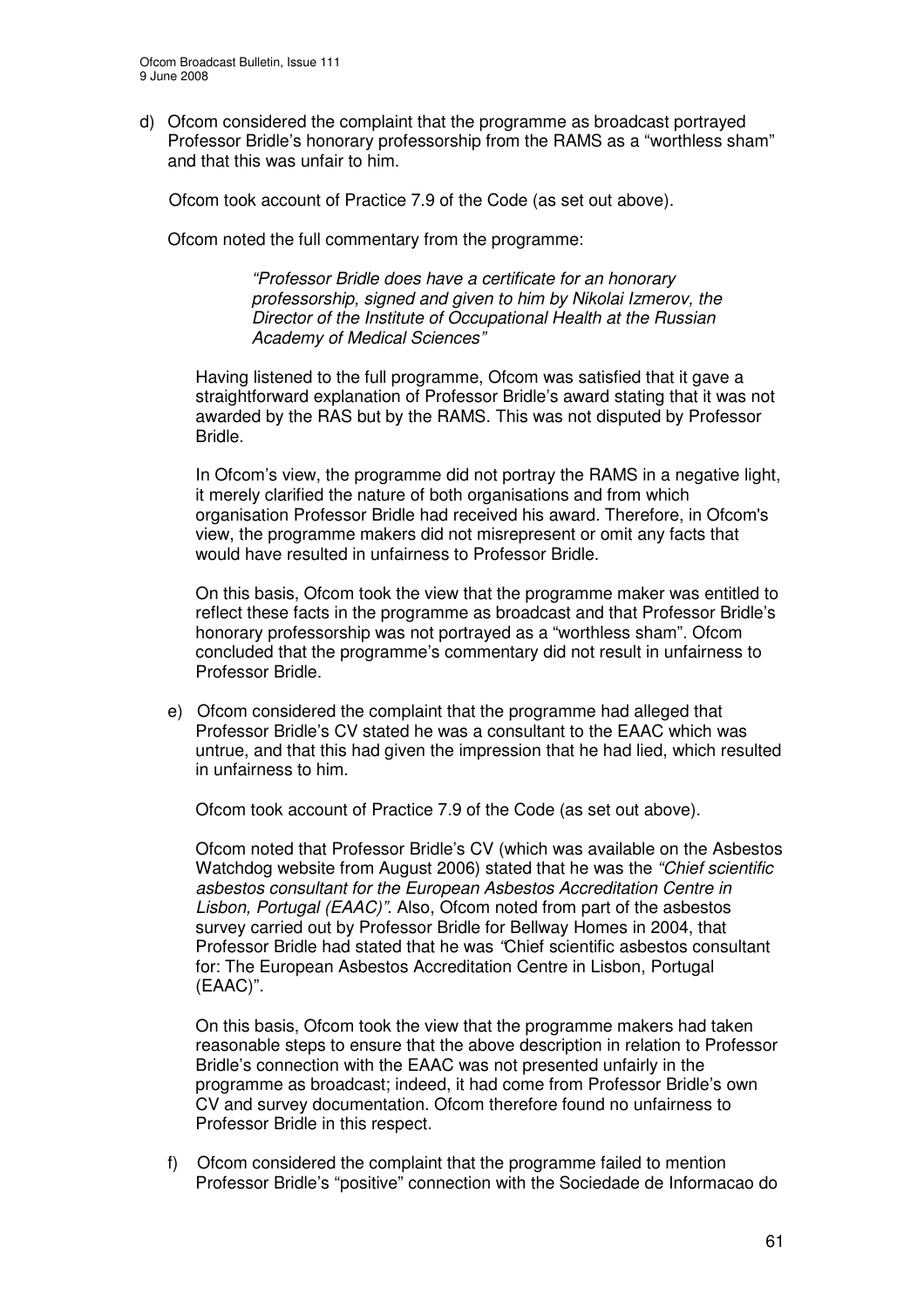Amianto Lda ("the SIA") despite Professor Bridle having given the programme makers full details of his links with it.

Having listened to the full programme, Ofcom noted that it made numerous references to Professor Bridle's connection with the SIA including the following reference:

*"Accompanying Professor Bridle's reports is a "certificate of identification". It comes from a Portuguese company called SIA….SIA has authorised and approved J&S Bridle Associates to identify asbestos containing materials".*

It is clear to Ofcom from this statement made in the programme and from the Certificate of Identification itself submitted as evidence by the BBC that the SIA endorsed and supported Professor Bridle's work. The programme said that:

*"the SIA website says that it was formed recently to clarify and inform the public on questions relating to asbestos. It lists Asbestos Watchdog as one of its partners*". Ofcom also noted that the programme said that "*UKAS (United Kingdom Accreditation Service) tells us SIA is not known to them, the Portuguese Accreditation Authorities, or any European umbrella organisation – but it is the body whose stamp Mr Bridle uses on his reports".*

Based on the information provided to the programme makers by a credible source, namely UKAS, Ofcom considered that the comments in the programme did not cast Professor Bridle's association with the SIA in an unfairly negative light. Ofcom was satisfied that on that basis the programme makers did not omit or fail to present any material facts which resulted in unfairness to Professor Bridle.

It was also complained that the programme makers failed to interview a member of the SIA which resulted in unfairness to Professor Bridle. Who a programme decides to interview is an editorial matter made at the programme maker's discretion. Nevertheless, broadcasters must ensure that their content complies with the Code, including the requirements to avoid unfairness. In this case, Ofcom noted that the programme makers chose to interview a member of the Shadow Cabinet and a member of the Health and Safety Executive, rather than a member of the SIA which the programme makers had reasonable grounds to believe was an organisation unknown to the accreditation authorities. In these circumstances, Ofcom found no unfairness to Professor Bridle in this respect.

g) Ofcom considered Professor Bridle's complaint that the programme claimed that he believed that asbestos posed no measurable risk to health and failed to consider his view that health risks related only to white asbestos bonded to manufactured products.

Ofcom took account of Practice 7.9 of the Code (as set out above).

Ofcom noted from Professor Bridle's submission his claim that his views on the health risks associated with white asbestos only applied to white asbestos bonded to manufactured products. However, from the evidence made available to it, Ofcom takes the view that this claim is unsupported. In the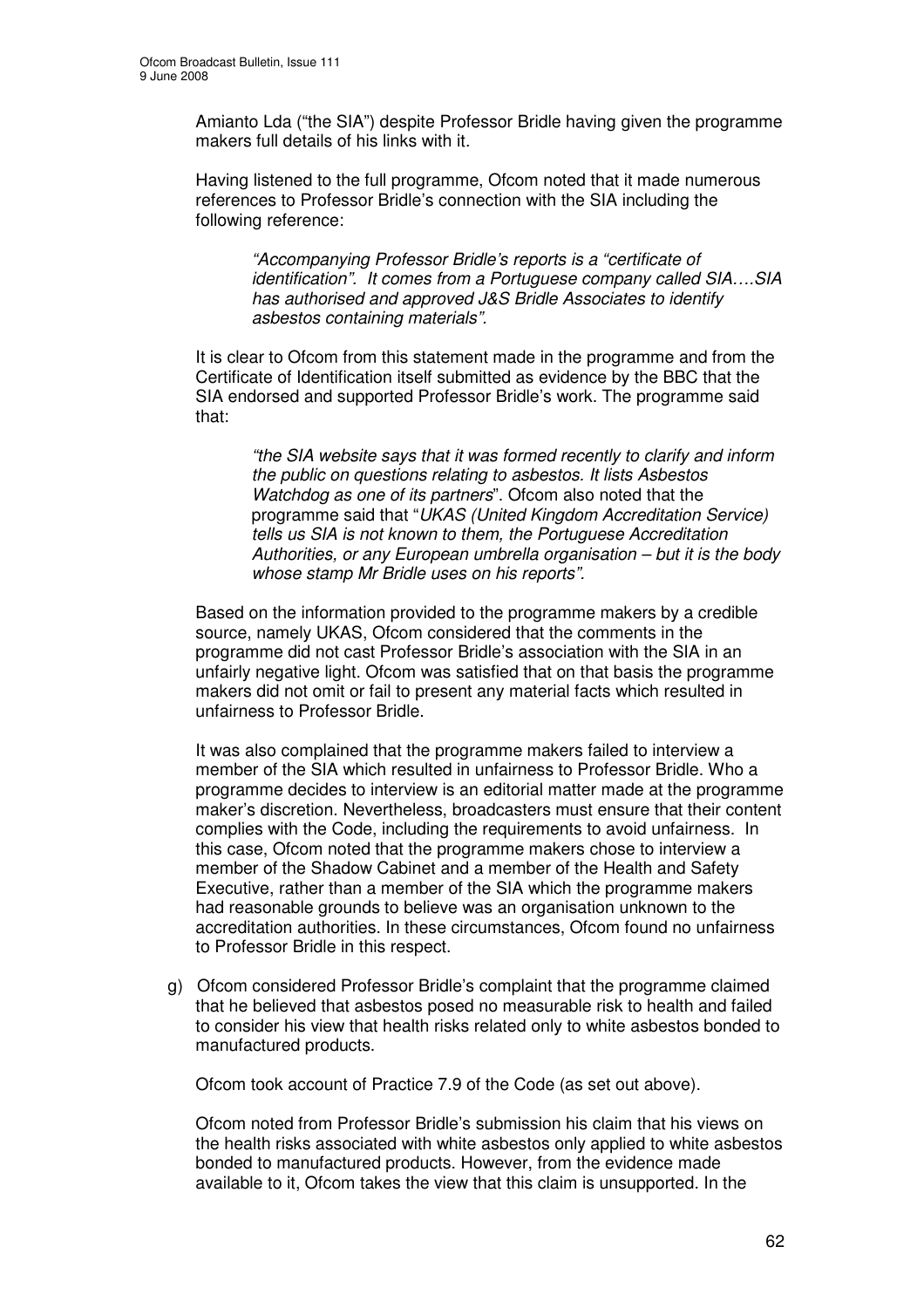*Gloves Off* programme broadcast in May 2006 (an unedited version of which was provided to Ofcom), Ofcom noted that Professor Bridle made numerous references to white asbestos "*posing no measurable risk to health*" and stated that "*the mechanism to get mesothelioma from white asbestos just isn't there*". Ofcom was presented with no evidence to suggest that Professor Bridle was referring only to white asbestos bonded to manufactured products when he made these statements, nor that these statements had been unfairly edited. This was evident to Ofcom having watched the unedited version of the *Gloves Off* programme.

On this basis, Ofcom took view that the programme makers did take reasonable steps to ensure that they fairly reflected Professor Bridle's expressed views on white asbestos in the programme as broadcast. Ofcom found no unfairness to Professor Bridle in this respect.

h) Ofcom considered the complaint that the programme challenged Professor Bridle's claim that he had acted as a consultant for Vale of Glamorgan Trading Standards Department. This gave the impression that he was a lair, which was unfair to him as he had acted for the department in the past.

Ofcom took account of Practice 7.9 of the Code (as set out above).

Ofcom noted that although Professor Bridle had been hired to inspect a single property in November 2000 by a department of Vale of Glamorgan County Council (namely, its Building Control Department), he had not been employed by the Trading Standards Department of that County Council in any capacity. This was not disputed by the complainant.

Having listened to the programme in full, Ofcom was satisfied that it did not state that Professor Bridle had not undertaken any work for the Vale of Glamorgan Trading Standards Department. The programme, in fact, stated that Professor Bridle was not a *"consultant for Vale of Glamorgan Trading Standards Department"*. In Ofcom's view, this statement was fully supported by a contribution from an informed and credible source, namely Mr Simon Wilkinson, of the Vale of Glamorgan Trading Standards Department, who stated in the programme that *"Vale of Glamorgan Trading Standards Department has no professional relationship with Professor Bridle in any capacity and certainly not as an asbestos consultant".*

On that basis, it was Ofcom's view that the programme makers took reasonable steps to ensure that the above facts were presented fairly in the programme as broadcast.

**Accordingly, Ofcom has not upheld Professor Bridle complaint of unfair treatment in the programme as broadcast.**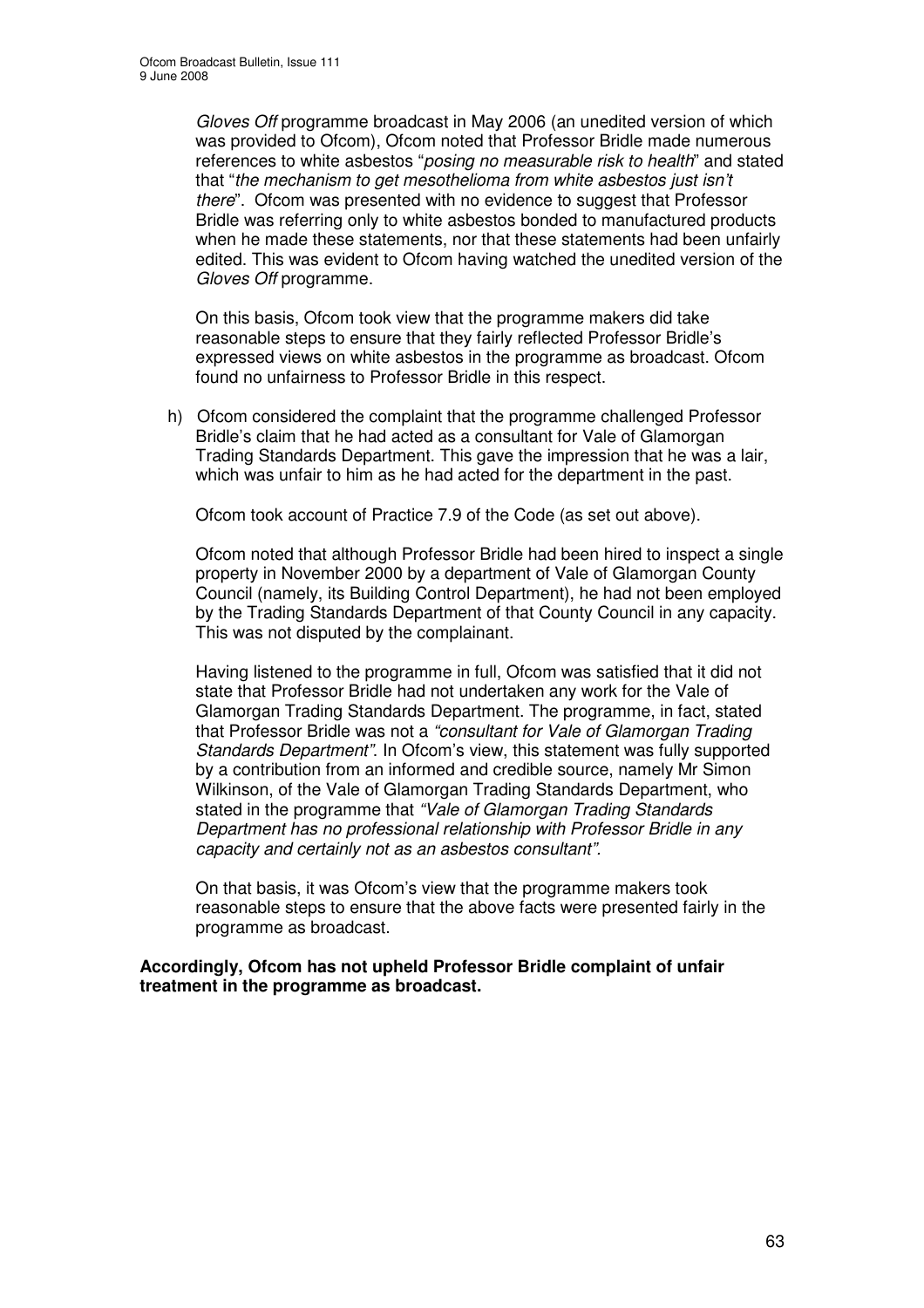# **Complaint by Mr and Mrs R**

*Look North, BBC1, 30 August 2007 (13:25, 18:25 and 22:25)*

**Summary:** Ofcom has not upheld this complaint of unwarranted infringement of privacy in the programmes as broadcast, made by Mr and Mrs R.

These editions of '*Look North'* included a report concerning a carer who had used her mobile phone to record herself bullying elderly residents at a care home, where she worked. Footage and still shots of the mobile phone footage were included in the programmes, and featured an elderly female resident (whose face had been obscured), being spoken to by the carer. At points in the footage the voice of the resident could be heard.

Mrs R and her husband, Mr R, complained that their privacy had been unwarrantably infringed in the programme as broadcast. The resident shown in the programmes was Mr R's mother.

Mr and Mrs R's complaint was considered by Ofcom's Fairness Committee, its most senior decision making body in matters of Fairness and Privacy. In summary the Committee found the following:

In the circumstances of this case, the Committee found that, given their close family connection, Mr and Mrs R had a legitimate expectation of privacy concerning the broadcast of footage of Mr R's mother suffering abuse in her nursing home.

The Committee considered that Mr R's mother would have been recognisable from the footage by those who knew her well. In the Committee's opinion, by broadcasting footage of Mr R's mother being abused, the programmes disclosed information that was of a very sensitive and private nature to the complainants. The Committee therefore found that the programmes as broadcast infringed the privacy of Mr and Mrs R.

However, the Committee found that the infringement of Mr and Mrs R's privacy was warranted by the public interest served by the broadcast of the footage. The Committee considered that there was a very strong public interest justification for the broadcast of the footage, which was itself crucial to the impact of the ongoing news story about the behaviour of the carer.

#### **Introduction**

On 30 August 2007, the BBC broadcast *Look North*, a daily regional news programme. Three versions of the programme were broadcast: the first at 1.25pm, the second at 6.25pm and the last at 10.25pm. Each version of the programme included a report about abuse of elderly care home residents.

The programmes reported that a carer had used her mobile phone to record herself bullying elderly residents at a nursing home, where she worked. The 6.25pm and 10.25pm programmes included video extracts from the mobile phone footage, which was said to show the carer "*goading and swearing at*" residents and encouraging an argument between two residents. The extracts showed mainly an elderly female resident, whose face had been blurred. The resident could be heard speaking to the carer as she was being filmed. The 1.25pm programme did not include footage from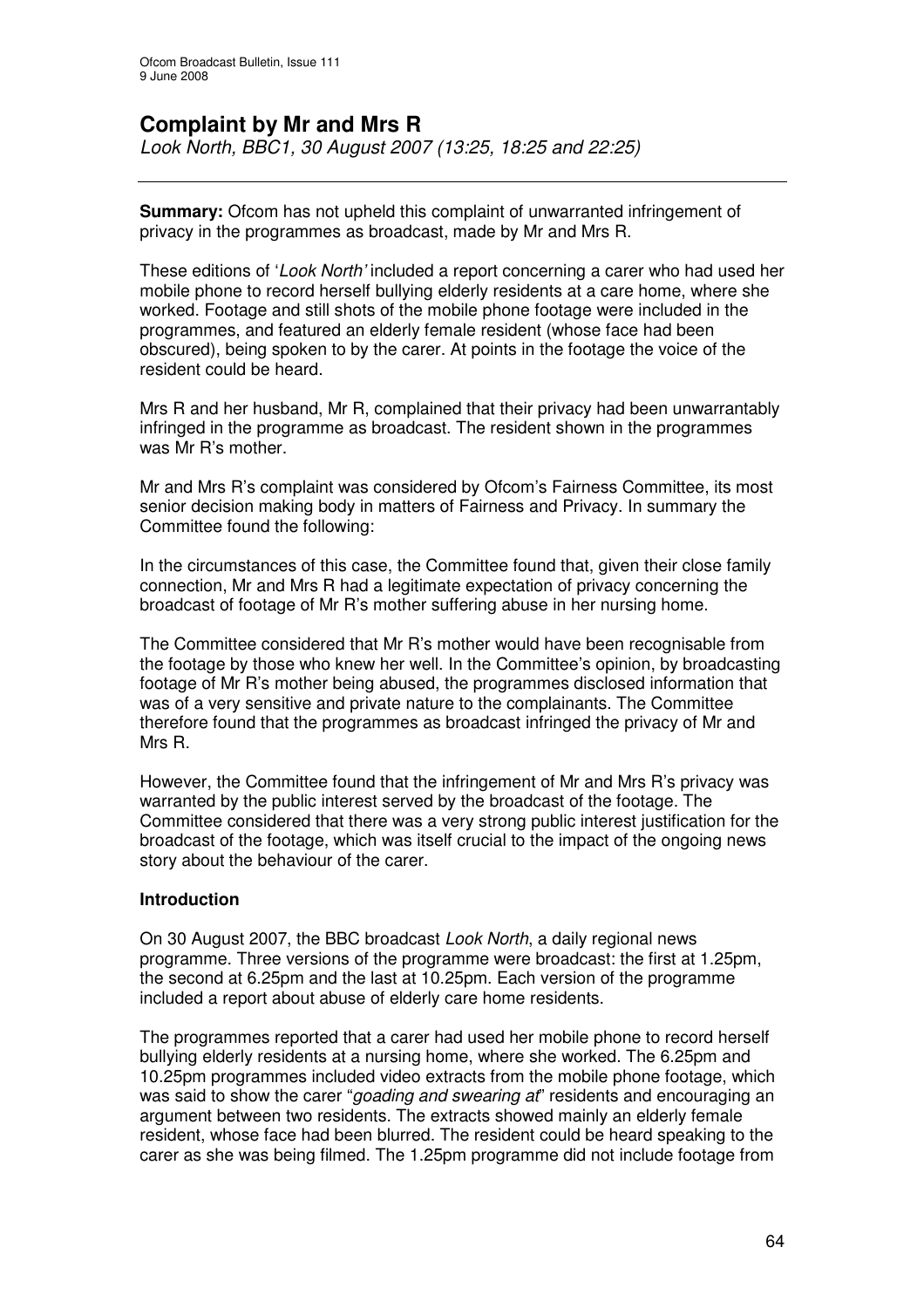the mobile phone, but showed a close up still picture of a nursing home worker speaking to the elderly female resident, whose face had been pixellated.

In each programme, the programme's reporter explained that the owner of the nursing home where the incident had taken place was "*absolutely disgusted by what had happened*" and had immediately dismissed the person responsible for the mobile phone footage. The reporter commented in the 6.25pm and 10.25pm programmes that the footage showed how another female worker had been present during the incident and that no action had been taken against her. Footage of this second nursing home worker "*whispering into the ear*" of the elderly resident was shown in the 6.25pm and 10.25pm programmes.

Mrs R complained to Ofcom that her privacy and that of Mr R was unwarrantably infringed in the broadcast of the programmes. The elderly female care home resident shown in the programmes was Mr R's mother and Mrs R's mother-in-law.

## **The Complaint**

## **Mr & Mrs R's case**

In summary, Mrs R complained that her privacy and that of Mr R (since deceased) was unwarrantably infringed in the programme as broadcast in that the programme makers had used mobile phone footage of Mr R's mother without permission. By way of background, when making the complaint Mr and Mrs R said that they were "absolutely horrified, disgusted and totally distressed" that the BBC had used the material without seeking the permission of the family. Mrs R also explained that her mother-in-law was 93 years old, very frail, confused and had trouble hearing.

#### **The BBC's case**

In response to the complaint, the BBC responded as follows:

The BBC said that the decisions of the High Court (in *R v The Broadcasting Complaints Commission (BCC) ex parte Granada Television Limited* (1993)) and the Court of Appeal (in 1995, when it examined the issue of "Privacy of the Individual or Privacy of the Family") made it quite clear that the particular facts of a case are central in considering whether a breach of privacy may have occurred. Both decisions focused on facts which the BBC believed marked clear differences between the Granada cases and the case of Mr and Mrs R.

Firstly, the BBC submitted that Mr Justice Popplewell (in the 1993 judgment referred to above) and Lord Justice Balcombe (when referring to the case in the 1995 Court of Appeal review) specifically referred to the fact that the Granada cases had concerned children who had died in particularly tragic circumstances. The BBC said that Mr and Mrs R's case did not concern the death of a relative, tragic or otherwise.

Secondly, the BBC submitted that in both Granada cases, the complainants were parents who had lost their children, which was a particularly extreme form of bereavement for which the grieving period might be unusually long and painful. The BBC submitted that deep, emotional wounds might, arguably, have been reopened by the broadcast of the Granada programmes. The BBC said that in the case of Mr and Mrs R there was no question of reopening wounds of that kind. The BBC believed that the adult children of an elderly parent would enjoy a significantly lower expectation of privacy in this respect than the parents of a young child, especially in the absence of any bereavement.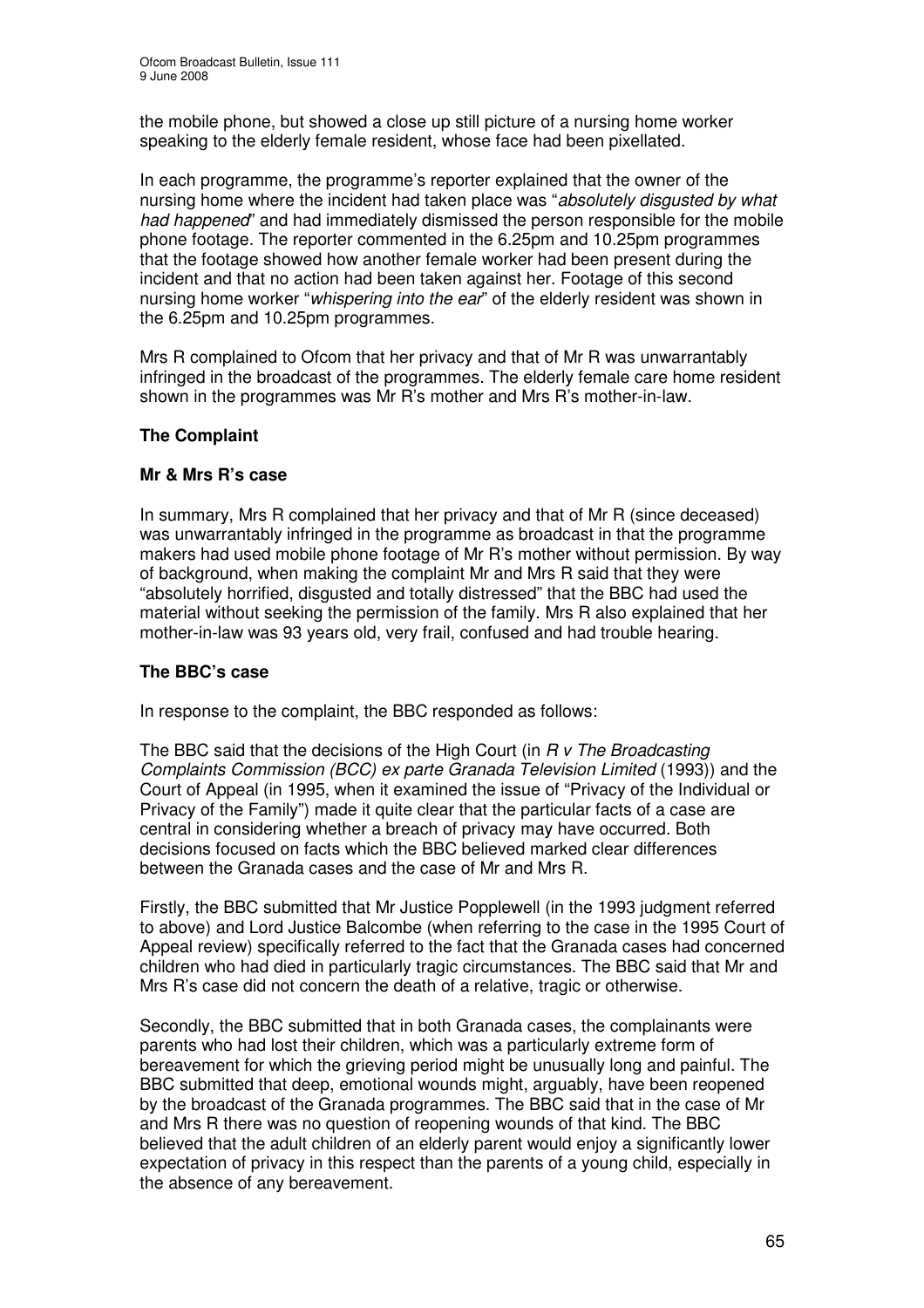Thirdly, the BBC submitted that in the Granada programmes, both children had been pictured and named expressly in the accompanying commentary, which opened their parents up to identification. The BBC said that in the case of *Look North*, Mr R's mother had not been named and her face had been blurred in such a way that only people already very familiar with her appearance and her circumstances (such as Mr and Mrs R) could have recognised her, so it would have conveyed no information about her or her family's identity except to those already in possession of it. The BBC fully acknowledged that seeing a close relation in such circumstances might be upsetting, but it said that such damage to feelings did not equate to the damage to feelings arising from an infringement of privacy.

Finally, the BBC submitted that both Granada programmes had been broadcast a significant length of time after the children's deaths and the material in question was essentially historic, although it related to topics of ongoing concern. The BBC said that in contrast, the *Look North* material complained of by Mr and Mrs R was at the heart of a running news story which had featured in the local newspaper and on the local ITV news bulletin on the same day. The BBC said that the mobile phone footage was the key evidence that had led to the dismissal of an employee at the nursing home in question and the BBC submitted that its publication was undoubtedly in the public interest.

## **Decision**

Ofcom's statutory duties include the application, in the case of all television and radio services, of standards which provide adequate protection to members of the public and all other persons from unfair treatment in programmes included in such services.

In carrying out its duties, Ofcom has regard to the need to secure that the application of these standards is in the manner that best guarantees an appropriate level of freedom of expression. Ofcom is also obliged to have regard, in all cases, to the principles under which regulatory activities should be transparent, accountable, proportionate and consistent and targeted only at cases in which action is needed.

Mr and Mrs R's complaint was considered by Ofcom's Fairness Committee (the "Committee"), Ofcom's most senior decision-making body with respect to Fairness and Privacy complaints. In reaching its decision, the Committee carefully considered the complaint and the BBC's response, recordings and transcripts of the three programmes as broadcast.

The Committee considered this complaint in the light of Rule 8.1 of the Code, which provides that:

"Any infringement of privacy in programmes, or in connection with obtaining material included in programmes, must be warranted."

The Committee also took into account Practices 8.3, 8.6 and 8.10 of the Code, which state that:

"When people are caught up in events which are covered by the news they still have a right to privacy in the broadcast of a programme, unless it is warranted to infringe it."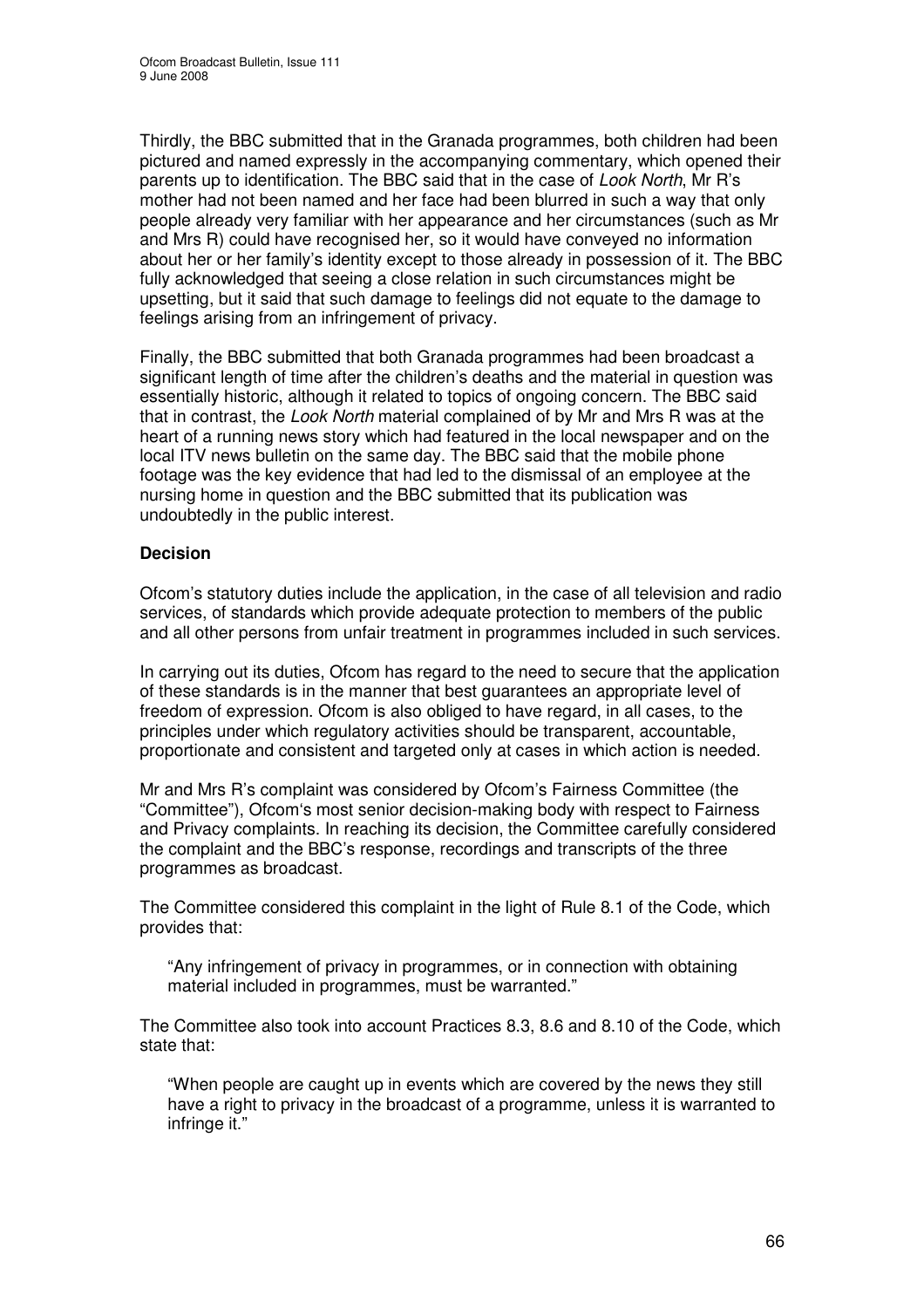"If the broadcast of a programme would infringe the privacy of a person, consent should be obtained before the relevant material is broadcast, unless the infringement of privacy is warranted"

"Broadcasters should ensure that the reuse of material does not create an unwarranted infringement of privacy."

The Committee acknowledges that the line to be drawn between the public's right to information and individuals' rights to privacy can be a fine one. In considering complaints about unwarranted infringement of privacy, where necessary, the Committee will, therefore, address two distinct questions: first, has there been an infringement of privacy and, if so, secondly, was it warranted?

#### Was the privacy of Mr and Mrs R infringed?

In reaching a decision about whether the privacy of Mr and/or Mrs R was infringed in the broadcast of the programmes, the Committee first sought to establish whether Mr and Mrs R had legitimate expectations of privacy in these circumstances.

The Committee considered the nature of the information that was broadcast. It noted that the potentially private information related to images of Mr R's elderly mother reacting to the abusive behaviour of a carer within her nursing home. The Committee noted that the complaint had not been made by or on behalf of Mr R's mother. However, in order to consider whether Mr and Mrs R had a legitimate expectation of privacy, the Committee first considered whether Mr R's mother herself had a legitimate expectation of privacy in relation to the events that took place in her nursing home.

The Committee considered that the privacy expectation of residents in relation to footage shot in a nursing home was no less legitimate than that of individuals in relation to their own family home. In this context, therefore, a nursing home amounted to a private place. In the Committee's view this expectation extended to footage shot in a nursing home's communal areas, such as a communal sitting room. In this case, the Committee noted that the alleged abuse of Mr R's mother was already to some extent public since there were clearly other people present in the room at the time. However on the basis that a nursing home could amount to a private place the Committee considered that, of itself, this was insufficient to diminish any expectation of privacy Mr R's mother might have in relation to the broadcasting of footage of her within the home. Looking at the footage itself, the Committee was of the view that the words spoken by Mr R's mother were not in themselves of an intrinsically private nature but that the tone and nature of her reaction showed her in a stressful and vulnerable position which it considered was something of a private and personal nature. Therefore, the Committee considered that Mr R's mother herself had a legitimate expectation of privacy in relation to the footage.

The Committee then considered whether or not Mr R's mother's legitimate expectation of privacy extended to Mr and Mrs R.

The Committee noted that in certain circumstances the private nature of information relating to traumatic events extended to family members, but that the particular facts of each case were central in considering whether or not those family members had legitimate expectations of privacy. The Committee further noted that the BBC had sought to distinguish Mr and Mrs R's case from those cases of the parents of deceased children considered in *R v Broadcasting Complaints Commission (BCC) ex parte Granada Television Limited* (1993). However, the Committee was not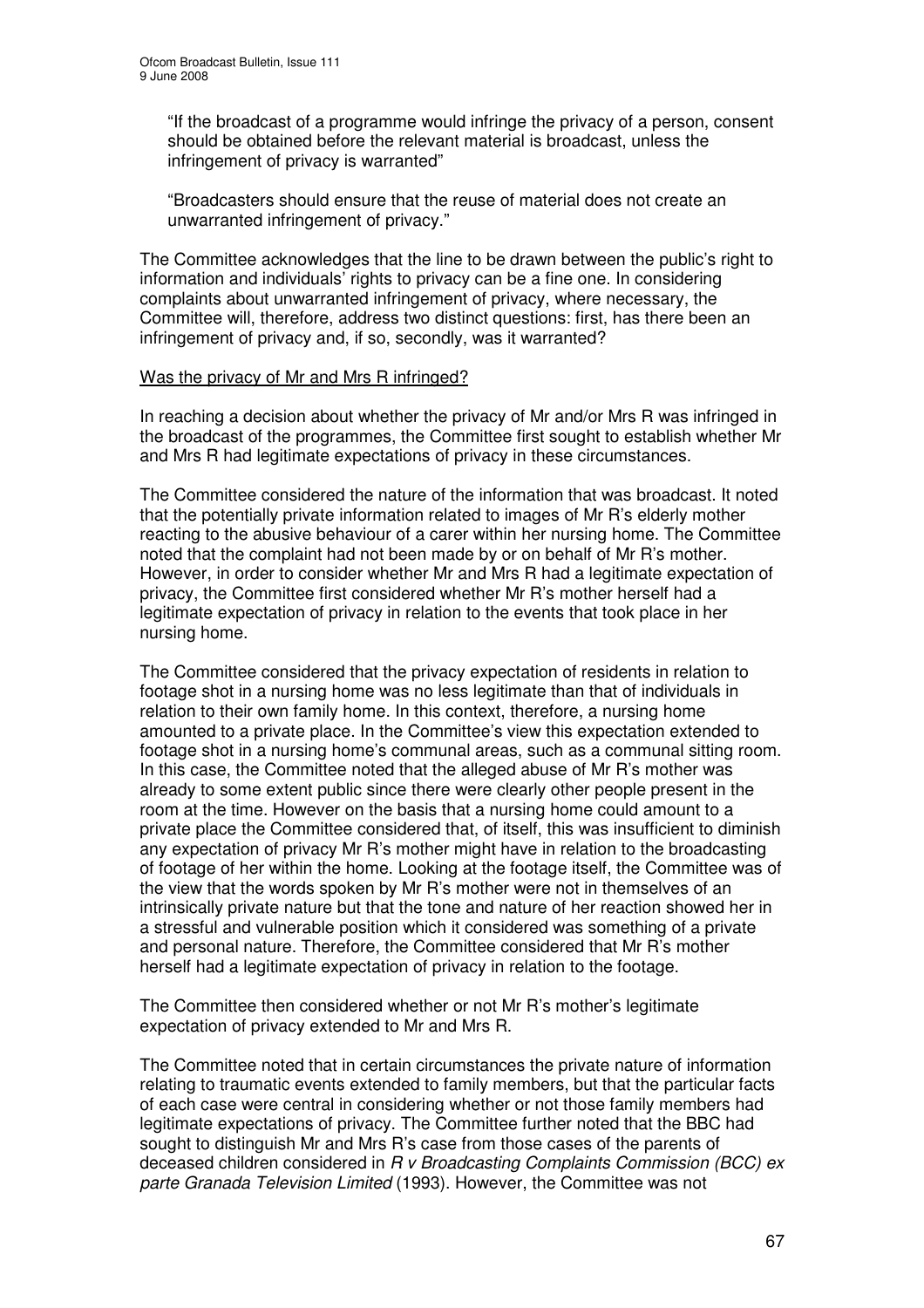persuaded by the BBC's argument that on the basis that Mr and Mrs R's case did not concern the death of a relative, tragic or otherwise, Mr and Mrs R's case was distinguishable from the events that were reported in the two broadcasts referred to in the 1993 *Granada* case. The Committee considered that it would be difficult to argue that abuse of an elderly parent would not be traumatic to the adult relative.

The Committee considered there was some merit in the BBC's submission that Mr and Mrs R's case was distinguishable from the *Granada* case on the basis that "there was no question of reopening wounds". The Committee noted that the passage of time between the date on which the abuse had occurred (March 2007, per the complaint) and the date on which the reports in *Look North* were broadcast (30 August 2007) was much shorter than those in the *Granada* case. From the information provided the Committee noted that the sequence of events was as follows:

- The mobile phone footage was filmed in March 2007.
- The carer responsible was dismissed on 21 June 2007.
- The *Northern Echo* obtained the mobile phone footage and subsequently published the story on its front page on 13 August 2007. The *Northern Echo* stated in the report that it had passed the mobile phone footage to Durham County Council, who had launched an investigation. The nursing home was not named in the report, but a picture of Mr R's mother, with her face pixellated, was published on page five of the newspaper.
- The *Northern Echo* published a further report on 30 August 2007, when it reported that Durham County Council had concluded its investigation and revealed that the carer responsible for the abuse had been sacked and blacklisted from working with the elderly again. It also named the nursing home.
- ITV broadcast a report on the matter on 30 August 2007 (the Committee was not able to discern from the information supplied to it by the complainants and the BBC whether this report had included footage of Mr R's mother).
- The BBC also reported on the matter in three *Look North* programmes broadcast on 30 August 2007, which is the subject of this complaint.

It appeared to the Committee that the broadcast was relatively proximate to the events which took place (i.e. the recording of the mobile phone footage, the subsequent dismissal of the carer responsible and the decision to blacklist her from working with the elderly again). This had been a running news story broadcast comparatively shortly after the carer had been dismissed and a still image from the mobile phone footage had appeared in the public domain. However, the Committee noted that the Code nevertheless provides that those caught up in events which are covered by the news still have a right to privacy in the broadcast of a programme, unless it is warranted to infringe it. In the circumstances of this case the Committee noted that Mr and Mrs R were not themselves directly caught up in the running news story but considered that the nature of the images, together with the close family connection of the complainants, did give them a legitimate expectation of privacy in respect of the broadcast of the mobile phone footage.

The Committee then considered whether Mr and Mrs R's privacy was infringed in the programme as broadcast.

In relation to considering the extent to which what was revealed by the broadcast was already in the public domain, the Committee noted that events had been reported publicly prior to the broadcast of the programme. Specifically, the Committee noted that the fact of the abuse, a pixellated still picture of Mr R's mother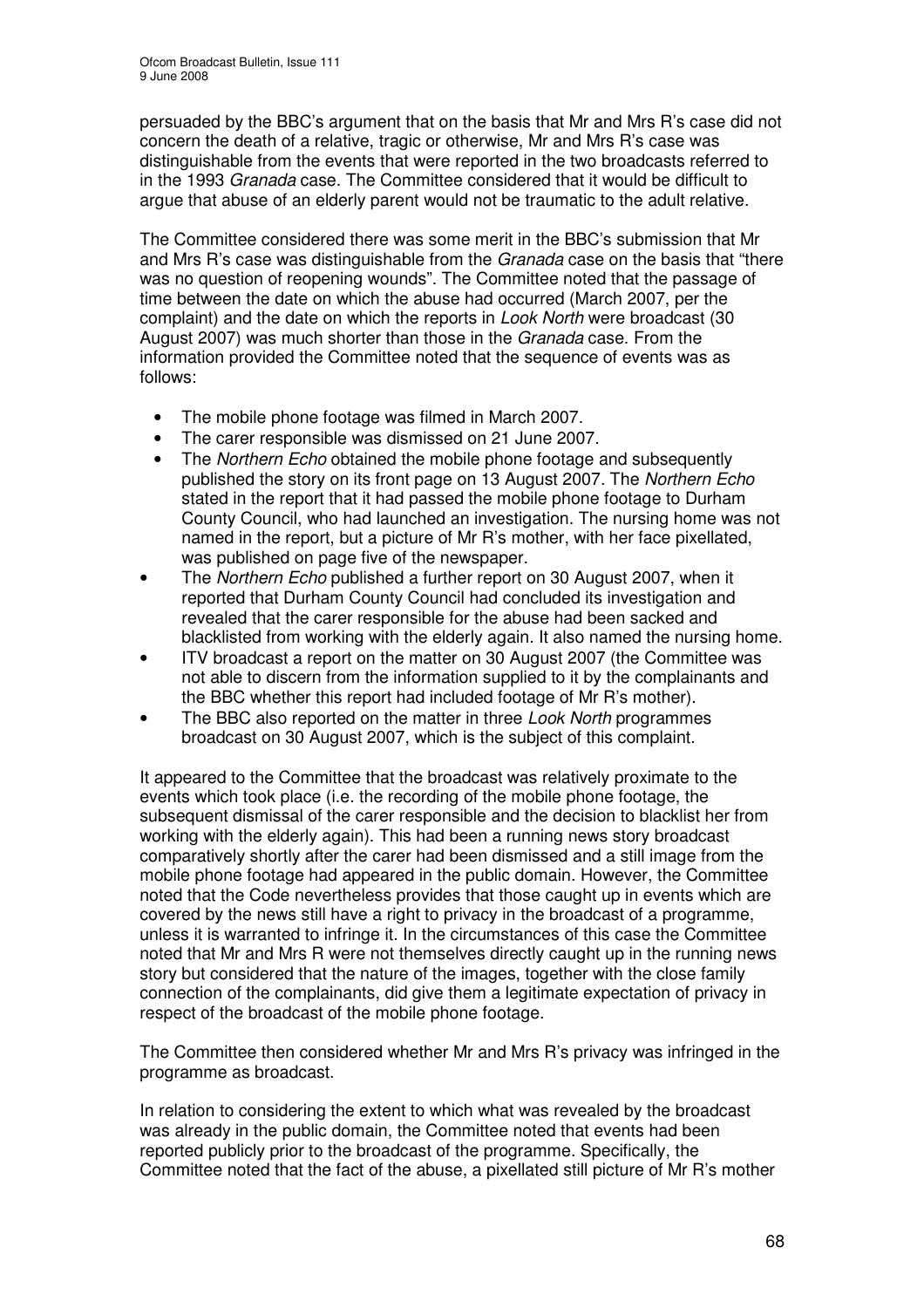and the name of the nursing home in question had been published (in a local newspaper).

As to the details of what was broadcast, the Committee noted that Mr R's mother was not named in any of the programmes and that her face had been obscured in all three programmes. However, this had not been sufficient to prevent her hair colour from being evident and her voice, which was clearly audible in two of the three programmes, from being recognisable. These factors distinguished the broadcast footage from the pictures that had already been published. In the Committee's view this was significant as her hair and voice would have made her identifiable to family members, friends and others who knew her well.

Turning to the footage itself, the Committee considered the images and sound of Mr R's mother reacting to the carer were of a particularly sensitive and private nature to the complainants on account of their close family relationship. In particular the Committee noted that the programmes broadcast footage which clearly showed the type and tone of the abuse and revealed the tone and nature of Mr R's mother's audible response to it. In these circumstances in the Committee's view the disclosure of the mobile phone footage infringed the privacy of the complainants.

In the circumstances, the Committee found that the privacy of Mr and Mrs R was infringed by the broadcasts of the programmes.

#### Was the infringement of privacy warranted?

The Committee went on to consider whether the infringement of Mr and Mrs R's privacy was warranted.

As discussed above, the Committee acknowledged that the broadcast of the mobile phone footage disclosed information that was of a very sensitive and private nature to the complainants. However it also considered that while Mr and Mrs R's privacy had been infringed (as discussed above) this infringement was limited since they themselves did not feature in the programmes. The infringement arose from the footage of a family member and a number of details of the incident were already in the public domain.

In considering the issue of whether the infringement of the complainants' privacy was warranted, the Committee noted that the footage of Mr R's mother had been included in an ongoing news story about abuse at the nursing home. As noted above the Code provides that "When people are caught up in events which are covered by the news they still have a right to privacy in the broadcast of a programme, unless it is warranted to infringe it." It also states that "If the broadcast of a programme would infringe the privacy of a person, consent should be obtained before the relevant material is broadcast, unless the infringement of privacy is warranted"

The Committee considered that bullying or abuse in care homes is a matter of considerable public interest. In the Committee's opinion, the footage of Mr R's mother was not only an illustration of the abuse which was found to have occurred, but a key part of the story. The fact that the staff member had recorded her behaviour towards the residents in this home was an important aspect of the incident that remained at the heart of an on-going news story. It also formed the evidence which had led to the carer's dismissal which was reported in the media on the day of broadcast.

In the Committee's view although Mr R's mother was identifiable, in a particularly sensitive context, to family, friends and others who knew her well (as discussed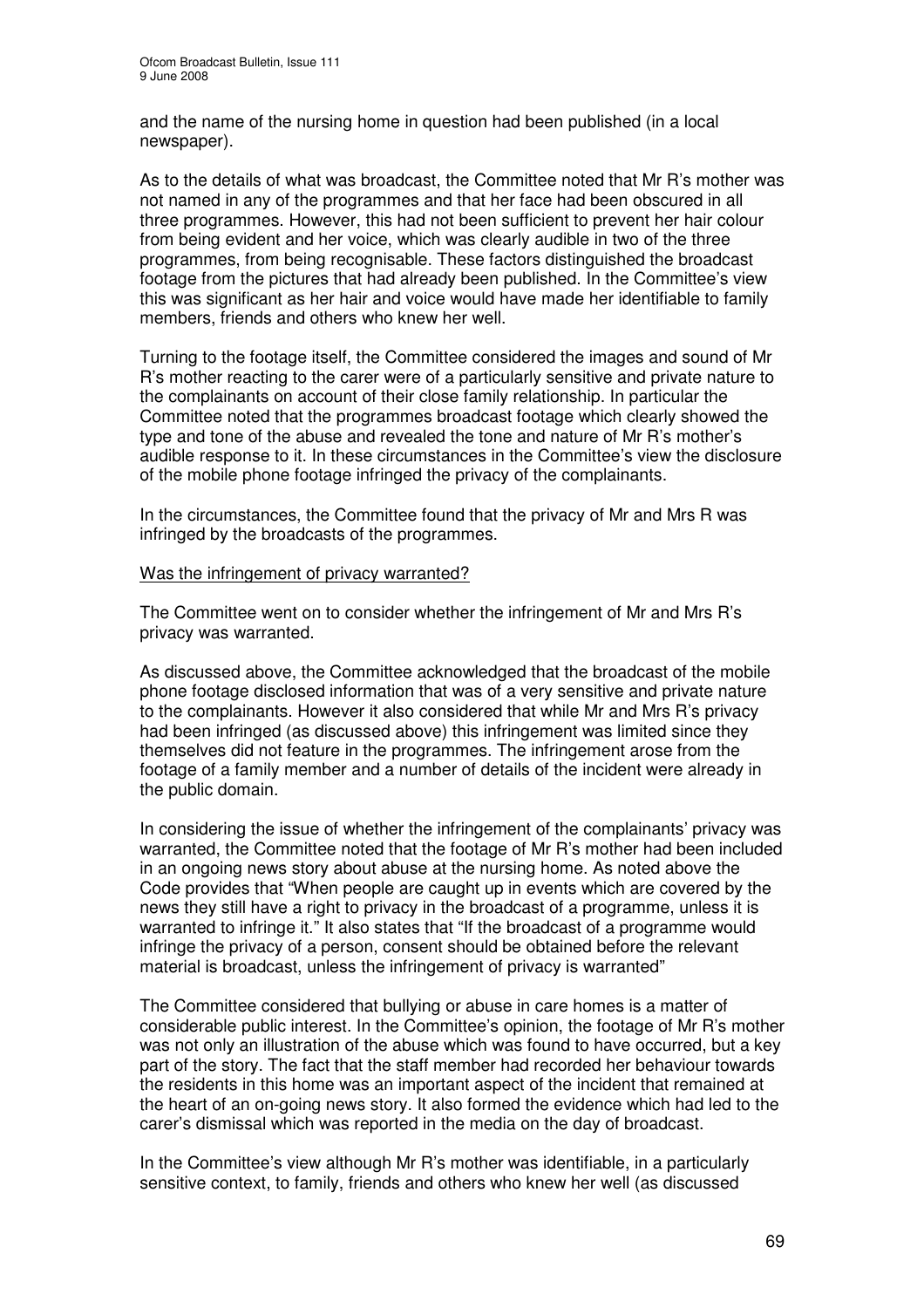above) there was considerable public interest which warranted the broadcast of the mobile phone footage in such a way that the sound of the bullying and abuse could be heard. In these circumstances the Committee found that no consent was required from the family and that any infringement of Mr and Mrs R's privacy was warranted by the public interest in the broadcast.

**In conclusion, Mr and Mrs R's complaint that their privacy had been unwarrantably infringed in the programme as broadcast was not upheld.**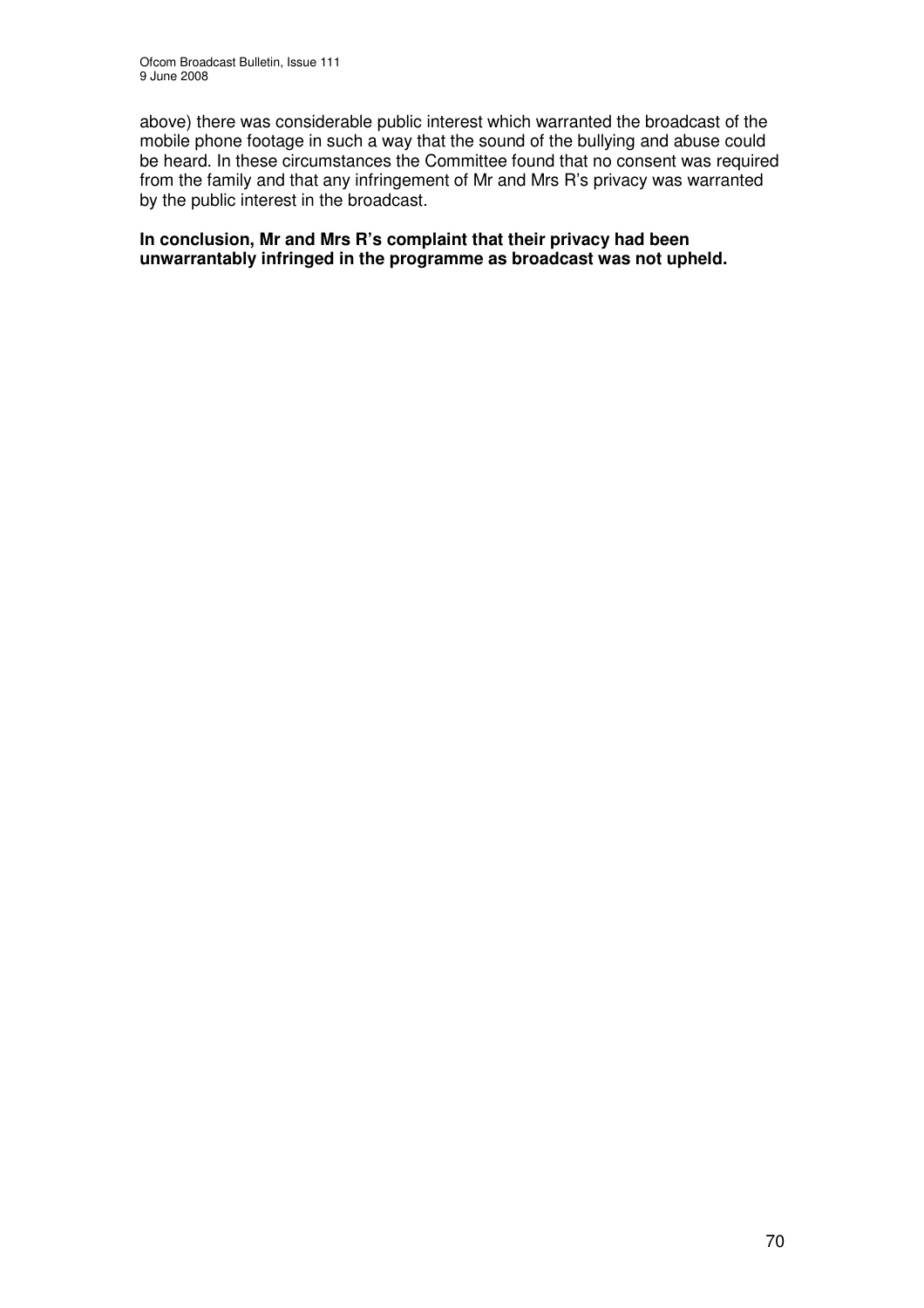# **Complaint by Ms Linda Ware brought on her behalf by Mr Jan Frayne**

*Wales Today, BBC1 Wales, 9 July 2007*

**Summary:** Ofcom has not upheld this complaint, by Ms Ware, of unfair treatment in the broadcast of the programme.

Ms Ware was interviewed by BBC1 Wales for a report broadcast on 9 July 2007 in *Wales Today* concerning the progress of the construction of a liquid natural gas ("LNG") pipeline and some of the protests surrounding it. A recorded interview with Ms Ware was included in this report.

Ofcom found that the programme did not result in unfairness to Ms Ware because it represented Ms Ware's concerns over the safety of the LNG pipeline in a way that did not result in unfairness.

Ofcom also found that the broadcaster made an editorial decision to omit specific material supplied by Ms Ware regarding the planned pressure reduction station (a pressure reduction station is used to transform a supply of highly pressurised liquid, vapour or gas into a supply of low pressure) and regarding the devastation caused by the construction of the LNG pipeline, which also did not result in unfairness.

With regard to the complaint that the programme makers did not to conduct a live interview with Ms Ware, Ofcom found that this did not result in unfairness to her. In reaching this decision, Ofcom noted that the communications between Ms Ware and the BBC showed that whilst Ms Ware initially agreed to take part in a live interview with BBC News 24, it appears that she later declined due to the fact that it would no longer be held in Cilfrew but rather in Brecon. There was also no material to suggest an offer of a live interview with *Wales Today* as opposed to BBC News 24.

#### **Introduction**

On 9 July 2007, the regional news programme, *Wales Today*, on BBC1 Wales included a report about the progress of the construction of the LNG pipeline between Milford Haven and Gloucestershire and some of the protests surrounding it.

A recorded interview with Ms Ware was included in this report. Ms Ware is a member of a pressure group called the Safe Haven Network ("the Network"). The Network was set up to highlight concerns about dangers involved in the project.

The report also included an interview with Mr David Mercer, a representative of National Grid ("NG") the company for which the pipeline is being constructed.

Ms Ware complained to Ofcom that she was unfairly treated in the programme as broadcast.

#### **The Complaint**

#### **Ms Ware's case**

In summary, Ms Ware complained that she was treated unfairly in the programme as broadcast in that: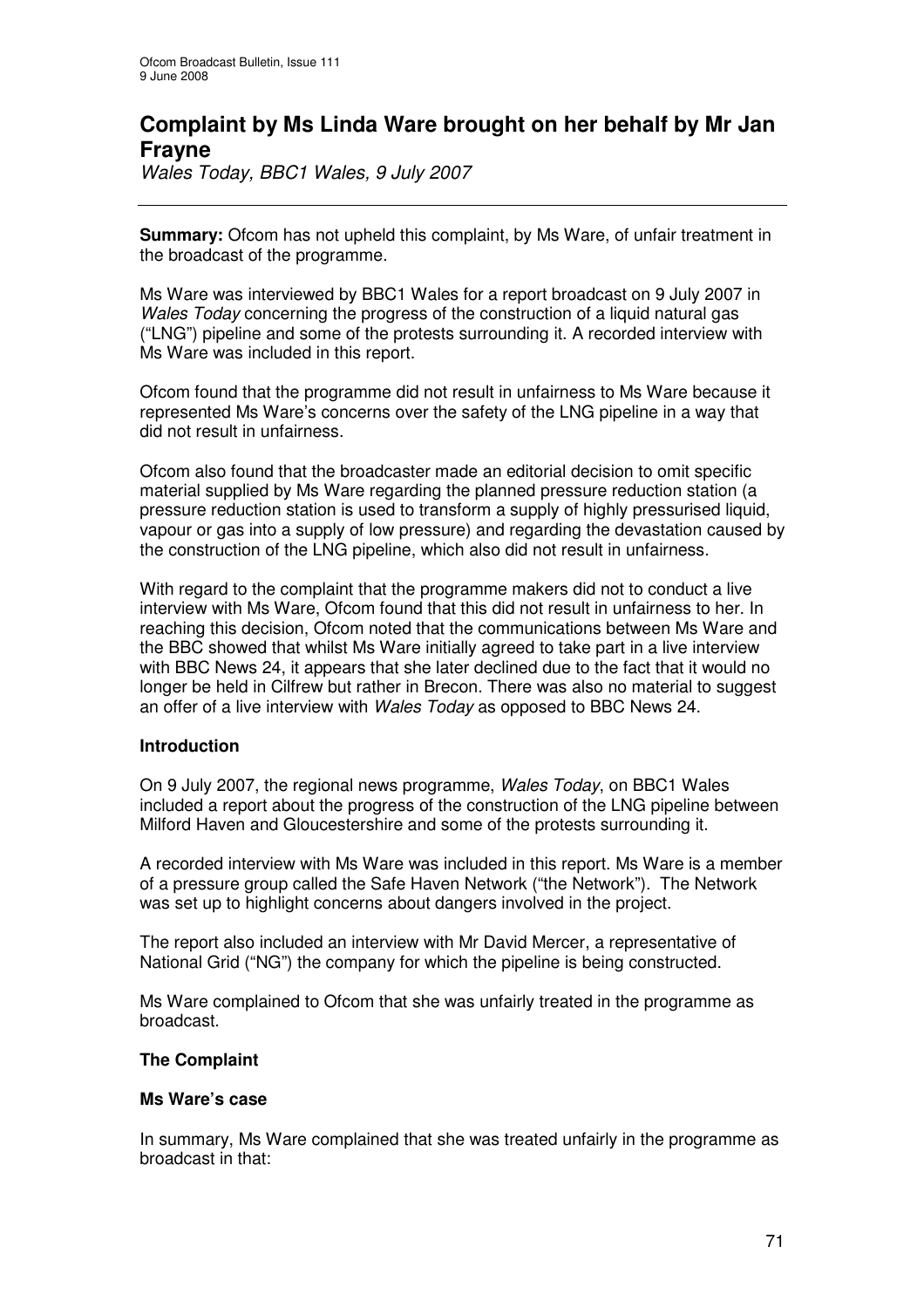- a) The interview with Ms Ware which formed part of the report was unfairly edited in that it included only two comments she made during a lengthy interview. This unfairly suggested that Ms Ware was a 'nimby' (i.e. holding 'not in my back yard' views) without broadcasting the full explanation, which she had given in the interview, that it would have been possible for NG to have laid the pipeline further from her village. Furthermore, rather than including her explanation, the report unfairly emphasised NG's safety standards.
- b) The report unfairly showed the existing pressure reduction station but did not include the artist's impression of the much larger pressure reduction station planned which Ms Ware had supplied to the BBC. The report also unfairly omitted evidence about the devastation caused by the construction of the pipeline which had been supplied by Ms Ware. The programme makers failed to conduct a live interview with Ms Ware, despite promising to do so but included live interviews with NG's representative and farmers who had received compensation.

## **BBC1 Wales' case**

In summary BBC1 Wales responded to the complaint as follows:

a) The BBC did not consider that the interview with Ms Ware was unfairly edited and made her look as if she was a nimby. It noted that the reporter had interviewed four people, two of whom had reservations about the project. It argued that the item included the reporter outlining the heart of Ms Ware's case against the pipeline (that she and her fellow protestors wanted the LNG pipeline moved a mile further away from Cilfrew). It said that the report included Ms Ware giving her answer to the reporter when asked what her objection was to having the LNG pipeline close to her home. The BBC argued that the programme makers had exercised appropriate editorial discretion in using this extract of the interview.

With regard to the complaint that the report gave the unfair impression that Ms Ware was a nimby, the BBC noted that she was shown in the report denying that she was a nimby. The BBC also noted that in her original complaint, Ms Ware made quite an issue about the visual impact of the new pressure reduction plant at Cilfrew, thereby indicating that this, as opposed to safety, was her highest priority. The broadcaster said that the issue of safety was dealt with in the section of the report which included Ms Ware. It also said that the issue of the environmental impact of, and the destruction caused by, the construction of the pipeline was dealt with elsewhere in the report. Taking all of the above factors into consideration, the BBC argued that there was no unfairness in choosing not to use an answer from Ms Ware on this topic.

b) The BBC stated that the reporter had not felt that the artists impression of a pressure reduction site provided by Ms Ware was suitable for broadcast (in part because she considered it to be a rather basic drawing and in part because of its provenance). It also noted that the specific impression supplied was not relevant to the interview with Ms Ware because it was of the installation planned for Corse (at the end of the pipeline) rather than the installation planned for Cilfrew (where Ms Ware lived and about which she was interviewed).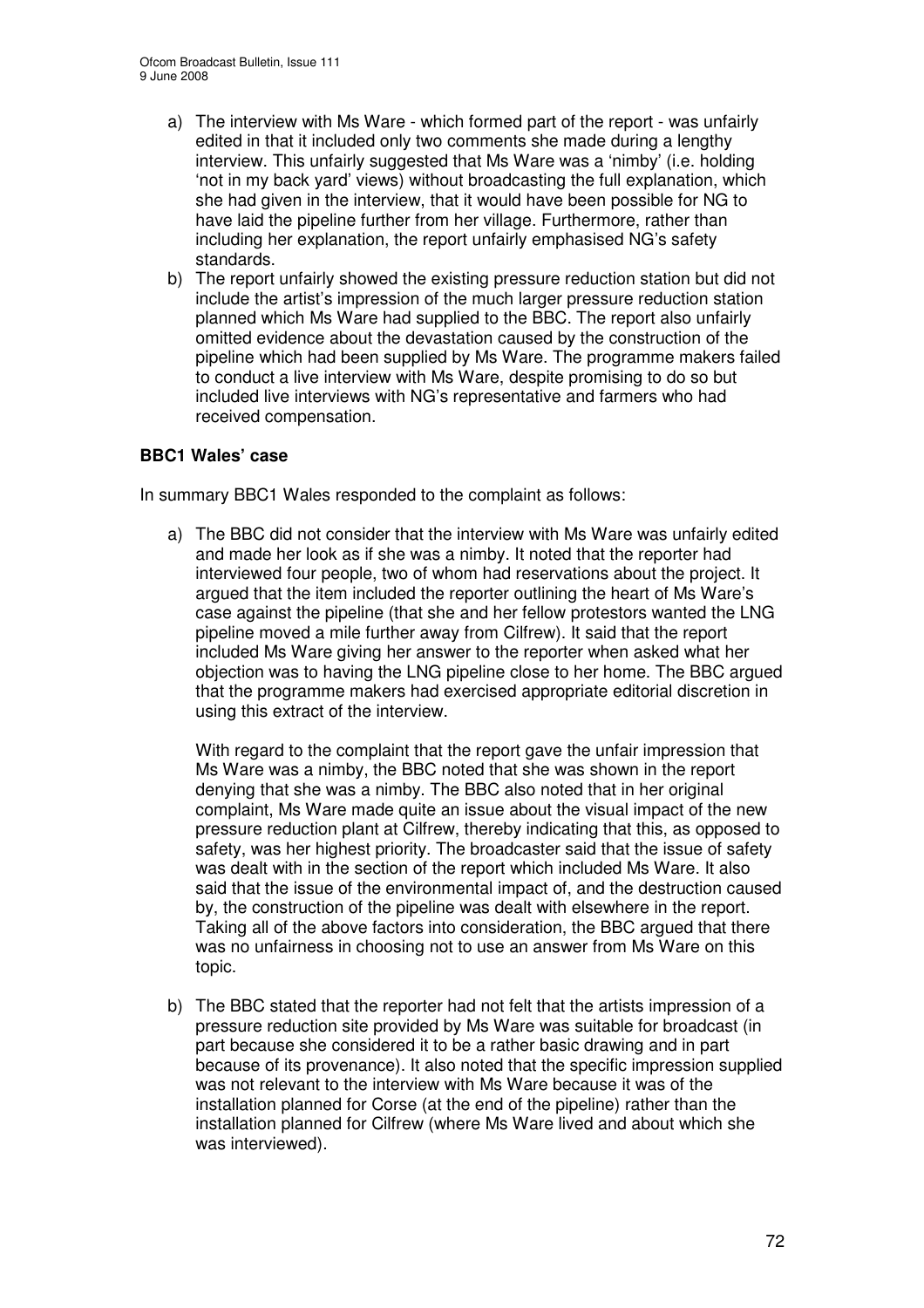The BBC denied that Ms Ware was promised a live interview on *Wales Today*. It included copies of an e-mail exchange between Ms Ware and BBC News 24 (which it noted was entirely separate from *Wales Today*). The broadcaster said that these e-mails showed that Ms Ware had discussed the possibility of a live interview on BBC News 24 and that she had then agreed not to take part in such an interview.

### **Decision**

Ofcom's statutory duties include the application, in the case of all television and radio services, of standards which provide adequate protection to members of the public and all other persons from unfair treatment in programmes included in such services.

In carrying out its duties, Ofcom has regard to the need to secure that the application of these standards is in the manner that best guarantees an appropriate level of freedom of expression. Ofcom is also obliged to have regard, in all cases, to the principles under which regulatory activities should be transparent, accountable, proportionate and consistent and targeted only at cases in which action is needed.

The complaint was considered by Ofcom's Executive Fairness Group. In reaching its decision, Ofcom considered the complaint and the broadcaster's response, together with recordings and transcripts of the programme as broadcast. It should be noted that the full untransmitted footage of the interview with Ms Ware were not available because BBC Wales (the programme maker) did not retain the footage which was recorded with the use of a handheld digital camera.

Ofcom found as follows:

e) Ofcom first considered Ms Ware's complaint that her interview with the reporter was unfairly edited in that it included only two comments Ms Ware made during a lengthy interview, omitted her full view on where the pipeline should be laid and suggested she was a nimby.

In considering this head of complaint, Ofcom took into account Practice 7.6 of the Code, which states that "when a programme is edited, contributions should be represented fairly".

Ofcom also took into account Practice 7.9 of the Code, which states that "before broadcasting a factual programme, including programmes examining past events, broadcasters should take reasonable care to satisfy themselves that material facts have not been presented, disregarded or omitted in a way that is unfair to an individual or organisation".

Programme makers can legitimately select, omit or edit interviews provided for inclusion in a programme as long as it does not result in unfairness to those people or organisations directly affected by the programme. This is an editorial decision for programme makers to take. Therefore, Ofcom was not concerned with the length of contributions made and subsequently included in the programme. Rather Ofcom sought to determine whether the programme maker's actions were consistent with its obligation to avoid unfair treatment.

Ofcom noted that the untransmitted footage of the interview with Ms Ware was not available because BBC Wales did not retain the footage which was recorded with the use of a handheld digital camera. Both parties agreed that only part of Ms Ware's interview was included in the broadcast.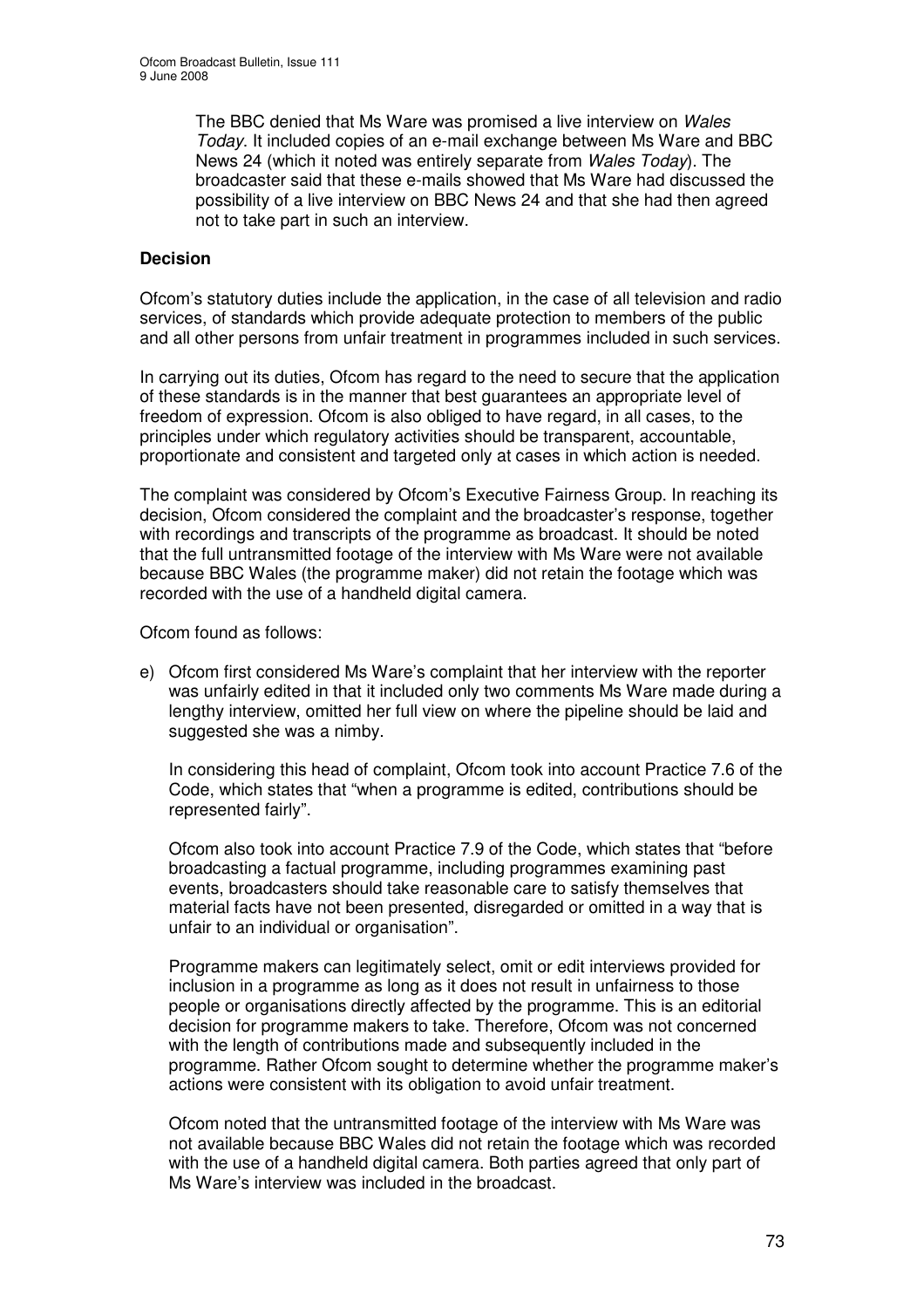In the absence of untransmitted footage Ofcom noted that Ms Ware complained that the programme omitted her point that there was plenty of unpopulated land available where the pipe could be located thereby reducing the safety risk to those inhabitants in the locality. In Ofcom's view, this point was clearly and fairly reflected in her broadcast contribution (which is set out below) therefore Ofcom concluded that Ms Ware was treated fairly in this respect.

#### Ms Ware:

*"People have called us nimbys publicly, they've called us a lot of things but, er, our argument is, has been from the very outset, that there is miles of mountain out there where this gas plant could be put but where it would not be a danger to any substantial, er, area where there are people".*

Ofcom noted that the reporter's introductory comments which preceded Ms Ware's interview effectively set out Ms Ware's explanation for her views (i.e. that the project could be moved a mile away from her village). These were:

#### Reporter:

*"Today I'm headed for Cilfrew, where villagers want a gas plant that's part of the project to be moved a mile further away from their homes".*

Ofcom also noted the context of the report which covered further points in support of Ms Ware's position with regard to the environmental impact of the pipeline and with regard to the disruption caused by the construction of the pipeline, by including footage showing the scale of the pipeline, and by including an interview with Mr Nick Young, a farmer whose land it passed through.

Regarding Ms Ware's complaint that the editing of the programme portrayed her as a nimby, Ofcom noted that Ms Ware herself refuted the allegation that she was a nimby in her interview (in the quote above). Ofcom concluded that Ms Ware was portrayed as a reasonable individual and that the report did not suggest or imply that she was a nimby. In Ofcom's view, the report gave a fair representation of Ms Ware's concerns in that it made clear her view that there were a lot of other uninhabited places where the pipe could be laid thereby reducing the safety risk to villagers in the locality.

In light of the above reasons, Ofcom considered that the editing of the programme did not result in unfairness to Ms Ware.

b) Secondly, Ofcom considered Ms Ware's complaint that the report unfairly showed the existing pressure reduction station but did not include the artist's impression of the much larger pressure reduction station planned which Ms Ware had supplied to the BBC. Ofcom also considered Ms Ware's complaint that the report unfairly omitted evidence about the devastation caused by the construction of the pipeline which had been supplied by Ms Ware; and that the programme makers failed to conduct a live interview with Ms Ware, despite promising to do so.

In considering this head of complaint, Ofcom took into account Practice 7.3 of the Code, which states that "where a person is invited to make a contribution to a programme (except when the subject matter is trivial or their participation minor) they should normally, at an appropriate stage […] be told what kind of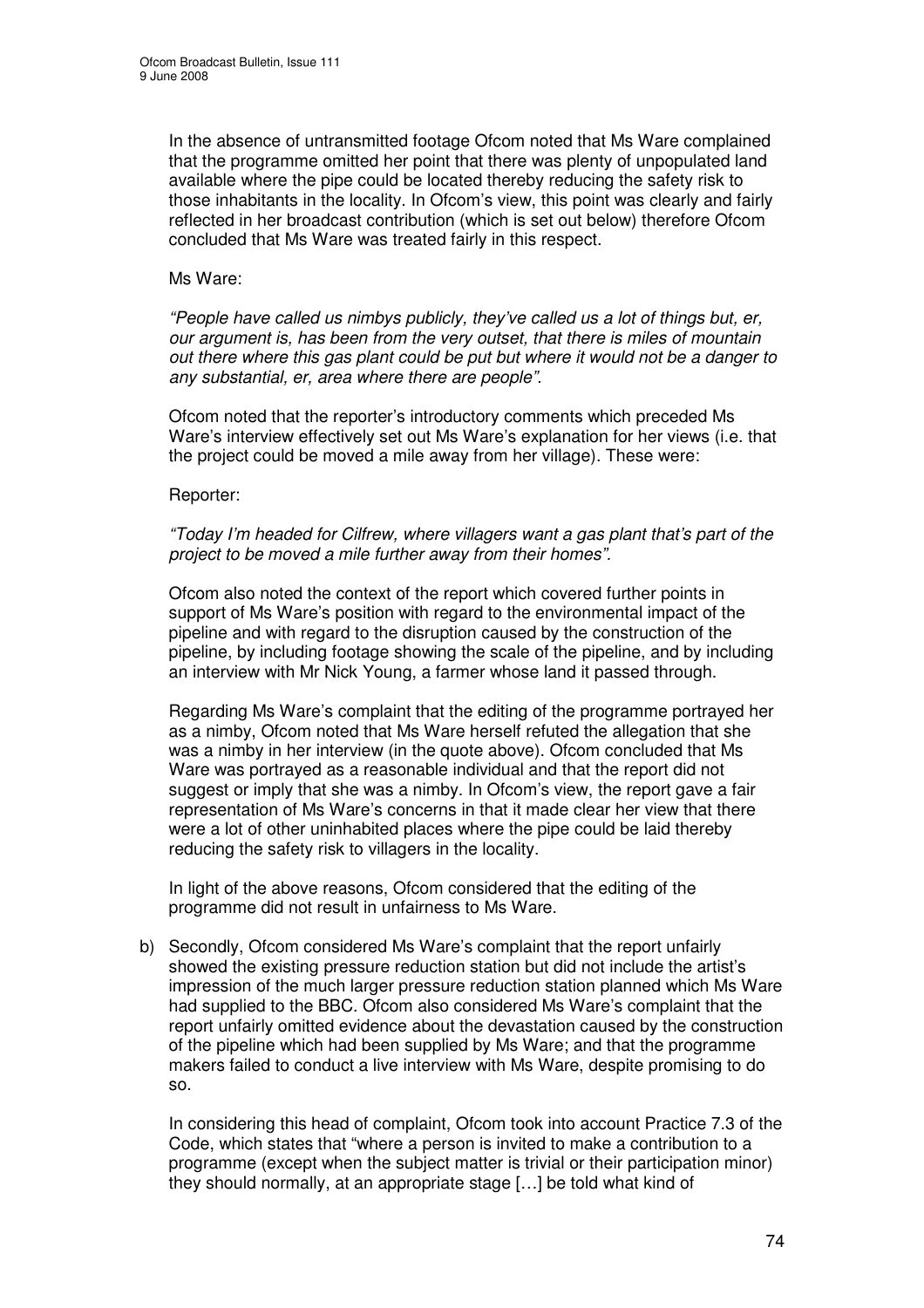contribution they are expected to make, for example live, pre-recorded, interview, discussion, edited, unedited etc;" as well as Practice 7.6 of the Code, which states that "when a programme is edited, contributions should be represented fairly" along with Practice 7.9 as set out above.

Ofcom considered whether the programme maker had omitted material produced by Ms Ware which resulted in unfairness to her. In this respect, Ofcom observed that the editing of a programme is an editorial matter for a broadcaster. However, broadcasters must ensure that the programme as broadcast does not result in unfairness to an individual or organisation.

Ofcom noted that Ms Ware's artist's impression depicted a planned installation at Corse, located near to the end of the pipeline, whilst the subject matter of Ms Ware's interview was the laying of the LNG pipeline near her home village of Cilfrew.

Ofcom also took into consideration the broadcaster's point that the BBC's editorial guidelines prescribe that material produced by campaigners has to be handled with due regard for fairness and impartiality and that this means that in practice, the source and relevance of the material must be explained.

Ofcom also noted that the environmental implications of the pipeline were appropriately dealt with elsewhere in the programme, and there was no obligation on the broadcaster to include further comments or material from Ms Ware.

Taking these factors into account, Ofcom considered that the broadcaster's decision to omit Ms Ware's artist's impression and her evidence about the devastation caused by the construction of the pipeline did not result in unfairness to her as this was a legitimate use of editorial discretion.

In considering Ms Ware's complaint that the programme makers had failed to conduct a live interview with her, Ofcom noted from an exchange of emails between Ms Ware and Mr Paul O'Donovan, a producer from BBC News 24 that Ms Ware was offered a live interview at Cilfrew by Mr O'Donovan on 9 July 2007. It appeared from the exchange that, on 28 June 2007, Ms Ware declined the interview when Mr O'Donovan informed her that the interview would no longer take place in Cilfrew, but rather in Brecon. Ms Ware stated that she was "quite happy [...] to leave Cilfrew out and it would be awkward for me to get to Brecon"

Ofcom noted that Ms Ware's recorded interview, for *Wales Today*, took place at Cilfrew on 6 July 2007. In Ofcom's view there was no evidence to suggest that *Wales Today*, as opposed to BBC News 24, had offered Ms Ware a live interview.

**In light of the above considerations, Ofcom found that the report and did not result in unfairness to her.**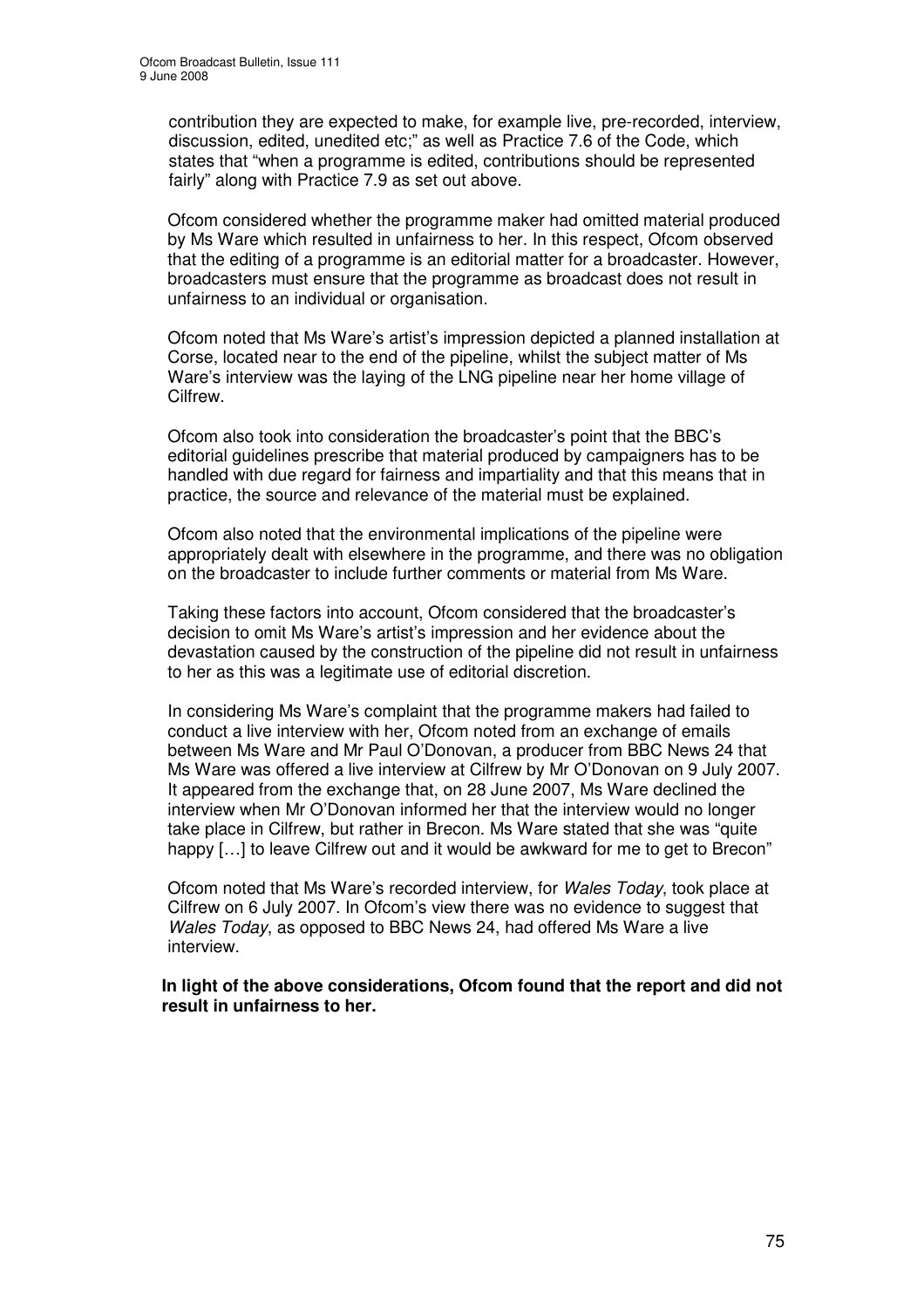# **Other Cases Not in Breach/Resolved**

## **21 May to 3 June**

| Programme                              | <b>Trans Date</b> | <b>Channel</b>        | Category                                      | No of<br><b>Complaints</b> |
|----------------------------------------|-------------------|-----------------------|-----------------------------------------------|----------------------------|
| 50 Cent featuring<br>Justin Timberlake | 12/03/2008        | The Hits              | U18 - Coverage of<br>Sexual/other             |                            |
| A Girl's Guide to<br>21st Century Sex  | 08/05/2008        | Five                  | <b>Generally Accepted</b><br><b>Standards</b> |                            |
| All Star Mr & Mrs                      | 10/05/2008        | ITV1                  | Generally Accepted<br>Standards               | 1                          |
| <b>America's Next Top</b><br>Model     | 13/05/2008        | Living TV             | Offensive Language                            | 1                          |
| <b>BBC Breakfast News</b>              | 20/05/2008        | BBC1                  | <b>Generally Accepted</b><br>Standards        | 1                          |
| <b>BBC News</b>                        | 29/05/2008        | BBC1                  | Crime (incite/encourage)                      | 1                          |
| <b>BBC News</b>                        | 16/05/2008        | BBC1                  | Violence                                      | 1                          |
| <b>BBC News</b>                        | 16/05/2008        | BBC1                  | Generally Accepted<br><b>Standards</b>        | $\mathbf{1}$               |
| <b>BBC News 24</b>                     | 19/05/2008        | <b>BBC News</b><br>24 | Generally Accepted<br><b>Standards</b>        | 1                          |
| Balaji                                 | n/a               | <b>Star Plus</b>      | Flashing images                               | 1                          |
| <b>Balls of Steel</b>                  | 09/05/2008        | Channel 4             | Generally Accepted<br>Standards               | $\mathbf{1}$               |
| Beat the Star                          | 11/05/2008        | ITVI                  | Use of Premium Rate<br><b>Numbers</b>         | 1                          |
| Benidorm                               | 09/05/2008        | ITV1                  | <b>Generally Accepted</b><br><b>Standards</b> | 1                          |
| <b>Blood Ties (trailer)</b>            | 15/05/2008        | Virgin1               | <b>Generally Accepted</b><br><b>Standards</b> | 1                          |
| <b>Breakfast Show</b>                  | 09/05/2008        | Plymouth<br>Sound     | <b>Generally Accepted</b><br><b>Standards</b> | $\mathbf{1}$               |
| Bremner, Bird and<br>Fortune           | 18/05/2008        | Channel 4             | Offensive Language                            | 5                          |
| Bremner, Bird and<br>Fortune           | 18/05/2008        | Channel 4             | <b>Generally Accepted</b><br><b>Standards</b> | 1                          |
| <b>Britain's Got Talent</b>            | 26/05/2008        | ITV <sub>1</sub>      | Generally Accepted<br>Standards               | 1                          |
| <b>Britain's Got Talent</b>            | 31/05/2008        | ITV1                  | Other                                         | 1                          |
| <b>Britain's Got Talent</b>            | 10/05/2008        | ITV1                  | <b>Animal Welfare</b>                         | 4                          |
| <b>Britain's Got Talent</b>            | 26/05/2008        | ITV1                  | <b>Generally Accepted</b><br><b>Standards</b> | $\overline{5}$             |
| <b>Britain's Got Talent</b>            | 24/05/2008        | ITV1                  | Sex/Nudity                                    | 1                          |
| <b>Britain's Got Talent</b>            | 26/05/2008        | ITV1                  | Competitions                                  | 1                          |
| <b>Britain's Got Talent</b>            | 26/05/2008        | ITV1                  | Competitions                                  | $\mathbf{1}$               |
| <b>Britain's Got Talent</b>            | 28/05/2008        | ITV1                  | <b>Religious Offence</b>                      | 1                          |
| <b>Britain's Next Top</b><br>Model     | 19/05/2008        | Living                | Religious Offence                             |                            |
| <b>Britain's Next Top</b><br>Model     | 05/05/2008        | Living                | <b>Animal Welfare</b>                         | 1                          |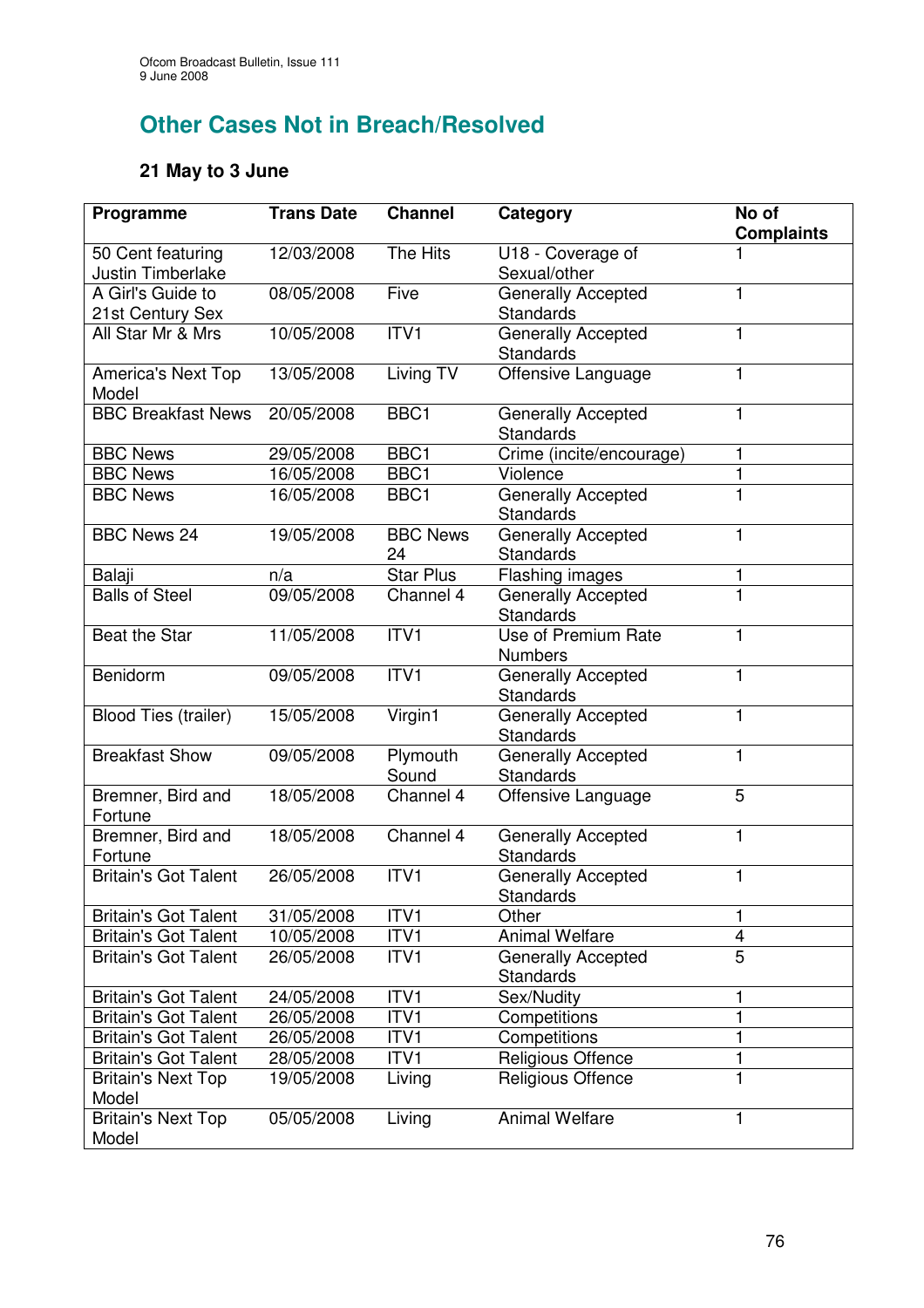| <b>British Touring Car</b><br>Championship               | 04/05/2008 | ITV4                       | Inaccuracy/Misleading                         |                         |
|----------------------------------------------------------|------------|----------------------------|-----------------------------------------------|-------------------------|
| <b>Brokeback Mountain</b>                                | 18/05/2008 | Channel 4                  | Generally Accepted<br><b>Standards</b>        | 3                       |
| Cars, Cops and<br><b>Bailiffs</b>                        | 14/05/2008 | BBC1                       | Crime (incite/encourage)                      | 1                       |
| <b>Champions League</b><br><b>Final Live</b>             | 21/05/2008 | ITV1                       | Due Impartiality/Bias                         | $\mathbf{1}$            |
| <b>Channel 4 News</b>                                    | 13/05/2008 | Channel 4                  | Due Impartiality/Bias                         |                         |
| <b>Channel 4 News</b>                                    | 16/05/2008 | Channel 4                  | <b>Generally Accepted</b><br><b>Standards</b> | $\overline{\mathbf{1}}$ |
| <b>Chris Moyles Show</b>                                 | 08/05/2008 | <b>BBC Radio</b>           | Competitions                                  | 1                       |
| Clarrisa                                                 | 01/05/2008 | TCM <sub>2</sub>           | Violence                                      |                         |
| Come Dine With Me                                        | 15/05/2008 | Channel 4                  | Religious Offence                             | 1                       |
| Competitions                                             | 02/06/2008 | Sunrise                    | Competitions                                  |                         |
| Crash                                                    | 15/05/2008 | Film4                      | <b>Generally Accepted</b><br><b>Standards</b> | 1                       |
| <b>Cutting Edge:</b><br><b>Gridlock and Road</b><br>Rage | 29/05/2008 | Channel 4                  | Offensive Language                            | $\overline{7}$          |
| <b>Dance Competition</b>                                 | 29/04/2008 | Zee TV                     | Competitions                                  | 1                       |
| Derren Brown: Trick<br>or Treat                          | 09/05/2008 | Channel 4                  | <b>Animal Welfare</b>                         | $\overline{11}$         |
| Doc Martin (trailer)                                     | n/a        | ITV3                       | Inaccuracy/Misleading                         |                         |
| Doctor Who                                               | 17/05/2008 | BBC1                       | Generally Accepted<br><b>Standards</b>        | 5                       |
| Doctor Who                                               | 17/05/2008 | BBC1                       | Sex/Nudity                                    | 1                       |
| <b>Doctors</b>                                           | 19/05/2008 | BBC1                       | <b>Generally Accepted</b><br><b>Standards</b> |                         |
| Dom Joly's<br>Complainers                                | 14/04/2008 | Five                       | Crime (incite/encourage)                      | 1                       |
| <b>Duncan Barnes</b>                                     | 23/04/2008 | <b>City Talk</b><br>105.9  | Due Impartiality/Bias                         | 1                       |
| East is East                                             | 10/05/2008 | Channel 4                  | Religious Offence                             | $\blacksquare$          |
| <b>EastEnders</b>                                        | 13/05/2008 | BBC1                       | <b>Generally Accepted</b><br><b>Standards</b> |                         |
| EastEnders                                               | 09/05/2008 | BBC1                       | <b>Generally Accepted</b><br><b>Standards</b> | 1                       |
| EastEnders                                               | 15/05/2008 | BBC1                       | <b>Generally Accepted</b><br><b>Standards</b> | 1                       |
| Emmerdale                                                | 26/05/2008 | ITV1                       | <b>Generally Accepted</b><br><b>Standards</b> | 1                       |
| Emmerdale                                                | 06/05/2008 | ITV1                       | U18's in Programmes                           | 3                       |
| European Cup Final                                       | 29/04/2008 | ITV1                       | Competitions                                  |                         |
| <b>Evening Show</b>                                      | 20/05/2008 | <b>KCR 106.7</b>           | <b>Generally Accepted</b><br><b>Standards</b> | 1                       |
| F1: Monaco Grand<br>Prix                                 | 25/05/2008 | ITV1                       | Due Impartiality/Bias                         | 1                       |
| <b>Fighting Talk</b>                                     | 03/05/2008 | <b>BBC Radio</b><br>5 Live | <b>Generally Accepted</b><br><b>Standards</b> | 1                       |
| <b>Football Focus</b>                                    | 24/05/2008 | BBC1                       | Offensive Language                            | 1                       |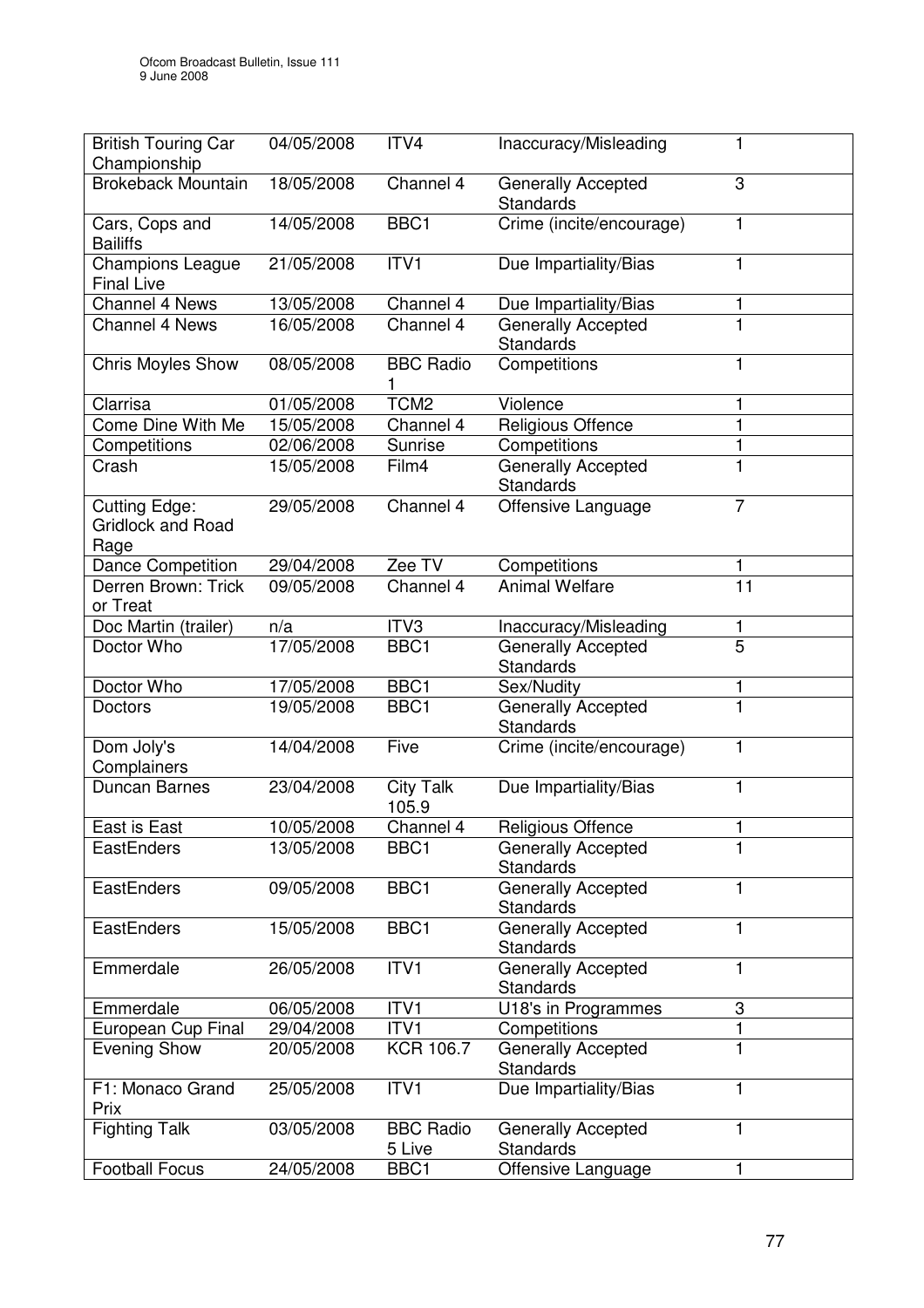| Friday Night with<br>Jonathan Ross                      | 02/05/2008               | BBC1             | Offensive Language                            | $\overline{c}$ |
|---------------------------------------------------------|--------------------------|------------------|-----------------------------------------------|----------------|
| <b>GMTV</b>                                             | 08/05/2008               | ITV <sub>1</sub> |                                               |                |
|                                                         |                          |                  | Due Impartiality/Bias                         |                |
| <b>GMTV</b>                                             | 15/05/2008<br>20/05/2008 | ITV1             | Elections/Referendums                         | 1              |
| <b>GMTV</b>                                             |                          | ITVI             | Due Impartiality/Bias                         |                |
| <b>GMTV</b>                                             | 14/05/2008               | ITV1             | <b>Generally Accepted</b><br><b>Standards</b> | 1              |
| <b>GMTV</b>                                             | 09/05/2008               | ITVI             | Due Impartiality/Bias                         | 1              |
| <b>GMTV</b>                                             | 23/05/2008               | ITV <sub>1</sub> | <b>Generally Accepted</b><br><b>Standards</b> | 1              |
| Girls of the Playboy<br>Mansion                         | 12/04/2008               | Living 2         | Sex/Nudity                                    | 1              |
| Gladiators                                              | 01/06/2008               | Sky One          | <b>Generally Accepted</b><br>Standards        | 1              |
| <b>Gladiators Ready!</b><br><b>The Gladiators Story</b> | 10/05/2008               | Sky One          | Offensive Language                            | 1              |
| <b>Golden Balls</b>                                     | 09/03/2008               | ITV <sub>3</sub> | <b>Generally Accepted</b><br><b>Standards</b> | 1              |
| <b>Golden Balls</b>                                     | n/a                      | ITVI             | <b>Generally Accepted</b><br><b>Standards</b> | 1              |
| Golden Balls /<br>Dickinson's Real<br>Deal              | 07/05/2008               | ITV1             | Competitions                                  | 1              |
| Gordon Ramsay's F<br>Word                               | 13/05/2008               | Channel 4        | <b>Animal Welfare</b>                         | 1              |
| Gordon Ramsay's F<br>Word                               | 20/05/2008               | Channel 4        | <b>Animal Welfare</b>                         | 8              |
| Gordon Ramsay's F<br>Word                               | 17/05/2008               | Channel 4        | <b>Generally Accepted</b><br><b>Standards</b> | 3              |
| Gordon Ramsay's F<br>Word                               | 13/05/2008               | Channel 4        | Offensive Language                            | $\mathbf{1}$   |
| Hollyoaks                                               | 16/05/2008               | Channel 4        | Sex/Nudity                                    | 1              |
| Hollyoaks                                               | 21/05/2008               | Channel 4        | Religious Offence                             | 1              |
| Hollyoaks                                               | 23/05/2008               | Channel 4        | Generally Accepted<br>Standards               | $\mathbf{1}$   |
| How to Look Good<br>Naked                               | 20/05/2008               | Channel 4        | Sex/Nudity                                    | 6              |
| I Own Britain's Best<br>Home                            | 08/05/2008               | Five             | Inaccuracy/Misleading                         | 1              |
| I'd Do Anything                                         | 17/05/2008               | BBC1             | <b>Generally Accepted</b><br><b>Standards</b> | 1              |
| I'd Do Anything                                         | 11/05/2008               | BBC1             | Violence                                      | 1              |
| <b>ITV News</b>                                         | 15/05/2008               | ITV1             | <b>Generally Accepted</b><br><b>Standards</b> | $\overline{4}$ |
| <b>ITV News</b>                                         | 14/05/2008               | ITV1             | Religious Issues                              | $\overline{c}$ |
| <b>ITV News</b>                                         | 14/05/2008               | ITV1             | Inaccuracy/Misleading                         | 1              |
| <b>ITV News</b>                                         | 19/05/2008               | ITV1             | <b>Generally Accepted</b><br><b>Standards</b> | 1              |
| <b>ITV News</b>                                         | 20/05/2008               | ITVI             | <b>Generally Accepted</b><br><b>Standards</b> | 1              |
| <b>ITV News</b>                                         | 16/05/2008               | ITV1             | U18 - Coverage of<br>Sexual/other             | 1              |
| James Whale                                             | 05/03/2008               | <b>TalkSPORT</b> | Crime (incite/encourage)                      |                |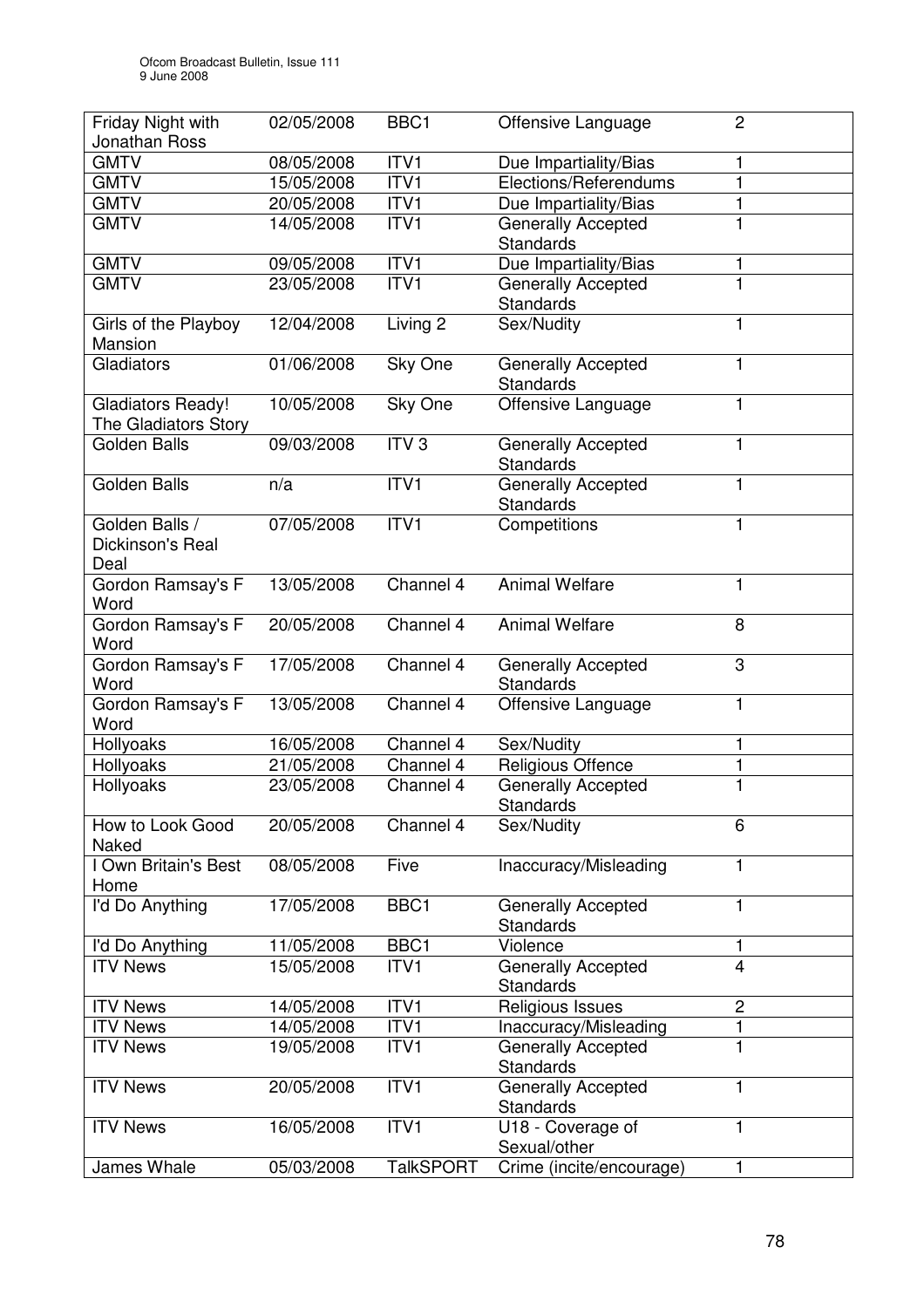| Jobs for the New                           | 19/05/2008 | ITV1                         | Due Impartiality/Bias                         | 1                       |
|--------------------------------------------|------------|------------------------------|-----------------------------------------------|-------------------------|
| Boys: Tonight                              |            |                              |                                               |                         |
| Jon Gaunt                                  | 15/05/2008 | <b>TalkSPORT</b>             | Competitions                                  | 1                       |
| Jon Gaunt                                  | 30/04/2008 | <b>TalkSPORT</b>             | <b>Generally Accepted</b><br><b>Standards</b> | 1                       |
| Jon Gaunt                                  | 15/05/2008 | <b>TalkSPORT</b>             | Competitions                                  | 1                       |
| King of the Cage                           | 13/05/2008 | <b>Extreme</b><br>Sports     | Violence                                      | $\mathbf{1}$            |
| <b>LBC</b>                                 | 17/05/2008 | LBC 97.3                     | Use of Premium Rate<br><b>Numbers</b>         | 1                       |
| Lily Allen and<br>Friends                  | 18/03/2008 | BBC <sub>3</sub>             | Dangerous Behaviour                           | 6                       |
| Match of the Day<br>Live                   | 17/05/2008 | BBC1                         | Religious Offence                             | 1                       |
| <b>Meridian News</b>                       | 15/05/2008 | ITV1                         | Crime (incite/encourage)                      | 1                       |
| <b>Midsomer Murders</b>                    | 11/05/2008 | ITV1                         | Offensive Language                            | 3                       |
| News at Ten                                | 21/05/2008 | ITV1                         | <b>Generally Accepted</b><br><b>Standards</b> | $\mathbf{1}$            |
| Newsdrive                                  | 21/03/2008 | <b>BBC Radio</b><br>Scotland | Generally Accepted<br><b>Standards</b>        | 27                      |
| Newsnight                                  | 16/05/2008 | BBC <sub>2</sub>             | <b>Generally Accepted</b><br>Standards        | 1                       |
| Newsnight                                  | 13/05/2008 | BBC1                         | Other                                         | 1                       |
| Nip/Tuck (trailer)                         | 20/05/2008 | <b>FX</b>                    | Sex/Nudity                                    | 1                       |
| One Life Special:<br>Mum and Me            | 20/05/2008 | BBC1                         | <b>Generally Accepted</b><br><b>Standards</b> |                         |
| Police Interceptors                        | 09/05/2008 | Five                         | Offensive Language                            | 1                       |
| Quiz Call                                  | 25/05/2008 | Five                         | Competitions                                  | $\mathbf 1$             |
| Quiz Call                                  | 25/05/2008 | Five                         | Competitions                                  | 1                       |
| Quiz Call                                  | 25/05/2008 | Five                         | Competitions                                  | 1                       |
| Radio City - News                          | 19/05/2008 | Radio City<br>Liverpool      | Inaccuracy/Misleading                         | $\mathbf{1}$            |
| <b>Rescue Remedies</b>                     | 28/05/2008 | Channel 4                    | Sex/Nudity                                    | $\overline{\mathbf{c}}$ |
| <b>Reverend Death</b>                      | 19/05/2008 | Channel 4                    | <b>Generally Accepted</b><br>Standards        | $\overline{\mathbf{4}}$ |
| <b>Saturday Breakfast</b>                  | 24/05/2008 | Kestrel FM                   | Offensive Language                            | 1                       |
| Shipwrecked 2008:<br>Battle of the Islands | 18/05/2008 | Channel 4                    | Sex/Nudity                                    |                         |
| Shipwrecked 2008:<br>The Third Island      | 18/05/2008 | Channel 4                    | <b>Animal Welfare</b>                         | 1                       |
| <b>Sky News</b>                            | 13/05/2008 | <b>Sky News</b>              | <b>Generally Accepted</b><br><b>Standards</b> | 1                       |
| <b>Sky News</b>                            | 12/05/2008 | <b>Sky News</b>              | Generally Accepted<br><b>Standards</b>        | 1                       |
| Smooth FM North<br>East                    | 04/04/2008 | Smooth FM                    | Competitions                                  | 1                       |
| Soccer AM                                  | 03/05/2008 | Sky One                      | Generally Accepted<br><b>Standards</b>        | 3                       |
| Spider-Man 2                               | 04/05/2008 | Five                         | Violence                                      |                         |
| T4                                         | 18/05/2008 | Channel 4                    | <b>Generally Accepted</b><br><b>Standards</b> | $\overline{3}$          |
| The Andrew Marr<br>Show                    | 25/05/2008 | BBC1                         | Generally Accepted<br>Standards               | 1                       |